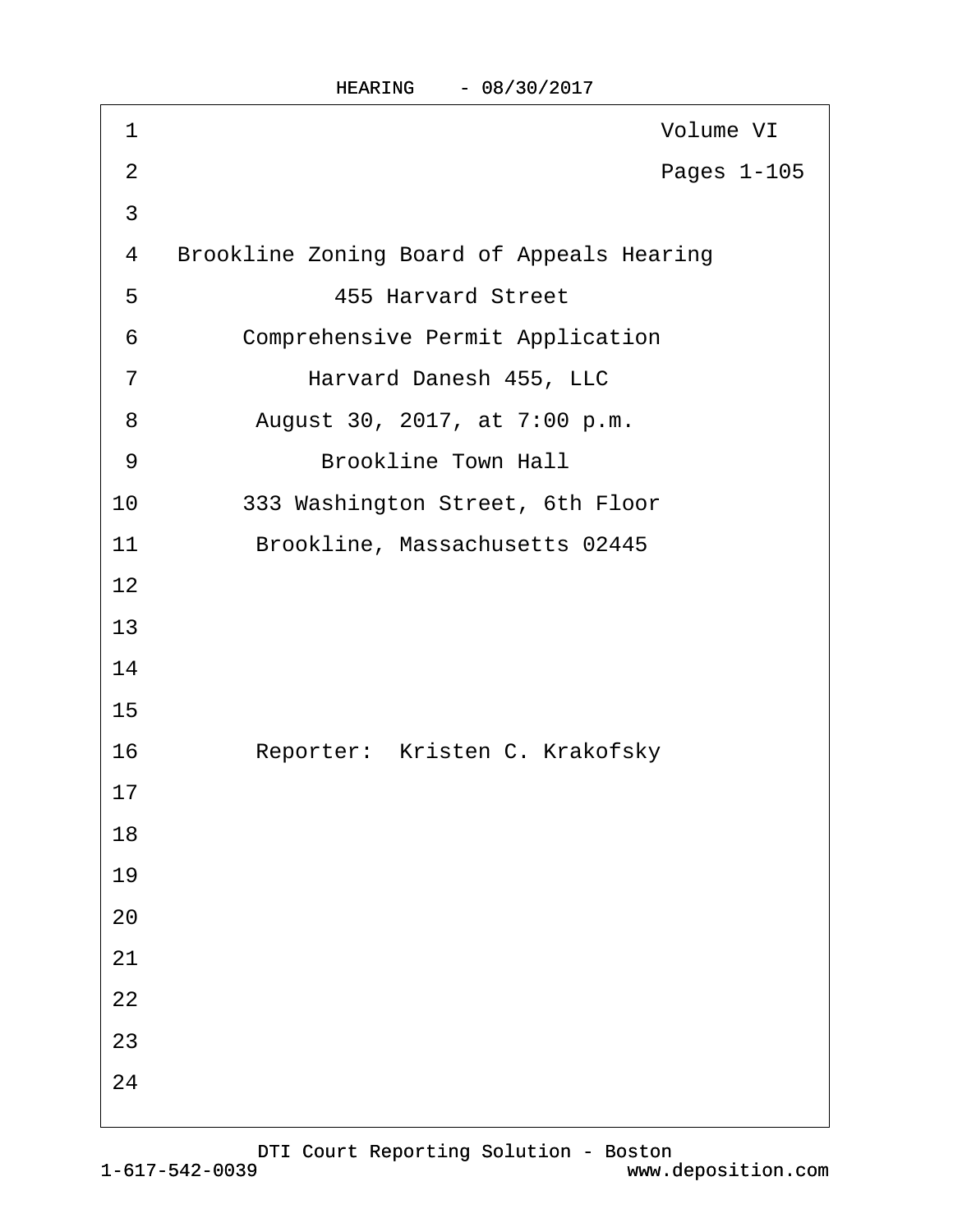| 1  | <b>APPEARANCES</b>                                  |
|----|-----------------------------------------------------|
|    | 2 Board Members:                                    |
|    | 3 Kate Poverman, Chair                              |
|    | 4 Lark Palermo                                      |
|    | 5 Christopher Hussey                                |
| 6  |                                                     |
|    | 7 Town Staff:                                       |
|    | 8 Polly Selkoe, Assistant Director for Regulatory   |
|    | 9 Planning                                          |
|    | 10 Alison Steinfeld, Planning Director              |
|    | 11 Karen Martin, Planner                            |
| 12 |                                                     |
|    | 13 Applicant:                                       |
|    | 14 David Danesh, Harvard Danesh 455, LLC            |
|    | 15 Danny Danesh, Harvard Danesh 455, LLC            |
|    | 16 Geoff Engler, Vice President, SEB, LLC           |
|    | 17 Peter Bartash, Associate Principal, CUBE 3       |
|    | 18 Studio, LLC                                      |
|    | 19 Scott Thornton, P.E., Vanasse & Associates, Inc. |
|    | 20 James Fitzgerald, PE, LEED AP, Director of       |
|    | 21 Transportation, Environmental Partners Group     |
| 22 |                                                     |
| 23 |                                                     |
| 24 |                                                     |
|    |                                                     |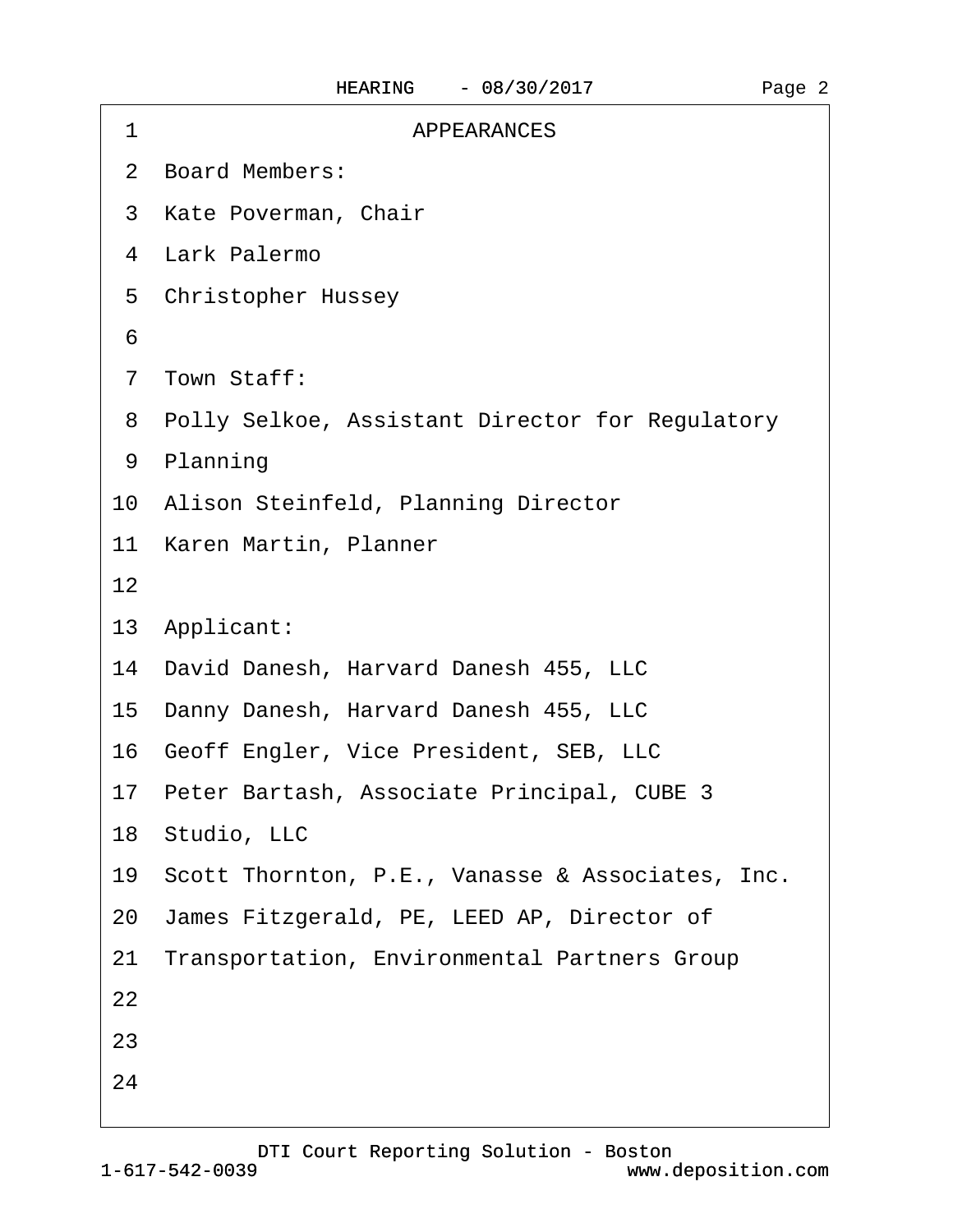| 1 Members of the Public:                          |
|---------------------------------------------------|
| 2 Joyce Jozwicki, Winchester Street, Town Meeting |
| 3 member, Precinct 9                              |
| 4 Steve Herscovici, 87 Thorndike Street           |
| 5 Sloat Shaw, Thorndike Street                    |
| 6 Mark Rosen                                      |
| 7 Beth Kates, 105 Centre Street                   |
| 8 Fred Pinches                                    |
| 9 Robert Lepson, Thorndike Street, Town Meeting   |
| 10 member, Precinct 9                             |
| 11                                                |
| 12                                                |
| 13                                                |
| 14                                                |
| 15                                                |
| 16                                                |
| 17                                                |
| 18                                                |
| 19                                                |
| 20                                                |
| 21                                                |
| 22                                                |
| 23                                                |
| 24                                                |
|                                                   |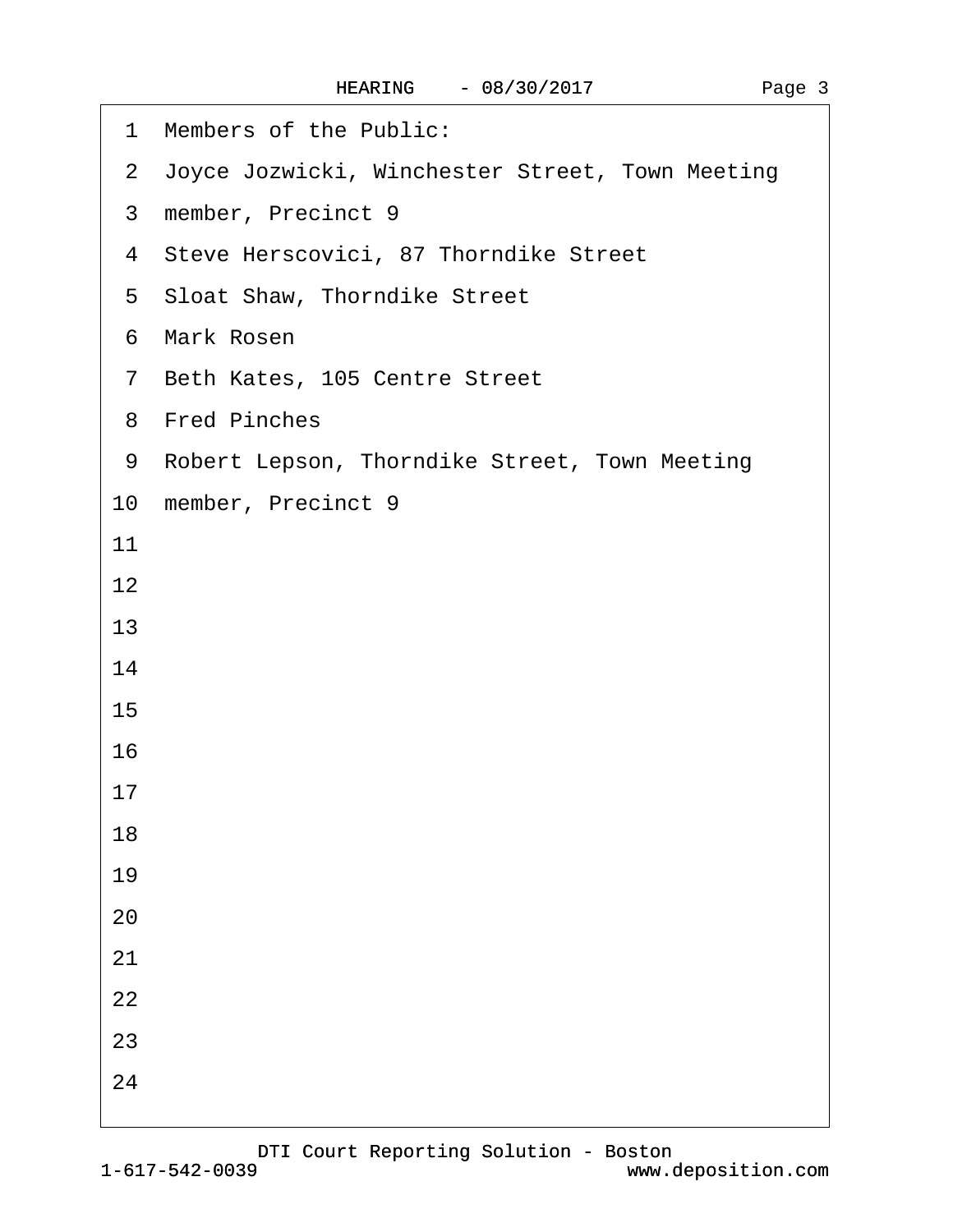| 1<br><b>PROCEEDINGS</b>                                 |
|---------------------------------------------------------|
| $\overline{2}$<br>7:06 p.m.                             |
| 3<br>MS. POVERMAN: Okay. The is the sixth ZBA           |
| hearing on the comprehensive permit application to<br>4 |
| 5 build a 40B project at 455 Harvard Street. I am the   |
| 6 chair of today's meeting. My name is Kate Poverman.   |
| 7 With me is Christopher Hussey and Lark Palermo.       |
| 8 Also with us up here are Polly Selkoe, assistant      |
| 9 director of planning for the Town of Brookline, and   |
| 10 Karen Martin, who is a planner.                      |
| 11<br>All right. So what's going to happen              |
| 12 tonight is that the applicant's team will present    |
| 13 revised plans -- design plans and mitigation         |
| 14 measures which I received literally one minute ago.  |
| 15 So we will see that, and then we'll have a report on |
| 16 staff meetings by Ms. Selkoe, public comment, and    |
| 17 then we'll see what's what after that.               |
| If you make a presentation, say anything,<br>18         |
| 19 please come up to the podium. Remember that we are   |
| 20 being filmed as well as recorded by stenographer.    |
| 21 Say your name clearly, and everybody speak slowly    |
| 22 enough for Kristen to capture.                       |
| Polly, is there anything you would like to<br>23        |

24 do before we hear from Mr. Bartash?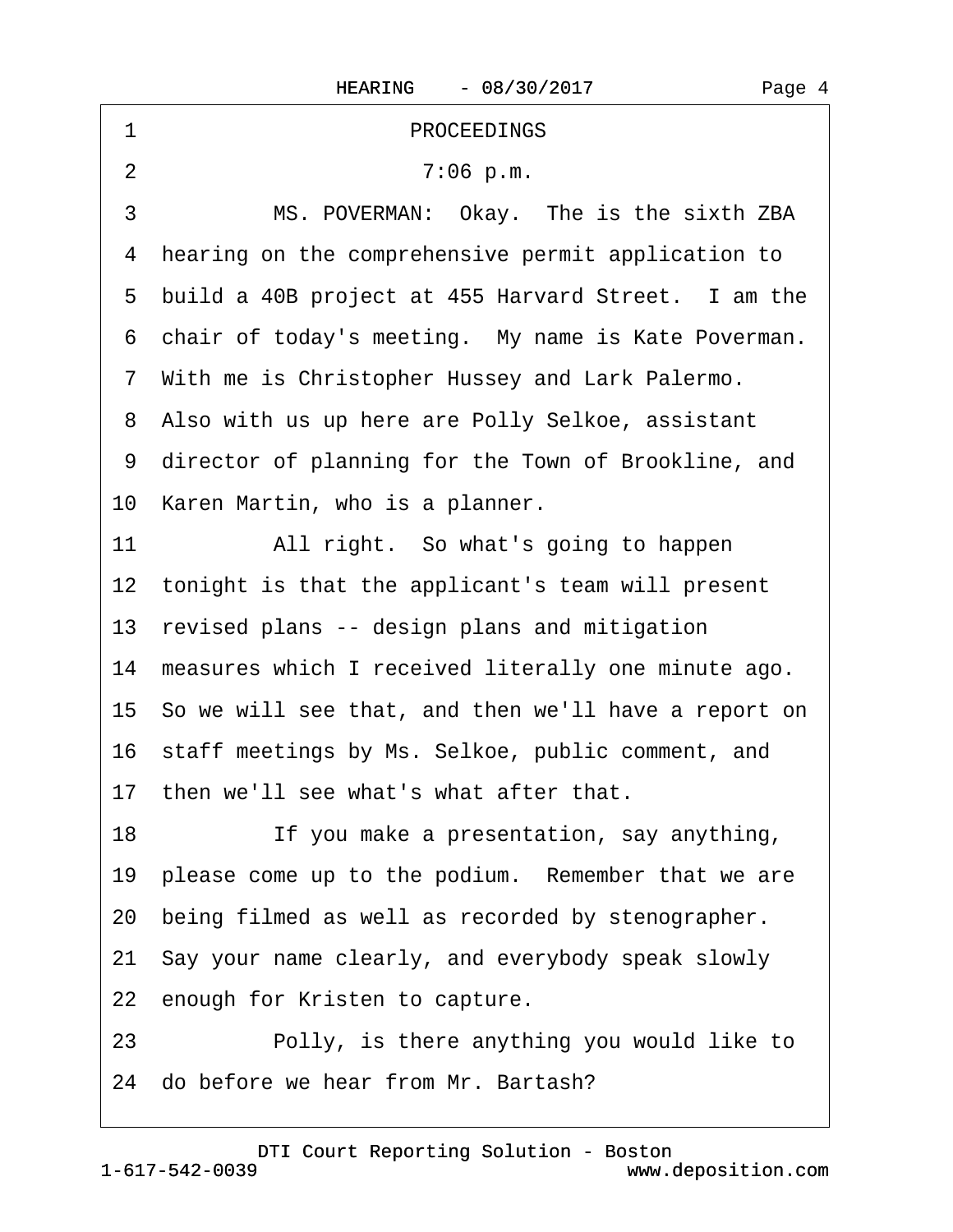| MS. SELKOE: No. I think you've covered it<br>1                     |
|--------------------------------------------------------------------|
| all. I'll save my comments for later.<br>$\mathbf{2}^{\mathsf{I}}$ |
| 3<br>MS. POVERMAN: Great. Thank you.                               |
| MR. BARTASH: Thank you, Madam Chair.<br>4                          |
| Peter Bartash with CUBE 3 Studio. We are the<br>5                  |
| 6 architect on the project.                                        |
| Tonight we have a very brief presentation.<br>7                    |
| 8 These are the materials that we reviewed at our last             |
| 9 meeting with the peer review architect to brief him              |
| 10 on the changes that we are proposing to the project.            |
| 11 We've made a couple tweaks since that meeting. But              |
| 12 ultimately, what we're going to do is look at the               |
| 13 changes to the plans, look at the changes to the                |
| 14 perspectives, and then look at a few examples of                |
| 15 some of the materials that the planning department              |
| 16 had asked us to clarify. And then if at any point               |
| 17 you have questions, comments, please just interrupt             |
| 18 me and we'll take them as they come.                            |
| 19<br>So we say additional information. This is                    |
| 20 just to reorient everyone in case there are                     |
| 21 questions about where the site is located or if we              |
| 22 need to refer back to the general locus plan for                |
| 23 this project. But in terms of the changes, this is              |
| 24 just a brief summary of what those changes are.                 |

 $\sqrt{ }$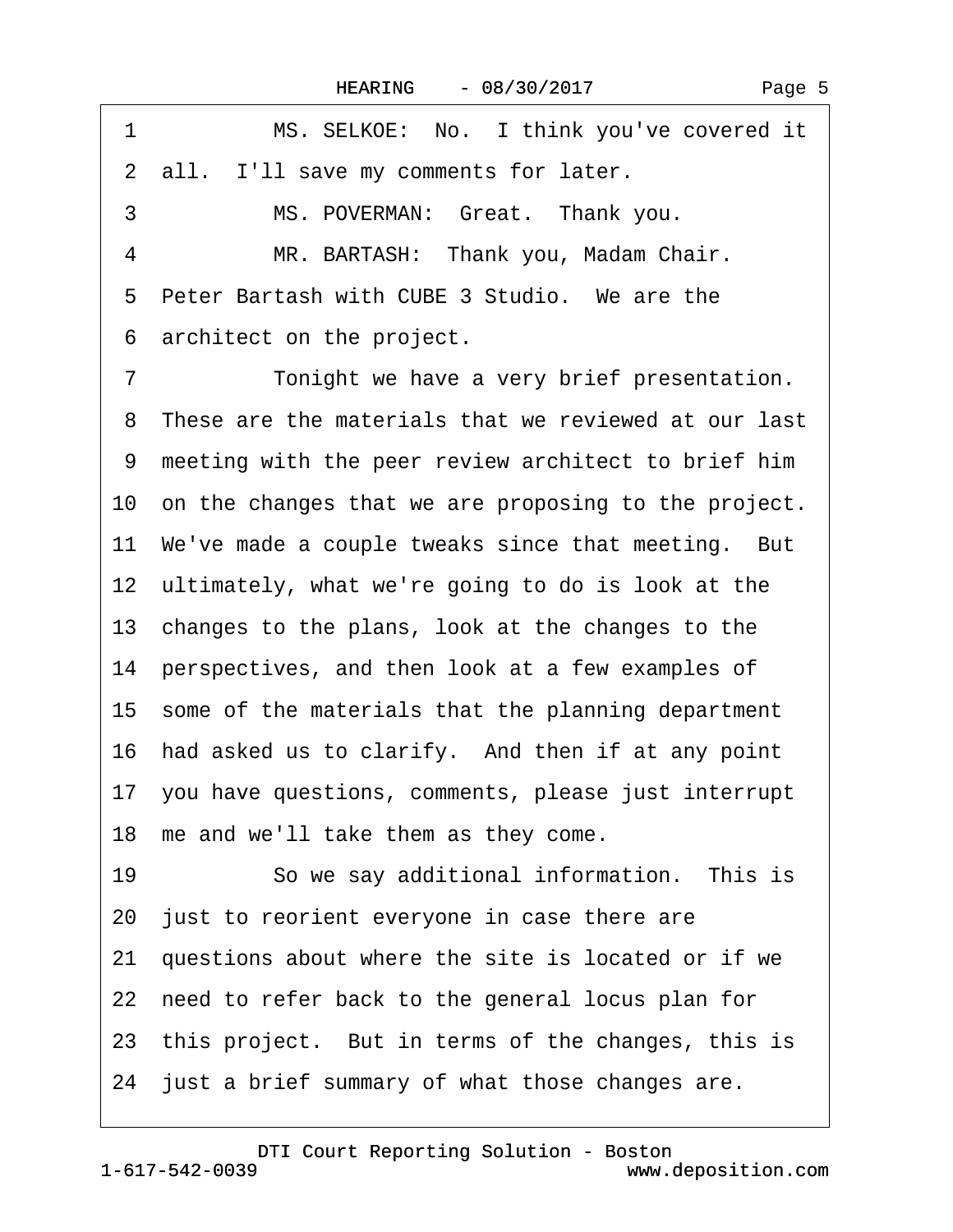1 We have a consolidated parking arrangement, 2 which was necessary to be able to make some 3 adjustments to the setbacks that we'll be talking 4 about momentarily; we've relocated the bike parking; 5 we've expanded the trash room and adjusted the ·6· water/fire room and utility room locations; we've ·7· increased the portion of the setback facing the 8 78 Thorndike Street abutter; we have made some ·9· adjustments to the window locations facing that 10 abutter; we've also made material adjustments to 11 that facade facing the abutter, specifically at the 12 stair tower; we've made some adjustments to the 13· design at the fourth floor related to that stair 14· tower, which we'll talk about in detail; and we've 15 adjusted some of the service door locations. And 16· all of these changes are in response to direction 17 and feedback we had gotten from the board at our 18 last ZBA hearing and also some of the feedback that 19 was delivered to us from the peer review architect 20 via the board. 21 So with regard to the revised plans, we 22 were asked to really carefully consider what we 23· could feasibly do against the facade facing the 24–78 Thorndike Street abutter. And so the first thing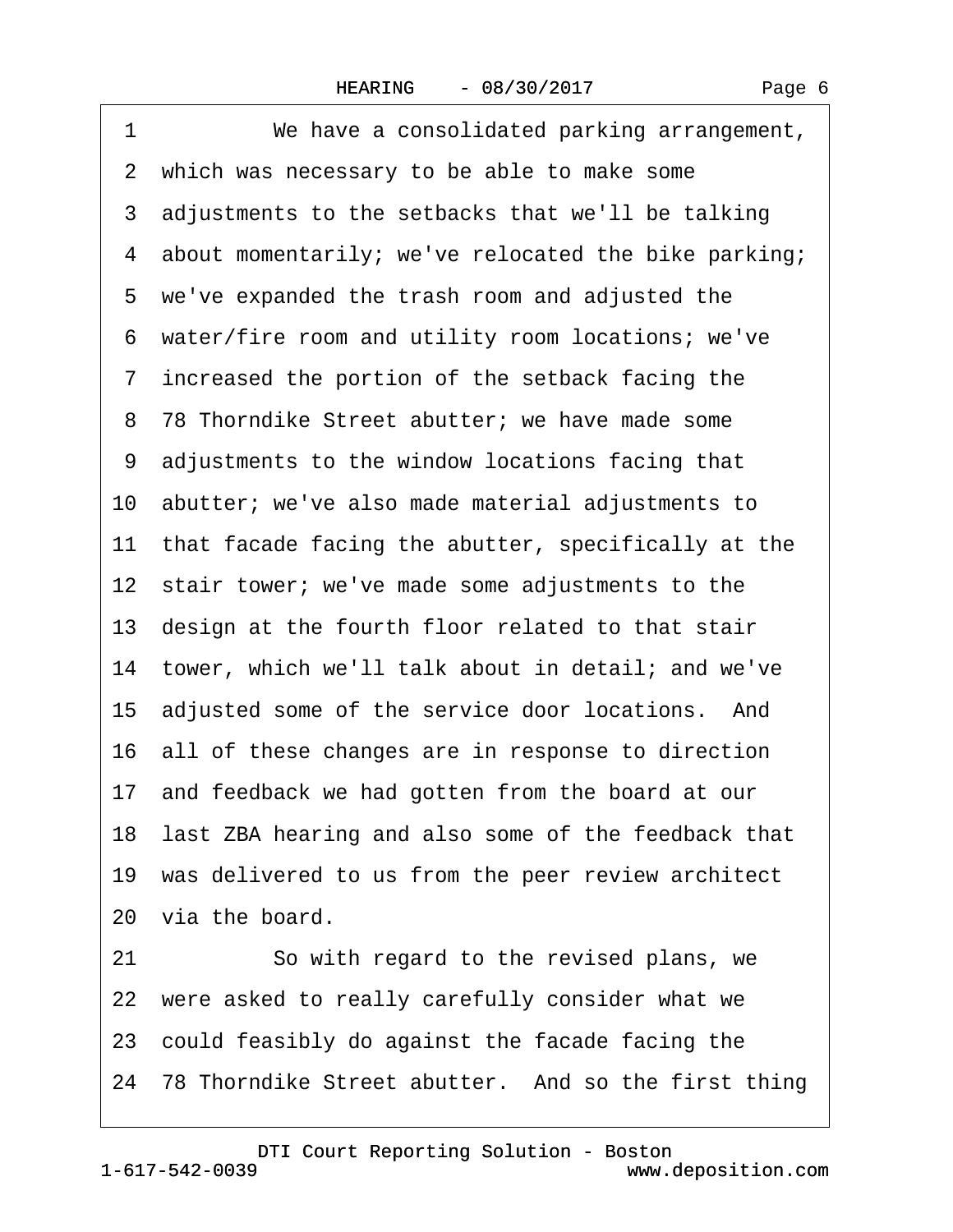| 1 that we did is look at the area immediately           |
|---------------------------------------------------------|
| 2 surrounding the garage entry, which I'm circling      |
| 3 with the cursor at the moment, and to look at the     |
| 4 service rooms that we had located up in that same     |
| 5 area. We took the service rooms, and we pushed them   |
| 6 over to the other side of the project and             |
| 7 redistributed them along the back of the garage in    |
| 8 order to be able to increase the setback along the    |
| 9 edge facing the abutter.                              |
| 10<br>So you'll notice that we've taken the             |
| 11 setback here, and we've added several -- we've added |
| 12 about 18 inches to the setback for the first 35 to   |
| 13 40 feet of the building here coming back off of      |
| 14 Thorndike Street until you hit the stair tower.      |
| 15 Because of the layout in the building above, we      |
| 16 chose not to relocate the stairs or reconfigure the  |
| 17 stairs. They need to be a certain distance apart in  |
| 18 order to meet building code requirements. And        |
| 19 they're pretty limited in terms of areas they could  |
| 20 land within the garage in order to still be able to  |
| 21 accommodate parking.                                 |
| 22<br>So we're providing 10 parking spaces within       |
| 23 the garage. Seven of them are provided through a     |
| 24 semiautomated lift system which we'll look at in a   |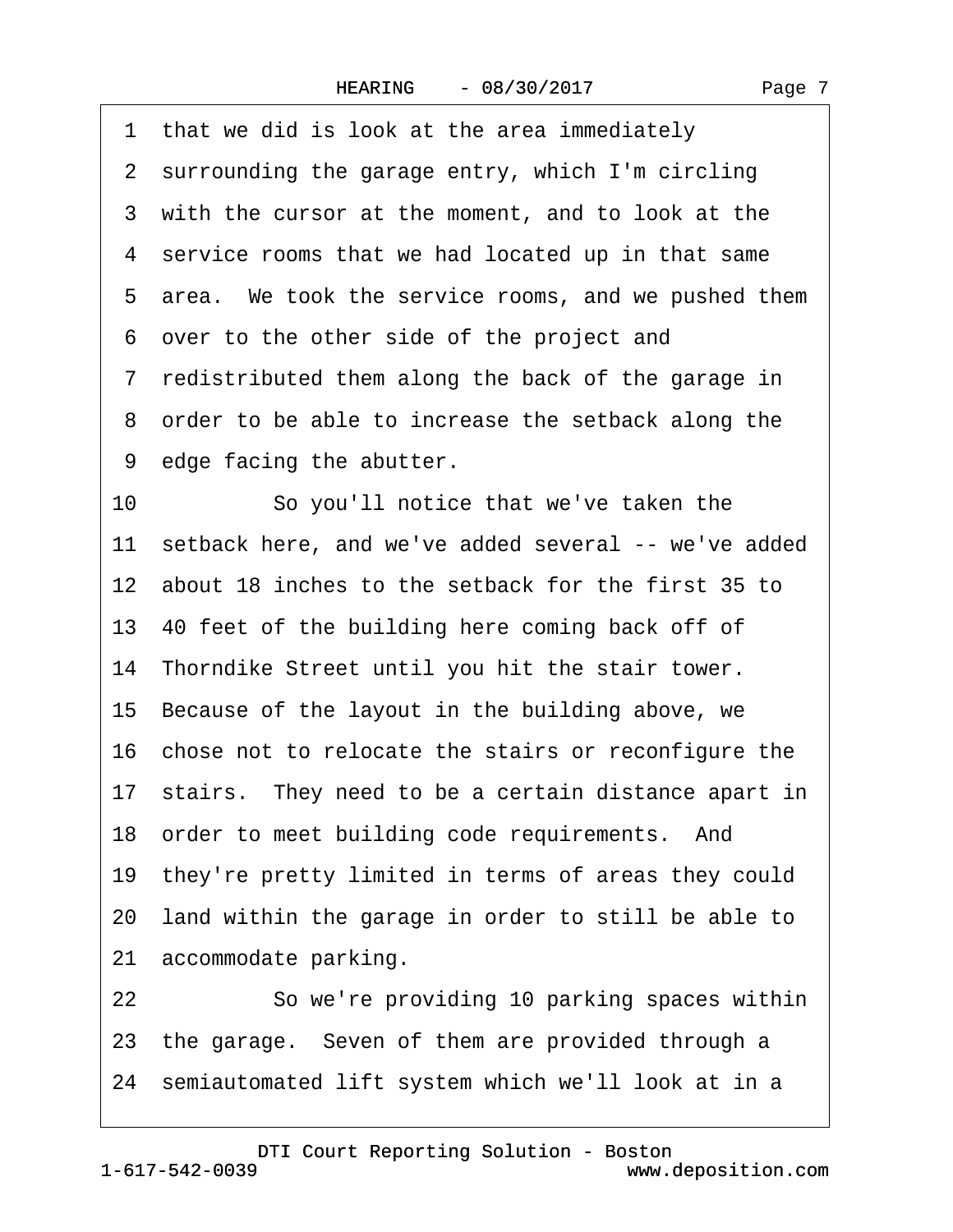1 little more detail a little bit later here. We're ·2· providing two compact spaces and one accessible/van 3 space. 4 • • And so you'll notice that we've actually 5 taken all of the lifts, which used to be split on 6 either side of the garage, and we put them in one ·7· location in the furthest area of the garage away 8 from the door and openings that are along Thorndike ·9· Street with the intent of making sure that all of 10· the operation and noise that's generated by those 11 lifts is as far into the garage as possible and 12 buffered on three sides by utility spaces or walls 13 or the retail space to really try to push it as far 14 as it could into the garage here. 15 You'll also notice that by moving the 16 utility rooms, we've actually managed to leave only 17 three doors facing the 78 Thorndike Street abutter, 18· one of which faces the side of the home, and the 19 other two which face the rear yard in that home. 20· And those doors -- the door to the stairs is an 21 egress-only, emergency door. It's not used for 22 day-to-day access. And the other doors serving the 23· water, fire, and the main tele/data room are only 24 used in the event that those -- that equipment needs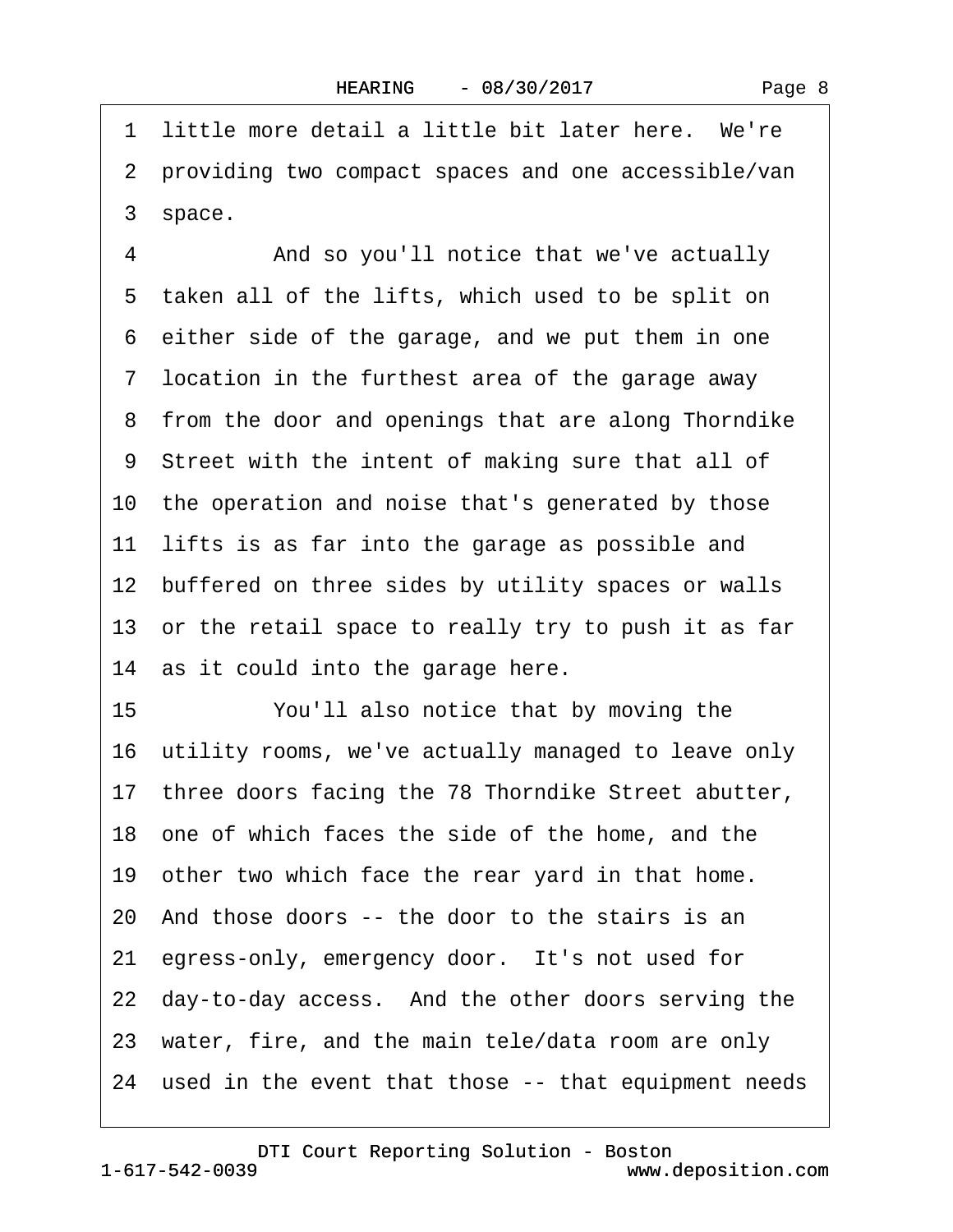1 to be serviced.

2 We did go ahead and expand the trash room 3 to accommodate an additional bin above and beyond 4 what was recommended by the trash vendor so that we 5 had -- we planned for even additional capacity. And ·6· we relocated one of the other utility rooms closer ·7· down to the other stair that is in the same place as 8 it was the last set of plans that we saw. 9 **I** mentioned that we relocated the bike 10· parking.· We are now using a wall-hung rack system 11 that's located right at the back edge of the retail 12 here in the hatched area by one of the two compact 13 spaces. And so right now we're planning for between 14 five and six bikes. And as we get into construction 15· and see -- you know, as we get to that point and we 16· see how much space we have, we'll try to expand that 17 as we can, but we're comfortable that we can fit 18 that many bikes there today. 19 • So as we look at the upper floor for 20· plans 2 and 3, you'll notice that the setback is now 21 increased on the front side of the building. It's 22 carried straight up the entire face of the building, 23 as we had seen from the floor below. There's a 24· slight bump at the stair, and it steps back a foot,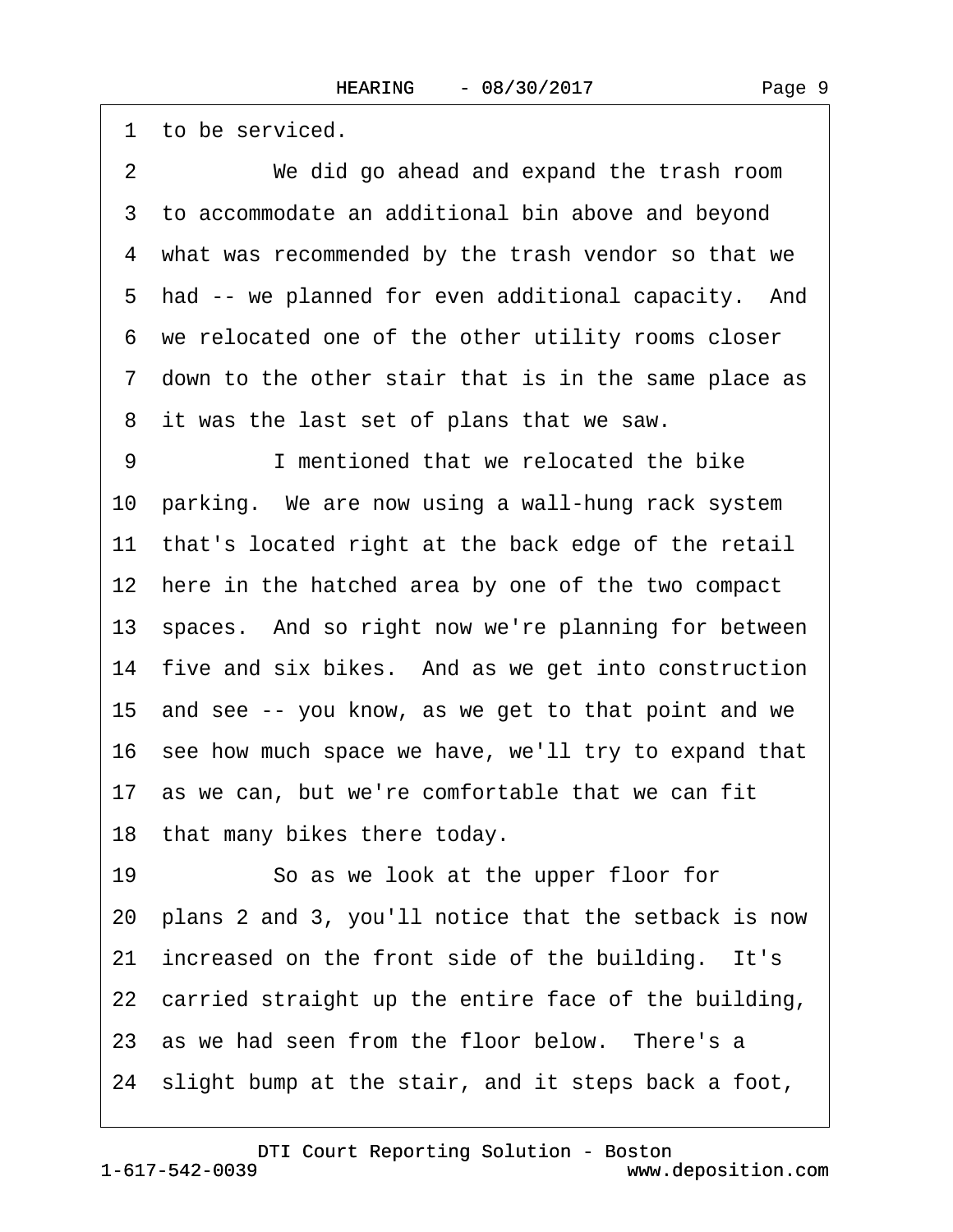1 and then we have the actual -- the other corner of 2 the building facing the 78 Thorndike Street abutter. ·3· So, again, this plan is consistent with floors 2 and ·4· 3. 5 • **And then on the upper floor you see the** ·6· step-back that we have at these private roof deck ·7· areas where, again, that entire shift that we made 8 at the ground floor is carried all the way up the 9 face of the building. 10 The other thing that you'll notice in the 11 plan is that the corridor now extends directly to 12 the outdoor -- the stair that extends out through 13 the building. And that corridor used to stop at the 14 rear wall here, and there was a bit of an open space 15 with some fencing that created a clear path from the 16 stair to the -- from the corridor to the stair. For 17 life safety purposes and for egress purposes, we've 18 chosen just to connect those directly so that it's 19· conditioned and it's all contained within the 20 building envelope. And you'll see that as we look 21 at the perspectives. 22 The roof plan, again -- what's not really 23 easy to see here, but it is evident when we look at 24· the perspectives is that we've incorporated a roof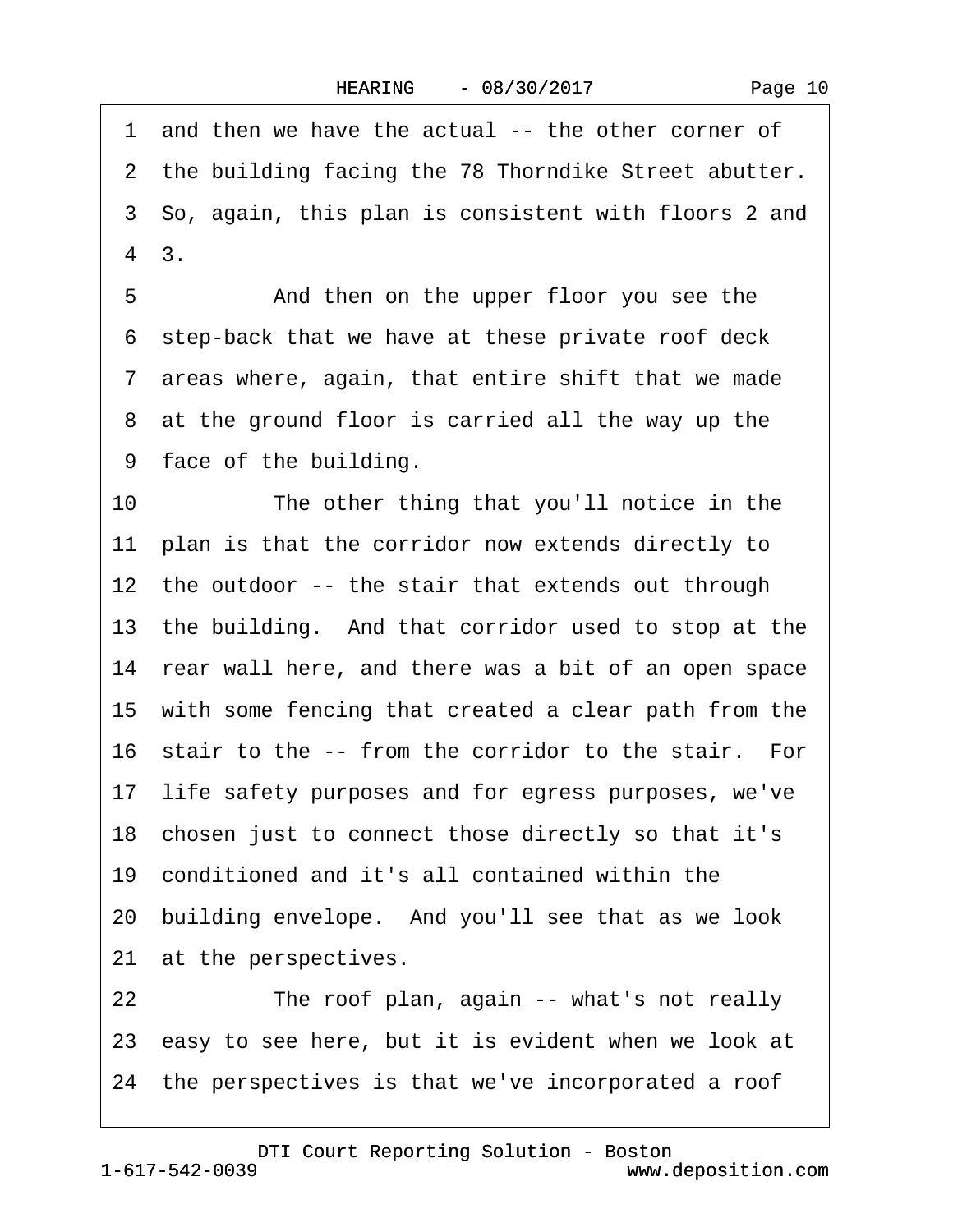1 screen around the rooftop mechanical equipment. Not 2 necessarily for visual purposes, because we don't 3 believe that that equipment would ever really be 4 visible from the street below, but mostly for the 5 purpose of redirecting any sort of airborne sound ·6· from that equipment upward rather than outward.· So ·7· we'll see that as well when we look at the 8 perspectives. 9 **So looking at the perspectives here, this** 10 is the perspective of the intersection of Harvard 11 Street and Thorndike Street, and Thorndike extends 12 up to the right in the image. And you'll notice 13 that we still have the openings -- that are using a 14· metal mesh system that we'll see in a moment -- into 15 the garage itself. You'll see that we've actually 16 incorporated a column at the corner and opened up 17 the wall facing the garage entry to improve the 18 sight lines coming out of the garage looking up 19 Thorndike Street for drivers who are exiting out of 20· Thorndike Street, and we've made some really minor 21· adjustments to some of the trim and some of the 22 detailing in response to more detailed comments from 23 the peer review architect about how we were treating 24 some of those conditions.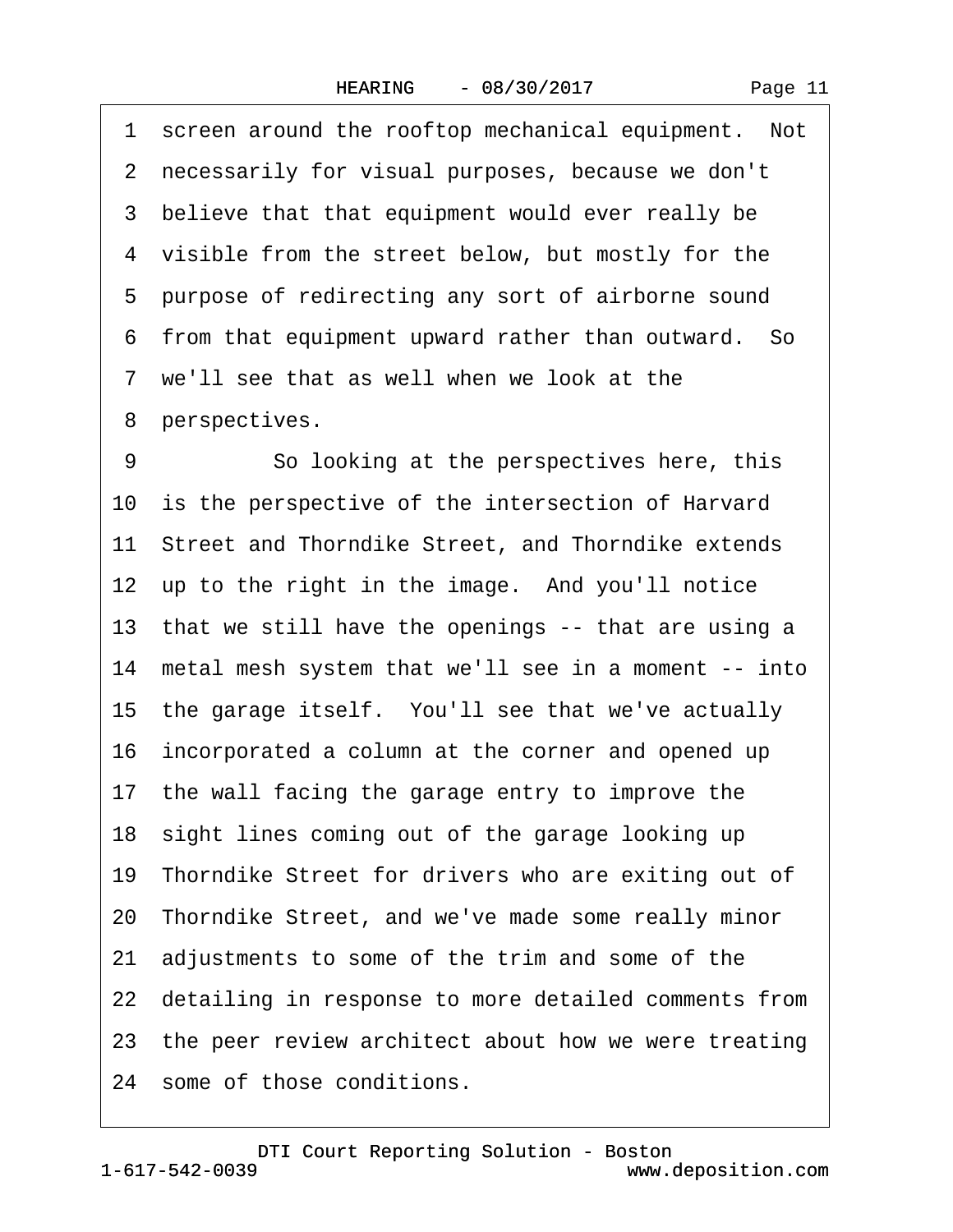1 Here you can again see in the foreground of 2 the image -- we're on Thorndike Street facing back 3 toward Harvard Street. In the foreground of the ·4· image you'll see the column that I was mentioning at 5 the corner of the garage entry with the garage entry ·6· underneath the building and tucked in at the mouth 7 of the garage itself.

8 • **And all of the windows in this facade** -- we 9 have a straight-on elevation. We talked about this. 10· But we've taken all of the windows in this facade 11 and we've coordinated their positions so that 12 they're not directly aligned with the existing 13 windows at 78 Thorndike Street so that there aren't 14 any direct lines of sight between our units and the 15 home next door.

16 We also did update the materials at the 17 balcony railing on the fourth floor here to be 18· consistent with that mesh material, again, that we 19 have at the screened openings to the garage. And 20· we'll see examples of that in a minute. 21 · · · So here we're just taking a look at an 22 aerial view again. That column I mentioned and some 23· of that revised ground floor condition is visible 24 here in the kind of lower right-hand corner of the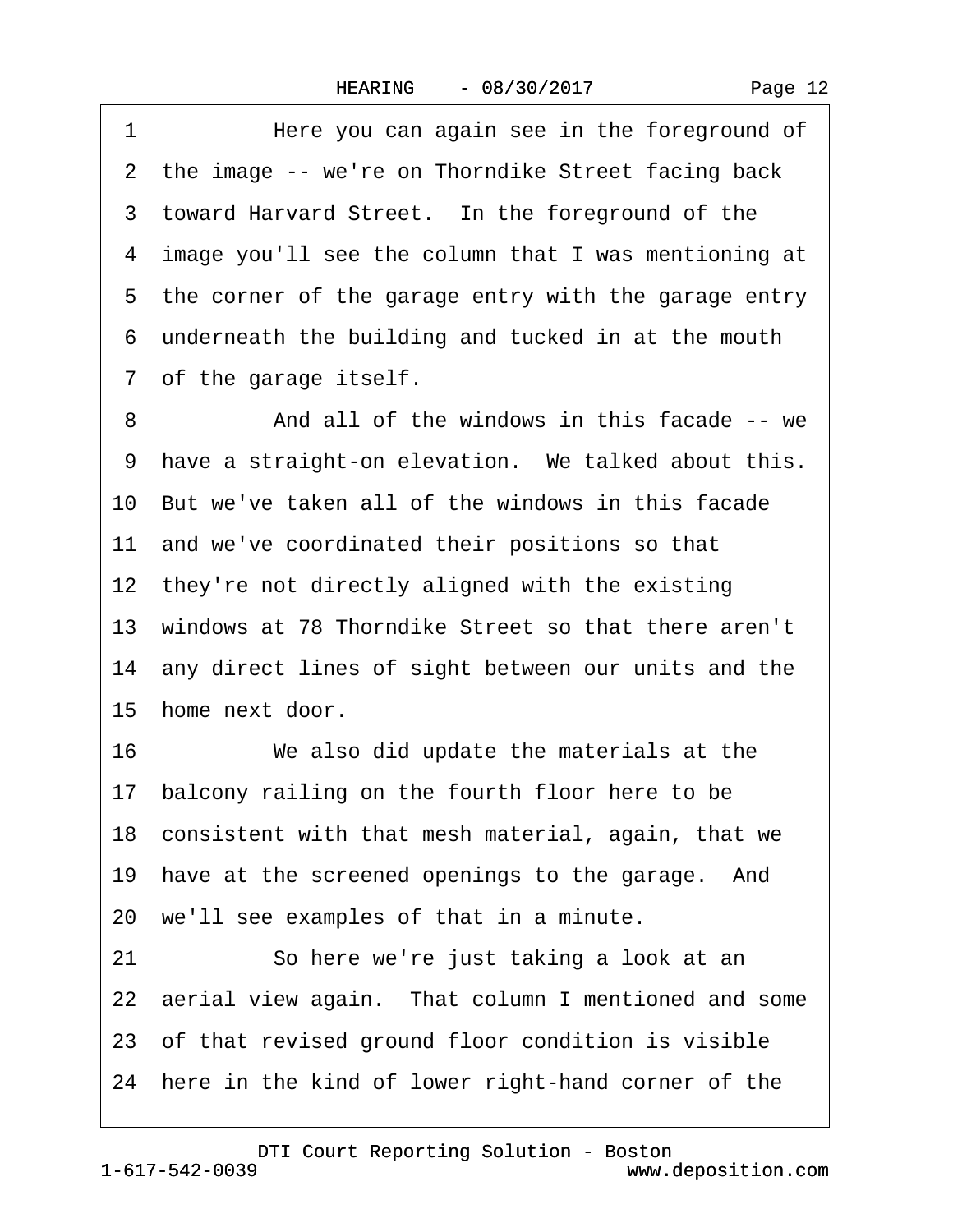1 image. And then you'll see, you know, the window 2 locations. And I mentioned before the roof screen 3 and also the changes at the stair enclosure. Right 4 now my cursor is circling over that corridor that 5 now extends out to the stair. And you can see at 6 the top of the roofing how it's screening around ·7· those rooftop -- the mechanical equipment.

8 This stair was previously shown as a brick 9 material. We looked at how that felt and the way it 10 made the facade appear, and it felt like using a lap 11 siding would be a little bit more residential 12 feeling and a little bit less commercial, so we've 13· made that adjustment to the lap siding along that 14 stair tower. And so we'll come back to that 15 elevation in a second. We just wanted to do a 16· perspective of the building from Harvard Street 17 facing toward the Thorndike Street intersection. 18 **· · · · So the intersection with Thorndike Street** 19 is in the lower right-hand corner of the image where 20· my cursor is circling now, and you can see that the 21 rooftop equipment is not even visible. The 22 screening isn't visible. The only thing we're 23 seeing is that elevator overrun here in the center 24 of the roof.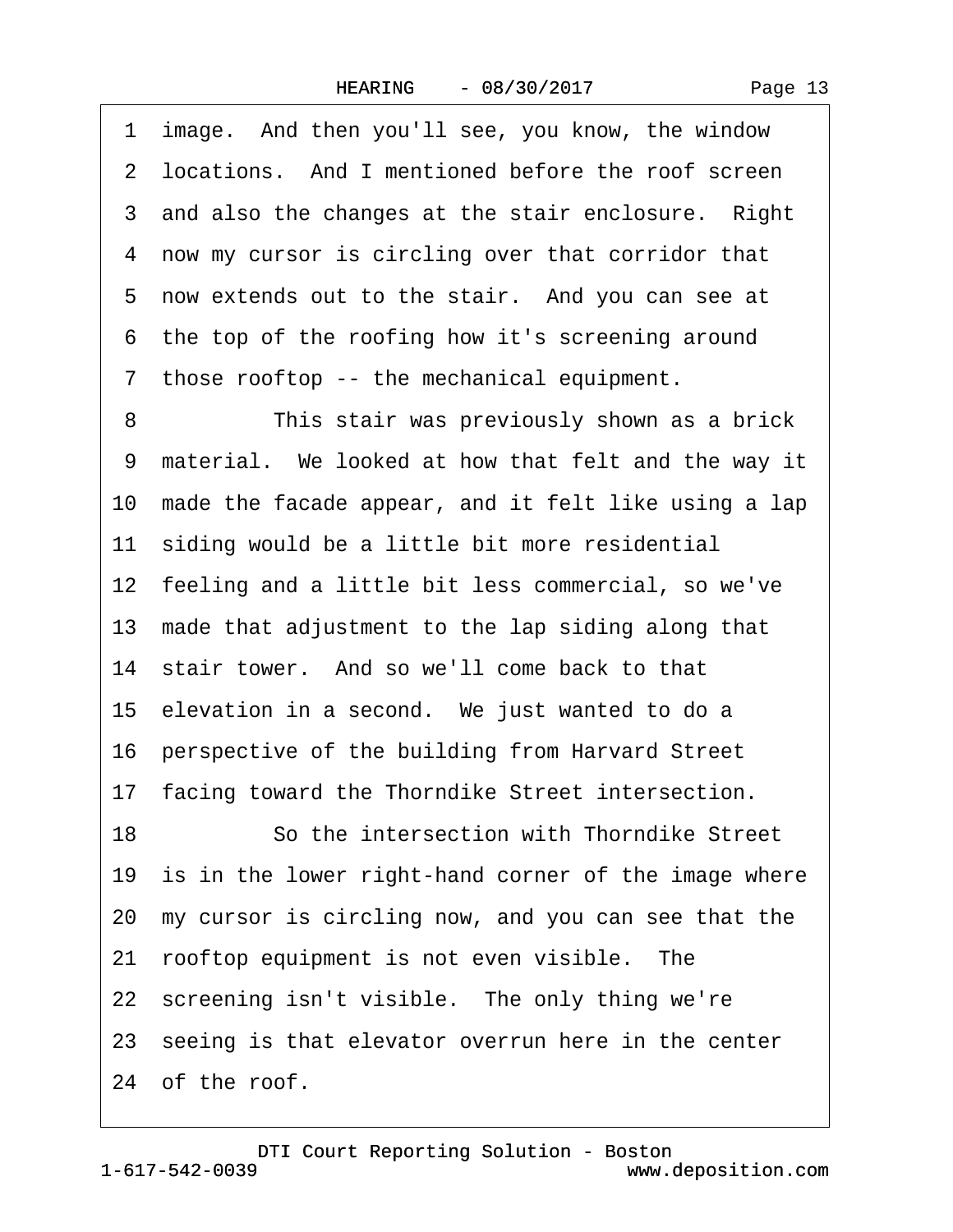1 What you'll notice along the ground on this 2 facade are some of the new doors that access the 3 relocated utility rooms and service rooms, the trash 4 room. And, again, all of those doors are facing the 5 parking lot that serves the retail adjacent to the 6 site. And for purposes of clarity, we've omitted 7 some of the existing ground cover that is here on 8 site now. There's actually more green screening in 9 this location than what we're showing. But we 10 wanted to be able to show the use through and to 11 what's happening at that ground level. 12 This is the elevation facing the 13–78 Thorndike Street abutter. And it's a little 14 difficult to read an elevation to you, but there is 15 a column here at the corner at -- that's of brick, 16· and this entire area of brick is actually set back 17 on the other side of the garage doors, so this area 18 is open below. Again, we've reviewed all of these 19· window locations relative to the home next door to 20· make sure that there are no direct lines of sight, 21· and along the ground floor you'll see the three 22 service -- or the two service doors and the one 23· egress door I mentioned earlier that are used very 24 infrequently for the project.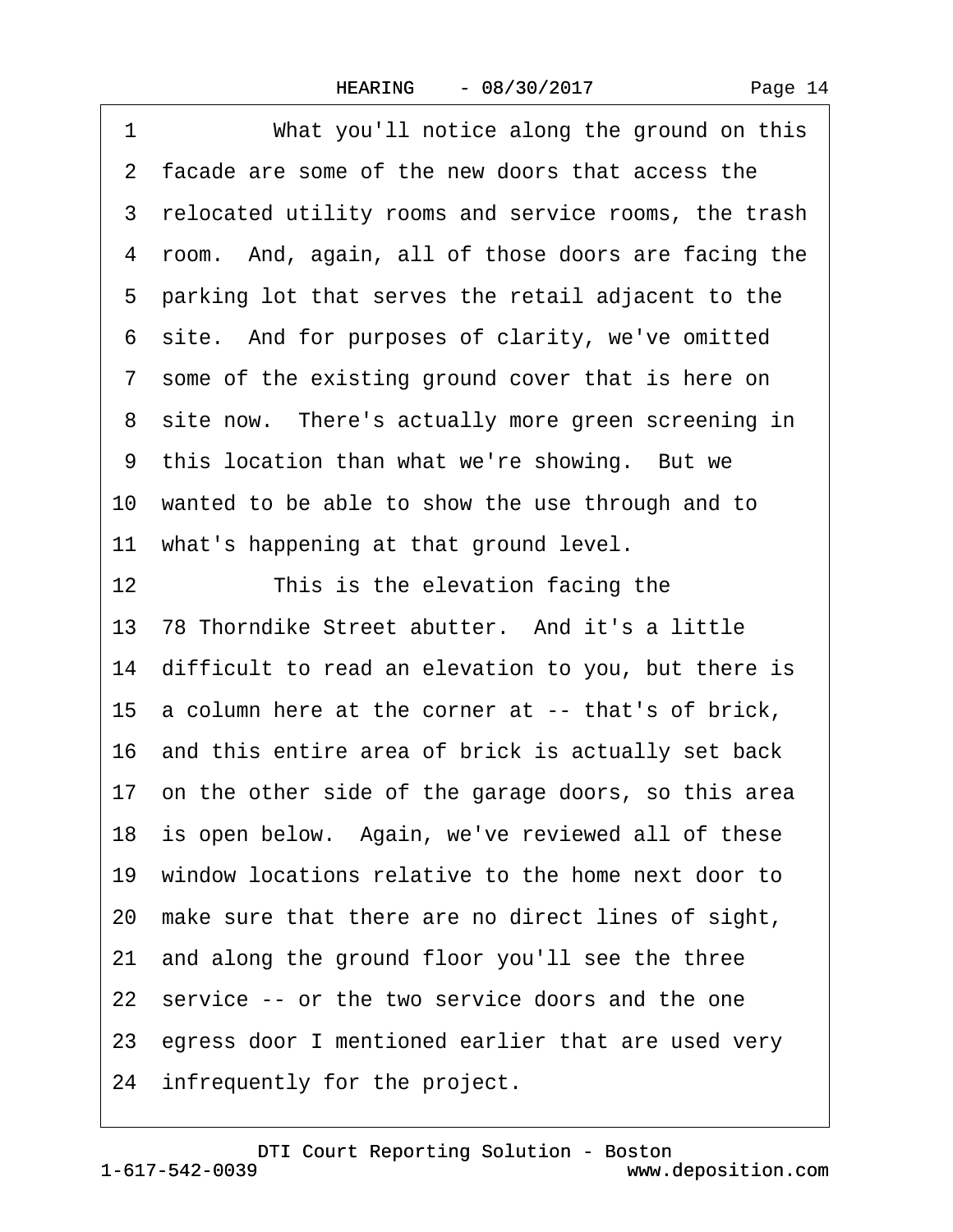| 1<br>And so talking about material examples,            |
|---------------------------------------------------------|
| 2 there were some questions about the look and feel of  |
| 3 this metal mesh system that we were talking about     |
| 4 for the garage openings and also for the balcony      |
| 5 railing. And so right here, on the left-hand side     |
| 6 of the image, you can see that mesh system used for   |
| 7 a balcony railing on a project that's also in         |
| 8 Brookline as well. In this case, it's all kind of a   |
| 9 very seamless metal PressLock system, which is        |
| 10 exactly the same type of system we would be          |
| 11 proposing for here at 455 Harvard Street. And you    |
| 12 can see the metal garage door that has that same     |
| 13 sort of screening, the same sort of mesh.            |
| At the time that this project was<br>14                 |
| 15 constructed, it was not possible for us to have      |
| 16 those powder-coated in a black to match some of the  |
| 17 other trim, the features on the project. We had to   |
| 18 leave then in an anodized silver metallic look.      |
| 19 It's a long story about why, but it's something that |
| 20 we're actively pursuing now, and we're hoping we can |
| 21 actually color them as well so they even disappear   |
| 22 visually and further. But what that does is provide  |
| 23 a degree of openness for the aspect of the garage    |
| 24 that is meant to help serve the natural ventilation  |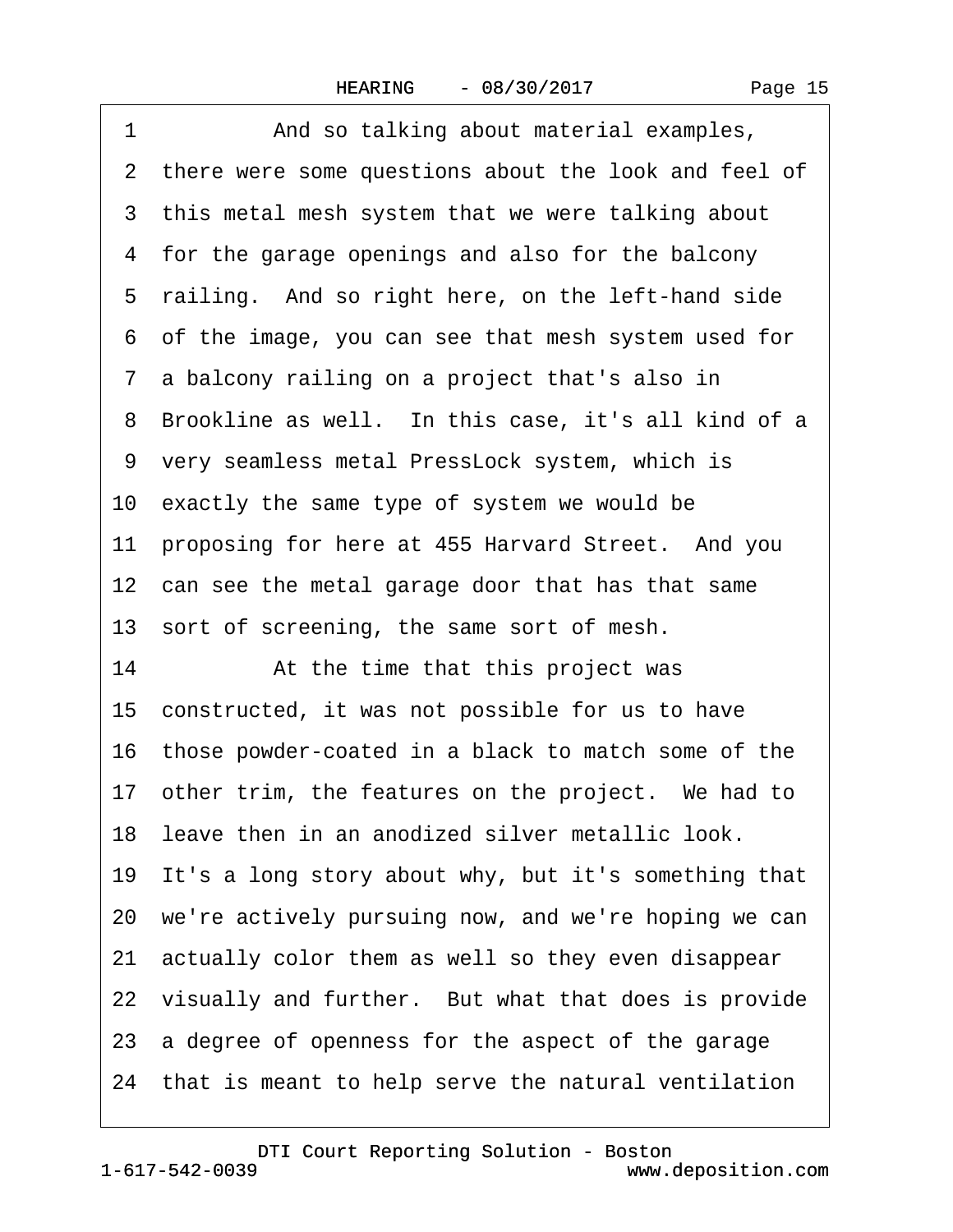1 of that garage.

2 And, again, there's just one other view you 3 can see on the right-hand side in a little bit more 4 detail of what those doors looks like. Those doors 5 help with the natural --

6 MS. POVERMAN: Peter, is that going to 7 be what the garage door looks like at 455?

8 MR. BARTASH: That's what we're proposing, ·9· yes.· And what that ends up doing is actually 10· allowing for visual continuity through the door for 11 drivers that are exiting the garage so they have 12 even longer sight distance to the sidewalk in case 13 there's anyone walking by. But, again, it also does 14 improve the amount of openness for air ventilation 15 in and out of the garage itself.

16 **· · · So that's the architecture portion of the** 17 updates that we've made. The owner and developer 18· did make a trip to the parking lift manufacturer's 19· facility on the west coast and took some videos to 20 talk a little bit more about the sound and about the 21 operations of the lifts. If you'd like, we can look 22 at those now, unless you have questions you want to 23 talk about for architecture. 24 MS. SELKOE: Could I just ask a couple of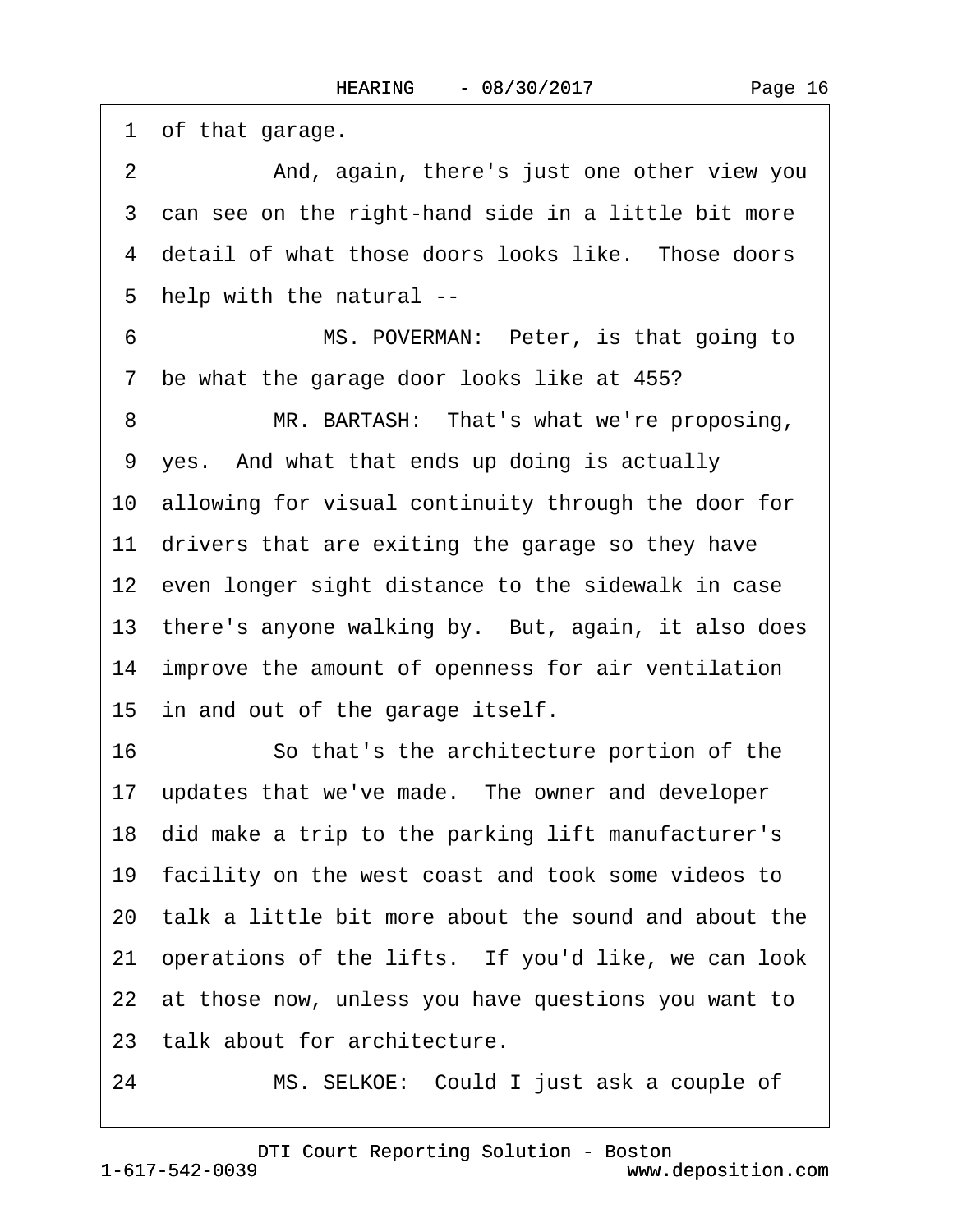| Page 17 |
|---------|
|---------|

1 questions and a comment? I don't think you 2 emphasized that by pulling that wall back towards 3 the 78 Thorndike, that you actually had to reduce 4 the parking. You reduced it from 13 down to 10 5 parking spaces. 6 MR. BARTASH: That's correct. 7 MS. SELKOE: I know you showed it, but you 8 didn't emphasize that. 9 MR. BARTASH: Yes, thank you, Polly. 10 MS. SELKOE: The other thing I would be 11 interested to know is what the height is now of the 12 proposed building, because it may have changed. 13 MR. BARTASH: The height is consistent with 14 the previous --15 MS. SELKOE: It was 46 feet. 16 MR. BARTASH: Yup. 46 feet, 11 inches in 17 the last  $-$ 18 MS. SELKOE: Okay. And then the other 19 thing is it might be interesting for the board to 20 just know what is the setback from the property 21 lines both on Thorndike Street and on the side of 22 the building facing the 78 Thorndike. 23 MR. BARTASH: Sure. 24 MS. SELKOE: You didn't really mention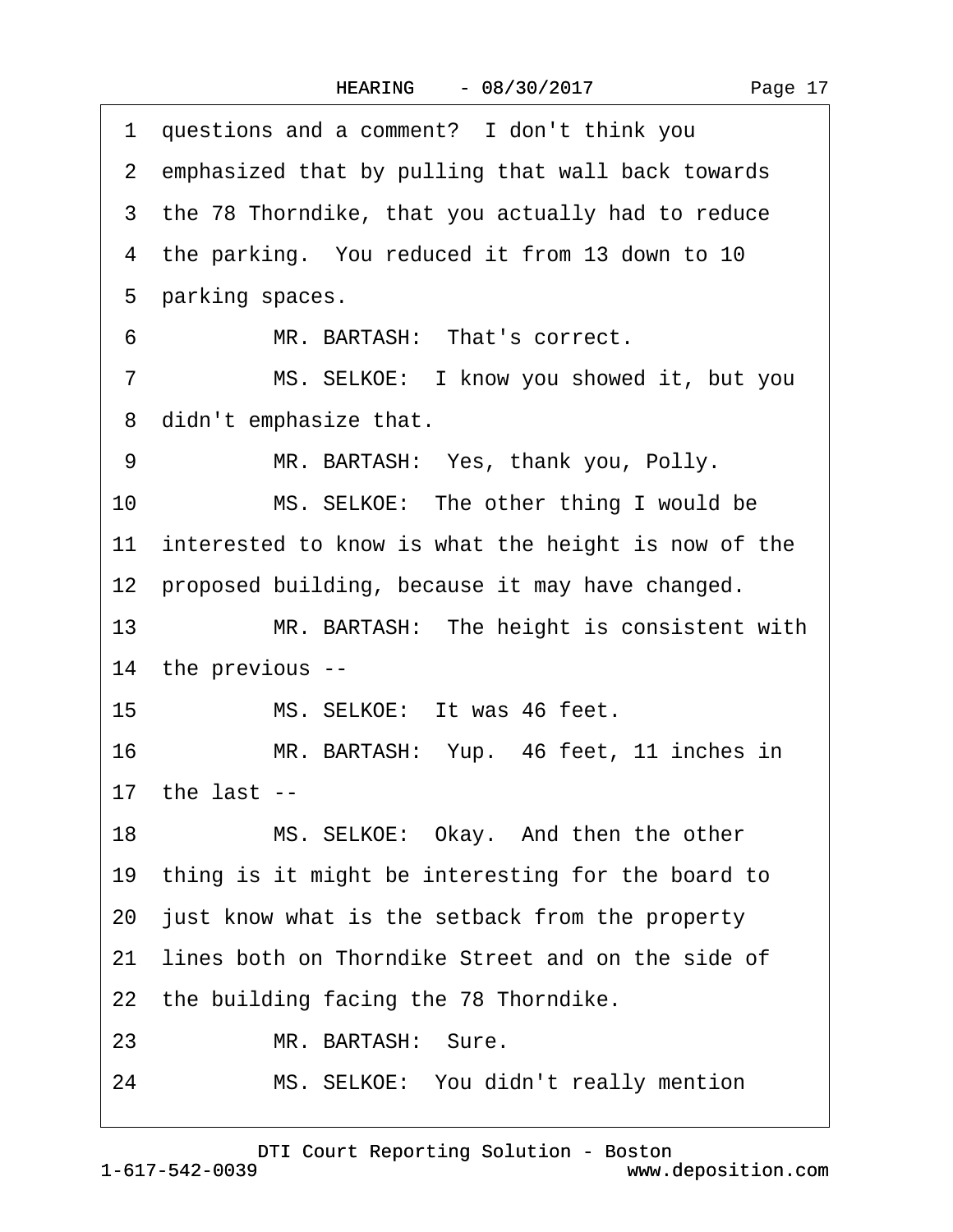·1· that.

2 MR. BARTASH: I'm going to go back to the 3 ground floor plans so we can talk about that.

4 MS. PALERMO: And can I just add the 5 setbacks all the way around the building. Just give ·6· us current plans for what those setbacks are.

7 MR. BARTASH: So the setbacks -- I'm going ·8· to start on Harvard Street because that's the 9 easiest and clearest one. We're proposing what's 10 called a "zero lot line condition," so there's a 11 zero setback along Harvard Street, and that's the 12 facade here on the lower left-hand corner of the 13 building.

14 What we've done here along the facade of 15 the building that faces the Starbucks parking lot is 16· we've actually taken the ground floor and we've set 17· that in toward the garage by a foot to increase the 18 width of the pathway along that facade. And so that 19· actual setback and width there is 5 feet, 1 inches 20 here from the property line along the face of the 21 building. But at the ground floor, it actually 22 steps in another floor, so that's 6 feet, 1 inches. 23· Does that make sense or --

24 MS. PALERMO: Yes. I just have a question.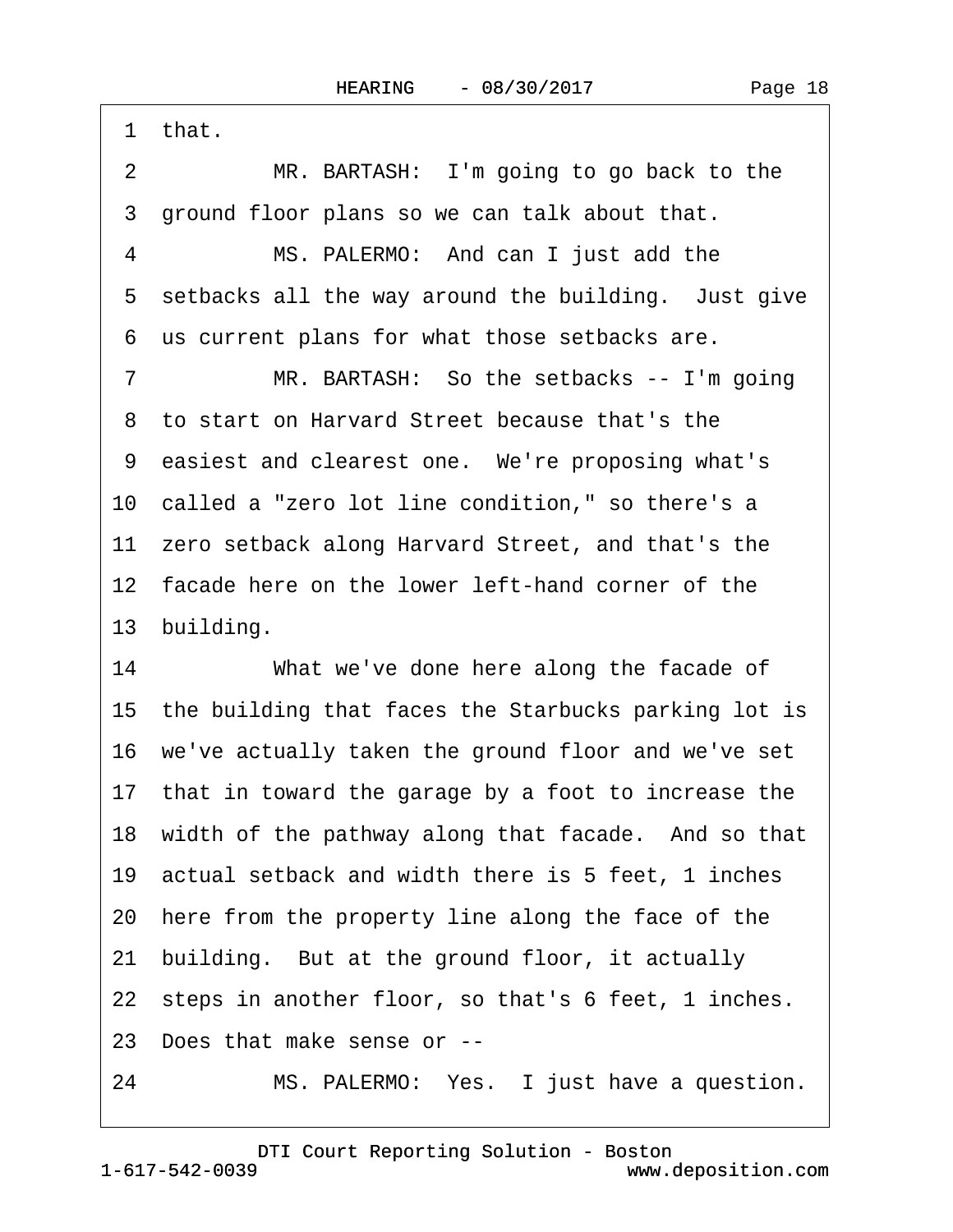| Page 19 |
|---------|
|---------|

·1· My memory from walking the site is that there's a 2 wall between the parking lot and this property. 3 MS. SELKOE: A retaining wall. 4 MS. PALERMO: Right. Where is that? 5 MR. BARTASH: So that big -- this big black 6 line is the retaining wall, and the property line is 7 on the outside face of that wall. So the retaining 8 wall is on the proposed project site. 9 MS. PALERMO: And the retaining wall 10 measures how --11 MR. BARTASH: It varies. It measures 12 between 14 and 16 inches, depending on where you 13 measure it. And it's something that we're looking 14 into as well, what it might take to revise this part 15 of the project. 16· · · · · ·MR. HUSSEY:· That's the thickness of the 17 wall or the height of the wall? 18 MR BARTASH: That's the thickness of the  $19$  wall. 20 MS. POVERMAN: So the 6 foot 1 separation 21 is reduced by the 18 inches of retaining wall? 22 MR. BARTASH: That's correct. 23 **• • • For the purposes of egress and service** 24· along this pathway, it's been reviewed by the trash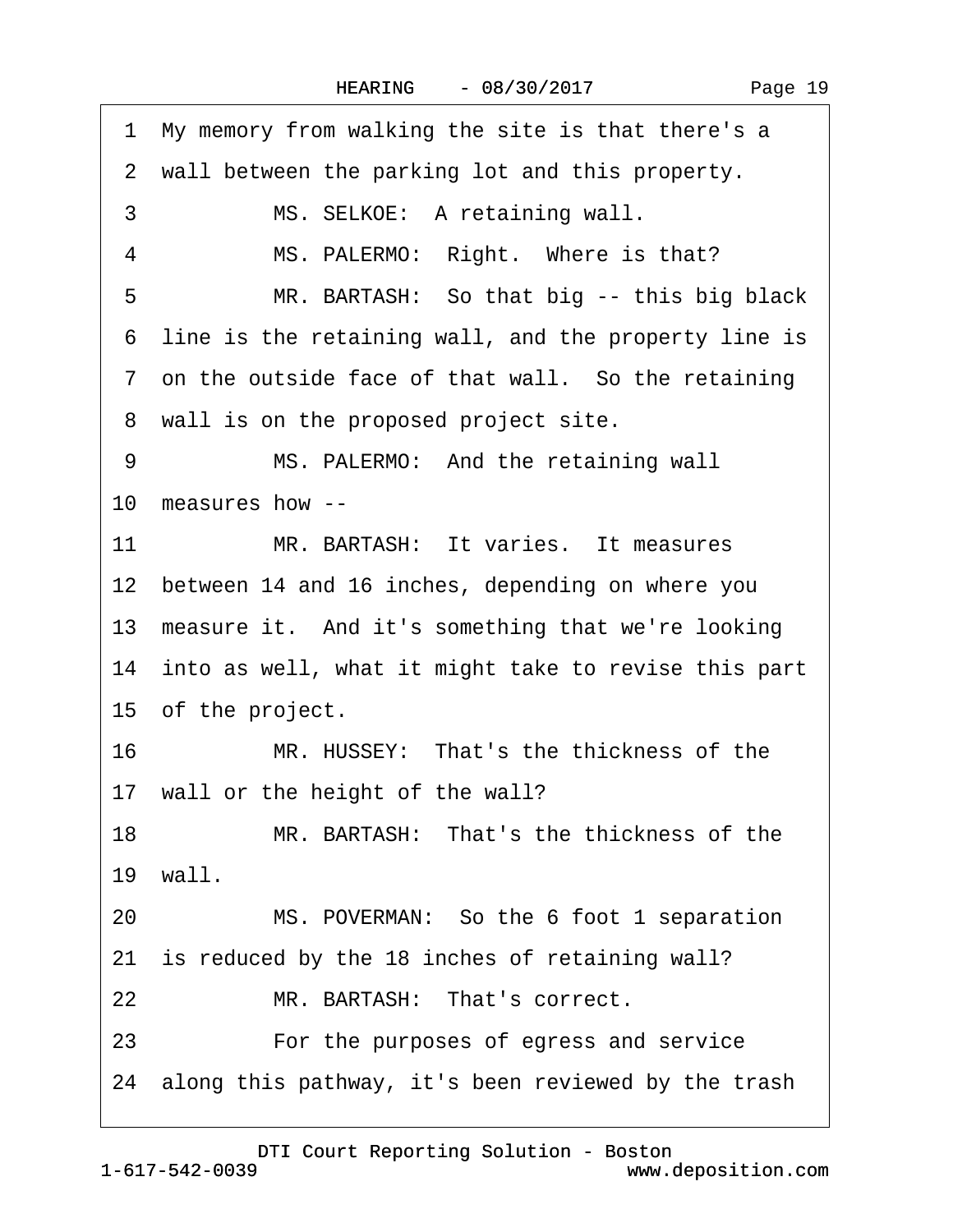Page 20

1 vendor and it meets all of the requirements in the 2 building code for safe access to that stair in the 3 rear of the property. 4 MS. SELKOE: So it's only like -- the 5 actual path is only like 4 foot 6? 6 MR. BARTASH: That's correct. 7 So you'll see that same setback does turn 8 the corner here facing 78 Thorndike Street. But in ·9· this case, the outer wall at the ground floor and 10 upper floor are aligned all the way up the building, 11 so that is at a 6 foot 1 inch setback until we reach 12· the stair where we are at a 5 foot 1 inch setback 13 along the face of the stair to the property line. 14 And, again, the property line is on the further side 15 of the retaining wall, so the retaining wall is 16 within that setback area. 17 • And then we jog by an additional 3 feet to 18· get to the wall that separates the garage entry from 19· the landscaped area that sits in between the 20 proposed project and 78 Thorndike Street. So here 21 we're at 8 feet 1 inches along this area. And 22 you'll notice in the very corner here right above 23 where that column is indicated is where we have the 24· proposed site transformer location, which has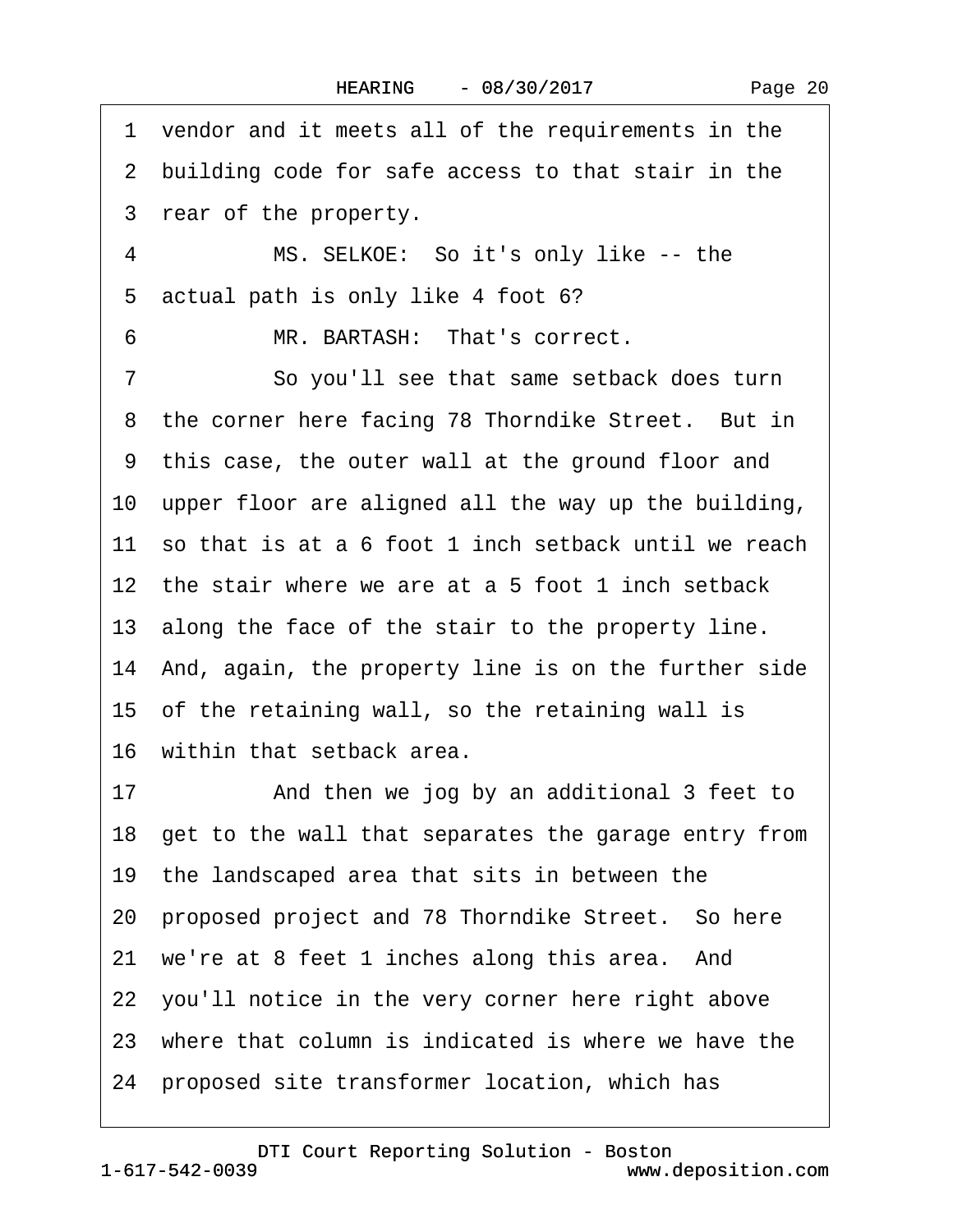·1· adequate access from Thorndike Street and it's 2 consistent with other locations that the utility 3 provider has approved on other projects in 4 Brookline. 5 MS. POVERMAN: How does that affect 6 visibility? 7 MR. BARTASH: It does not. 8 MS. PALERMO: It's on the other side of the 9 driveway. 10 The transformer is located -- now, the 11 setback from the property line there you said is 12· 8 feet 1 inches? 13 MR. BARTASH: That's correct. 14 MS. PALERMO: And then between -- are you 15· going to have any barrier between the column -- 16 running from the column to the wall, or is that just 17· open? 18 MR. BARTASH: So we can't have any 19 permanent barrier there so that the utility provider 20· could access the transformer, but we're allowed to 21· do low planting and landscaping to be able to screen 22 the transformer. One thing that we wouldn't want to 23· do is install any sort of really tall planting in 24 that location that would otherwise impede sight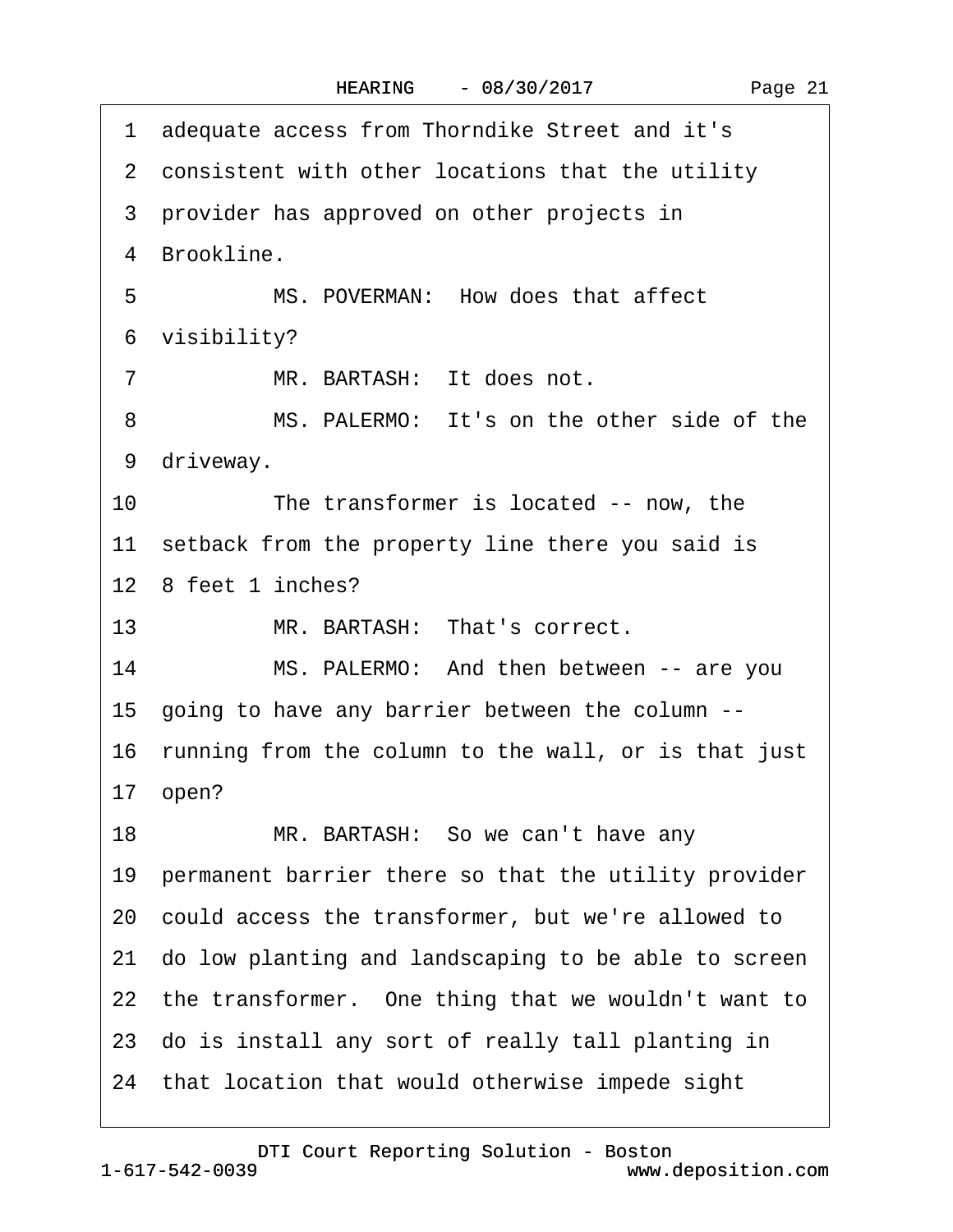|  | Page 22 |
|--|---------|
|--|---------|

|                | 1 lines up Thorndike Street for drivers exiting the    |
|----------------|--------------------------------------------------------|
|                | 2 garage onto Thorndike Street.                        |
| 3              | MS. POVERMAN: What's done to dampen the                |
|                | 4 noise of the transformer? I don't know how much      |
|                | 5 that generates.                                      |
| 6              | MR. HUSSEY: It doesn't.                                |
| $\overline{7}$ | MS. POVERMAN: It doesn't?                              |
| 8              | MR. HUSSEY: No.                                        |
| 9              | MR. BARTASH: In our experience, it doesn't             |
|                | 10 impact the project at all.                          |
| 11             | MS. POVERMAN: Great.                                   |
| 12             | MR. BARTASH: And the setbacks along                    |
|                | 13 Thorndike Street, you'll notice they taper from the |
|                | 14 corner that's closest to the neighborhood until you |
|                | 15 end up at the intersection of Harvard Street and    |
|                | 16 Thorndike Street where they become zero. We haven't |
|                | 17 changed the setbacks from -- along this face of the |
|                | 18 building facing Thorndike Street from the last      |
|                | 19 presentation that we had shown you.                 |
| 20             | MS. POVERMAN: But can you go over those                |
|                | 21 again?                                              |
| 22             | MR. BARTASH: Yeah, I definitely can.                   |
| 23             | And so in this location we have -- we're               |
|                | 24 showing to about, like, half an inch right now on   |
|                |                                                        |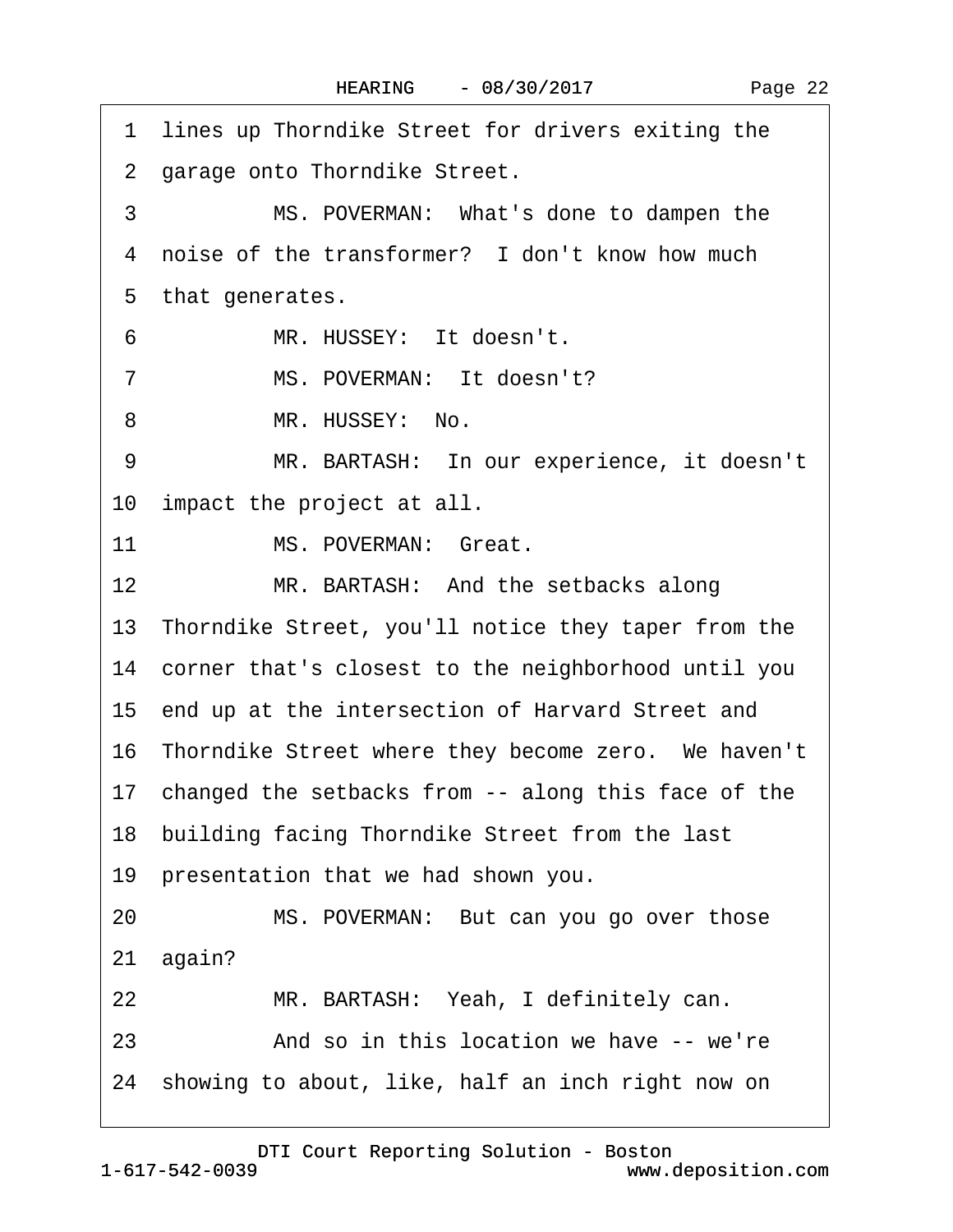|  | Page 23 |  |
|--|---------|--|
|--|---------|--|

1 our dimensions. But for the purposes of providing ·2· whole numbers that are consistent, I'll stick with 3 whole numbers here for a second. So we're providing ·4· 8 feet and 11 inches at the furthest corner here 5 where we're at the very outside corner of the ·6· building.· And that tapers down to roughly 6 feet ·7· and then down to just about 3 feet until 2 and 1 ·8· foot 6 and eventually zero as you run along the edge 9 of the project. 10 MS. PALERMO: So in terms of the building 11 footprint, it has shrunk by how much? 12 MR. BARTASH: I don't have the exact square 13 footage that it shrunk by. I'd rather look at that 14 number and provide it separately versus misquoting 15· it here. 16 MS. PALERMO: That's fine. 17 MS. POVERMAN: Okay. Why don't we go over 18 some questions. 19 Lark, would you like to ask any additional 20 questions of the current plan as just presented? 21 MS. PALERMO: Well, if you're going to 22· recalculate the whole square footage of the 23· building, it would be helpful for you to also tell 24 us what the resulting FAR is as you've done that.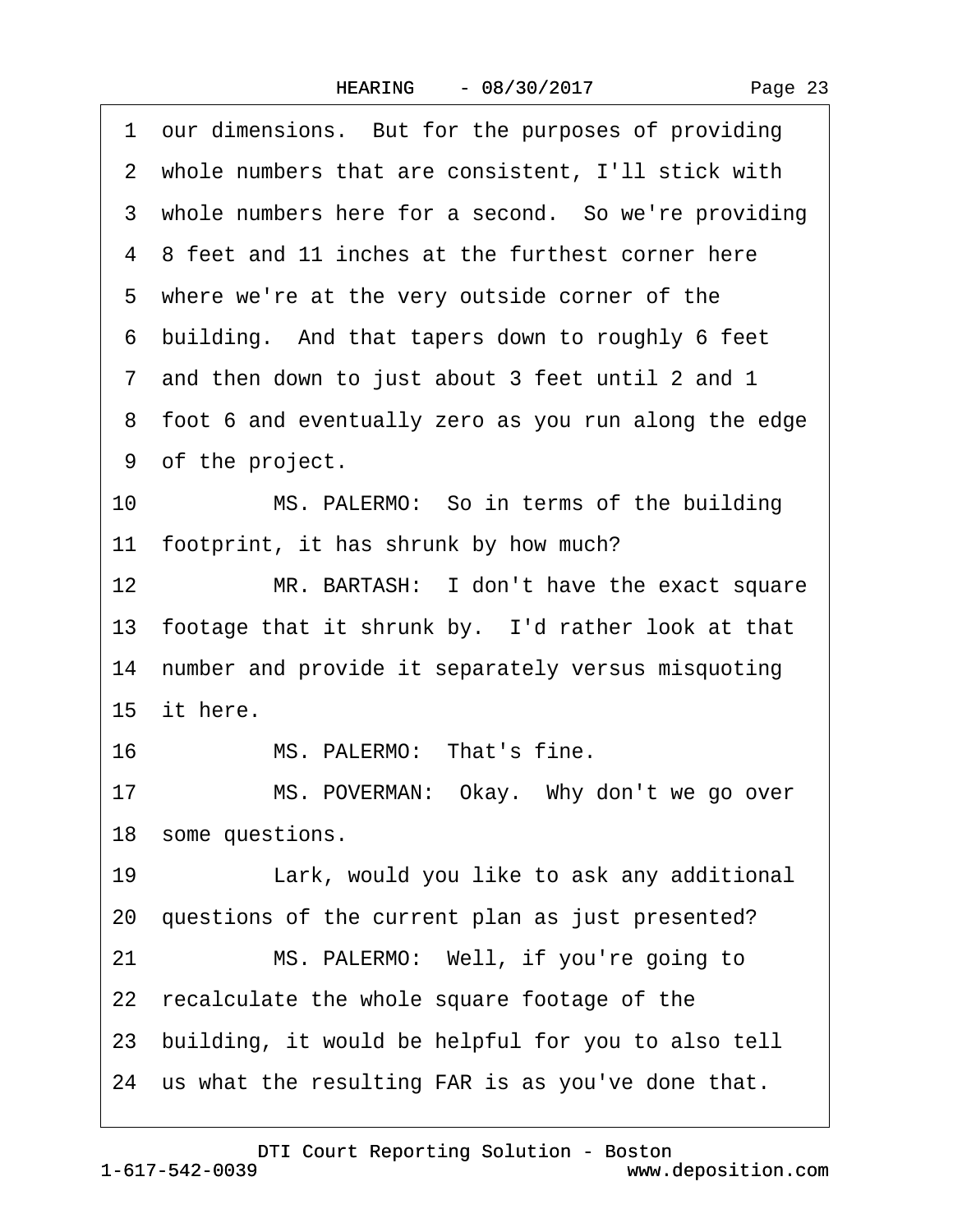| MR. BARTASH: Sure.<br>1                                 |
|---------------------------------------------------------|
| MS. PALERMO: I think the previous design<br>2           |
| 3 was about --                                          |
| MS. SELKOE: 2.6.<br>4                                   |
| MS. PALERMO: 2.6, okay. And the FAR for<br>5            |
| 6 this site is 1, as I recall, allowed by zoning.       |
| $\overline{7}$<br>MR. BARTASH: Uh-huh.                  |
| MS. PALERMO: So it's helpful to understand<br>8         |
| 9 the difference.                                       |
| MR. BARTASH: Certainly.<br>10                           |
| 11<br>MS. PALERMO: And, again, just to confirm          |
| 12 the height of the building, design has not changed.  |
| 13 <sup>2</sup><br>MR. BARTASH: That's correct.         |
| MS. POVERMAN: Chris.<br>14                              |
| 15<br>MR. HUSSEY: So the parking spaces are 10          |
| 16 in total now; is that right?                         |
| MR. BARTASH: That's correct.<br>17                      |
| 18<br>MR. HUSSEY: I think you need to go over,          |
| 19 at some point, the entire zoning table that you've   |
| 20 got in the drawing C1C. I think there was -- there   |
| 21 are various inconsistencies in that table as well as |
| 22 the changes that you've made.                        |
| MS. POVERMAN: Which table exactly are you<br>23         |
| 24 referring to, Chris?                                 |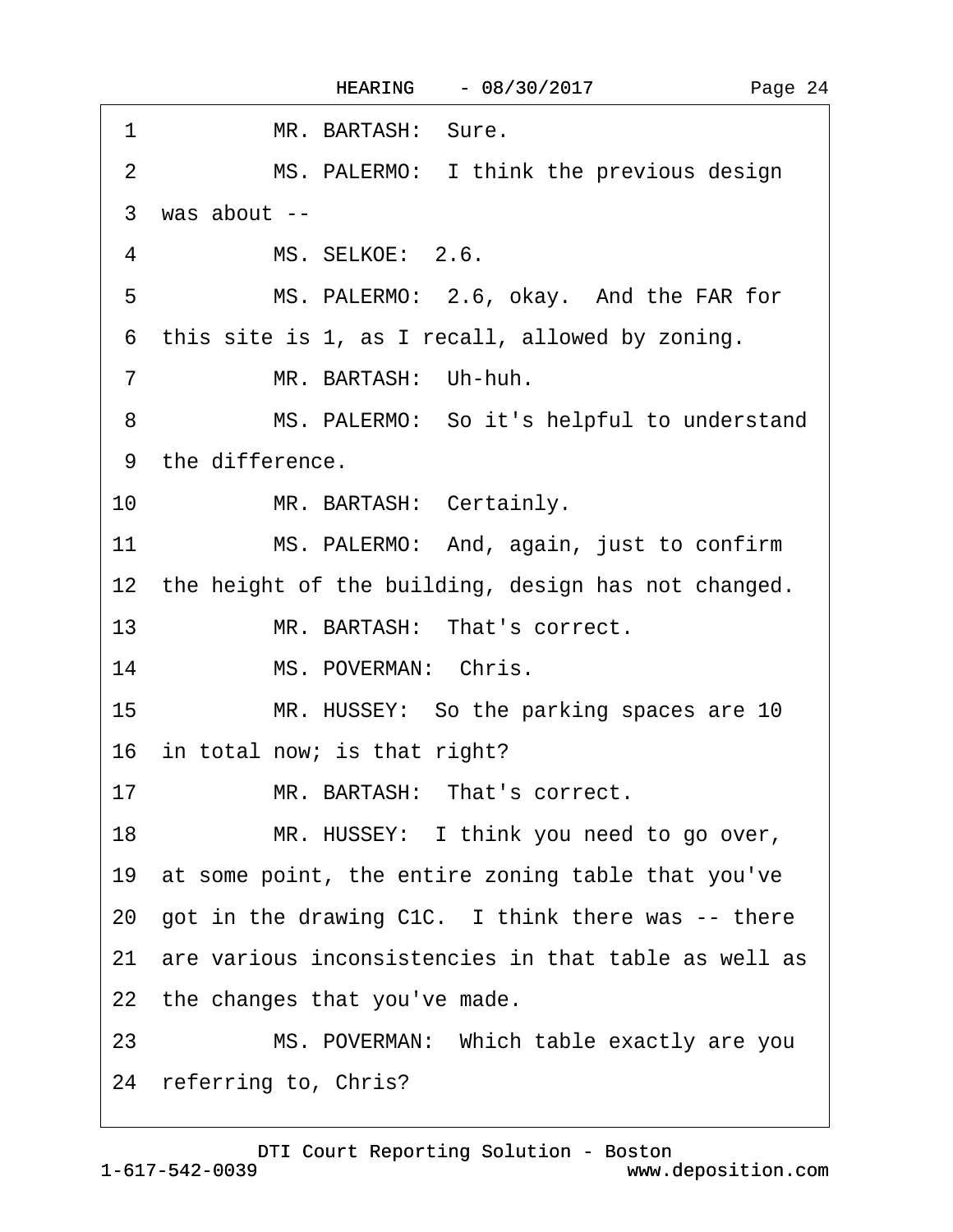| MR. HUSSEY: C1C.<br>1                                  |
|--------------------------------------------------------|
| MS. POVERMAN: Is that in our waiver?<br>$\overline{2}$ |
| 3<br>MR. HUSSEY: No. It's in one of the                |
| 4 earlier --                                           |
| MS. PALERMO: It's an earlier drawing.<br>5             |
| MS. SELKOE: And I think also for the<br>6              |
| 7 waiver list that they gave us, that will have to be  |
| 8 modified as well --                                  |
| MR. BARTASH: That's correct.<br>9                      |
| 10<br>MS. SELKOE: -- for the next meeting.             |
| 11<br>MR. HUSSEY: The other question I have is         |
| 12 the red exterior brick. You referred to it as       |
| 13 brick. Is it a brick facing, or is it a full brick  |
| 14 cavity and concrete block wall behind?              |
| 15<br>MR. BARTASH: It's a brick and cavity             |
| 16 construction system. It's not -- it's only -- it    |
| 17 would only be concrete or a steel backup for the    |
| 18 podium level, and then it would be wood frame above |
| 19 that at the backup to the system. But it is a full  |
| brick.<br>20                                           |
| MR. HUSSEY: Right, okay. A full 4 inches<br>21         |
| 22 of brick.                                           |
| 23<br>And then the structure in back on the upper      |
| 24 floors is wood-frame construction?                  |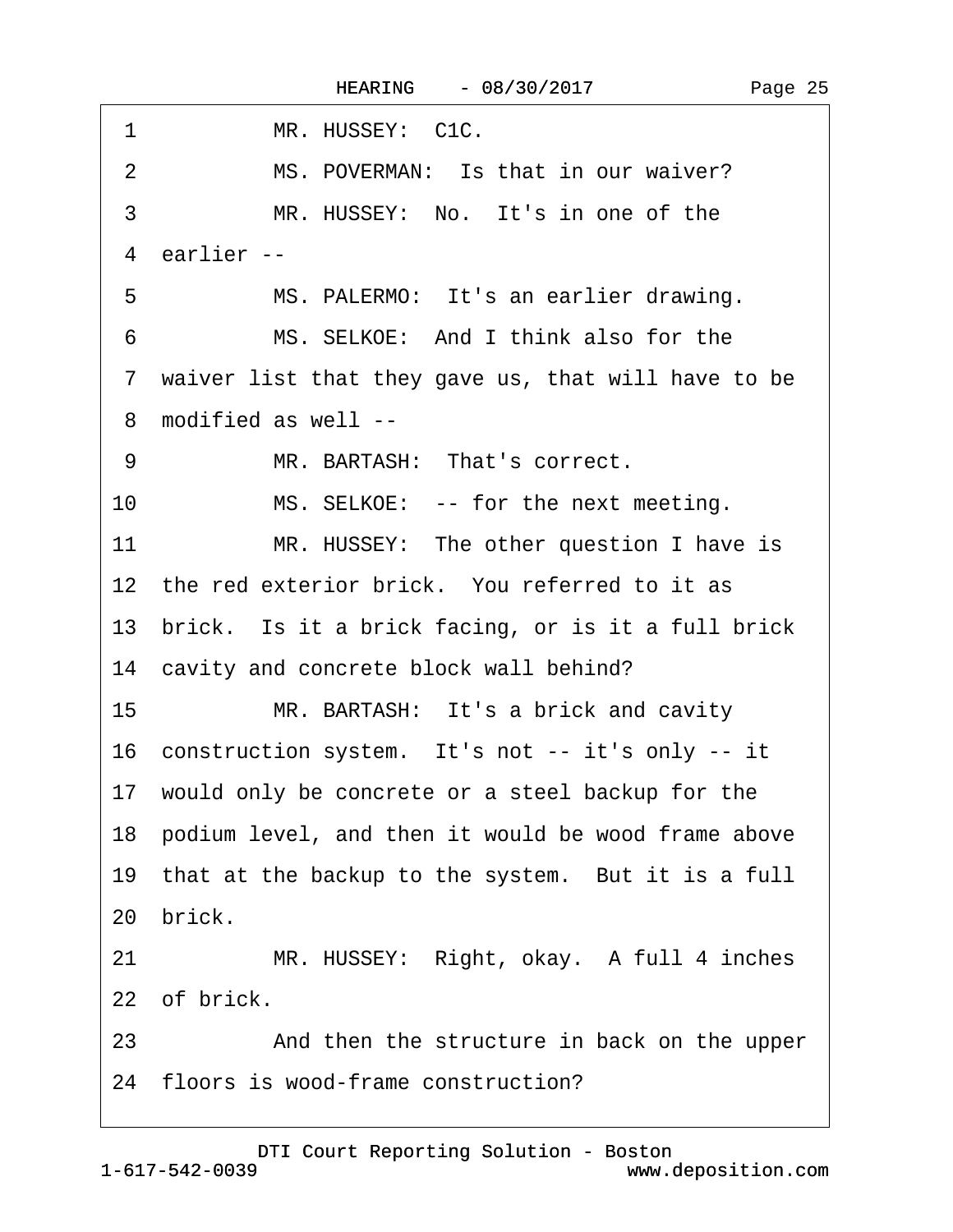| 1<br>MR. BARTASH: That's correct.                      |
|--------------------------------------------------------|
| MR. HUSSEY: We've had some question about<br>2         |
| 3 the wood-frame construction. I recall an article     |
| 4 that I'm sure you read in the Globe about recent     |
| 5 fires. Would you care to comment on that at all?     |
| 6<br>MR. BARTASH: I can comment on what we're          |
| 7 proposing in this project as it relates to the codes |
| 8 that govern how these types of projects get built.   |
| 9<br>I am familiar with the article that you're        |
| 10 referring to, and I am familiar with the            |
| 11 determinations that have come about regarding the   |
| 12 projects that were discussed in that article, but I |
| 13 don't know firsthand what the full findings are on  |
| 14 those projects, so I don't want to talk about them  |
| 15 specifically.                                       |
| 16<br>But with regard to this project, this            |
| 17 building will be fully NFPA 13 compliant. And what  |
| 18 that means is it will have the full system that's   |
| 19 required by the International Building Code and by  |
| 20 the International Fire Code to be able to provide   |
| 21 the adequate level of protection that's been        |
| 22 determined as being adequate by the governmental    |
| 23 agencies that issue those codes.                    |
| 24<br>All of our construction UL ratings for our       |
|                                                        |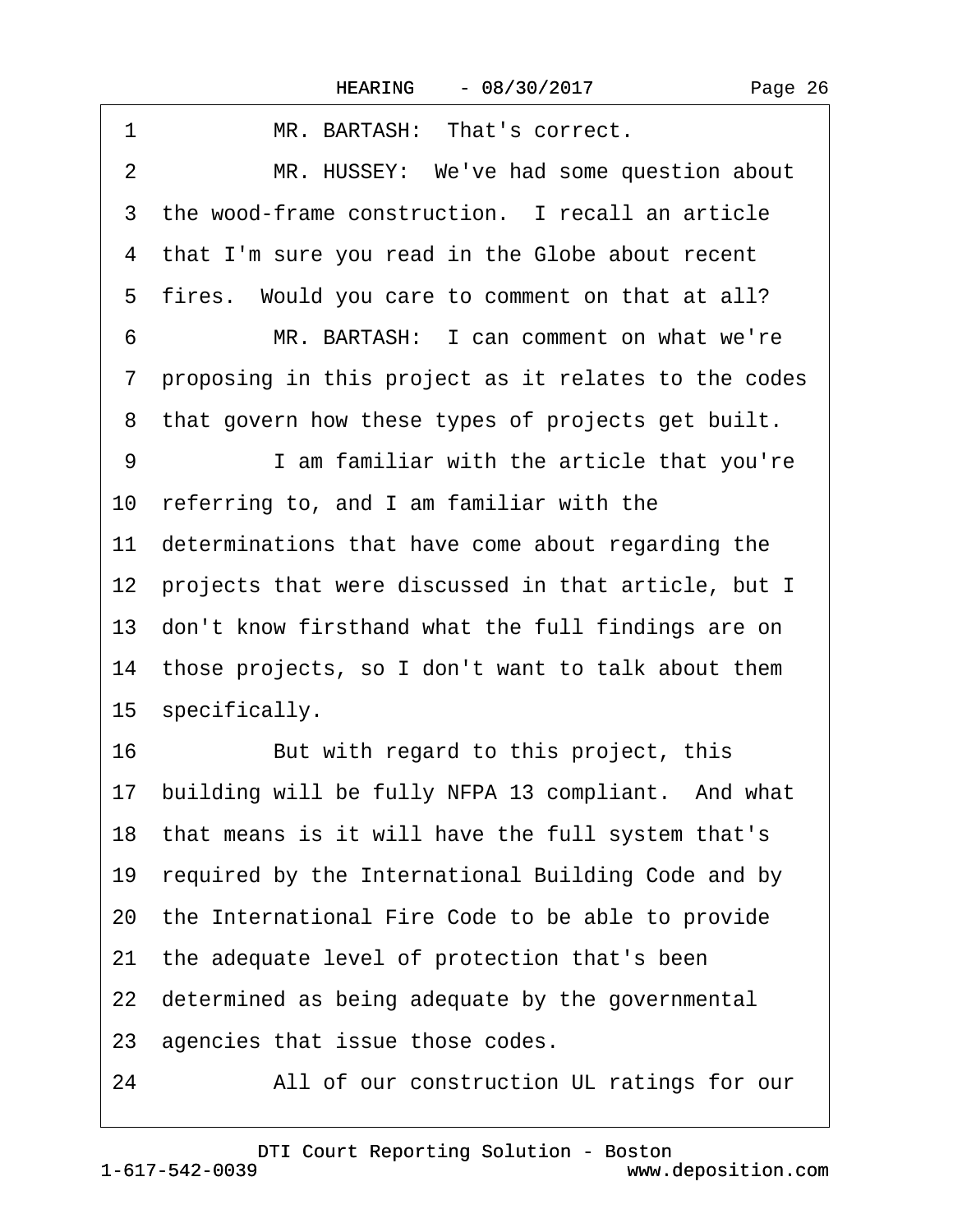1 assemblies, they're all spelled out in our

|                 | 2 construction documents, and we need to meet all of    |
|-----------------|---------------------------------------------------------|
|                 | 3 those requirements in order for the project even to   |
|                 | 4 get its building permit. All of the separation        |
|                 | 5 distances have been calculated and met accordingly    |
|                 | 6 with regard to window openings that are near          |
|                 | 7 abutting property lines or facing other structures.   |
|                 | 8 And so with all of the systems combined, we're        |
|                 | 9 comfortable with the level of safety that this        |
|                 | 10 building will provide.                               |
| 11              | MR. HUSSEY: So full sprinkling and full                 |
|                 | 12 alarm system?                                        |
| 13 <sup>°</sup> | MR. BARTASH: Yeah.                                      |
| 14              | MR. HUSSEY: I think I'll make a note that               |
|                 | 15 one of those projects that were in the Globe was, in |
|                 | 16 fact, under construction.                            |
| 17              | MS. SELKOE: Right. That was the issue,                  |
|                 | 18 that those systems were not in this place yet. They  |
|                 | 19 were being constructed.                              |
| 20              | MR. DAVID DANESH: What if it was arson?                 |
| 21              | MS. POVERMAN: That's irrelevant.                        |
| 22              | But I believe the other one was a luxury                |
|                 | 23 building. I don't know if that's the one that -- I   |
|                 | 24 know one of the buildings at least had full          |
|                 |                                                         |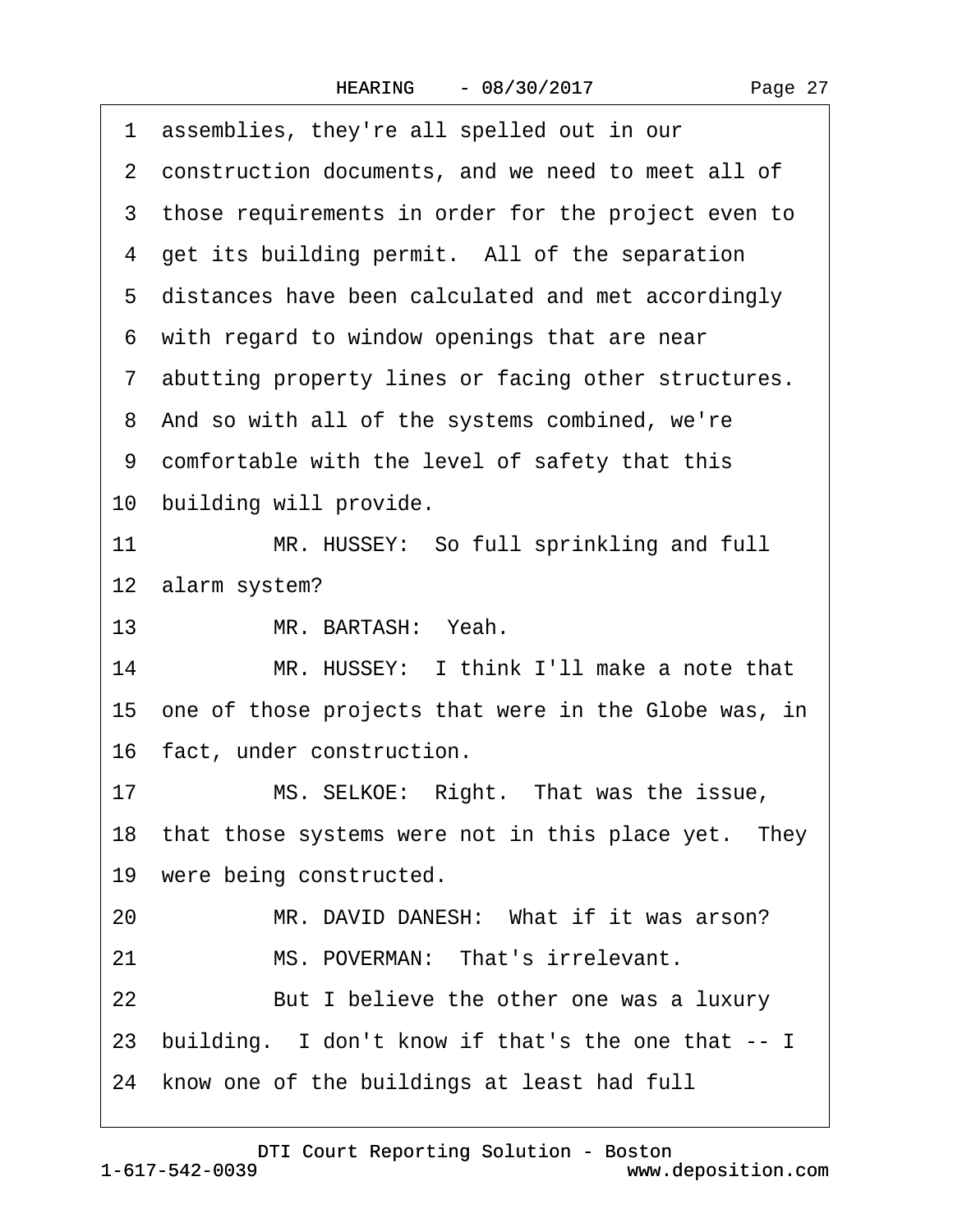1 sprinklers and all of the safety bells and whistles. 2 I know that there is, subsequent to those events, 3 reconsideration of the standards in Massachusetts 4 for the fire code because that system of building, 5 the -- what's called podium with wood on top has 6 been problematic. 7 My question to you is -- and maybe 8 Mr. Engler knows this -- is whether or not you are ·9· aware of any changes or pending changes in the fire

10 code that could affect -- that if enacted at the

11 time this were being built, would affect it.

12 MR. ENGLER: For the record, Geoff Engler 13· for SEB.

14 No, we are not aware of any changes to the 15 building code. The change you're talking about is 16· so dramatic and so profound it would set 17 construction back in Massachusetts to the Stone 18 Ages.

19 Moreover, we will adhere to all state fire 20· protection codes the same way any market-rate 21 housing does in Brookline. We're not looking for 22 any additional leniency. We will do all that. But 23· to suggest -- if you have any concept of how 24 expensive this building would be to do in steel as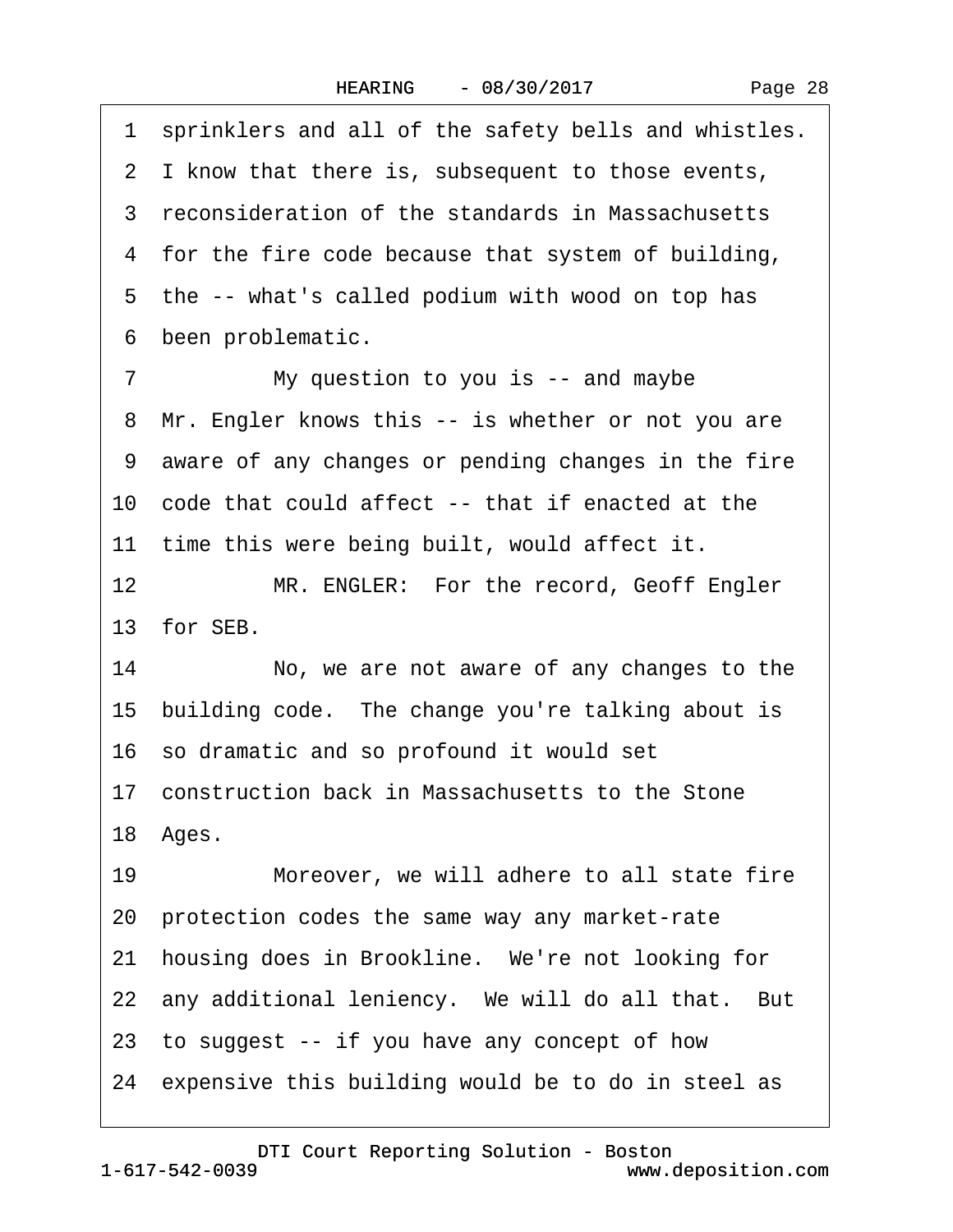·1· compared to wood frame -- we would be asking for 50 ·2· units, at least, to offset that additional cost. 3 It's so much more expensive. 4 So, A, to answer your question, no, we're 5 not aware of any pending building code changes; B, I ·6· don't expect any changes that are significant to 7 happen any time in the near or distant future. 8 MS. POVERMAN: Thank you. 9 Do you have any more questions, Chris? 10 MR. HUSSEY: Nope. 11 MS. POVERMAN: Okay. I have a couple of 12 issues that I'd like to address. One is that 13· something that has been continuously discussed in 14 all of these meetings is some way to make the 15· building more residential, especially on the 16· Thorndike side, and make it fit in better with the 17 houses there. I don't see any of those changes 18 here. Maybe I missed something. 19 MR. BARTASH: Well, the entire elevation 20· faces 78 Thorndike Street, which I'm going to go to 21 right now -- we made a very intentional and 22· conscious decision to terminate the brick at the 23· corner and to transition to a combination of lap 24· siding and also a fiber cement shingle that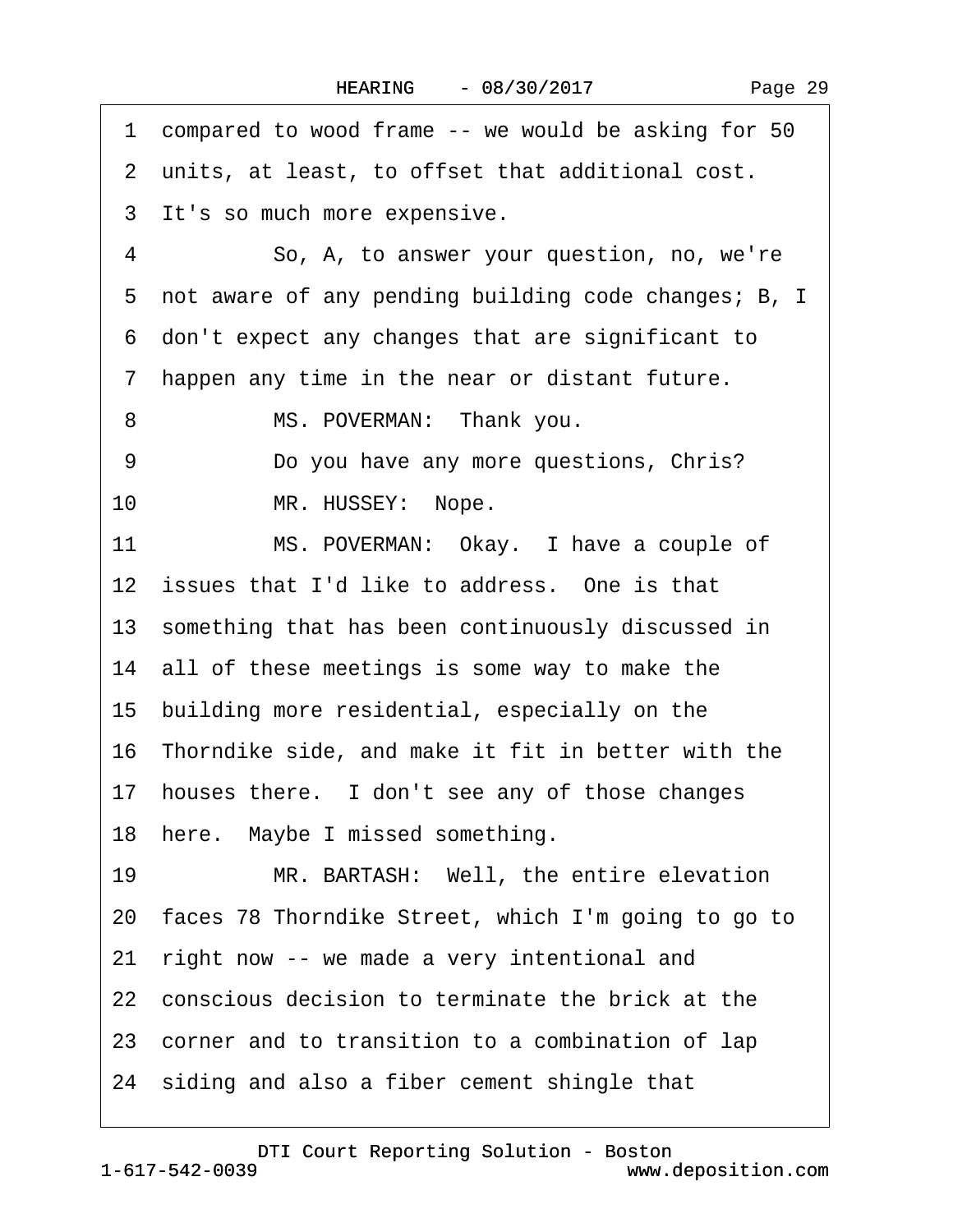Page 30

1 resembles, like, a wood shape you would see on a ·2· residential home.

3 3 3 3 And those decisions and those material ·4· transitions are intentional so that when you're 5 inside an abutting home or you're coming down the ·6· street and you see this facade of the building that ·7· faces the neighborhood, it has something that's -- 8 the materials and appearance is more familiar to the ·9· neighborhood than commercial like you would 10 otherwise see. And this is something that we 11 presented at the last hearing. And, again, we had 12 made some other revisions to the material at the 13 tower right here, again, to feel more residential 14 and less commercial. 15 MS. POVERMAN: The conversations we had did 16 have to do with the Thorndike facing itself. I do 17 appreciate what you're saying about the back. 18 Now, Mr. Engler --19 MR. ENGLER: Respectfully, we met at your 20· request with the town's peer review consultant, 21· who's a professional architect with many, many years 22 of experience. And I don't want to steal the 23· planning staff's thunder, but they were at that 24 meeting. I also don't represent speaking for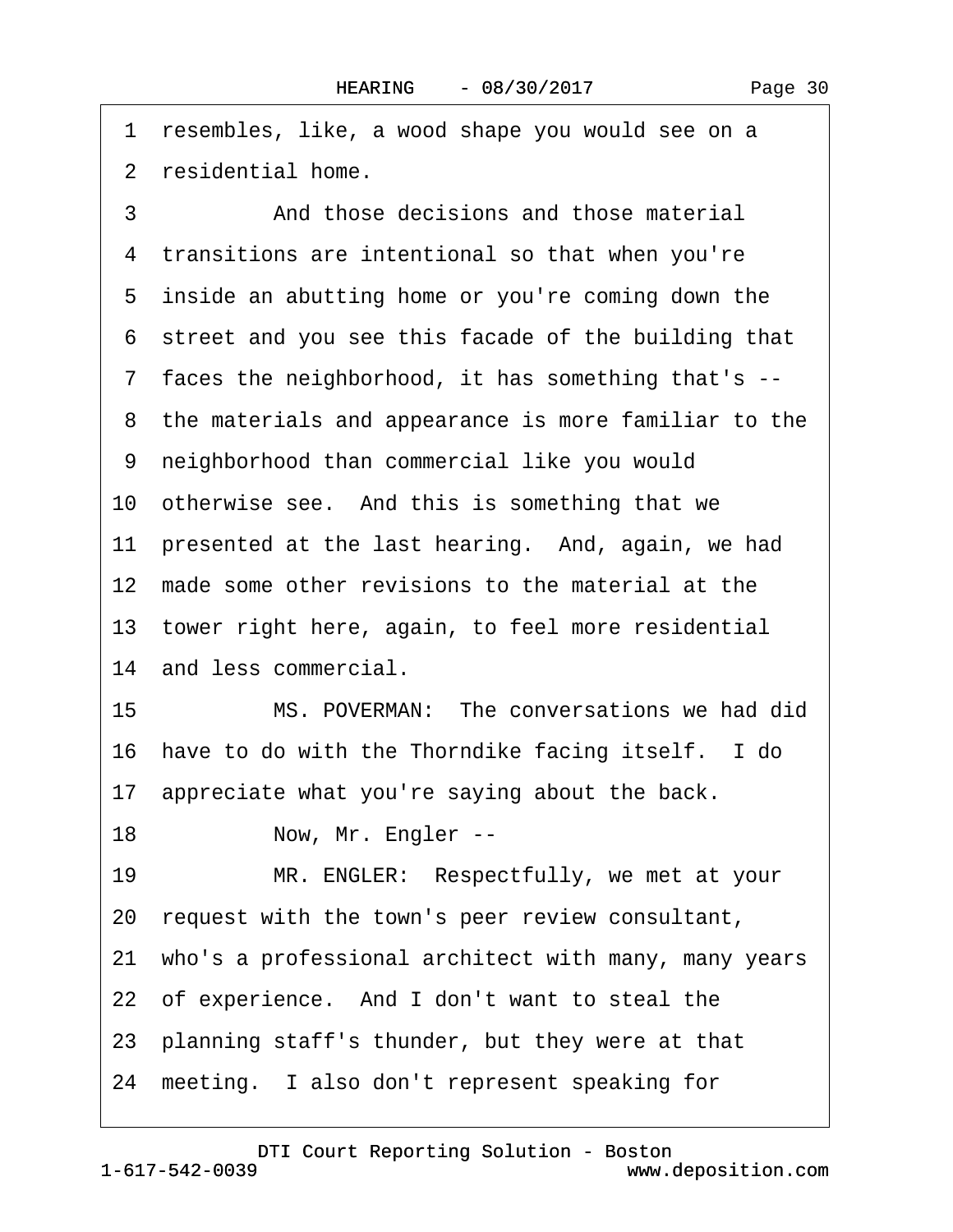·1· Mr. Boehmer, but the takeaway from anybody who was 2 at that meeting was that he was very happy with this 3 design and had no additional changes and thought we 4 had met what they had asked for. So, I mean, the 5 design is the design at this point in time. 6 MS. POVERMAN: I reviewed all of the ·7· transcripts in the case, so I do know that 8 consistently something that was requested was to ·9· soften the effect of that building on Thorndike 10 Street. I know Chris discussed it. I discussed it 11 when we talked about bays, which may be totally 12 impractical. But I would feel -- I think it's still 13 too institutional. And Mr. Boehmer is not here. 14 MR. HUSSEY: I disagree with you, Kate. 15 Most of the multifamily buildings in Brookline, 16 especially the ones that are older, are all -- and 17 multistory -- are all brick. And they're brick on 18 all sides, as a matter of fact. So I'm a little 19· dubious about the Thorndike Street residential side 20 being -- looking like a shingle. 21 MS. POVERMAN: No. I wasn't saying -- I 22 like the brick. 23 MR. HUSSEY: Yeah. My tendency would be to 24 continue the brick around that side. Make all four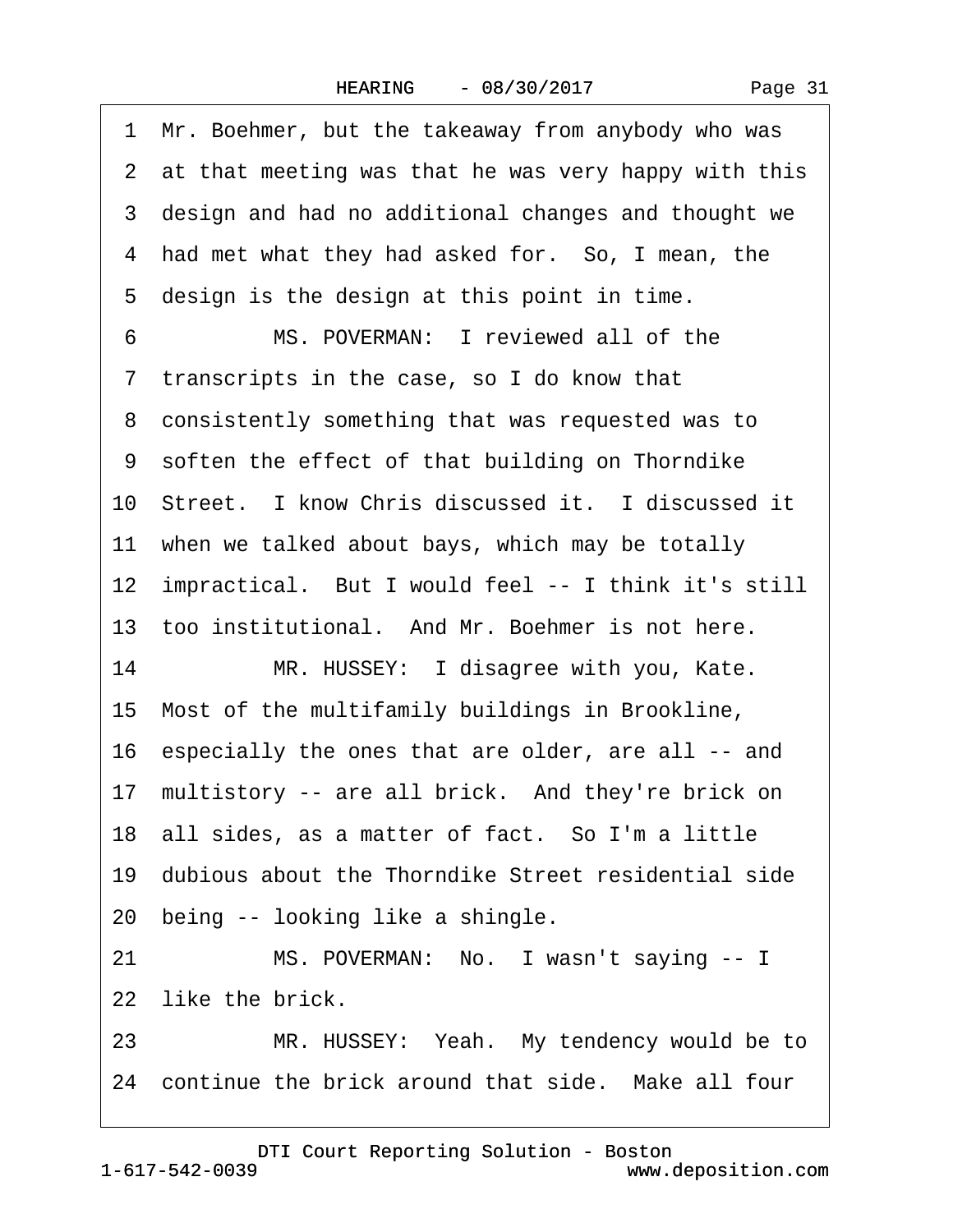1 sides or three sides, depending on how many sides ·2· you have on this building -- make them all brick 3 rather than having that sort of bow siding on the 4 one elevation that faces the neighborhood. 5 MS. POVERMAN: In previous iterations, was 6 there brick on the back? I don't remember. 7 MR. BARTASH: In a very early version of 8 this building, we had considered brick on the back, ·9· but we realized relatively quickly that the scale of 10· that wall was going to be difficult to control if it 11 were to be all brick, especially facing the 12 neighbor. And when we started to make changes to 13· the setbacks with the bump into the stair and kind 14 of some of those changes, we realized we could 15· change the materials along that wall in a way that 16· felt a little bit more residential and less 17· commercial. 18 With regard to the detailing on this actual 19· facade and in relation to some of the questions, I 20· do remember at the last hearing that we had a 21· conversation about bays or other ways to possibly 22 make this look and feel different than what it is 23 here.

24 In a building of this scale and size, from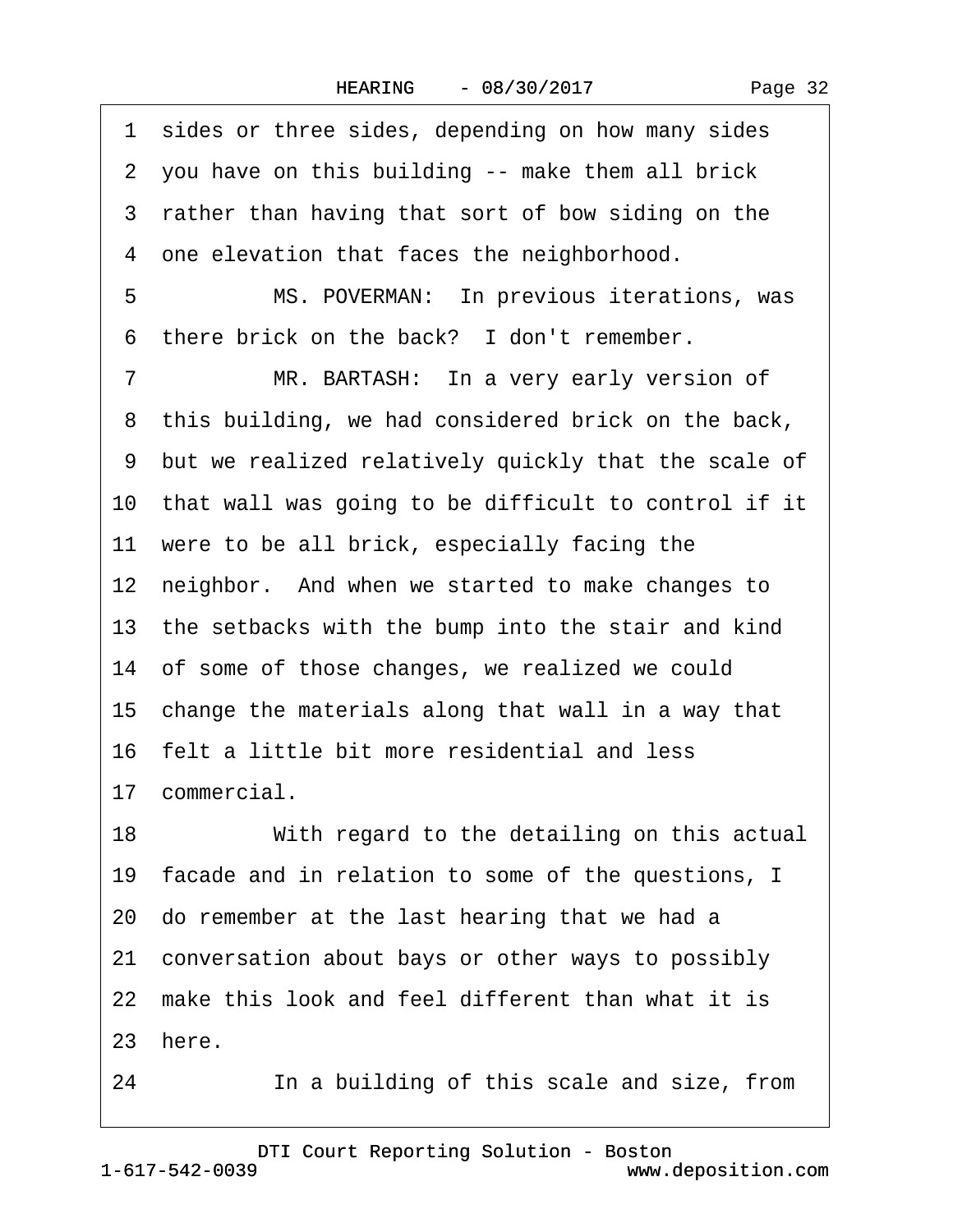·1· a design standpoint, there's kind of a -- it's not 2 spelled out in any rule book. It's not kind of 3 anything that's written down somewhere and that they 4 teach you in architecture school, but there's a 5 limit to the amount of complexity you want to ·6· introduce visually for a building that has a kind of 7 simple and clean aesthetic. 8 **So we've made a specific choice of the** ·9· material at the retail base because it's related to 10 the program. We've chosen brick because it feels 11 contextual. It feels consistent with other 12 multifamily buildings in Brookline. And we've set 13 back the upper floor and changed the material at the 14 upper floor to create some more vertical 15 articulation and visual interest along this facade. 16· · · · · ·As far as the actual detail on that next 17 level, the details that layer on top of this, we've 18 introduced a ribbed corbeling at the ground floor of 19 the building that relates to pedestrian activity 20· along the sidewalk and kind of creates a base for 21 the building; we've introduced a soldier course that 22 separates that corbeling from the brick at the 23 second and third floors; and we've adjusted the 24 position of the cornice line. The heavy cornice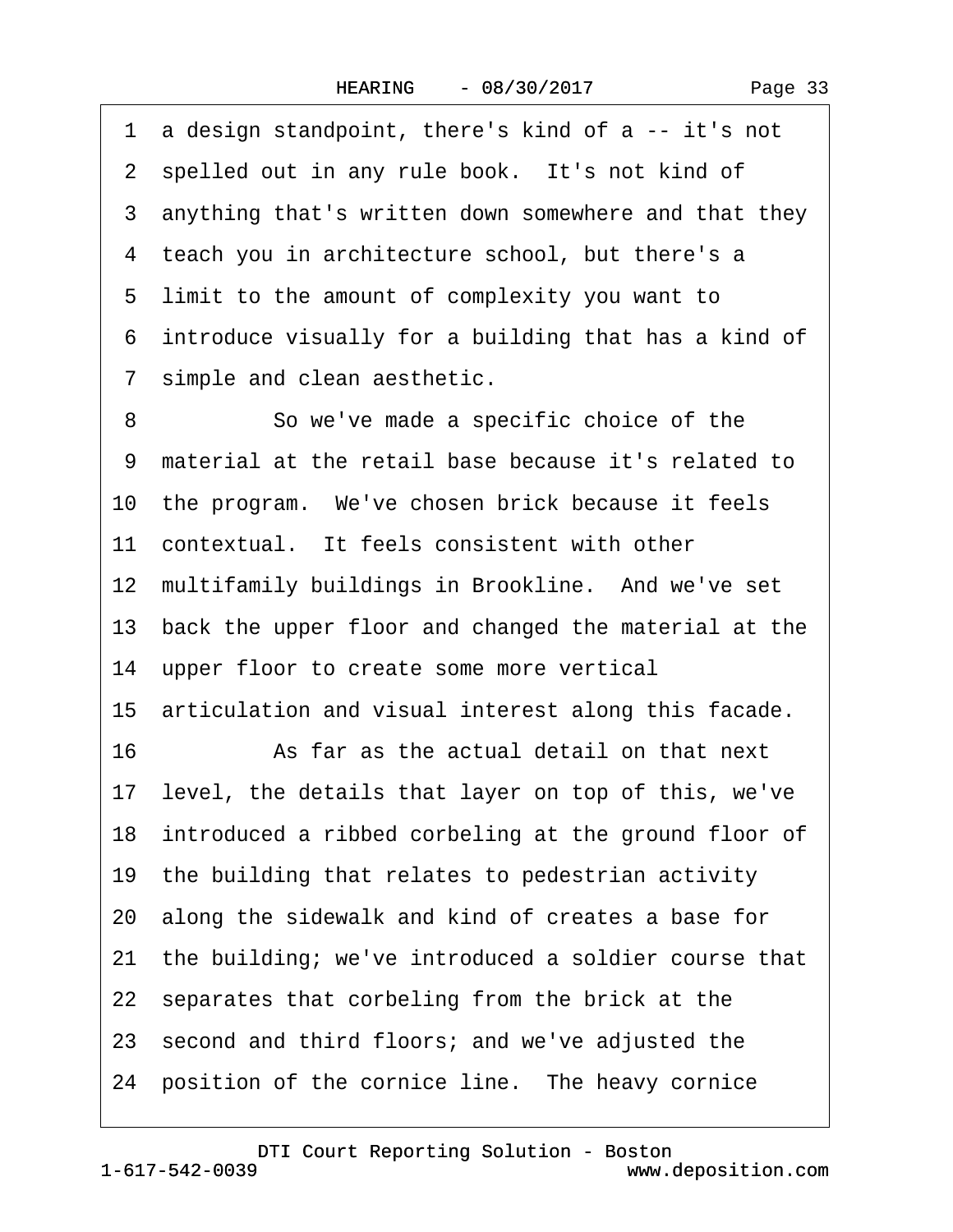1 would be at the top of the brick, again, to lower 2 that perceived visual height of the building as 3 you're walking along and you're looking at it from 4 the surrounding neighborhood. 5 **• • And the decision that we made several** ·6· meetings ago to take the last third of the elevation ·7· and to create that angle and to set that back to 8 increase the setback along Thorndike Street does ·9· also change the perception of the mass as you're 10 moving along Thorndike Street as well and starts to 11 open up as you get to the residential neighborhood. 12 So we've made changes and manipulated this 13 evaluation in a way that responds to the intent of 14 those comments, but we've intended to do that in a 15· way that also doesn't sacrifice the design intent 16 that we're setting out with here. 17 MR. HUSSEY: What about the material at the 18 facade here? This material. What is that? 19 MR. BARTASH: We're still studying options 20 right now. There are a couple new systems that have 21 just come onto the market that we're investigating, 22 and they're more of a veneered type of system that's 23 hung on clips that sits against the base. But we 24· don't, at this point, know exactly what that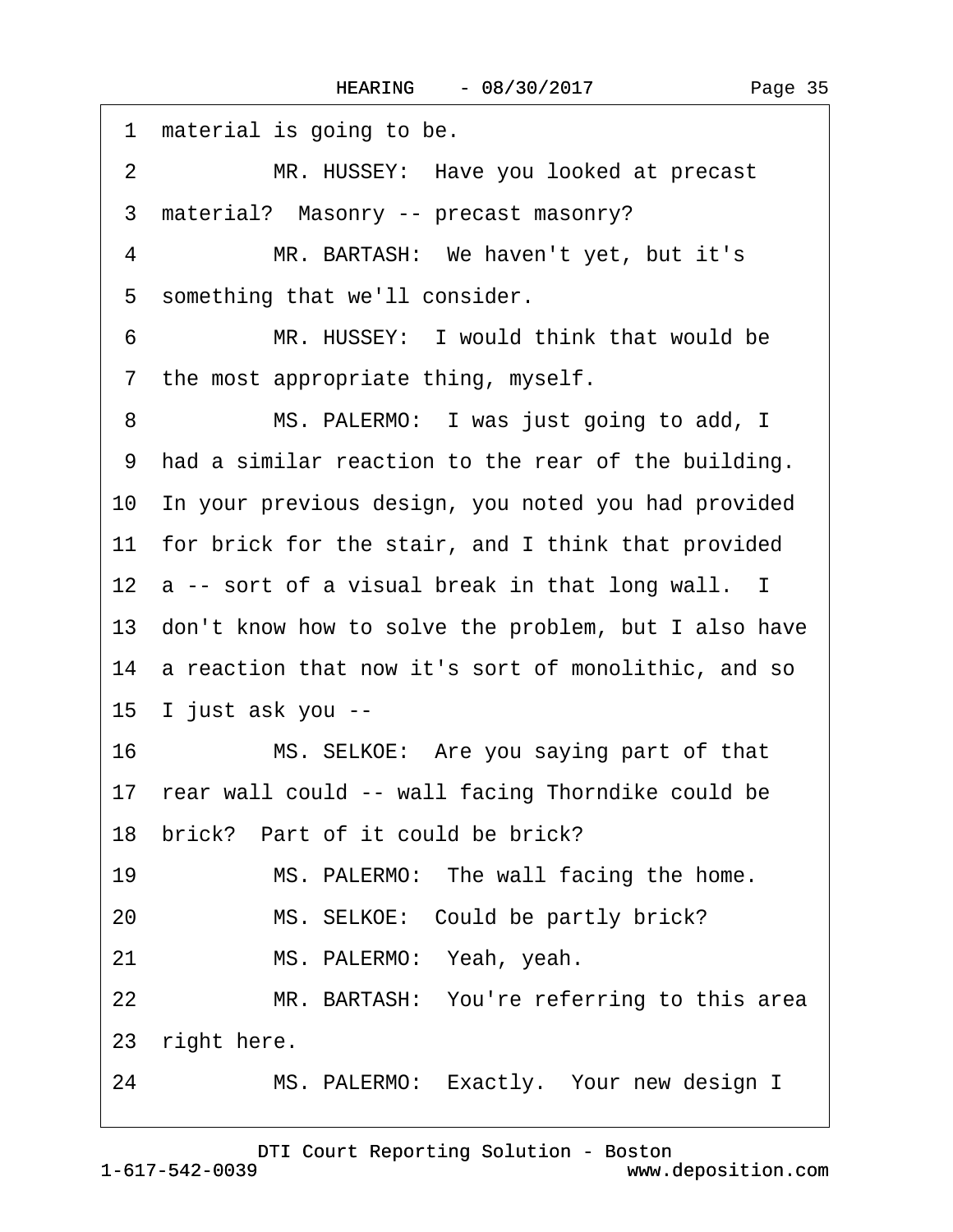| 1<br>find, you know, as I said monolithic.                    |
|---------------------------------------------------------------|
| MS. POVERMAN: We all agree on that.<br>2                      |
| MS. PALERMO: So the previous design, as I<br>3                |
| said, I believe you had brick for the stair.<br>4             |
| 5<br>MR. BARTASH: We did investigate trying to                |
| use color as a way to maintain some of that visual<br>6       |
| 7 separation as well. We kind of -- we landed on a            |
| 8 color that was more of a tone on tone against the           |
| 9 lap siding behind it so that we weren't introducing         |
| 10 too many new elements to the facade and so that we         |
| 11 also weren't trying to mimic or mirror the color of        |
| 12 the brick itself.                                          |
| 13 <sup>°</sup><br>But I think whether it is brick or a color |
|                                                               |
| 14 difference here, there are opportunities, even for         |
| 15 detailing as well, to create more of a visual break        |
| 16 to the stair, adding some corner boards and changing       |
| 17 the color at this location in a way that breaks down       |
| 18 the scale even a little bit more greater than it is        |
| 19 right here.                                                |
| MS. PALERMO: Well, and also what I'm<br>20                    |
| 21 noticing is you lose the benefit of having the             |
| 22 visual impact of the height reduced when you lose          |
| 23 that distinction between the lower floors and that         |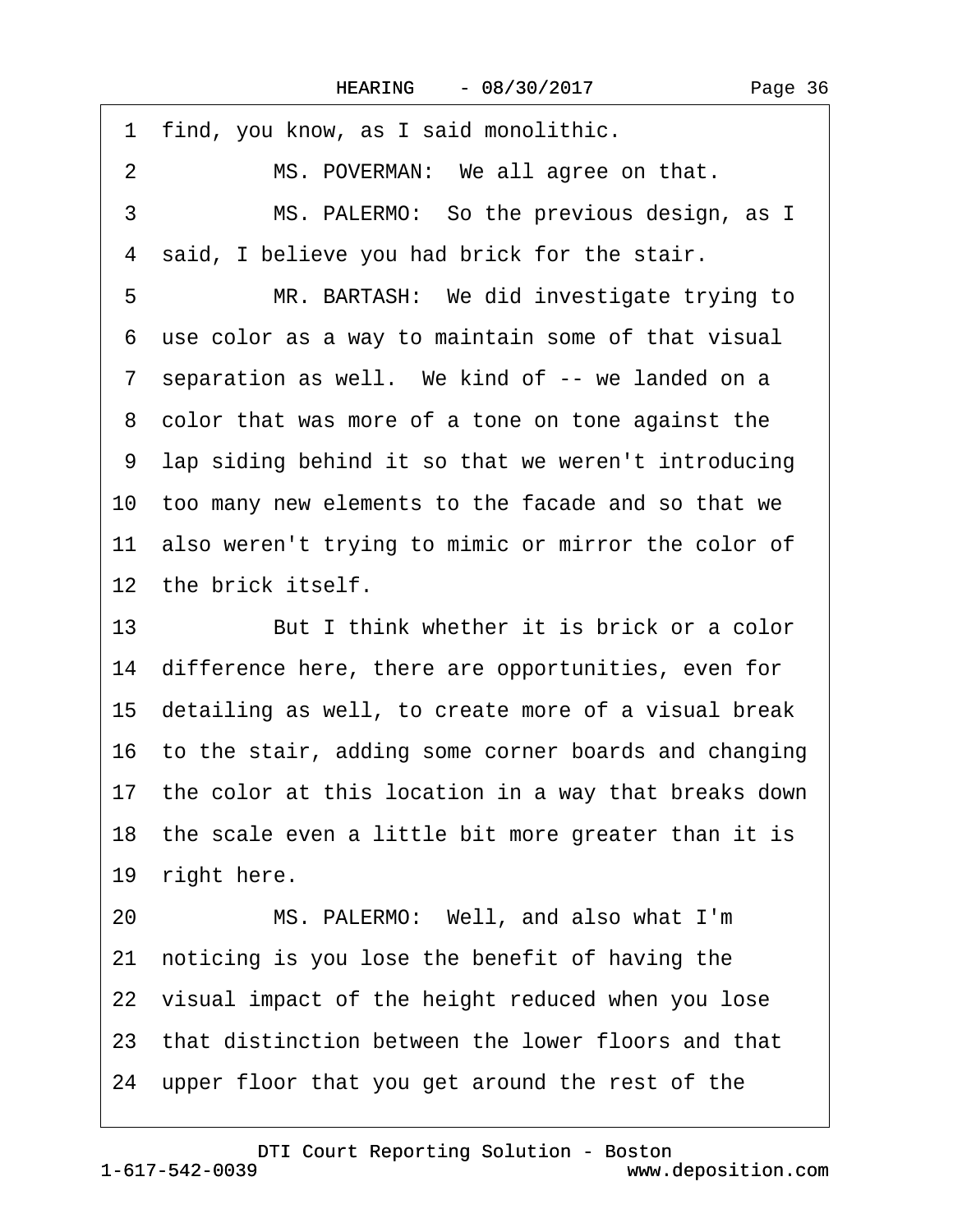1 building. And that's kind of nice and I think 2 important. I mean, that has a major impact, and you 3 kind of lose it from that angle when you don't have 4 the distinction between the lower floors and that 5 upper floor. So food for thought. 6 MR. BARTASH: Thank you. 7 MR. HUSSEY: Could you go to the floor plan 8 on the first floor again? I have one more -- there ·9· was a suggestion at one point that perhaps the 10 entrance for the commercial space be pulled back 11 just a bit so that you have free-standing columns 12 here which would increase the sight lines coming 13 down Thorndike Street into Harvard. Did you have 14 any thoughts about that? 15 MR. BARTASH: Yeah. So actually, Scott, 16· our traffic engineer, is going to talk about the 17 discussions that occurred around that intersection, 18· about the proposed changes at that intersection that 19· would address that issue without changing the 20 footprint of the building as it's proposed here. 21 MS. POVERMAN: Well, I think that was not 22 the only reason for changing the building. I think 23· that Mr. Hussey may have had other reasons in mind, 24 maybe breaking things up a bit when adding those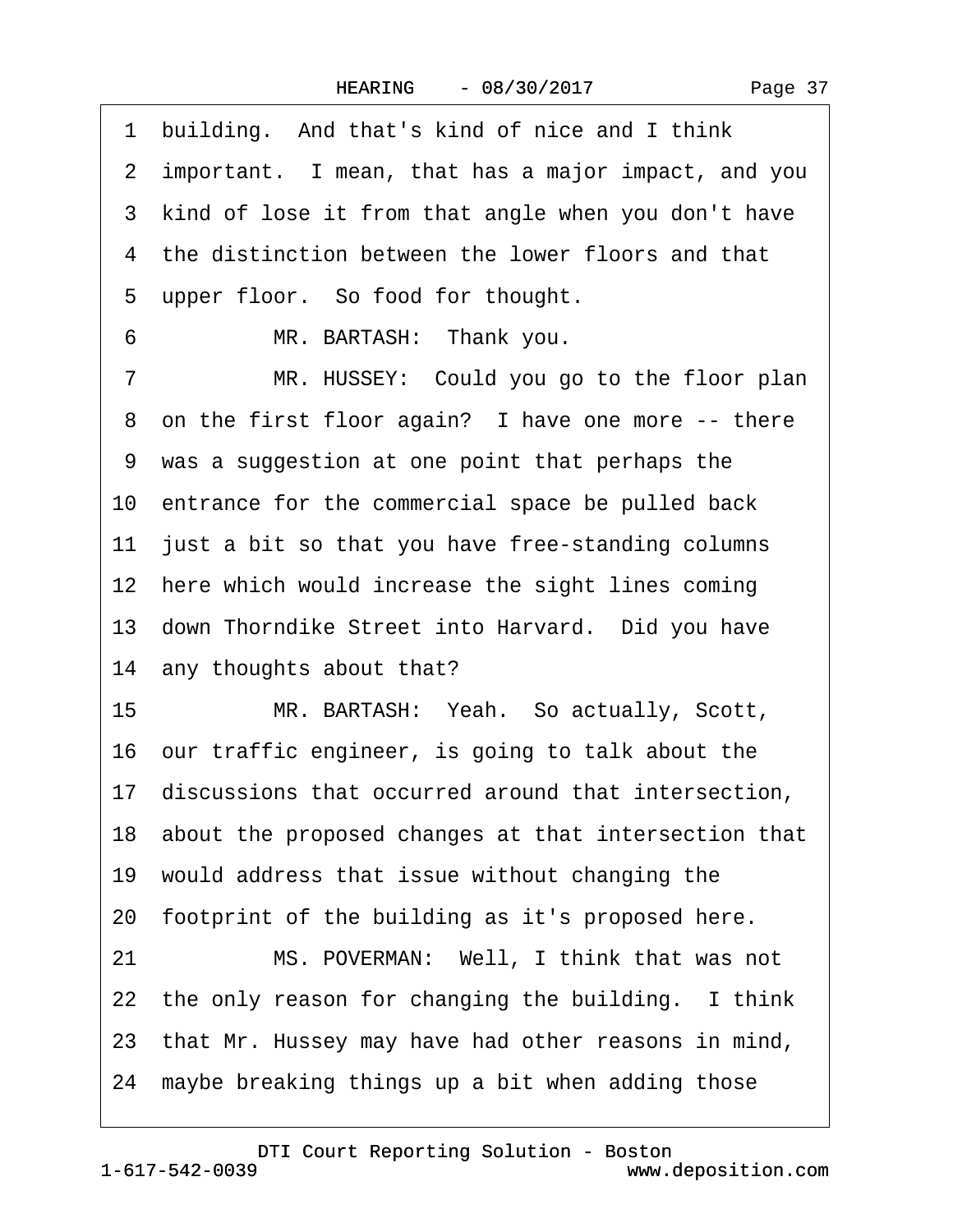1 columns there and moving the building back. 2 MR. HUSSEY: Say that again? 3 MS. POVERMAN: You didn't want it just for 4 sight lines, as I recall. You thought it would look 5 better as well. 6 MR. HUSSEY: No. Not necessarily. 7 MS. POVERMAN: Oh, well. I did, but that's 8 thrown out now. Okay. 9 MR. HUSSEY: Sorry about that. We should 10 check our notes together before the --11 MS. POVERMAN: That's illegal. 12 • All right. One of the things I really do 13 have a problem with now that we know what it's going 14· to look like is the mesh that's going to be in the 15 windows and in the garage door. I have seen it at 16· Marion Street, and it looks -- I think it's very 17 jarring to look through and just see all those cars 18· parked there.· You look right into a garage.· You 19 have a lovely -- on one side, you have a lovely 20· foyer meeting people, very modern, and then on the 21 other side you just have all this metal and 22 certainly nonresidential stuff. So -- I see it's 23 also in the windows, which means that people walking 24· by are going to look to their left and say, oh,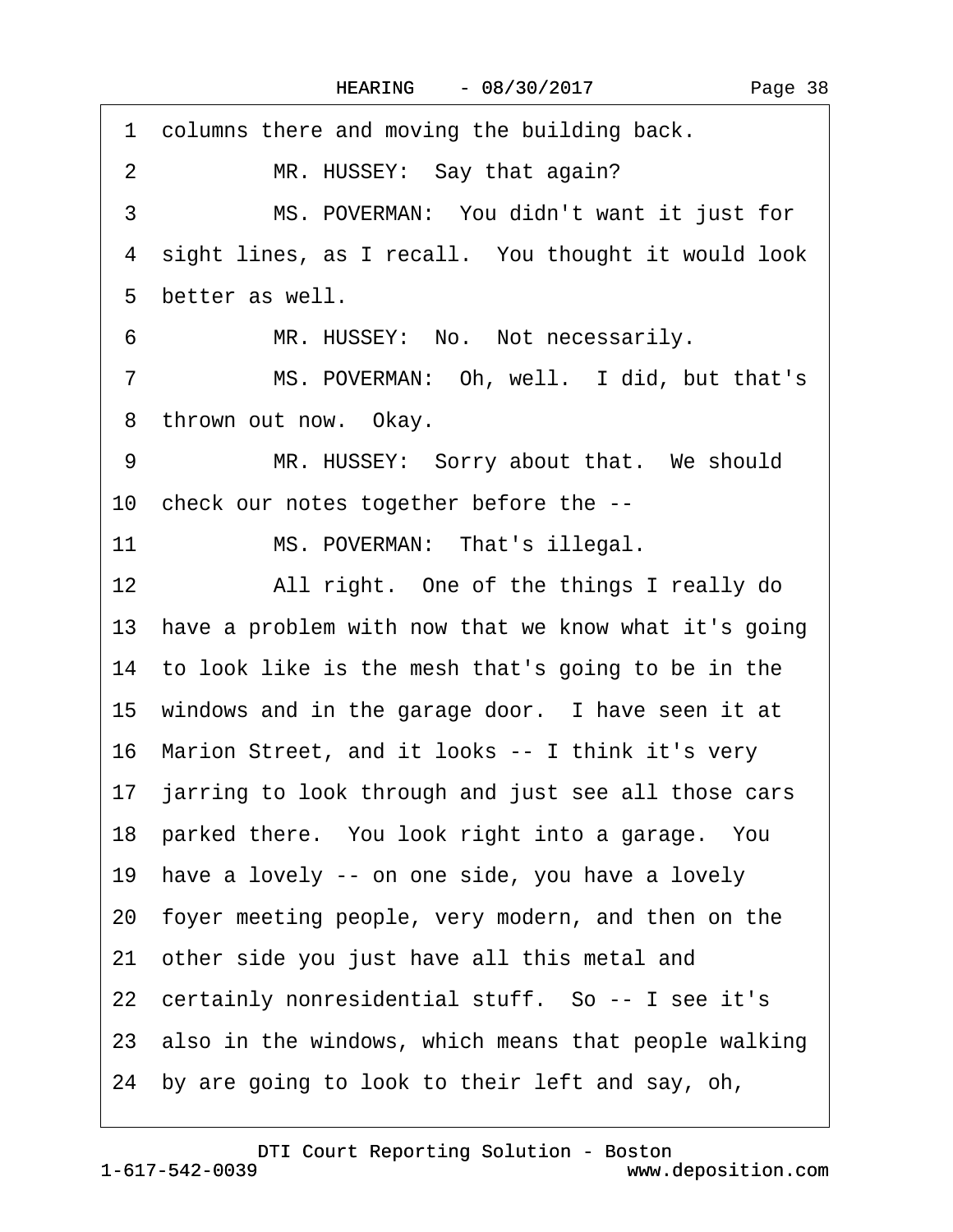|    | 1 cars. So it's effectively a parking lot on the       |
|----|--------------------------------------------------------|
|    | 2 first floor rather than part of the building.        |
| 3  | So I'm hoping that the mesh can be --                  |
|    | 4 first, what can be -- what are the other options for |
|    | 5 the door? Because I really think that it's           |
|    | 6 problematic. And maybe we could go back to your      |
|    | 7 slide of Marion Street. And is there anything        |
|    | 8 possible for the windows?                            |
| 9  | MR. HUSSEY: If you do make that garage                 |
|    | 10 door a solid material, then you'll have to put in   |
|    | 11 more ventilation and openings on the other side     |
|    | 12 or --                                               |
| 13 | MR. BARTASH: Or larger equipment.                      |
| 14 | MS. POVERMAN: Well, yes, but it's -- I                 |
|    | 15 mean, I'm sorry. It's hideous. It is. And I think   |
|    | 16 none of the other projects that we've had in        |
|    | 17 Brookline have suggested those mesh doors, and I    |
|    | 18 think that --                                       |
| 19 | MS. SELKOE: Actually, there are several                |
|    | 20 other projects in Brookline that do have mesh doors |
|    | 21 and also grills on windows on the ground-floor      |
|    | 22 level.                                              |
| 23 | One of the things I would comment on is in             |
|    | 24 Europe, in particular, I've seen a lot of more      |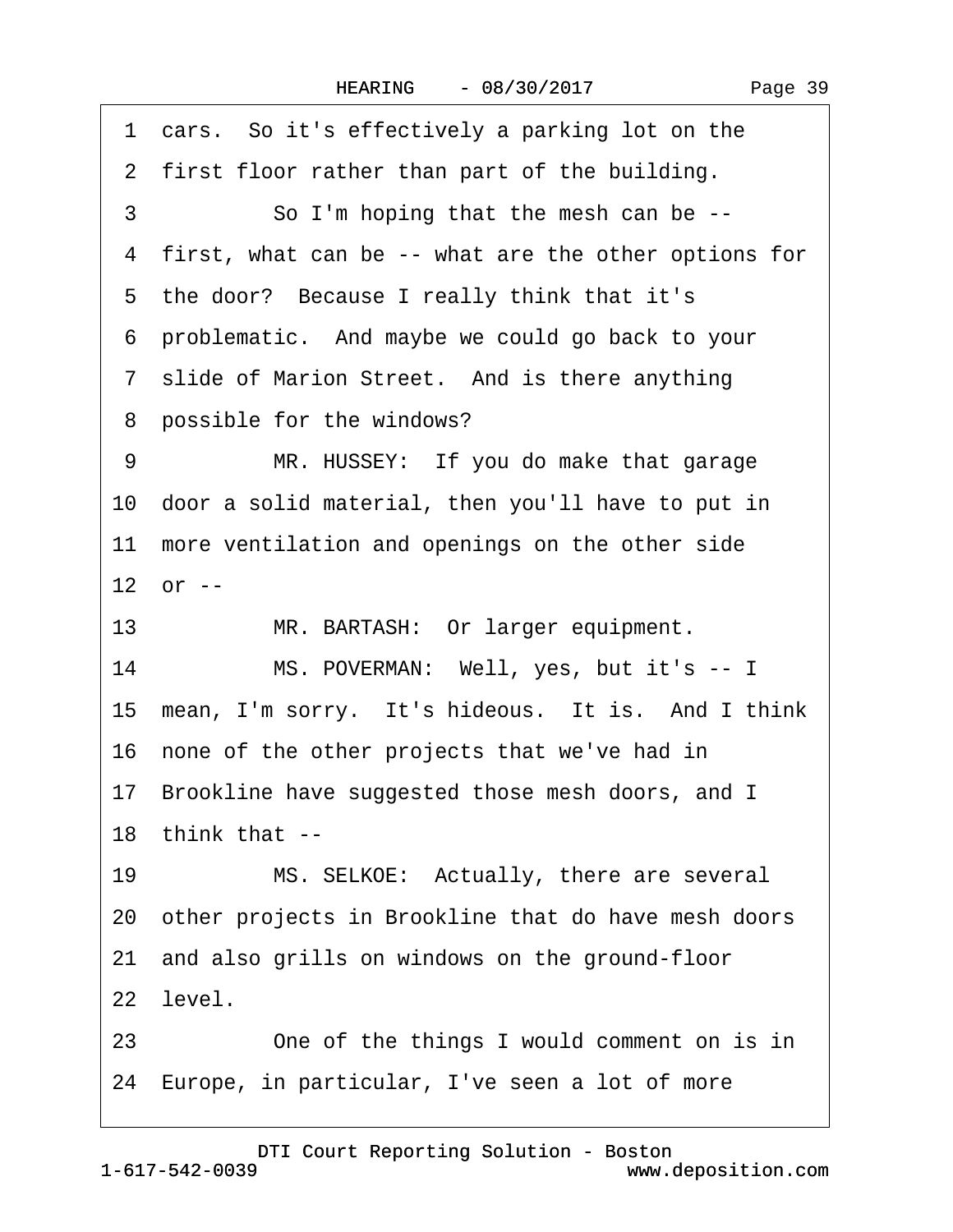1 decorative-looking grills, and that might be 2 something you might explore. And I certainly think 3 in black it makes a big difference. 4 MR. BARTASH: Sort of feels finished, 5 effectively. 6 MS. SELKOE: Well, it feels finished and it 7 disappears more and it looks more formal. It 8 doesn't look as industrial. 9 MS. POVERMAN: For the windows, I agree 10 that could be a fix, but I just don't see it here. 11 I think the building is enough of an assault on 12 Thorndike Street without that. And while I'm very 13 pleased with a lot of the changes that have been 14 made. I think that that would not be that difficult 15· to change and would change the aesthetic for 16· neighbors instead of just always looking into the 17· garage. 18 MS. SELKOE: So you'd rather have them have 19 an exhaust system? 20 MS. POVERMAN: Well, what is done on other 21 buildings? Through the roof? Where would it 22 exhaust? 23 MR. HUSSEY: It would exhaust through the 24 side wall of the garage. It's going to be noisy.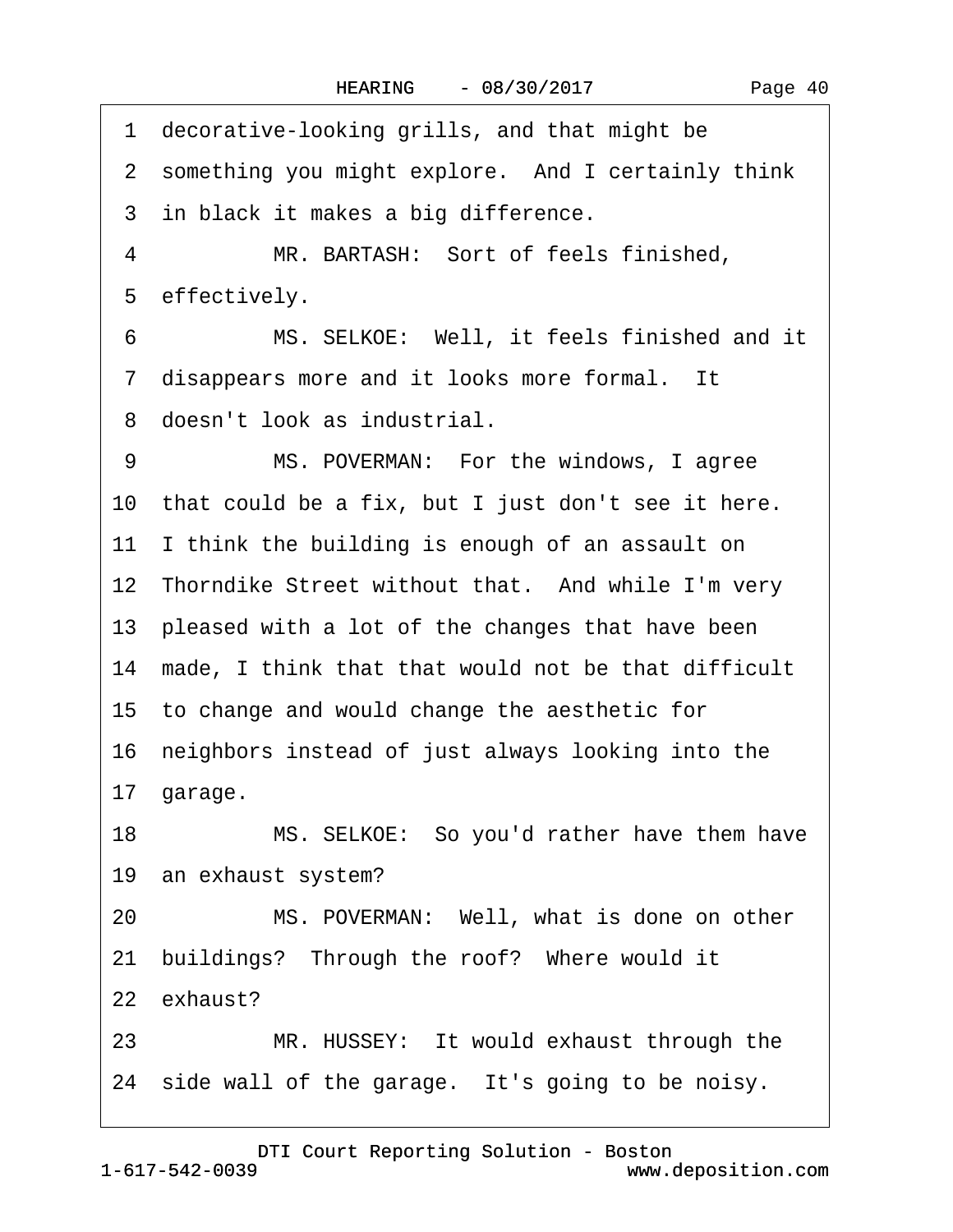| MR. ENGLER: Can I interject for one<br>1                |
|---------------------------------------------------------|
| 2 second? I understand you don't like the door.         |
| 3 Maybe -- I don't think we're going to -- you're on    |
| 4 record as saying you don't like how it looks, and we  |
| 5 understand that. I don't think we're going to come    |
| 6 up with a solution tonight. Perhaps in the            |
| 7 condition we come back with three or four different   |
| 8 options that we present to the planning department    |
| 9 or whomever, and, you know, we come to an agreement   |
| 10 on a door prior to getting the building permit.      |
| 11<br>I mean, honestly, 40B is for a                    |
| 12 schematic-level detail. We're not talking about      |
| 13 garage doors and things of that nature. I'm not      |
| 14 trying to diminish it. I understand it's important.  |
| 15 But it's not customarily part of the comprehensive   |
| 16 permit.                                              |
| 17<br>So we understand it's important, and we're        |
| 18 telling you that we'll provide additional options if |
| 19 you want to write as much into the permit. But       |
| 20 we're not changing the whole mechanical system in    |
| 21 the garage for an aesthetic reason of the door.      |
| 22 We're just not doing that.                           |
| MS. POVERMAN: Well, as I recall, even in<br>23          |
| 24 your last meeting, you were saying there were        |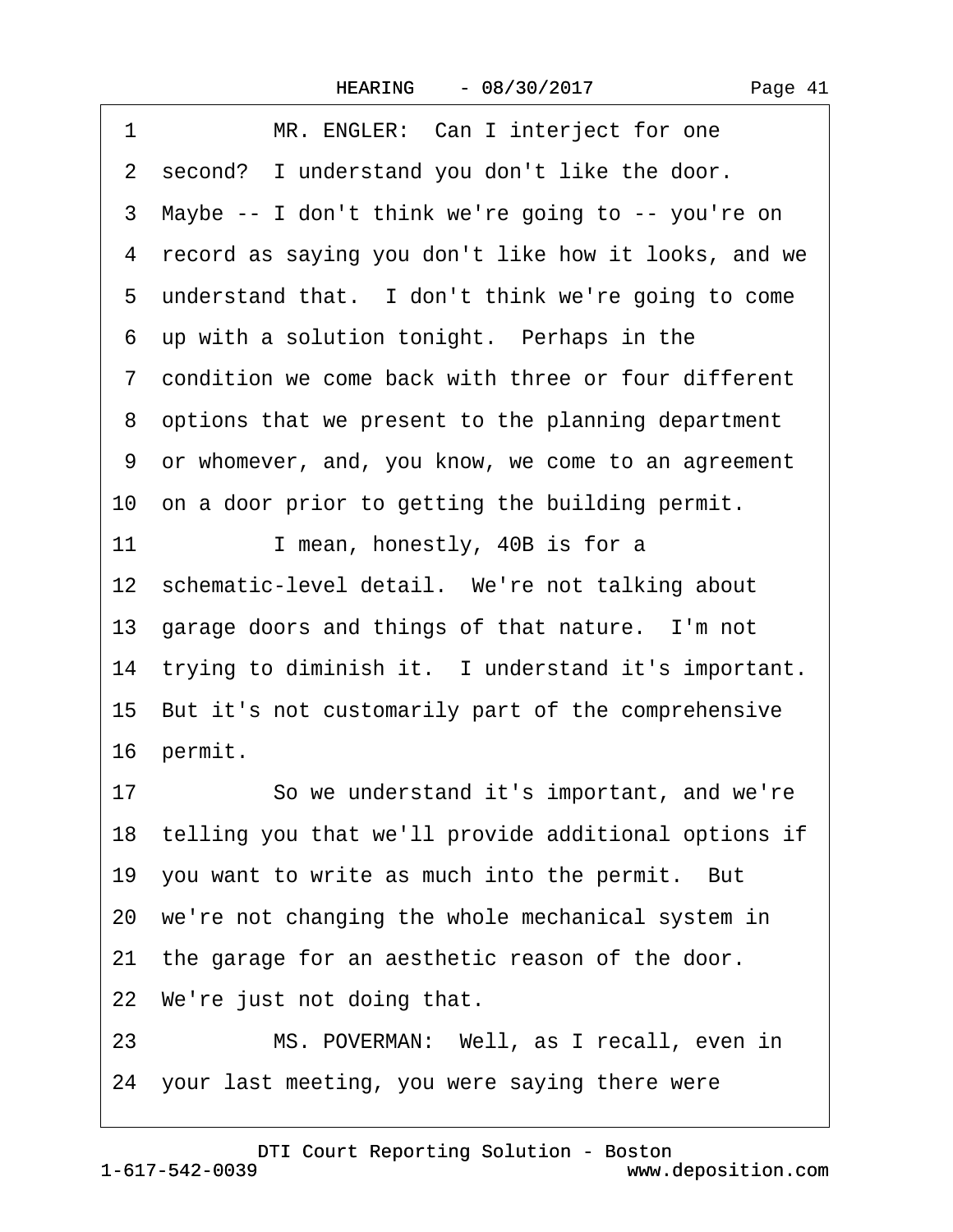·1· various types of doors that could be put in because 2 it was someone that the neighbors asked. So I don't 3 know what those options are. You do know what those ·4· options are, and maybe we could go over them now or ·5· later.

6 MR. ENGLER: Well, we don't have them now. 7 We proposed a door. You don't like it. It's clear. 8 So we'll try to come up with a couple different ·9· options that -- but what I'm saying is I don't think 10 the garage door is a linchpin to the board's vote.

11 So I'm saying -- I'm not trying to kick the 12 can down the road, but I am a little bit in saying 13 give us a little time. Mr. Hussey had a couple 14 thoughts on some other -- these are some of the 15· details on a building that are important, but 16 typically it's decided upon and there's all sorts of 17 different implications.

18 What I'm telling you is we understand you 19 don't like it. Peter has access to lots of 20 different ideas and designs. We can figure out an 21· appropriate way to share with you a whole bunch and 22 come up with a design that will be more satisfactory 23· to the town.

24 MS. POVERMAN: I would appreciate that.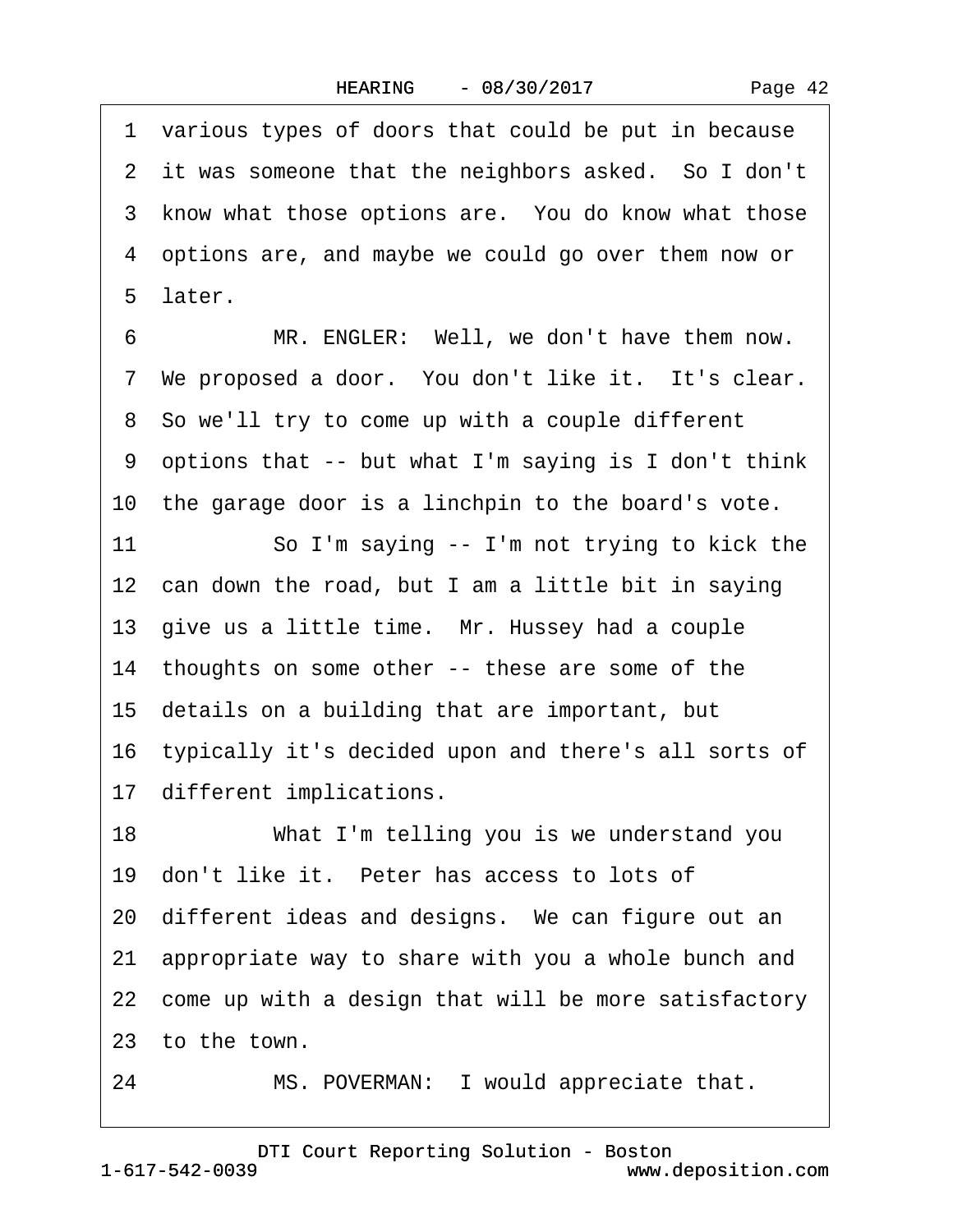| Okay. So this is just playing mechanics.<br>1           |
|---------------------------------------------------------|
| 2 The 18-foot setback facing the neighbor,              |
| 3 78 Thorndike Street -- 18-inch -- the increased       |
| 4 setback -- how far does that actually go in relation  |
| 5 to the person's house?                                |
| MR. BARTASH: So let me see if I can find<br>6           |
| 7 that.                                                 |
| MS. SELKOE: I think the house is 5 feet<br>8            |
| 9 from the property line.                               |
| 10<br>MS. POVERMAN: That's not what I mean.             |
| 11<br>MR. BARTASH: You're talking about the             |
| 12 length of that setback?                              |
| MS. POVERMAN: Right. So does it affect<br>13            |
| 14 the porch? Does it affect, you know -- what does it  |
| 15 really improve?                                      |
| 16<br>MR. BARTASH: So what ends up -- I'm going         |
| 17 to show you two different views to try to capture    |
| 18 the spirit of it, but I don't know that they'll      |
| 19 directly answer your question in a way that would be |
| 20 satisfactory.                                        |
| 21<br>But starting with this view, you'll notice        |
| 22 that really the front corner of the building here on |
| 23 Thorndike Street is roughly in the same plane or     |
| 24 line as the front porch for 78 Thorndike Street. So  |
|                                                         |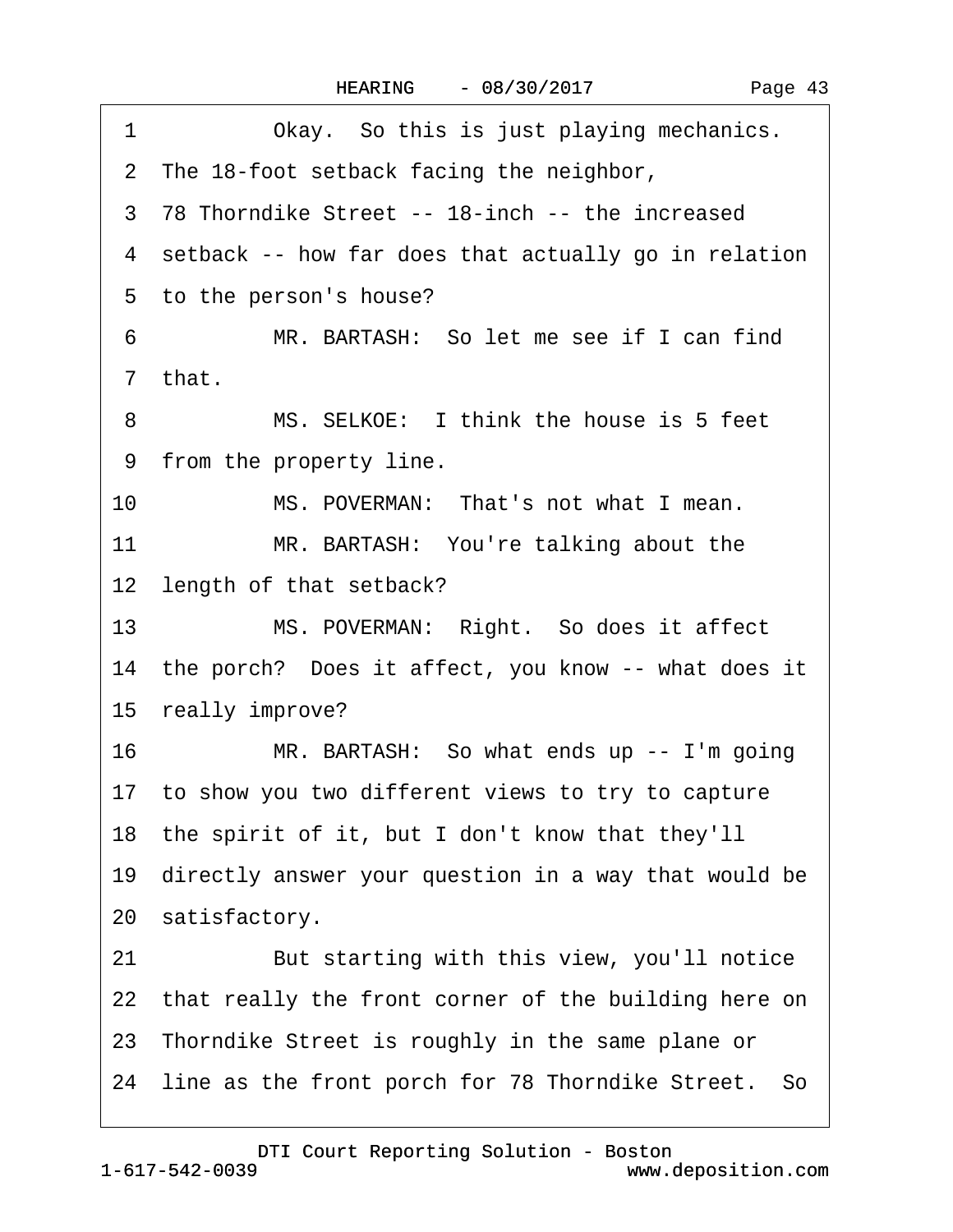2 describe a little more closely what that means. 3 So, again, that corner -- what's being 4 obscured by this tree in front of 78 Thorndike 5 Street is the porch bump-out at the ground floor. ·6· And below the cursor here is the corner of our ·7· building, so they're just about in the same plane. 8 That setback extends all the way back past the 9 bump-out at the ground floor on 78 Thorndike Street 10 and past the midpoint of really the roof of that 11 facade facing our project until it hits the stair 12 here. So the rear -- the rear third to half of the 13 home at 78 Thorndike Street is past the extent of 14 that increased setback that we discussed, but it's 15· mostly in this front corner here that you see -- 16· really the first half of the building you see that 17 sort of relationship that we developed. 18 MS. POVERMAN: Now, moving it in 18 inches, 19 why does that require getting rid of three parking 20· spaces?· Just do the arrangement for me. 21 MR. BARTASH: Sure. So, I mean, 22 effectively what ends up happening is that we had 23 all of our utility rooms here. And one of the 24· changes that I didn't discuss, actually, that I

·1· I'm going to go to the plan now to be able to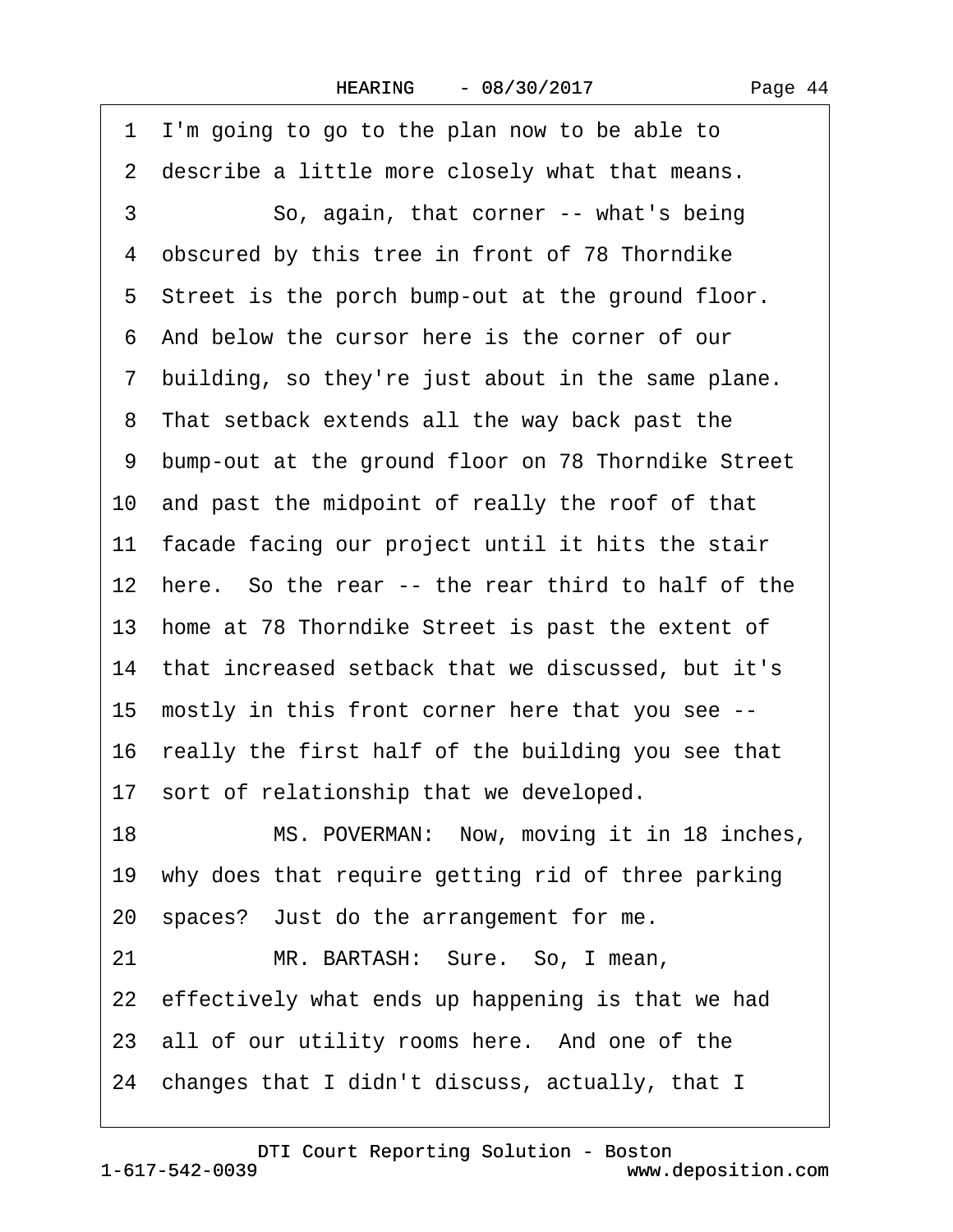Page 45

|    | 1 should have mentioned is that we did widen the        |  |
|----|---------------------------------------------------------|--|
|    | 2 garage door as well in response to the peer           |  |
|    | 3 reviewer's comments. It's now 20 feet.                |  |
| 4  | So by relocating the utility rooms and by               |  |
|    | 5 widening the garage door, it starts to have a ripple  |  |
|    | 6 effect for a footprint as tight and as small as       |  |
|    | 7 this. When we look at the maneuvering within the      |  |
|    | 8 garage and we look at the layout and use of these     |  |
|    | 9 spaces, the lift spaces versus the other standard     |  |
|    | 10 parking spaces, we realize that it would be more     |  |
|    | 11 appropriate to combine those spaces into one         |  |
|    | 12 location. And we also needed to recover some square  |  |
|    | 13 footage to be able to locate some of these other     |  |
|    | 14 trash rooms and to kind of figure out how this piece |  |
|    | 15 would come together here. And in shuffling these     |  |
|    | 16 pieces around, we ended up losing those three        |  |
|    | 17 parking spaces that were really all driven by        |  |
|    | 18 changes that resulted from increasing the setback    |  |
|    | 19 right here and widening this door. So it kind of     |  |
|    | 20 has that ripple effect through the plan.             |  |
| 21 | MS. POVERMAN: How wide is the curb cut now              |  |
|    | 22 at the driveway?                                     |  |
| 23 | MR. BARTASH: That'll be discussed as part               |  |
|    | 24 of the traffic --                                    |  |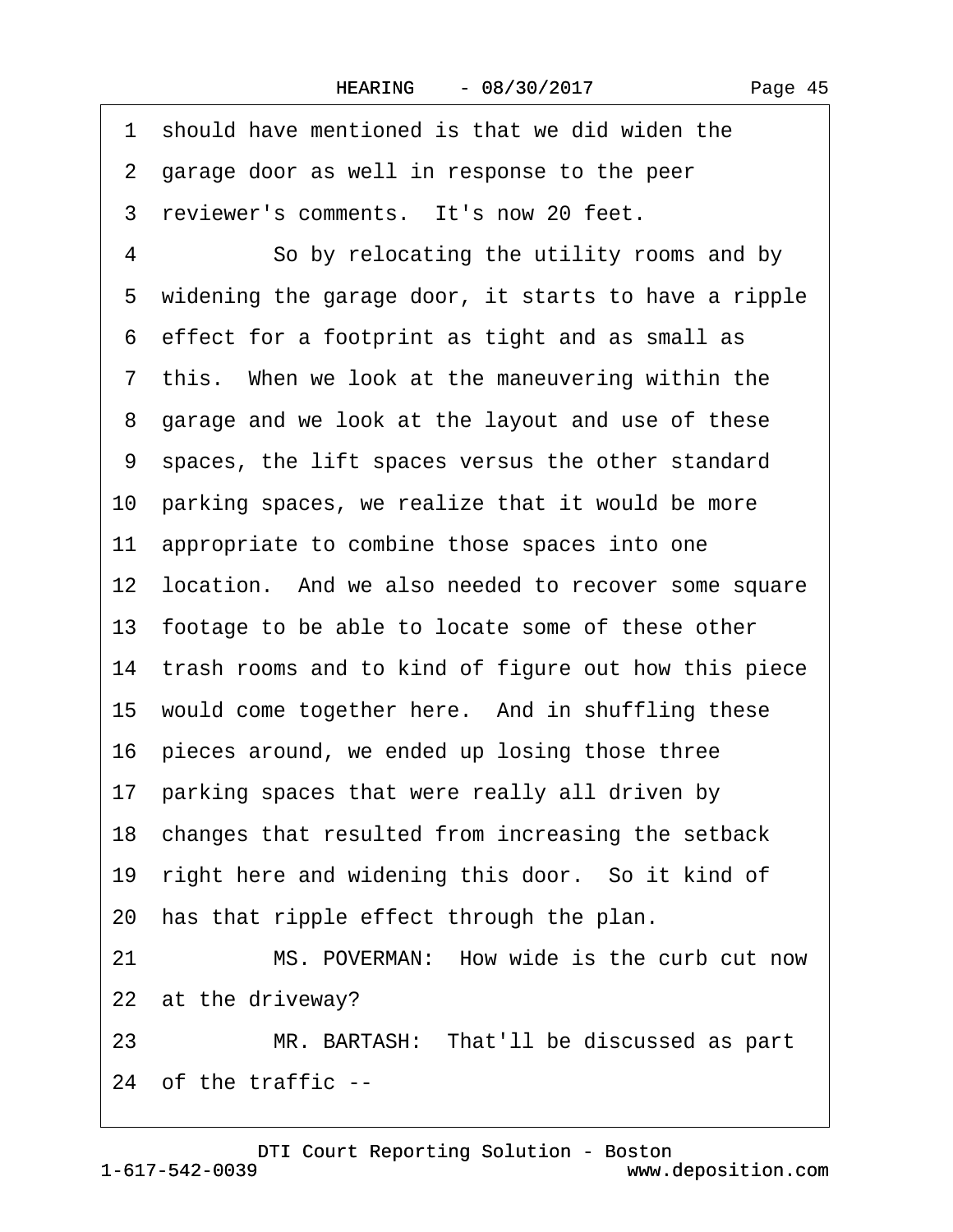|  | Page 46 |
|--|---------|
|--|---------|

1 MS. POVERMAN: Okay. Is there any way to 2 fit in space for more than five or six bikes? 3 MR. BARTASH: So the anecdotal response to 4 that question is that many of the residents in a 5 project such as this in a location such as this who ·6· don't have a car but have a bike own bikes that 7 are  $-$  they've spent 2- or \$3,000 on and they're not 8 going to want to lock them up in the garage. They 9 take them up to their units. Now, we've heard that 10 from property managers at most, if not all, of our 11 projects that are in urban locations. 12 So right now, as it stands, the five to six 13 bikes in that location is about as much as we think 14 we can fit within with garage itself, and we're 15 expecting that a lot of residents that have bikes 16 will want to actually keep them in their units 17 themselves. 18 MS. POVERMAN: Okay. All right. That's 19 all I have for now. Thanks. 20 MR. BARTASH: Sure. So before turning it 21· over to traffic, I just want to show you briefly 22 some of the videos that were taken of the lift 23 system. I know that's a question that's been asked 24 multiple times of us here.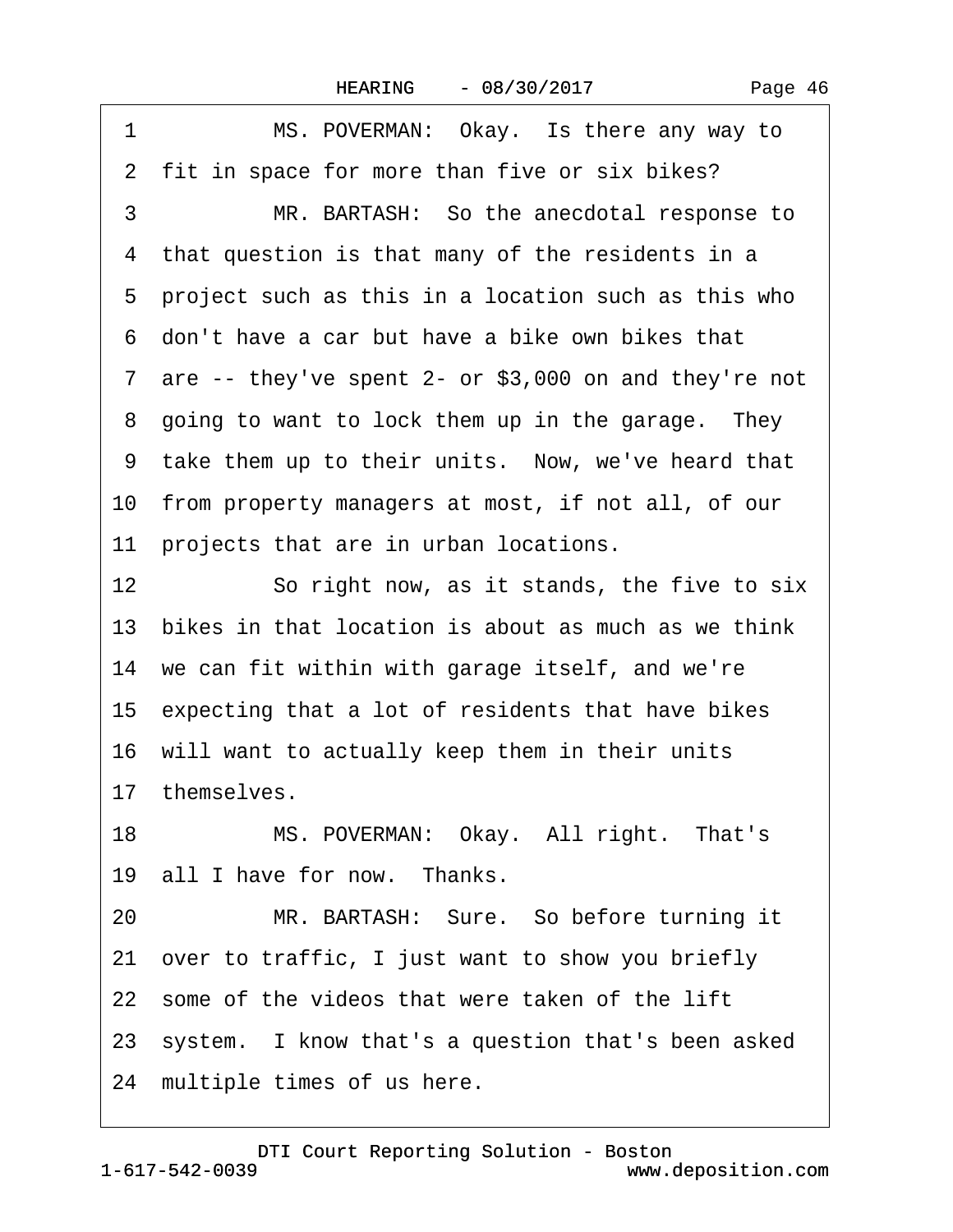1 So the first video we're going to look at 2 is of a vehicle pulling into a garage and then 3 actually backing onto the lift system. And as we 4 discussed previously, if you have a stack of six 5 effective spaces, there's always one space that's ·6· open so that the lift can shuffle cars around and 7 you can access them.

8 MR. DAVID DANESH: It's a Lexus, full-sized 9 sedan. And they actually take SUVs as well. You 10 can fit an SUV in there as well.

11 We actually went to San Francisco to the 12 headquarters of the company and we actually 13 personally took these videos ourselves. We also 14 have a website that we can give you. Also, they 15 have -- now have a representative that works in 16 Boston. If you have any questions, he's more than 17· happy to come and meet and speak with you. 18 MS. JOZWICKI: Does that actually have 19 sound? 20 We have -- the next video, you actually see 21 the measurement of the sound waves in decimals. 22 MS. POVERMAN: And that was Mr. Danny 23 Danesh (sic) and Ms. Kates talking. No. Not 24 Ms. Kates.

1-617-542-0039 [DTI Court Reporting Solution - Boston](http://www.deposition.com) www.deposition.com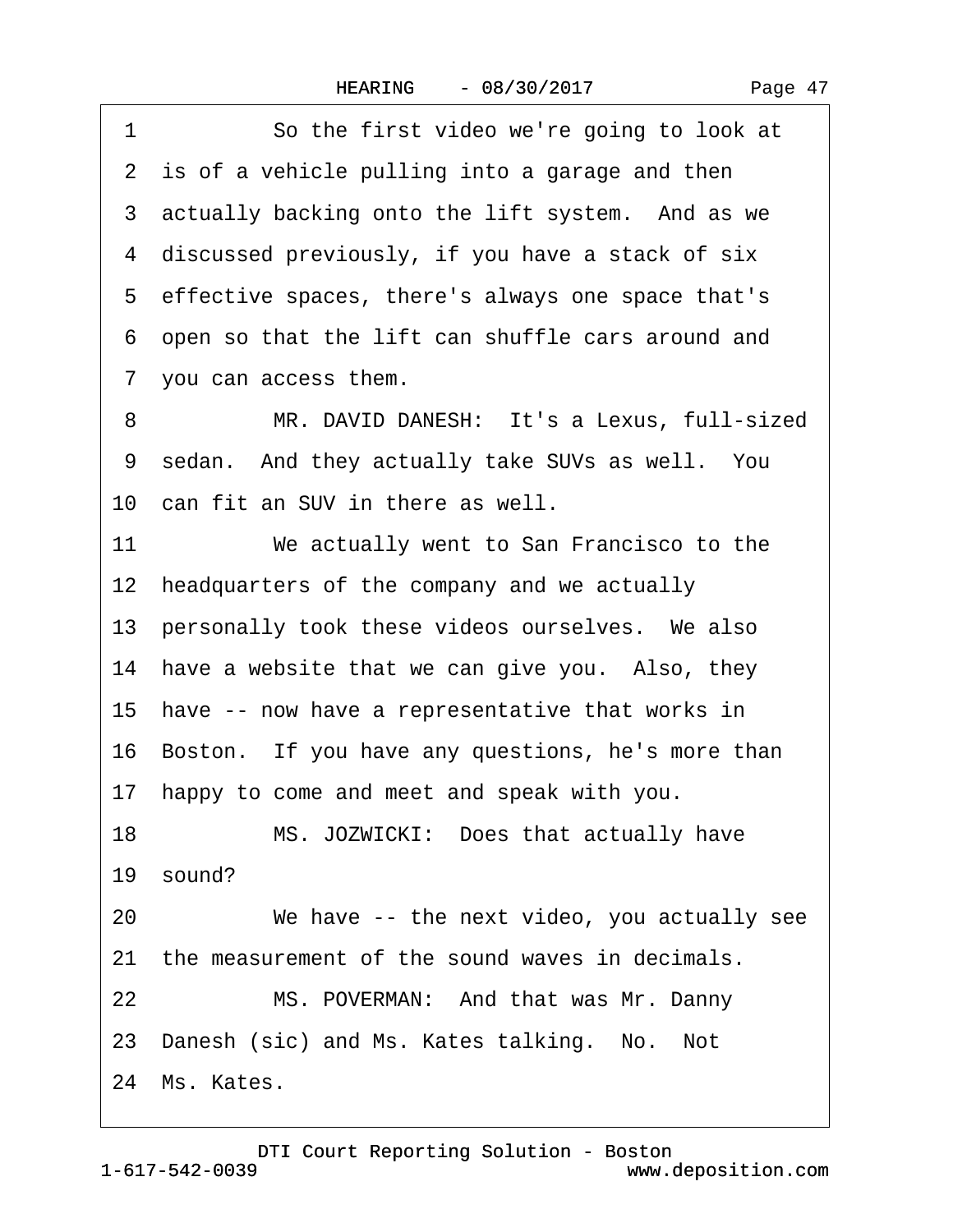| MS. JOZWICKI: Jozwicki.<br>1                           |
|--------------------------------------------------------|
| MR. BARTASH: So here is an individual<br>2             |
| 3 retrieving their car from the system. And you'll     |
| 4 note in the lower right-hand corner you'll see --    |
| 5 there is a tray that's available to the -- for a car |
| 6 itself. There would be -- one of these spaces would  |
| 7 not be occupied by a vehicle at all times to allow   |
| 8 the system to move the cars.                         |
| 9<br>It's up. He gets in the car.                      |
| UNIDENTIFIED AUDIENCE MEMBER: Why didn't<br>10         |
| 11 we hear the door close?                             |
| 12<br>MR. BARTASH: We did hear the door close.         |
| UNIDENTIFIED AUDIENCE MEMBER: No, we<br>13             |
| 14 didn't hear it back here.                           |
| 15<br>MS. POVERMAN: You said you had some noise        |
| 16 measures. We can do that in a little bit.           |
| MR. HUSSEY: Those three spaces below the<br>17         |
| 18 lift, those are -- one of those is not occupied?    |
| 19<br>MR. BARTASH: That's correct, yeah. So in         |
| 20 a stack of six, you could have five vehicles.       |
| MR. HUSSEY: Okay, thanks.<br>21                        |
| 22<br>MR. BARTASH: So in our case, we have a           |
| 23 bank of four spaces that are doubled, so we have    |
| 24 seven lift spaces because one of those is not --    |
|                                                        |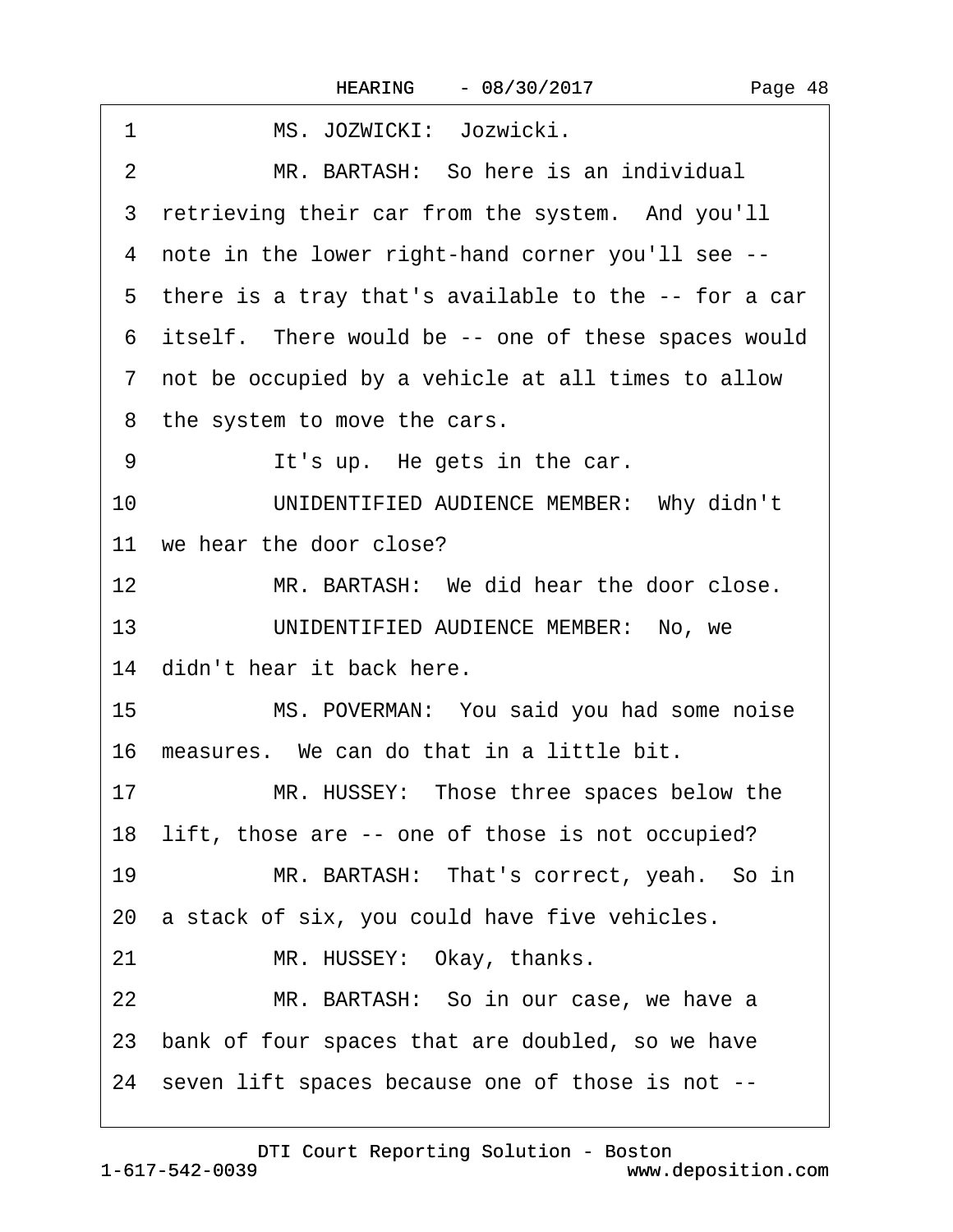| MR. HUSSEY: Gotcha.<br>1                                |
|---------------------------------------------------------|
| MR. BARTASH: So what you're looking at<br>2             |
| 3 here is a sound measurement that's being taken as     |
| 4 the system is in operation from, let's see, about --  |
| between 8 and 10 feet away from the system itself.<br>5 |
| MS. POVERMAN: What does that translate<br>6             |
| 7 into something we might know?                         |
| MR. BARTASH: Right now my speaking voice,<br>8          |
| 9 it probably varies from 75 and 80 decibels in this    |
| 10 room here. If we were sitting around a conference    |
| 11 table and people were speaking just normally to each |
| 12 other, that hovers right around 70 decibels, as an   |
| 13 example.                                             |
| MR. DAVID DANESH: Hi. My name is David<br>14            |
| 15 Danesh. I'm with the development team. When we       |
| 16 went to this company in San Francisco, we went to    |
| 17 several projects. One project in particular had a    |
| 18 fan on in the garage, and the fan was louder than    |
| 19 the actual parking structure, so we had to actually  |
| 20 go to a different site because -- for the decibel    |
| 21 test because we couldn't do it at that one because   |
| 22 the fan was much louder than the actual parking      |
| 23 system that was operating.                           |
| MS. SELKOE: Was the fan an exhaust fan?<br>24           |

1-617-542-0039 [DTI Court Reporting Solution - Boston](http://www.deposition.com) www.deposition.com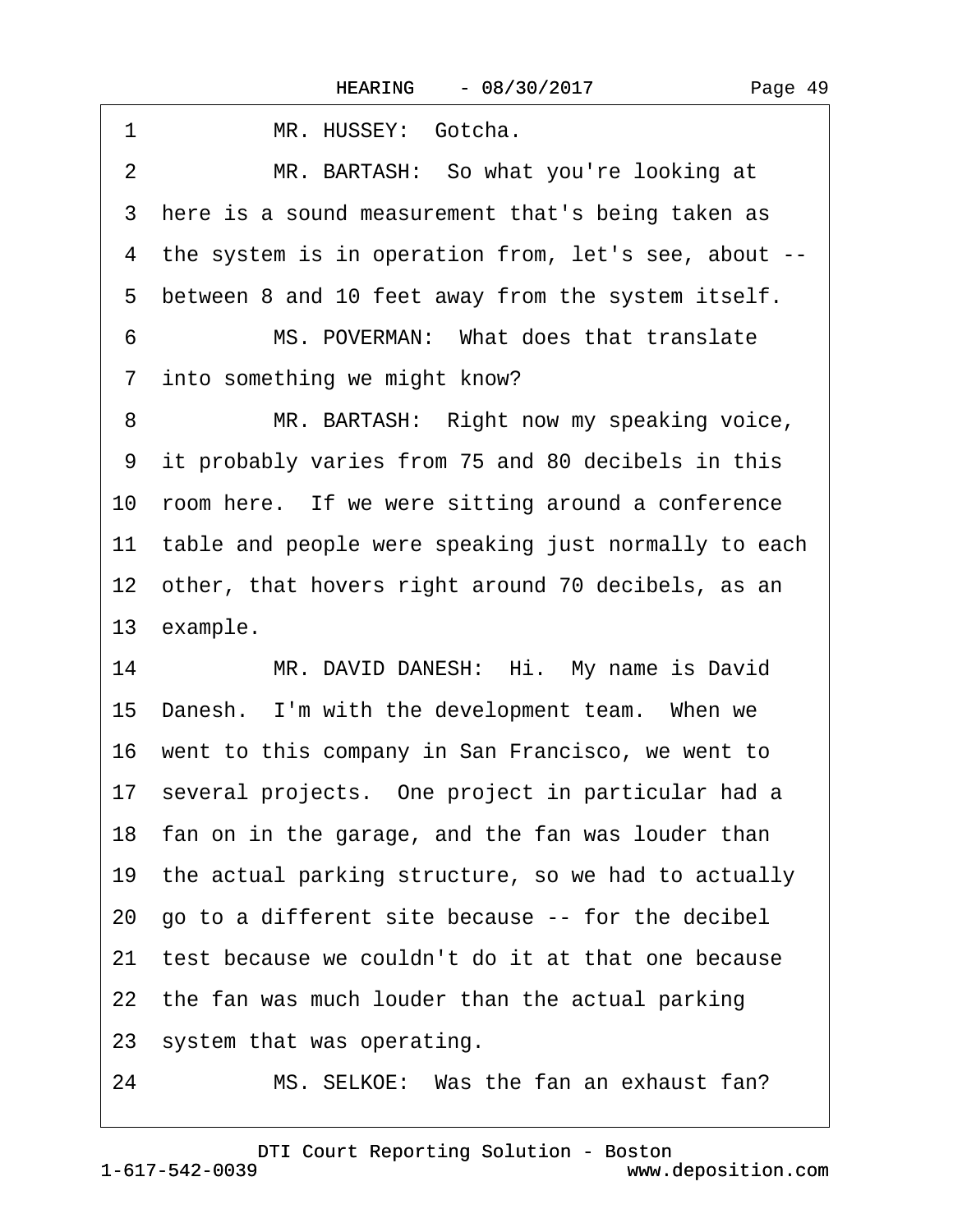| MR. DAVID DANESH: It was an exhaust fan.<br>1           |
|---------------------------------------------------------|
| 2 It was an exhaust fan, yes.                           |
| 3<br>So exhaust fans, as Polly mentioned, most          |
| people know, are much louder than any of these<br>4     |
| 5 systems.                                              |
| 6<br>Also, one thing that I'd like to mention is        |
| 7 the 3 decibels that we saw in the video, these        |
| 8 parking structures are going to be on the far side    |
| 9 of the property that has -- next to the -- the back   |
| 10 of the parking system will be touching the garage    |
| 11 doors, which will be -- have two walls that will be  |
| 12 facing the parking lot of Starbucks and very far     |
| 13 away from the garage openings on the other side. So  |
| 14 you won't even be able to hear it if you walk by,    |
| 15 probably. Thank you.                                 |
| 16<br>MS. POVERMAN: Chris, do you have anything?        |
| MR. HUSSEY: No.<br>17                                   |
| MS. POVERMAN: Lark?<br>18                               |
| MS. PALERMO: No.<br>19                                  |
| MR. THORNTON: Good evening. For the<br>20               |
| 21 record Scott Thornton with Vanasse & Associates, the |
| 22 traffic consultants for the project.                 |
| When we were here last in July, we had a<br>23          |
| 24 plan for improvements at the intersection of         |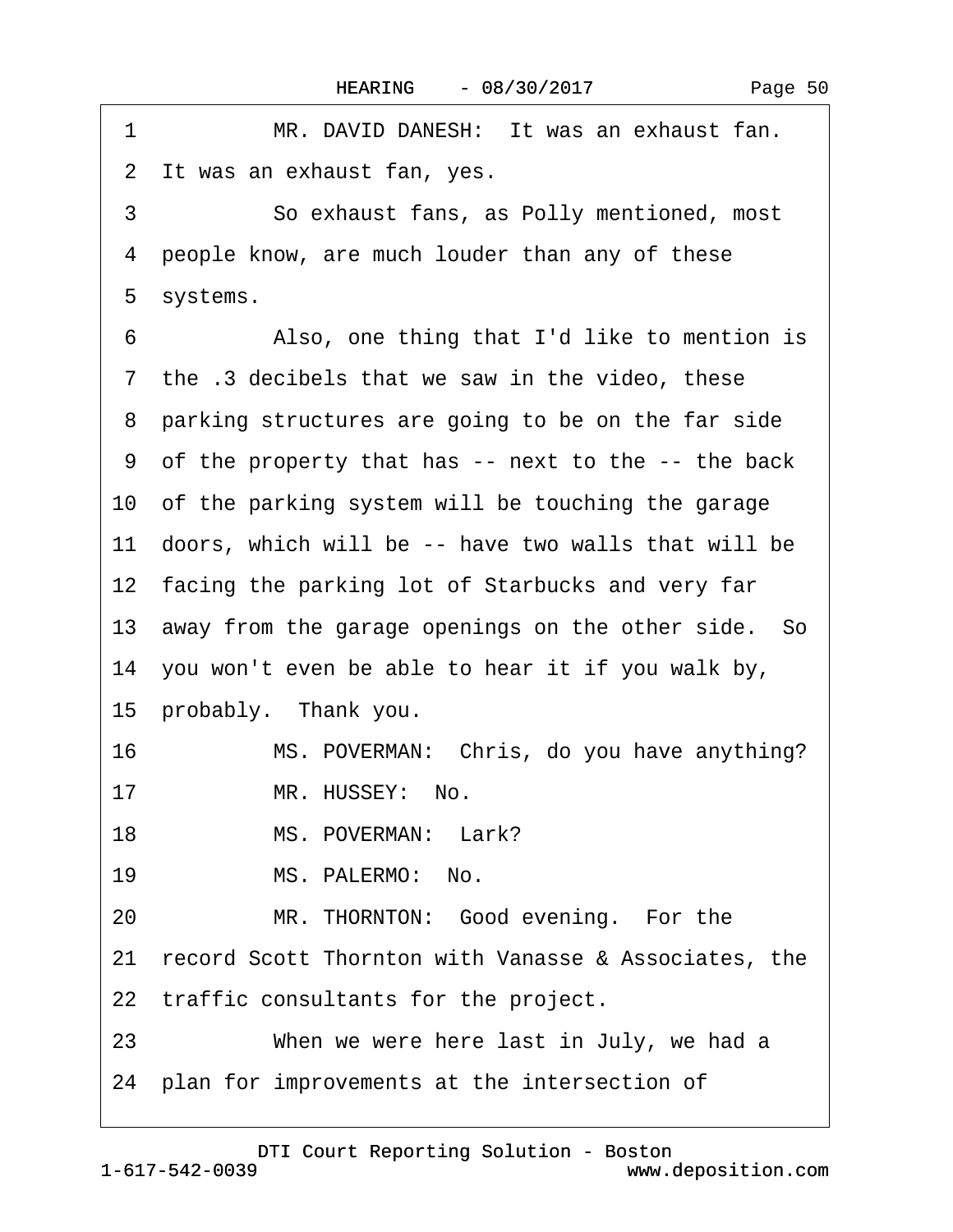·1· Thorndike Street and Harvard Street that consisted 2 generally of bump-outs or curb extensions on the 3 Thorndike Street or on the site side of Harvard 4 Street, so just on this corner directly adjacent to 5 the project and then the corresponding corner, as ·6· that's -- that's a common practice when you're 7 constructing curb extensions, is to do it in pairs. 8 We had also looked at removing one ·9· on-street parking space located in that area where 10 it's scored out, and we had -- at the time, we had 11 proposed one or possibly two metered spaces in this 12 area in conjunction with the loading zone between 13· the hours of 7:00 a.m. and 10:00 a.m., and we -- the 14 ZBA had requested that we get to the transportation 15· board and get their input on these changes, and we 16· did that on July 20th. 17 • And in general, the transportation board 18 was in favor of -- or in support of the project and 19 the proposed changes. They were definitely in favor 20· of adding the two spaces in the area of the 21· loading -- of the present curb cut, which would be, 22 again, converted to a loading zone. They were in

- 23 favor of the loading zone change. They were in
- 24 favor of removing the parking space on this side of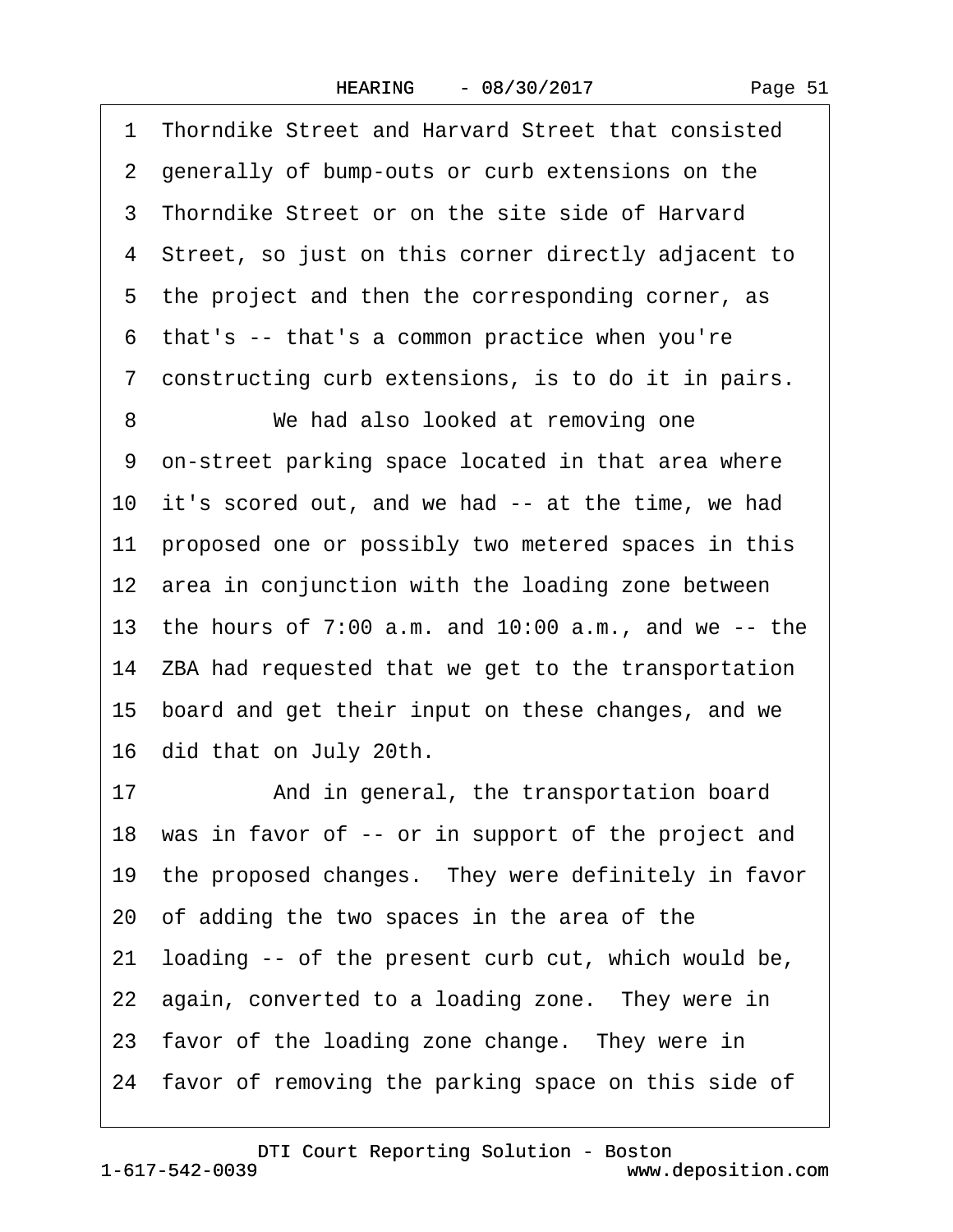1 Harvard Street. So all the changes in this area 2 they were in favor of. 3 They had some other changes or some other 4 recommendations, things like a transportation 5 monitor board or things like posting transit 6 schedules, which we had agreed to do. And their ·7· preference was for a transportation monitor board, 8 which, again, we don't think that that's necessary ·9· for this project because you get a lot better 10 information right on your smartphone these days. 11· And then, in addition, if you're at the site and 12 you're waiting for information on the Green Line, by 13 the time you get the notification of when the train 14 is there, it's too late for you to get there. So 15 things like the T tracker app for your smart phone 16 are much more appropriate. 17 They also made some recommendations about 18· the driveway, or the sidewalk across the driveway, 19· that it should be at a level consistent with the 20· sidewalk so that if you're coming down on the 21· sidewalk walking along Thorndike Street, you don't 22 have to ramp down crossing the driveway. You just 23 maintain a constant elevation across that driveway. 24· And that's -- that is part of the proposal for the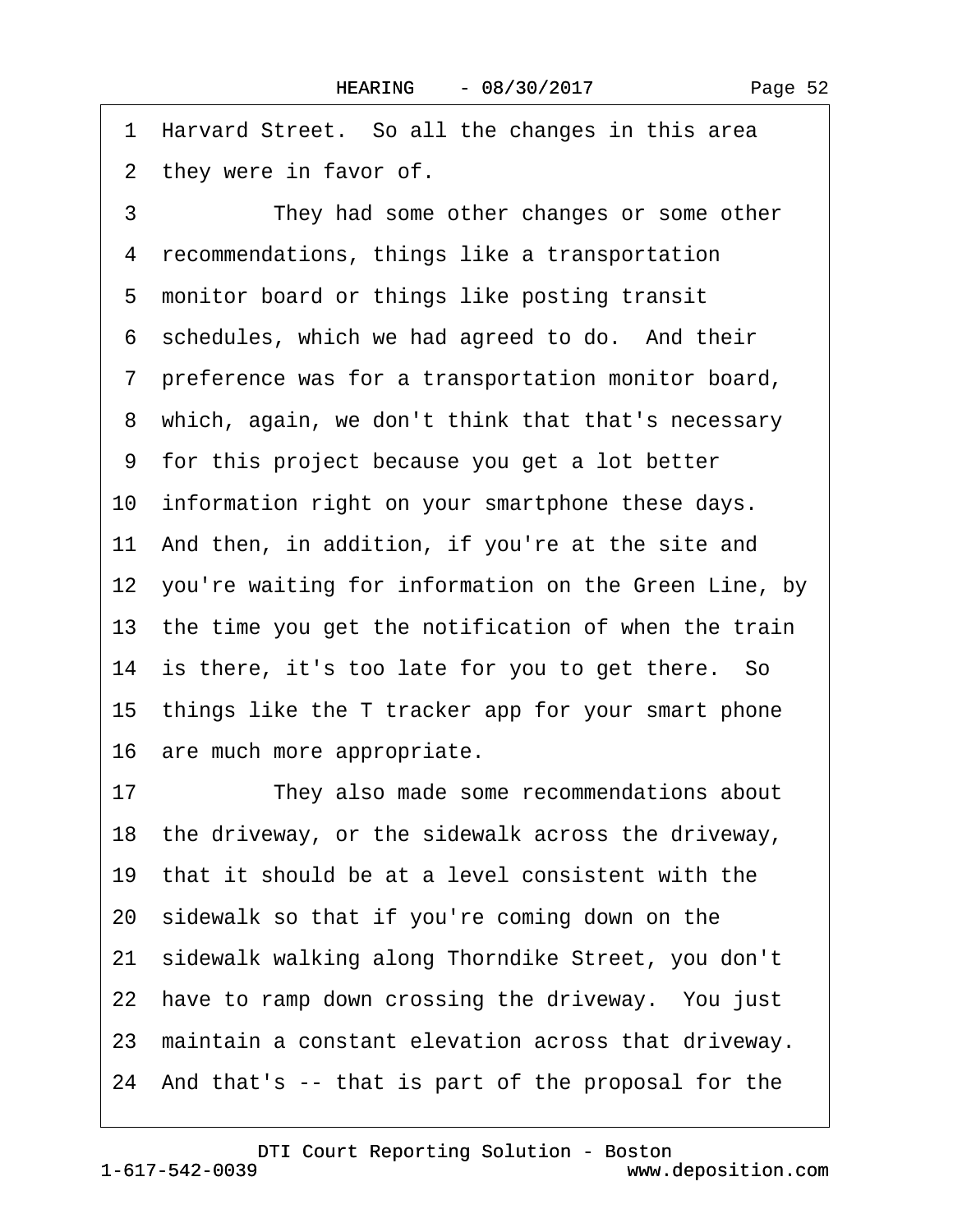1 project.

2 The main item that we had some disagreement 3 on was the curb extensions themselves. Initially, 4 we had proposed a design that was really consistent 5 with the peer consultant's recommendations, which ·6· called for curb extensions on one side of Harvard ·7· Street and the location -- or the presence of apex 8 wheelchair ramps which allow the crosswalk to be 9 pushed further into the intersection. And when you 10 move the crosswalk further into the intersection, 11· you're able to move the stop bar further into the 12 intersection as well, so that improves the sight 13· distance for vehicles that are parked at that stop 14 bar. 15 Now, that's not saying that people -- I 16· think we had this discussion before where people

17 aren't necessarily going to stop at the stop bar and

18 execute their turn from that position. They're most

19 likely going to stop at the stop bar, proceed out

20· into the intersection until they get to a point

21· where there's no obstruction, they're not

22 obstructing travel flow, and then they can wait for

23 a gap and exit out.

24 But one of the things that the board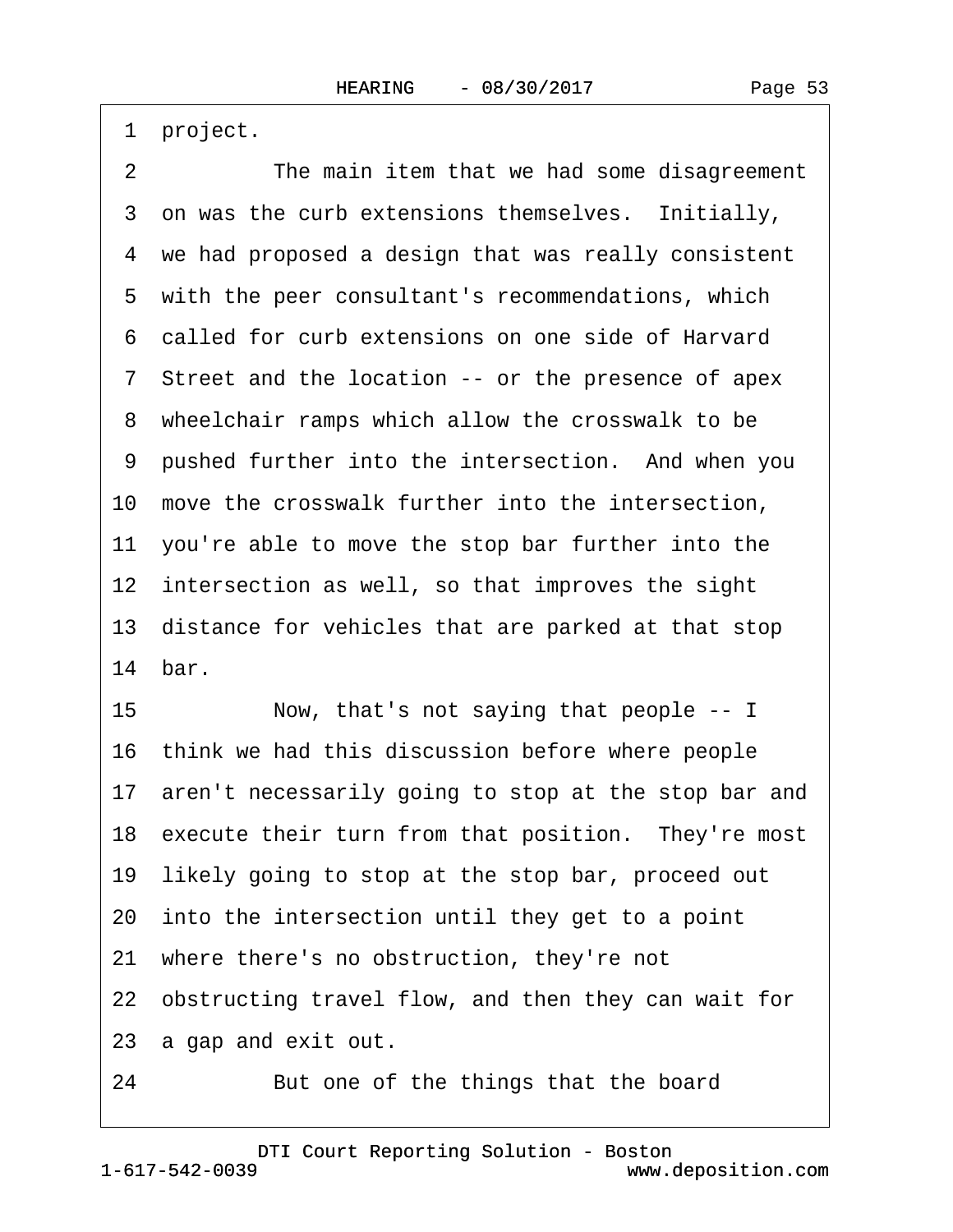·1· requested was a separation of the wheelchair ramps, 2 so instead of having one ramp on each corner, there 3 would be two. One ramp would serve both of these 4 crosswalks, the Harvard Street and the Thorndike 5 Street crosswalk. And as it is shown on this ·6· graphic, this revised option has separate wheelchair ·7· ramps.· And the benefit to that is it aligns the 8 crosswalk a little better with the sidewalk along 9 Harvard Street. Now, you're not going to get the 10 same type of alignment on Thorndike Street, but the 11 majority of the pedestrians are moving on the 12 Harvard Street corridor. So that's one item. 13 • And the other item is the board requested a 14 review -- or requested the installation of the curb 15 extensions on the corresponding corners on the other 16· side of Harvard Street and -- you know, with the 17 idea being that this allows -- it shortens the 18 pedestrian crossing distance a little more than just 19 the one set of curb extensions would do. 20 • And, you know, with all these improvements 21· with the curb extensions, you're not impinging on 22 the travel way at all. You're not really 23 constricting the flow of traffic. You're making use 24· of dead space that's currently there that can't be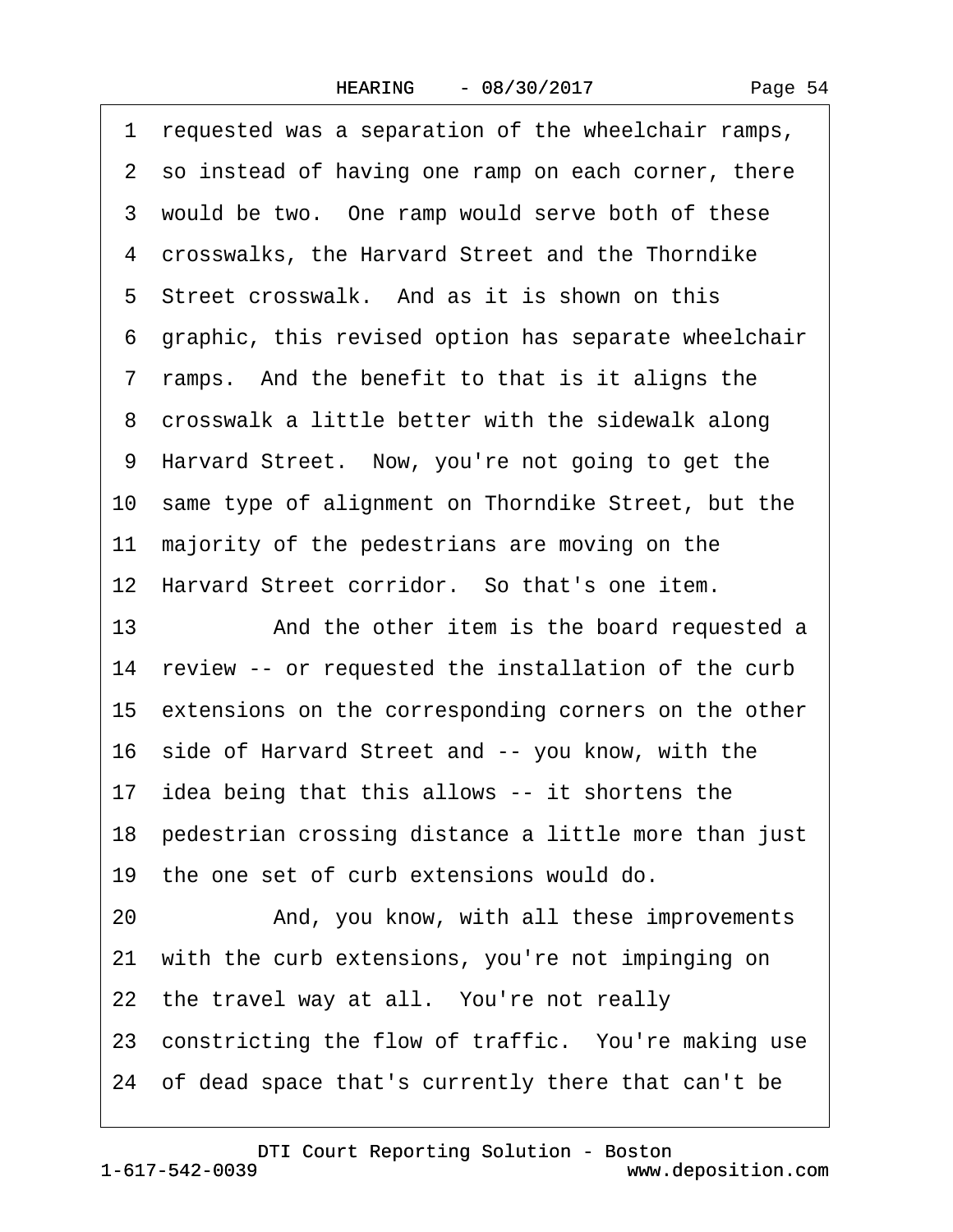1 used, so you can't -- for instance, in this area

|                 | 2 there's not parking once you get -- there's one       |
|-----------------|---------------------------------------------------------|
|                 | 3 space in this area, but you can't park up to the      |
|                 | 4 corner of the intersection. Same on this side. You    |
|                 | 5 can't park up to the corner of the intersection. So   |
|                 | 6 these are not -- these curb extensions are not        |
|                 | 7 removing any parking from use. They are not -- as     |
|                 | 8 you can see, they're not extending out into either    |
|                 | 9 the bike lane or the travel lane, so they're not      |
|                 | 10 restricting travel on the main line on Harvard       |
|                 | 11 Street.                                              |
| 12 <sub>2</sub> | The previous -- we prepared this exhibit                |
|                 | 13 really as a schematic to the -- and provided it to   |
|                 | 14 the transportation department for them to weigh in   |
|                 | 15 on the design, so we haven't had a chance to really  |
|                 | 16 design that. And really at this level it's not --    |
|                 | 17 you know, it's not appropriate to do a design.       |
| 18              | But the previous plan that I showed that                |
|                 | 19 only had extensions on one side showed that buses -- |
|                 | 20 you know, a large truck would be able to make the    |
|                 | 21 turn from Thorndike Street -- a right turn from      |
|                 | 22 Thorndike Street onto Harvard Street without         |
|                 | 23 encroaching into the other travel direction on       |
|                 | 24 Harvard Street, and similar with the truck coming    |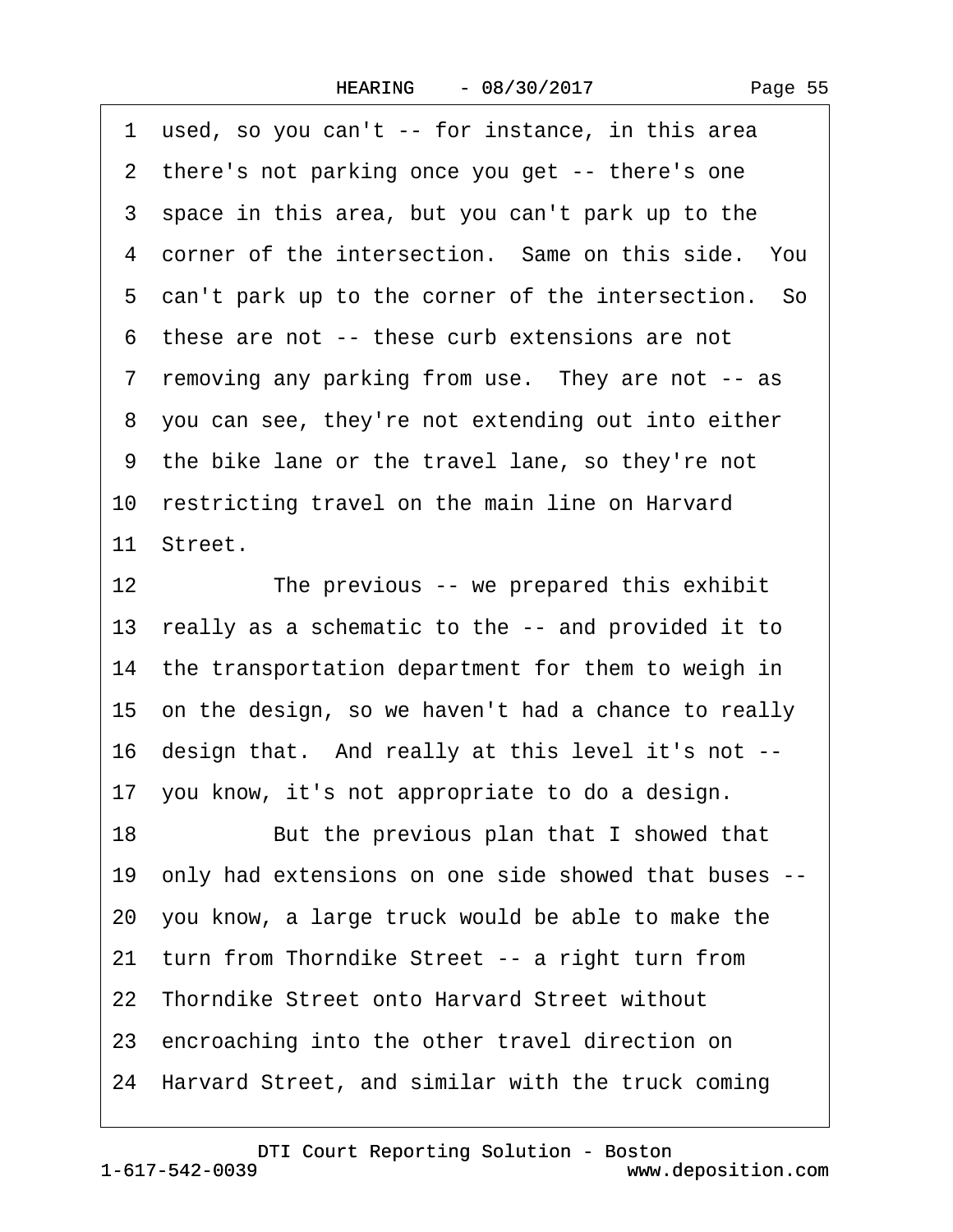|    | 1 from Harvard Street up into Thorndike Street. So we  |
|----|--------------------------------------------------------|
|    | 2 would assume that this -- these designs would be     |
|    | 3 able to accommodate the trucks as well.              |
| 4  | I think as far as responsibility for this              |
|    | 5 goes, you know, the applicant has indicated that     |
|    | 6 they're in favor of making the construction or       |
|    | 7 designing the extensions on this side of Harvard     |
|    | 8 Street, and it's an amenity, really, for them to do  |
|    | 9 these extensions. It kind of increases their         |
|    | 10 sidewalk presence and improves the sight distance   |
|    | 11 coming out of Thorndike Street.                     |
| 12 | So to then do the opposite side or the                 |
|    | 13 corresponding side of Harvard Street I think is --  |
|    | 14 you know, it's not appropriate for this project     |
|    | 15 given it's not a 50-unit development. It's 17       |
|    | 16 units. This is already more traffic mitigation than |
|    | 17 was provided for the 420 Harvard Street project and |
|    | 18 some of the other projects. And, you know, I think  |
|    | 19 it's -- so we provided this to the traffic          |
|    | 20 department, so I'm not sure --                      |
| 21 | MS. POVERMAN: Now, in terms of what you                |
|    | 22 are potentially willing to adopt the cost of, does  |
|    | 23 it include the one by the gas station across from   |
|    | 24 Thorndike Street that was --                        |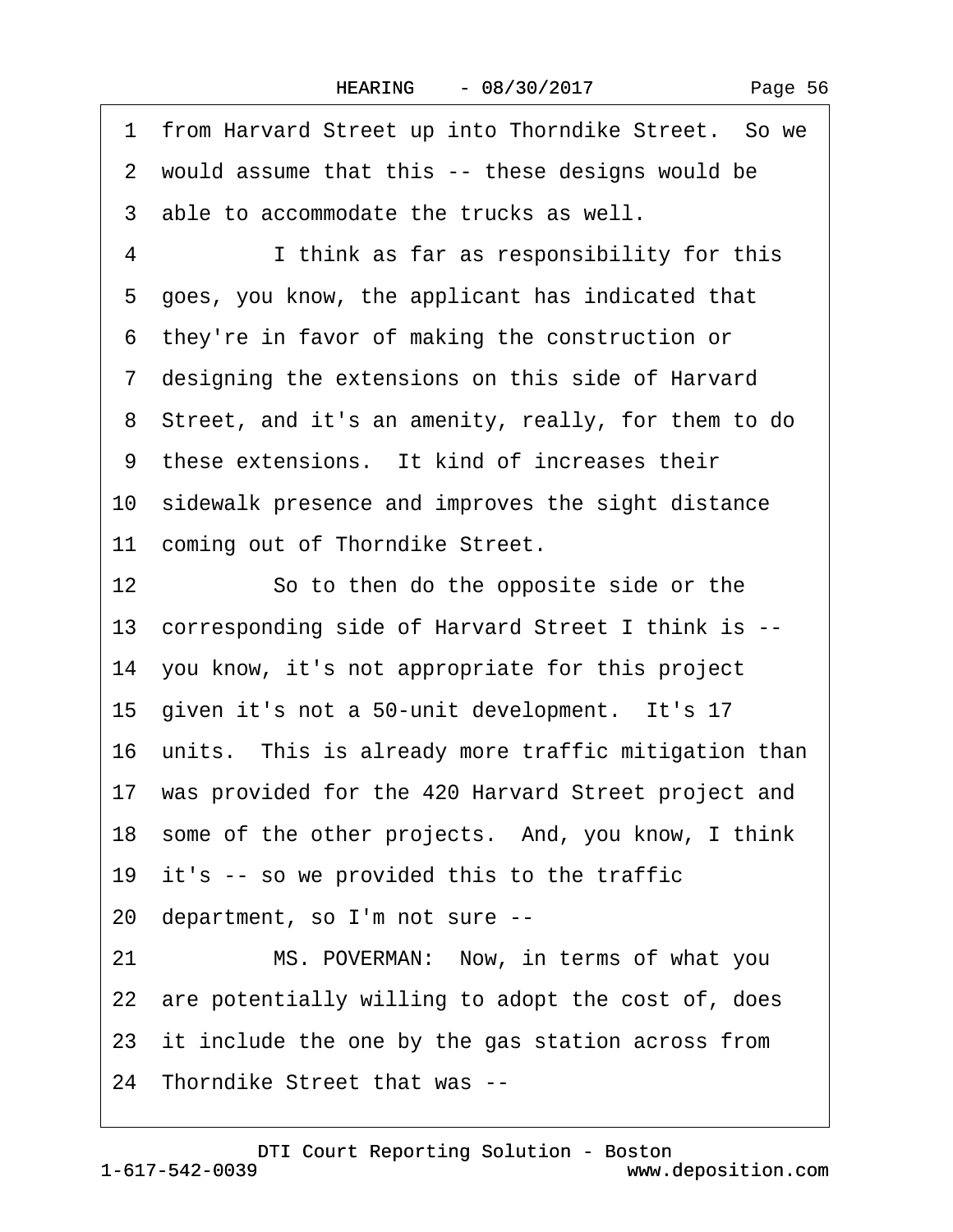| MR. THORNTON: Yes. So it's basically on<br>1               |
|------------------------------------------------------------|
| 2 the site side of -- on Harvard Street.                   |
| MR. ENGLER: If I could -- sorry, for the<br>3              |
| record Geoff Engler -- just make one point I think<br>4    |
| 5 is important. The board asked us to meet with the        |
| 6 transportation board, which I wouldn't say we did        |
| 7 reluctantly, but we said, hey, wait a sec. You           |
| 8 know, you have a peer review consultant. What if we      |
| 9 get feedback that's different from what your own         |
| 10 peer reviewer did? And to an extent, that happened      |
| 11 a little bit. I would say they were in agreement on     |
| 12 most of the stuff, but there was some difference.       |
| 13<br>So we took the initiative to get the                 |
| 14 transportation board, the peer review consultant,       |
| 15 and our traffic engineer all in the same room --        |
| 16 what was it about two weeks ago -- two weeks ago to     |
| 17 talk through everything and say what is everybody       |
| 18 comfortable with. And this plan reflects -- now, I      |
| 19 know your traffic peer reviewer will speak, but it      |
| 20 basically reflects the consensus of the group, so I     |
| 21 think that's important to note.                         |
| MS. POVERMAN: So is it correct that this<br>22             |
| 23 exact design was not reviewed by the transportation     |
| board, but part of the changes on it are in reaction<br>24 |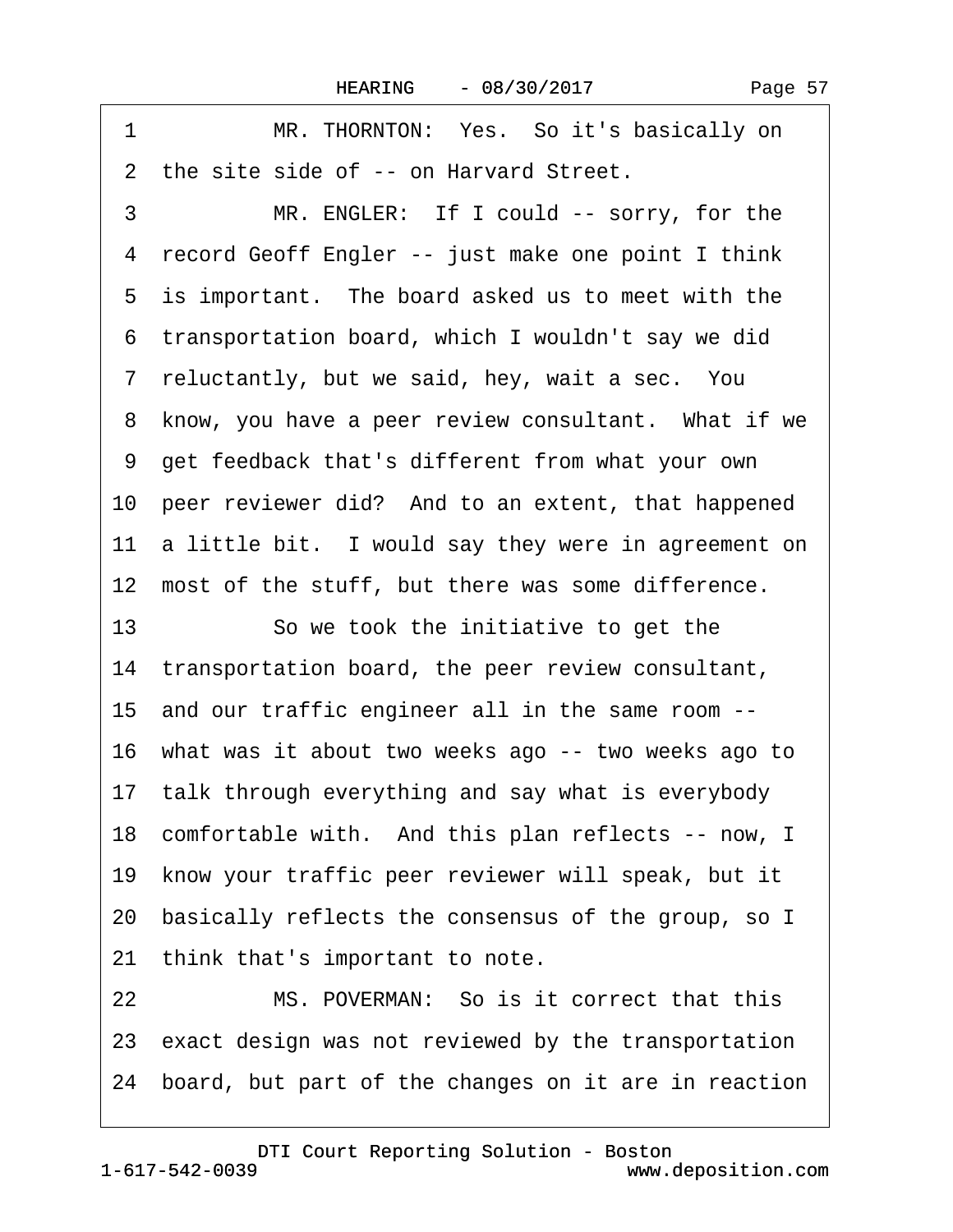1 to its comments?

2 MR. ENGLER: Correct.

3 MR. THORNTON: So I think in terms of ·4· what's fair and appropriate for the project, you 5 know, the applicant is willing to do one side of the 6 intersection. It's just a question of really what 7 the board's preference might be.

8 MS. PALERMO: And just for clarification ·9· purposes, did the transportation board make a 10 recommendation regarding whether the applicant 11 should be doing construction on all four corners? 12 MR. THORNTON: I think their -- I don't 13· have the exact letter in front of me, but I think 14· their recommendation was that the ZBA request the 15· applicant look at the redesign of the intersection 16· for -- to include the curb extensions on the other 17· side.

18 MS. POVERMAN: Polly, is there something 19· you want to add at this point, or should we have 20 Mr. Fitzgerald up?

21 MS. SELKOE: No. I don't know -- I think

22· Mr. Fitzgerald was really here to answer any

23 questions that you have. Am I correct?

24 So I would just make the comment that we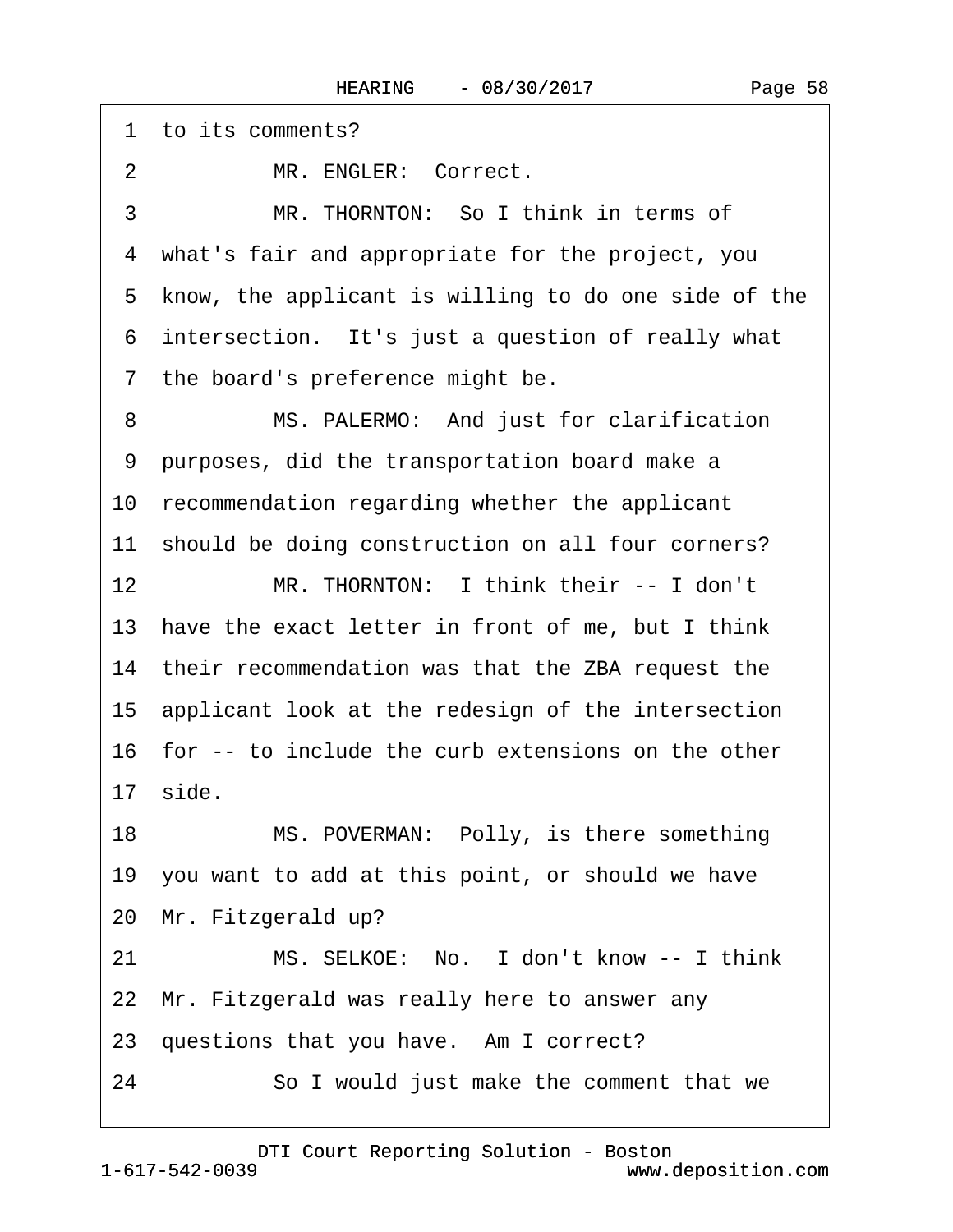1 did have a meeting of all the different parties, and 2 it was very good that they all finally agreed on a 3 plan. 4 I think what's not agreed to, which still 5 needs to be worked out, is who pays for what? My ·6· last conversation with Peter Ditto was it's his ·7· preference that he pay for the entire design of all ·8· four bump-outs, and then they also put in the -- ·9· paint the crosswalks and put in the signage, pay for 10 all that, and that the applicant then pay for the 11 construction of the four bump-outs themselves. 12· · · · · ·However, I think this is still in 13· negotiations, and this is something that would be 14 covered by a condition that you would impose 15· about -- you would specify exactly who would pay for 16· what. 17 • And I think we should give them some time 18· to continue to work with Peter Ditto on what's the 19 best outcome in terms of payment. I think everybody 20· agrees that this is the project that would be 21· designed -- or the traffic mitigation that will be 22 designed and will be implemented in order to make 23· sure that there's good traffic visibility and the 24 mitigation measures are appropriate.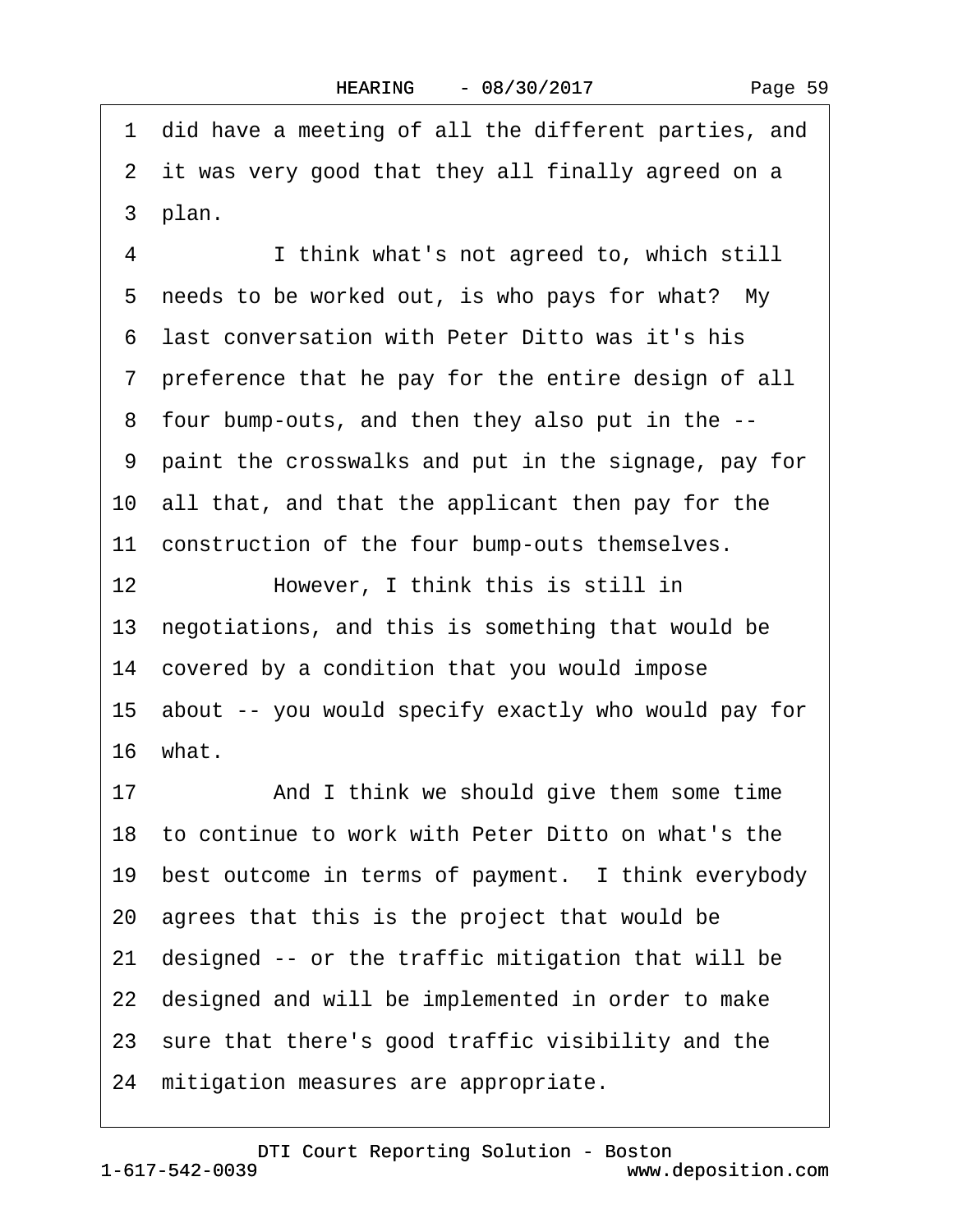1 MS. POVERMAN: Polly, (sic) do you have ·2· something to say? 3 No? You acted like you were about to say 4 something. 5 • I have some questions about what is ·6· contemplated and not contemplated in adoption from ·7· the transportation board's recommendations, many of 8 which you've addressed. 9 **So the financial responsibility is to be** 10 worked out. I think the issue with the loading dock 11 having normal metered parking during nonloading 12 hours has been worked out. I'm not going to deal 13 with the snow removal and things like that. 14 So one of the comments was this: The ZBA 15 requests a redesign -- that we -- they're asking 16 that we do this -- that we request a redesign of the 17 location of the crosswalk on Thorndike Street to the 18 original location because it will better help 19 pedestrian path. 20· · · · · ·I don't know what that means in this 21· context.· What is the original location?· Does  $22$  anyone  $-$ 23 MR. FITZGERALD: Jim Fitzgerald from

24 Environmental Partners, the traffic peer reviewer.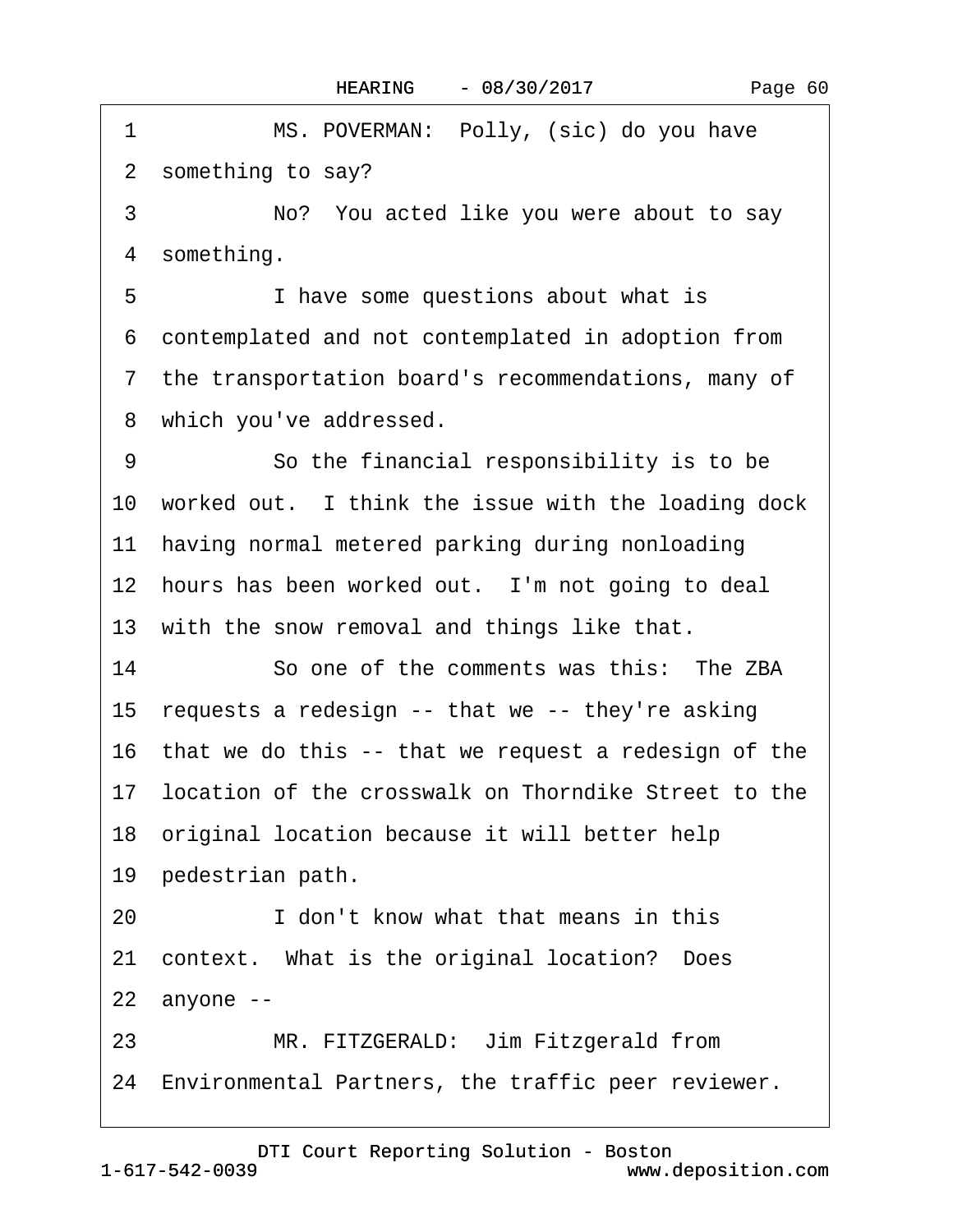|  | Page 61 |  |
|--|---------|--|
|--|---------|--|

| 1  | We brought up the topic of curb extensions              |
|----|---------------------------------------------------------|
|    | 2 or bump-outs at the intersection here with the        |
|    | 3 intent of -- for several intents. First, to improve   |
|    | 4 visibility from the side street so vehicles aren't    |
|    | 5 protruding into the intersection further while        |
|    | 6 stopped in the middle of a crosswalk; also to         |
|    | 7 improve pedestrian accommodations, shortening the     |
|    | 8 crossing distances, just making it much more          |
|    | 9 pleasant for pedestrians.                             |
| 10 | Having to do with the wheelchair ramp                   |
|    | 11 placement that was discussed earlier, we had         |
|    | 12 reviewed -- we had seen earlier concepts of this     |
|    | 13 plan with the intent of trying to push the crosswalk |
|    | 14 and the stop bar a little closer to the              |
|    | 15 intersection. Whether or not there were would be     |
|    | 16 one apex ramp on the corner or two would be          |
|    | 17 something that would be designed out. The town's     |
|    | 18 preference is to have two. That's certainly fine.    |
|    | 19 So our intent was to try to provide the vehicles     |
|    | 20 coming up from Thorndike Street approaching Harvard  |
|    | 21 with a place that they can stop a little closer and  |
|    | 22 see oncoming traffic without stopping in the middle  |
|    | 23 of the crosswalk. One of the benefits of our         |
|    | 24 meeting that we had a week or two ago with the whole |
|    |                                                         |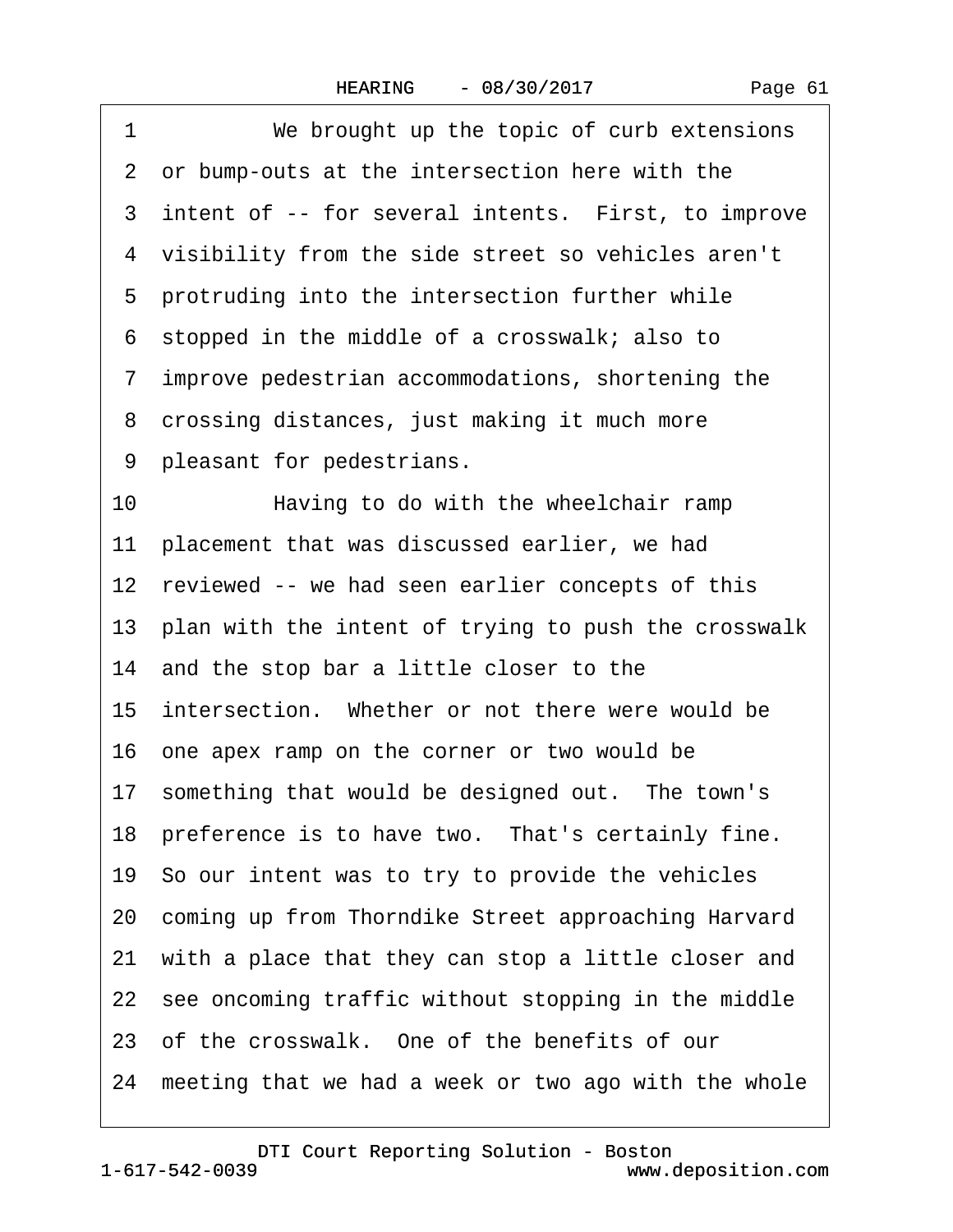·1· group was to hear the town's preferences for the

2 crosswalk location and try to come up with a

3 compromise.

4 The plans that are shown from the schematic 5 standpoint does appear to be reasonable. There are ·6· certainly, you know, some concept things that have 7 to be designed out: small things like consistent 8 ramp widths and, you know, the design of the ramps, ·9· all these things get worked out with -- engineered 10· out.

11 As far as the existing stop bar location,

12 what that -- I believe the new location that's shown

13 in this plan is slightly closer to the intersection

14 than existing. And it just comes down to a balance

15 between all the needs: trying to maintain a

16· continuous path of travel for pedestrians walking

17· along that eastern side of Harvard without having to

18· walk too far out of their way to get to the

19 crosswalk, all the while keeping in mind that there

20 are vehicles approaching from Thorndike that will

21· stop where they have to in order to see oncoming 22 traffic.

23 So in a perfect world, the placement would 24· be dependent on that compromise between having a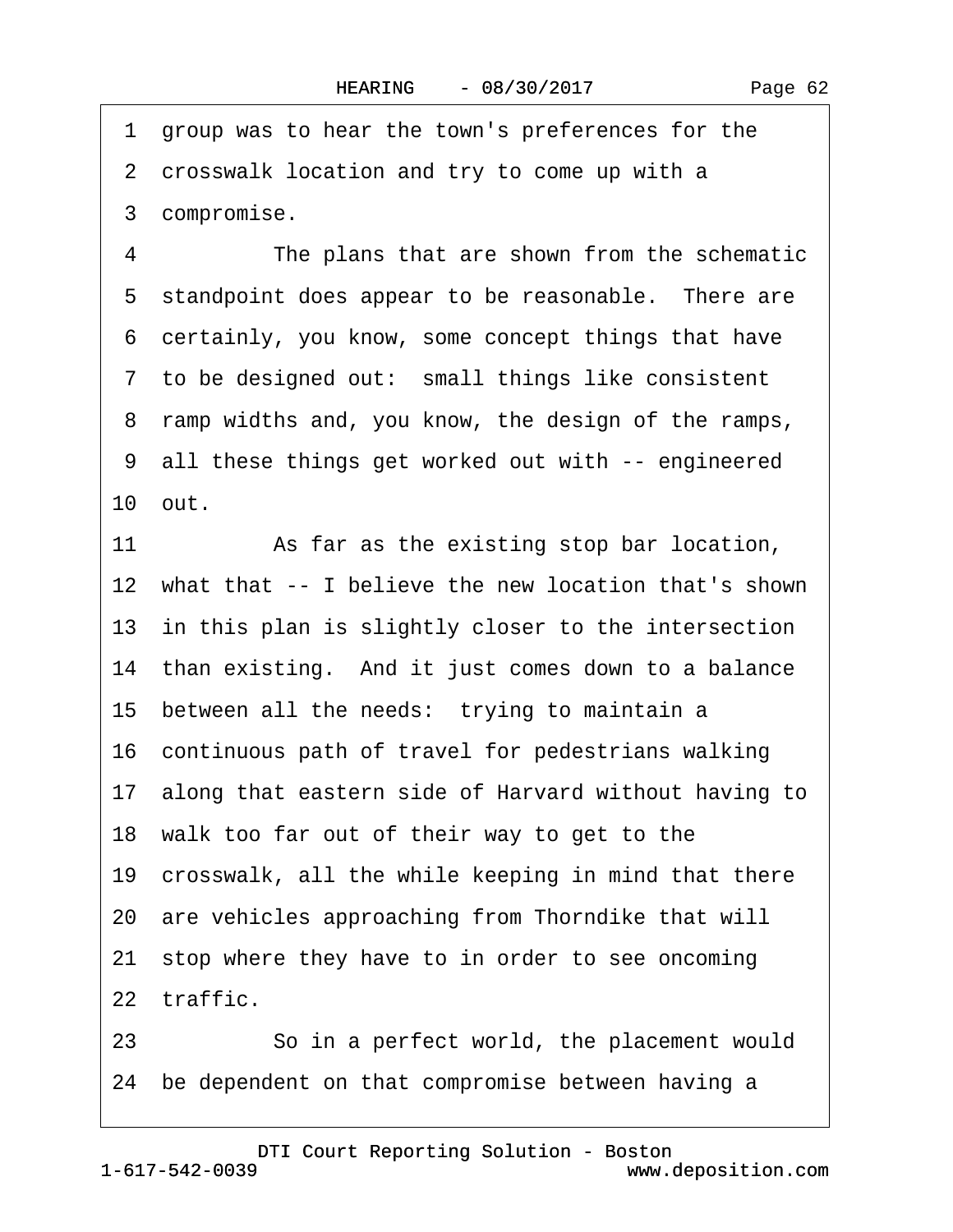Page 63

·1· good place for that stop bar, which falls just 2 outside of the crosswalk, all the while not 3 inconveniencing the pedestrians. And so all of that 4 would come into play during the design process as ·5· far as what that exact balance would be, as well as ·6· all the ADA requirements on the wheelchair ramps all 7 have to be designed out. 8 MS. POVERMAN: Okay, thank you. 9 There was one comment being made to the 10· apex handicap location, that those ramps be removed 11· and that ADA-compliant wheelchair ramps be 12 substituted. So can you comment on that? 13 MR. FITZGERALD: Yeah. So the apex ramps 14 were the single ramps that were originally shown on 15· the plan.· There are some conditions and instances 16 where they are considered accessible. Again, it 17 comes down to a balancing act in trying to figure 18· out what the best placement is for the ramps and the 19 crosswalks. All these things come about during the 20· engineering and design phase of the project, I'm

21 sure.

22 **· · · So with regard to the two ramps on the** 23 corner, they're certainly feasible to fit on each of 24 these corners. The details of them would need to be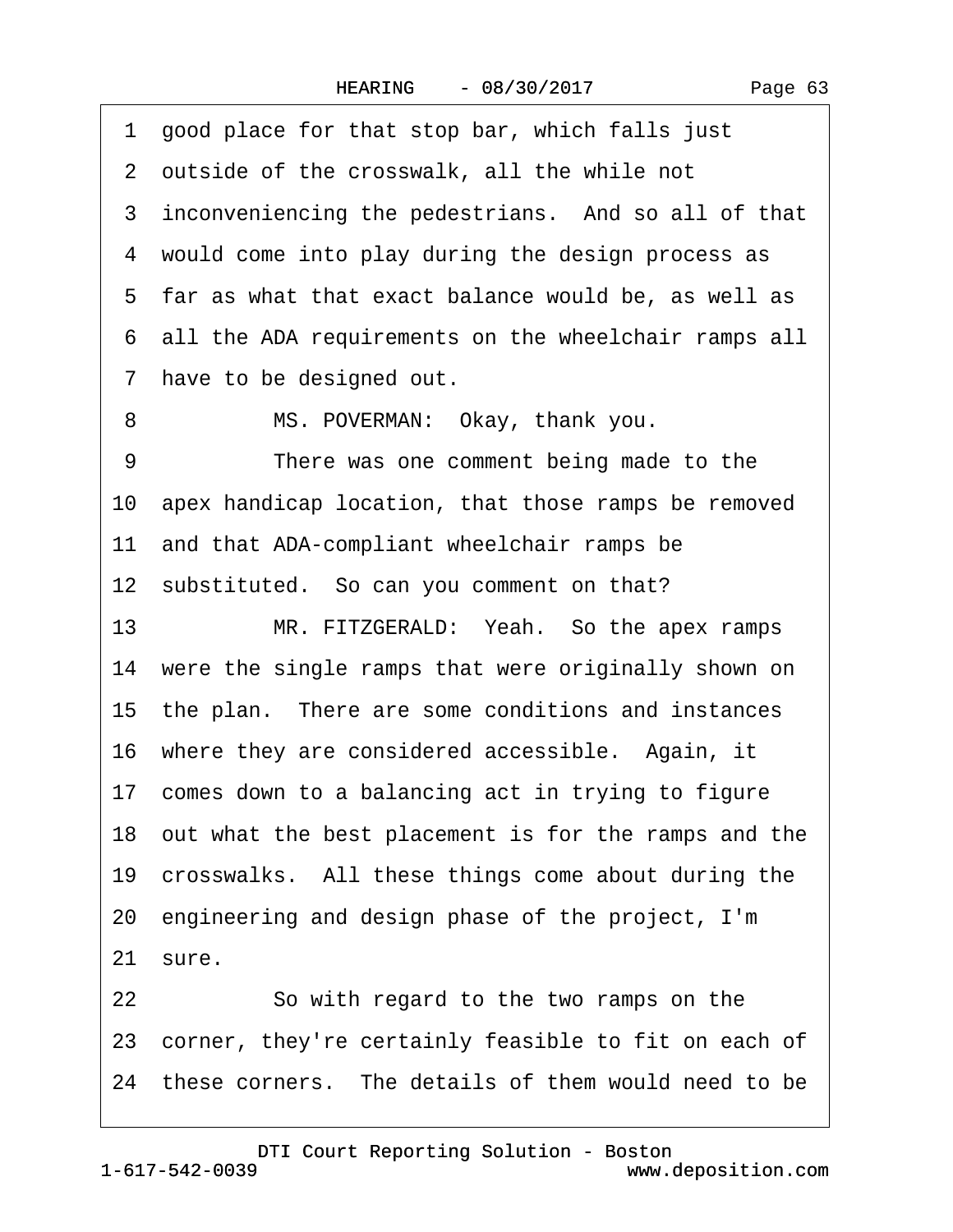| Page 64 |  |
|---------|--|
|         |  |

|    | 1 worked out, again, to comply to ADA, but there are   |
|----|--------------------------------------------------------|
|    | 2 variations. There isn't necessarily a clean-cut      |
|    | 3 right or wrong way of doing it. You must meet ADA    |
|    | 4 requirements, but there are some variations in what  |
|    | 5 it could end up being, and that would be all         |
|    | 6 dependent on the town designing or reviewing the     |
|    | 7 design.                                              |
| 8  | MS. POVERMAN: Thank you.                               |
| 9  | Chris, do you have any questions right now?            |
| 10 | MR. HUSSEY: No, I don't.                               |
| 11 | MS. POVERMAN: Lark?                                    |
| 12 | MS. PALERMO: No.                                       |
| 13 | MS. POVERMAN: But I do want to say that I              |
|    | 14 agree with your recommendations, and I assume you   |
|    | 15 have no problem with -- developer -- that the       |
|    | 16 driveway entrances not be depressed and should be   |
|    | 17 even with the rest of the sidewalk.                 |
| 18 | MR. THORNTON: Right. That's what I was                 |
|    | 19 talking about before with the --                    |
| 20 | MS. POVERMAN: Yeah, exactly.                           |
| 21 | Yeah, I'd have to say I'd agree with you               |
|    | 22 about the real-time transit monitor. Seems a little |
|    | 23 excessive.                                          |
| 24 | MS. SELKOE: I wanted to also comment on                |
|    |                                                        |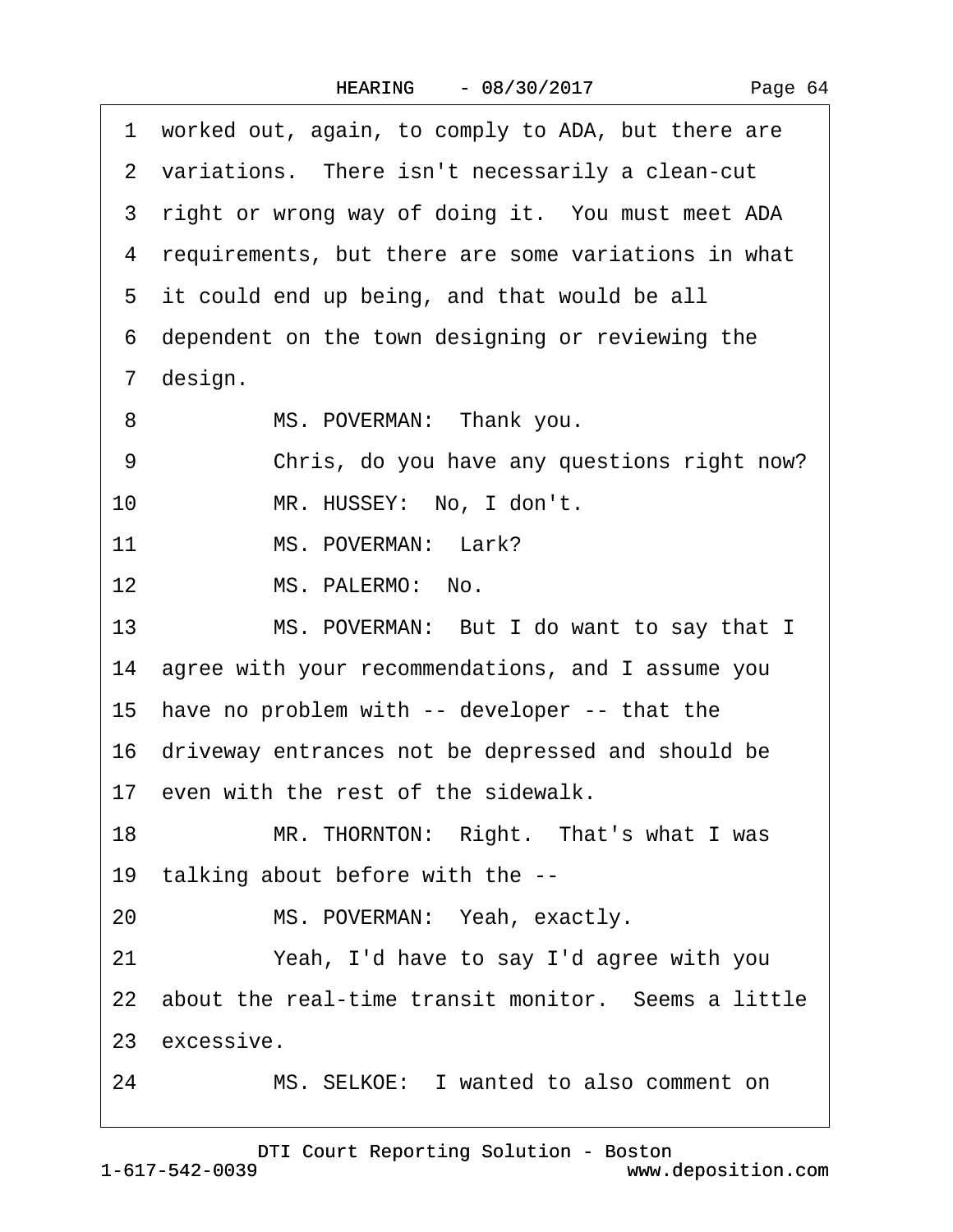·1· the fact that we did have -- actually, prior to the 2 transportation meeting, we had a meeting with Cliff 3 Boehmer, who is our design peer reviewer, and the 4 development team and Peter Bartash, the architect. 5 And they showed the revisions that they had made to 6 the building, which is what you've seen tonight. ·7· And Cliff was very pleased with the design changes. 8 He felt the building was much improved and that 9 they've probably gone just about as far as they 10 could go with the setbacks. So that was the gist of 11 what he had to say. 12 • And I was going to say that you probably 13 want to hear some public comment tonight. 14 MS. POVERMAN: Yeah. Just a minute. Were 15· you going to read Mr. Ditto's memo? 16 MS. SELKOE: Well, it just summarizes 17· what's been said, that he had determined that the 18 design for the bump-outs is acceptable and that he 19 recommends that it be constructed. And he said that 20· his department would offer to do design services for 21 the curb extensions in the intersection as well as 22 install pavement markings and signs. 23 MS. POVERMAN: So it sounds like, under 24· that, that he's willing to accept the responsibility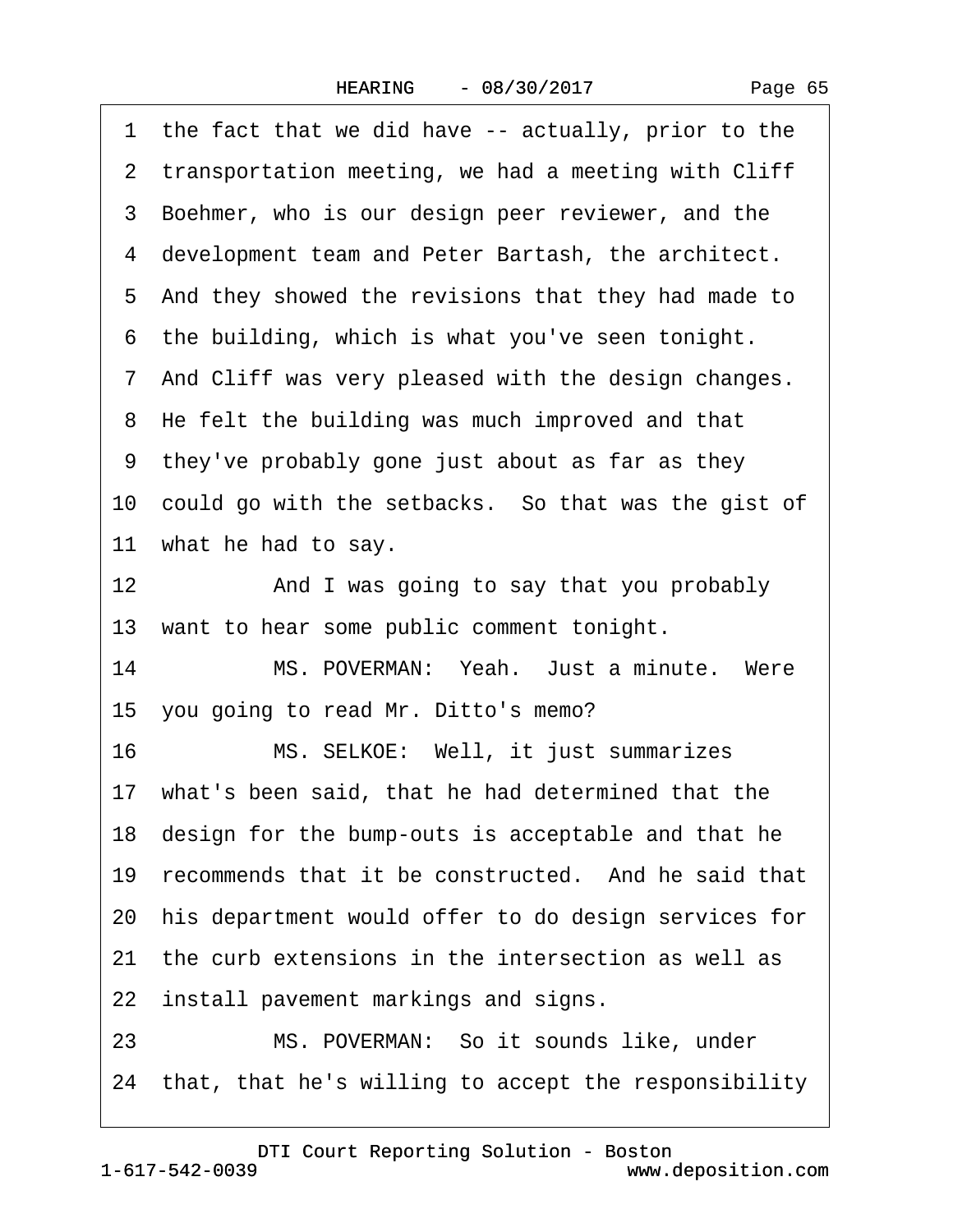1 for payment of installing pavement markings and 2 signs. 3 MS. SELKOE: Yes. 4 MS. POVERMAN: That's how I read that. 5 MS. SELKOE: And would pay for designing 6 it. But, again, as I mentioned, I think this is 7 still something that's being negotiated. And we 8 meet again on September 18th, and by that time we ·9· could have worked it out and incorporated it into a 10 condition -- a proposed condition. 11 MS. POVERMAN: Okay. Before we get to the 12 public, I would like to take a five-minute break, so 13 we are temporarily adjourned for five minutes. 14  $(Recess taken from 8:23 p.m. to 8:28 p.m.)$ 15 MS. POVERMAN: We are reconvening this 16 hearing. It is 8:23. If everyone in the audience 17 is ready, we will start. 18 **18** And now we would like to invite members of 19 the public to come up and give comment on the issues 20· that are under discussion today, specifically the 21 redesign of the building and the traffic-calming 22 methods that have been suggested. If you decide you 23· want to say something, please come up to the podium, 24· give your name, and spell it if the court reporter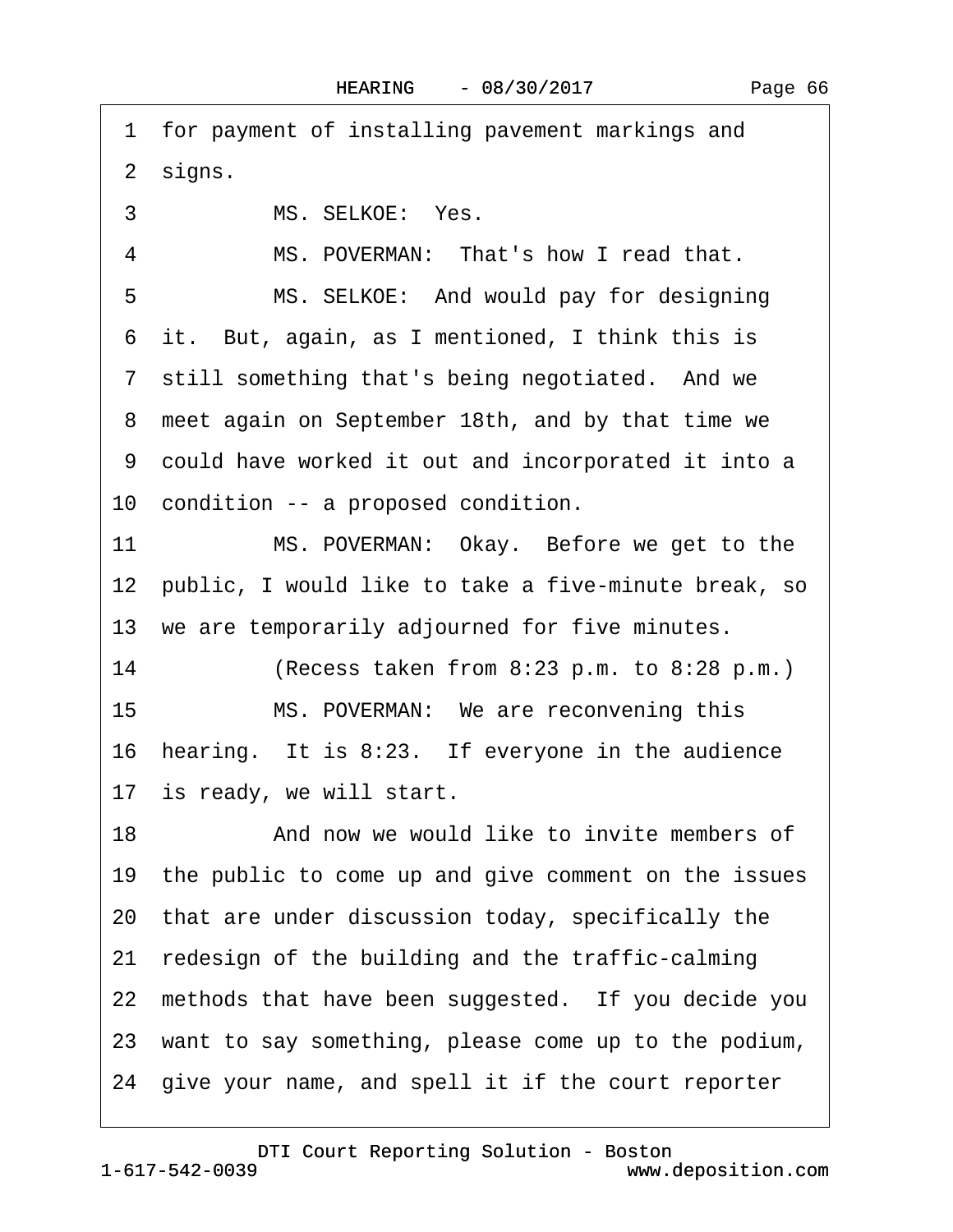1 would like, and your address and your comments. 2 Would anyone like to speak? 3 MS. SELKOE: It would probably be good for 4 people to line up. It will save some time. 5 MS. JOZWICKI: Joyce Jozwicki, town meeting ·6· member from Precinct 9, and I live up the street on ·7· Winchester Street. 8 **I** really appreciate all the accommodations ·9· you've made about the setbacks and changing the 10 facade of it, so take that as a real positive 11 because the side of the house facing the abutter is 12 really ugly. I mean can't we have something -- I 13 don't know. I'm not a builder. I'm just a looker. 14 I mean, I moved into a really beautiful 15· neighborhood, and that's really ugly. 16 The other thing is that I know you're 17 saying it's 30 decibels. I know you're saying that 18 car thing is way in the front. But when you're 19 lying in bed at night in the middle of the night and 20· that thing goes on and then goes off -- I mean, my 21· neighbor has the quietest air conditioning 22 compressor I've ever heard, but when it goes on and 23 off all night, I can hear it. So I'm not satisfied 24 with the audio of the video you played and telling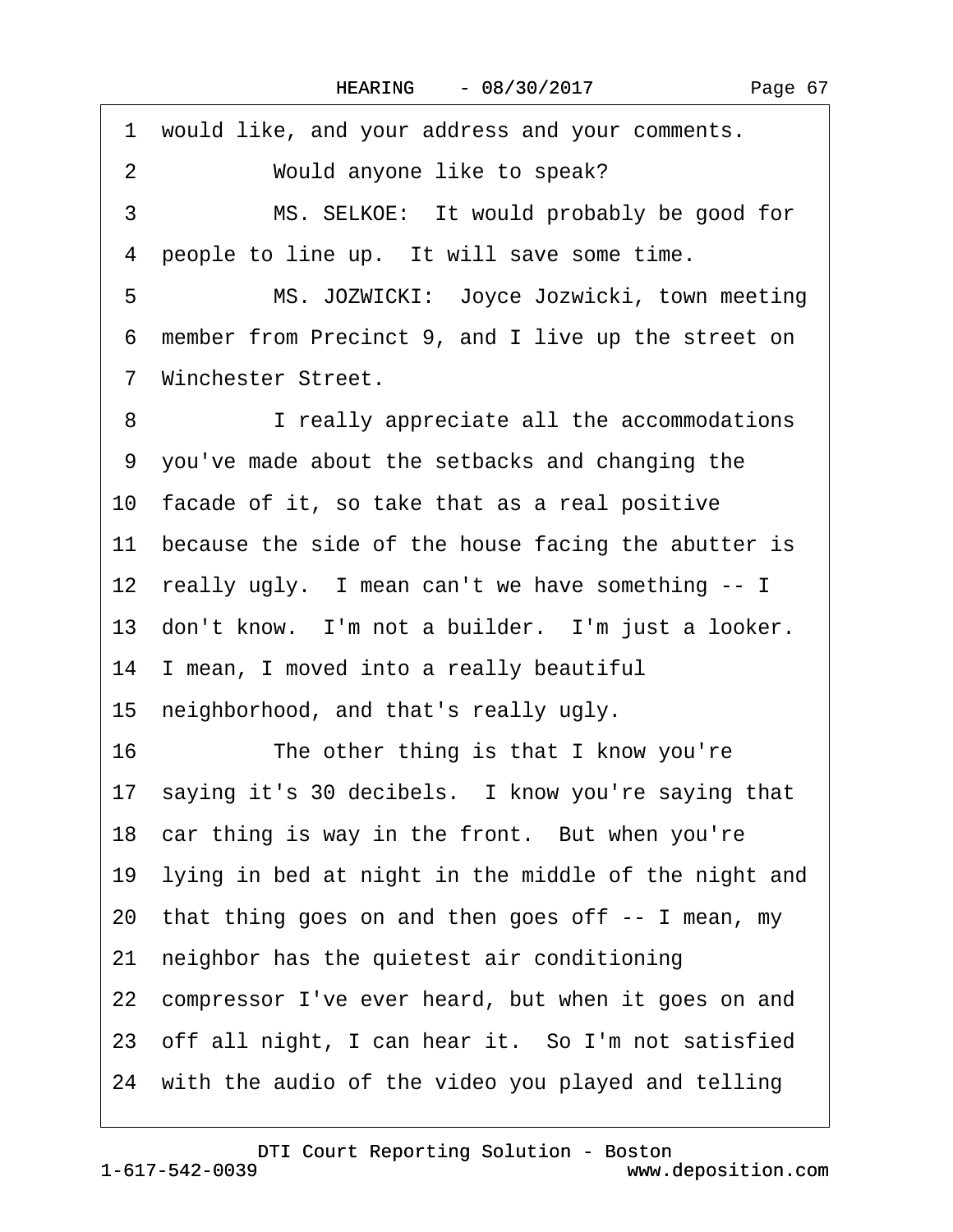|                | 1 me it's way in the front and everything.             |
|----------------|--------------------------------------------------------|
| $\overline{2}$ | Those are my two basic concerns, really.               |
|                | 3 The side abutting 78 Thorndike Street is very        |
|                | 4 unpleasant.                                          |
| 5              | MR. HUSSEY: Joyce, can I ask you a                     |
|                | 6 question? Your neighbor's compressor, is that on     |
|                | 7 the roof or is it on the ground?                     |
| 8              | MS. JOZWICKI: It's on the ground, and it's             |
|                | 9 14 feet from my house.                               |
| 10             | MR. HUSSEY: Well, I can believe that. But              |
|                | 11 when you're on the roof like this -- sound is a     |
|                | 12 line-of-sight thing, so I really think --           |
| 13             | MS. JOZWICKI: Right. This one's on the                 |
|                | 14 floor, but so is that. And don't forget you're in a |
|                | 15 building, so you've got echoes.                     |
| 16             | UNIDENTIFIED: I think there's a                        |
|                | 17 miscommunication. I think Joyce is talking about    |
|                | 18 the automobile --                                   |
| 19             | MS. JOZWICKI: I'm talking --                           |
| 20             | UNIDENTIFIED: Not the air conditioning.                |
| 21             | MS. JOZWICKI: Right. It's enclosed, the                |
|                | 22 echoes all around the building.                     |
| 23             | MR. HERSCOVICI: Hi. I'm Steve Herscovici.              |
|                | 24 I live at 87 Thorndike Street.                      |

Page 68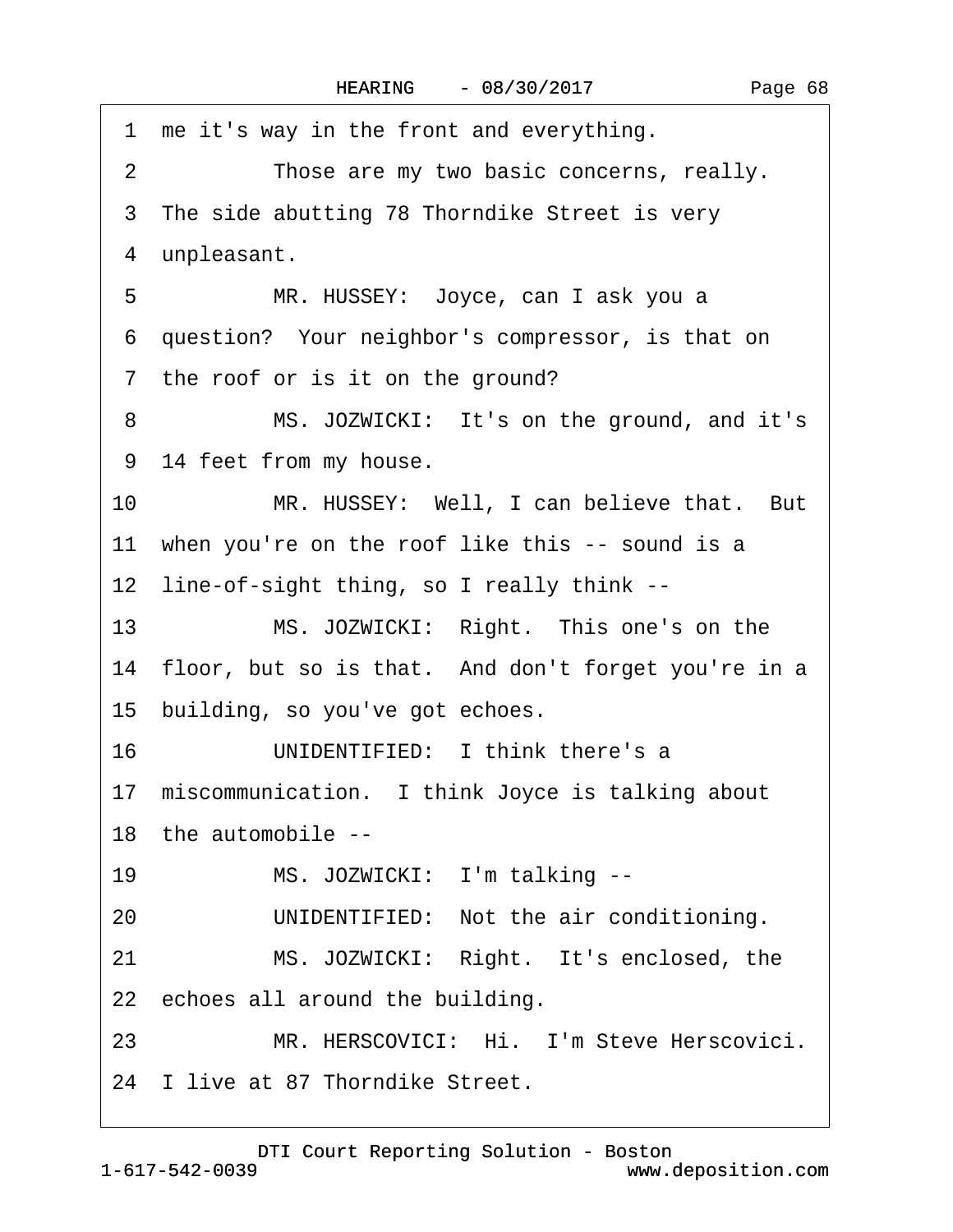| Page 69 |
|---------|
|---------|

| 1               | I have two -- I have a question also about              |
|-----------------|---------------------------------------------------------|
|                 | 2 the garage. Not so much the stacker, but the door     |
|                 | 3 itself when it goes up and down. Do you know what     |
|                 | 4 the decibel level of that is, since it's right on     |
|                 | 5 the street at the ground level?                       |
| 6               | MR. BARTASH: Peter Bartash from CUBE 3.                 |
| 7               | We have not specified a door at this time,              |
|                 | 8 so I don't have a specific decibel level, and it      |
|                 | 9 sounds like that's something we'll be reviewing.      |
|                 | 10 But we'll review all of that with the planning board |
|                 | 11 as we go through --                                  |
| 12 <sup>1</sup> | (Inaudible discussion.)                                 |
| 13              | MS. POVERMAN: Excuse me. If you're not                  |
|                 | 14 talking to be heard by the microphone, please don't  |
|                 | 15 speak. If you do want to say something, that's       |
|                 | 16 fine.                                                |
| 17              | MR. HERSCOVICI: Thank you. I appreciate                 |
|                 | 18 that. As somebody who lives right across the street  |
|                 | 19 from the -- basically from where the garage door     |
|                 | 20 will be, I think it's important, especially in the   |
|                 | 21 summertime.                                          |
| 22              | MR. ENGLER: Maybe we could arrange a field              |
|                 | 23 trip to Marion Street for this gentleman to -- the   |
|                 | 24 reason being, the garage door is very quiet there.   |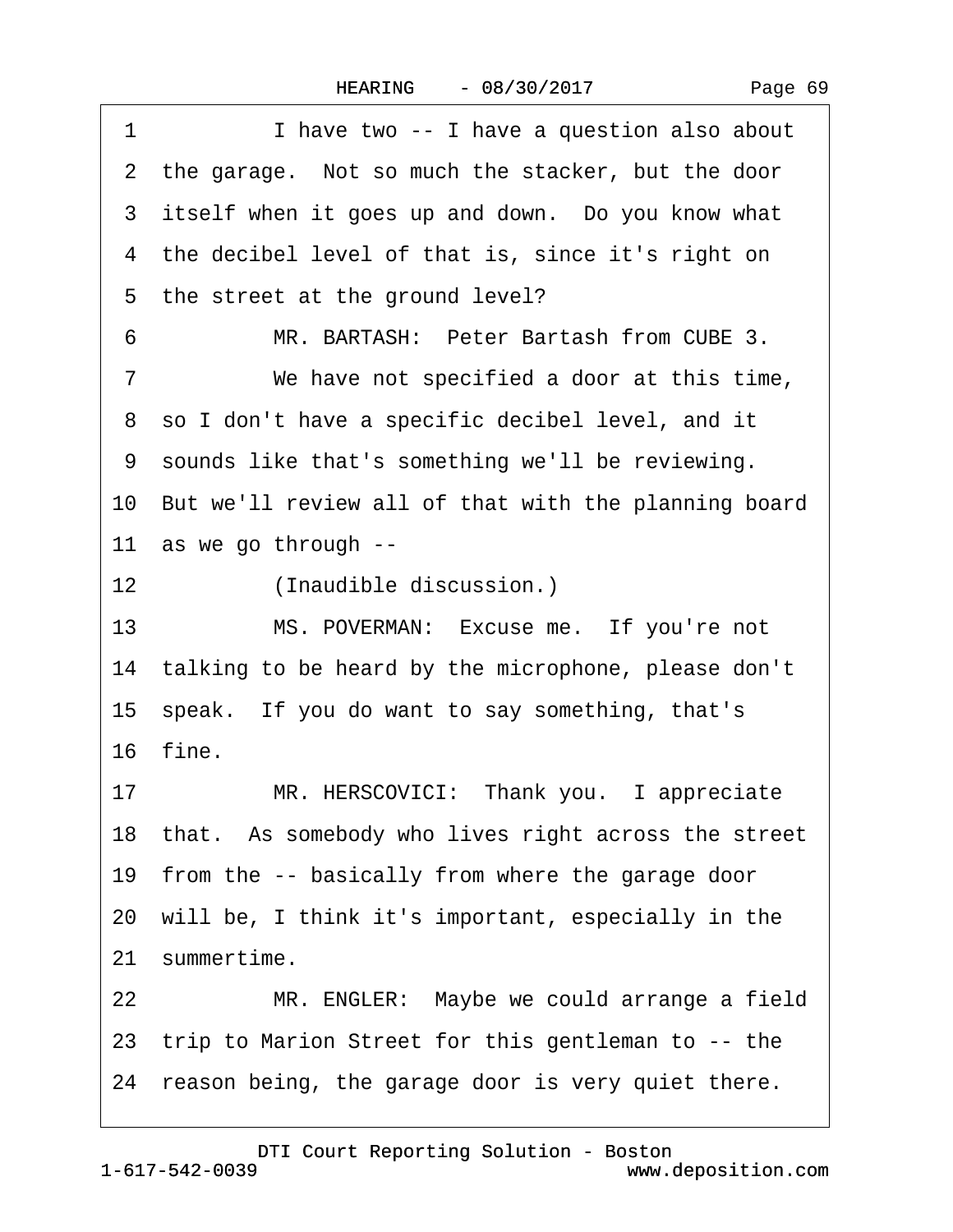1 Now, the garage door here may end up being a 2 different style, but mechanically it should function 3 the same. And I'm sure my client would be happy to 4 have you come over and take a look at that. But it 5 is pretty quiet. 6 MR. DAVID DANESH: Also people living ·7· upstairs, our tenants, if it was loud, they wouldn't 8 be able to sleep. They would be uncomfortable. So, ·9· you know, we do not want to have a loud garage 10 opener for our tenants and for our neighbors. 11 MR. HERSCOVICI: I appreciate that. I 12 would still like to know --13 MR. DAVID DANESH: More than happy to show 14 you. 15 MR. HERSCOVICI: Thank you. 16 The other question I have is with the 17 traffic, and that is as a bicyclist, I am concerned 18· about the bump-outs.· Because, you know, in my 19 experience, in my observation, what that tends to do 20 is -- more of a question for the traffic 21 consultant -- is you pushed out the stop line, which 22 means that -- you know, nobody ever stops at the 23 stop line after they pass the driver's test, so they 24 may be at the crosswalks or even further given the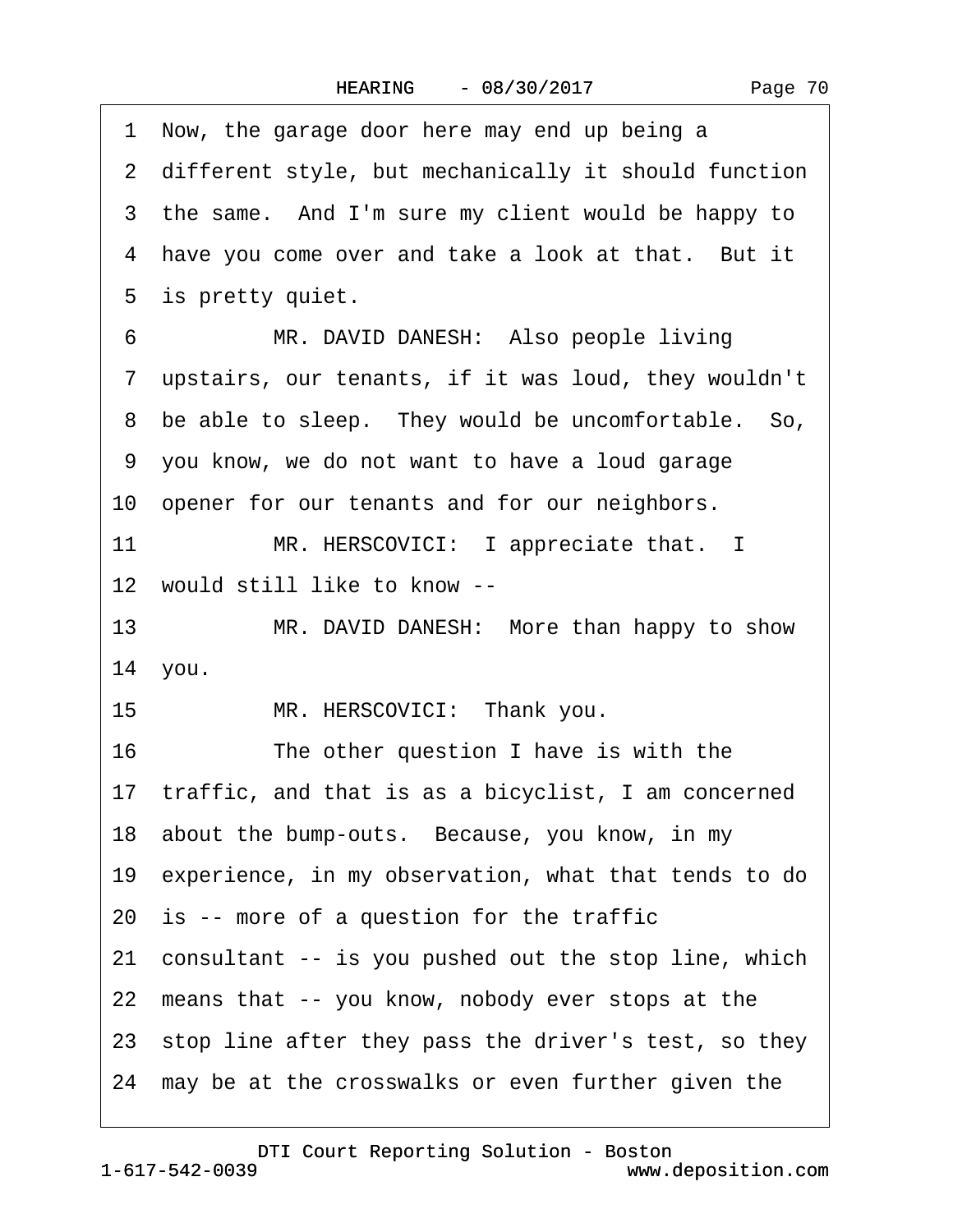1 angles of the street. And, you know, as a bicyclist 2 coming down, there's not a lot of room between the 3 crosswalk and the bike lane. So I, you know, wonder ·4· to what extent that was taken into account. 5 • • And maybe to mitigate that, was there any 6 discussion about removing the parking spot that I ·7· guess is southwest of Thorndike Street, the one 8 that's right out in front of Harvard Street next to ·9· the gas station parking lot? 10 Because, you know, sometimes if there's a 11 truck or an SUV or a van or a dumpster, it makes it 12 all that much harder to see. And then cars pull out 13 that much further to try to see whether they can --14 they can go. And it just makes it more dangerous 15 for everybody. So I don't know if there was a 16 discussion about that, but just curious about that. 17 MS. POVERMAN: Mr. Thornton, could you 18 address the bike lane issue. 19 MR. THORNTON: Scott Thornton with 20 Vanasse & Associates. 21 We did look at the dimensions of the 22 physical layout of the extension where it comes up 23 close to the bike lane. One of the -- this design 24 doesn't show it, but one thing that could be done is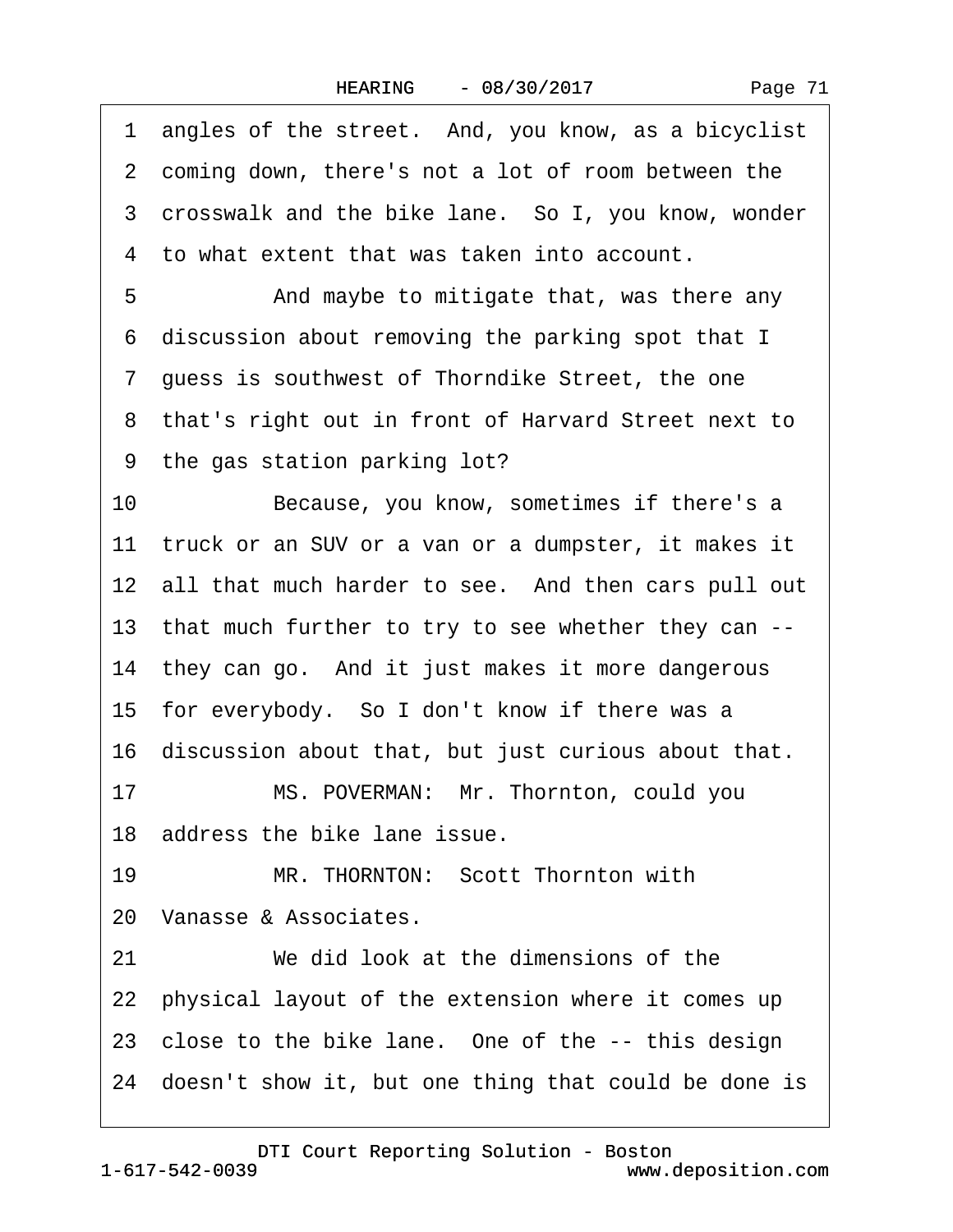·1· that extension could be pulled back a little bit, so 2 there's a little bit of extra space for the 3 bicyclist. 4 One thing we heard from the transportation 5 board is they were looking for more parking on ·6· Harvard Street, so I don't know if that -- there 7 wasn't any discussion about removing the parking 8 space in front of the garage. 9 • **And then, in terms of the sight distances,** 10· you know, I think that it's -- this is going to 11 improve -- the curb extensions do improve the sight 12 distance for the pedestrians and for the vehicles 13 coming out. And I think what the extension does to 14· kind of give the impression of a narrow roadway -- 15 because it's a narrow roadway there -- it calms 16 traffic, reduces the vehicle speeds. So that 17· should -- you know, if you -- if traffic is moving 18· slower, it's easier for a motorist to react to 19 bicyclists that are biking through there. So I 20· think all those things together are going to really 21 improve the safety. 22 MS. POVERMAN: Mr. Thornton, does the -- do 23 the bump-outs actually impinge on the bike lane? 24 MR. THORNTON: No.

1-617-542-0039 [DTI Court Reporting Solution - Boston](http://www.deposition.com) www.deposition.com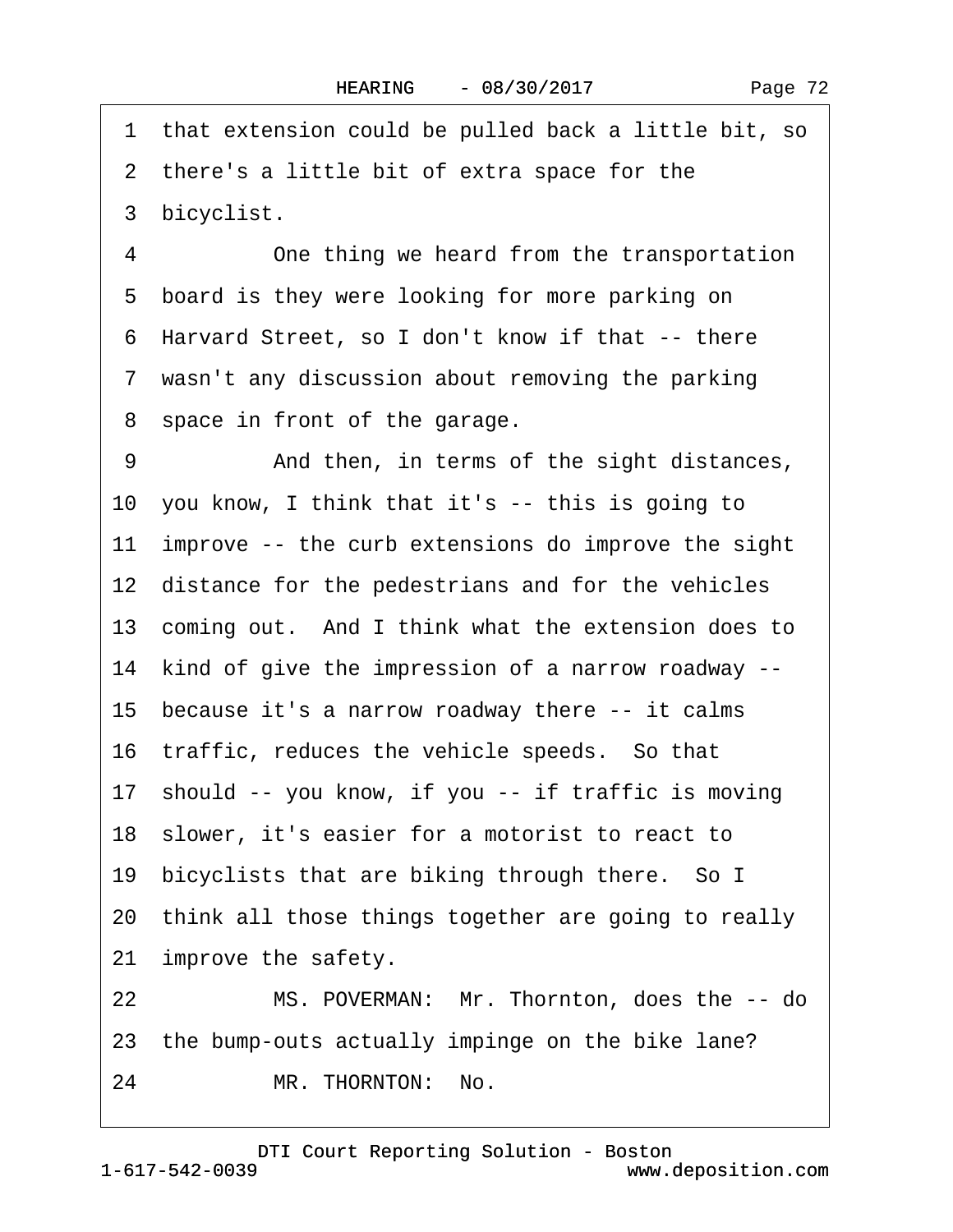<span id="page-72-0"></span>

| 1  | MS. POVERMAN: I understand it's nice to                 |
|----|---------------------------------------------------------|
|    | 2 have a little more room for the bicyclist rather      |
|    | 3 than being squeezed in.                               |
| 4  | MR. THORNTON: Right. And it's kind of                   |
|    | 5 a -- you know, as Mr. Fitzgerald mentioned, it's      |
|    | 6 kind of a balancing act because you want to           |
|    | 7 provide -- you want to have protection for the curb   |
|    | 8 extensions. You want to protect that parking lane     |
|    | 9 that's there and keep people further out and keep     |
|    | 10 them off of the bike lane as well. So you want to    |
|    | 11 try to use up as much of the parking lane as you can |
|    | 12 with the extension, and you may also want to pull it |
|    | 13 in a little bit to give the bicyclists a little more |
|    | 14 space.                                               |
| 15 | MS. POVERMAN: Okay. Thank you.                          |
| 16 | Did you have something else?                            |
| 17 | MR. HERSCOVICI: I just want to follow up                |
|    | 18 with a question. I was talking about cars coming     |
|    | 19 from Thorndike onto Harvard, pulling out into the    |
|    | 20 crosswalk, and maybe into the bike lane, not so much |
|    | 21 cars on Harvard Street impinging the bicyclists.     |
|    | 22 That was more the issue that I was wondering if you  |
|    | 23 could address.                                       |
| 24 | MR. THORNTON: Sure. So, really, in terms                |

1-617-542-0039 [DTI Court Reporting Solution - Boston](http://www.deposition.com) www.deposition.com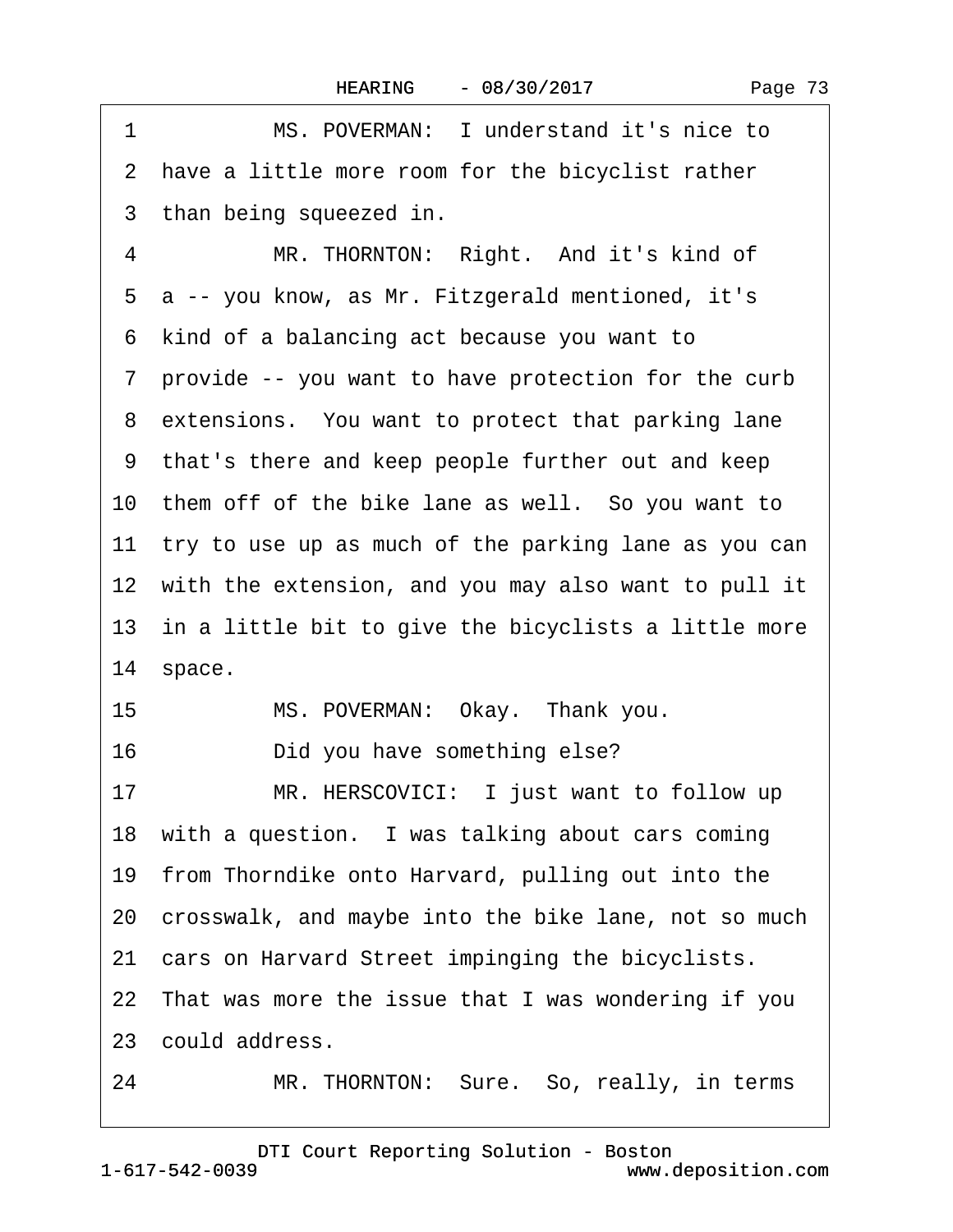| Page 74 |  |
|---------|--|
|---------|--|

<span id="page-73-0"></span>

|    | 1 of vehicles coming out of Thorndike Street and being |
|----|--------------------------------------------------------|
|    | 2 able to see the bicyclists on Harvard Street, I      |
|    | 3 think that the -- with the curb extensions there,    |
|    | 4 that is improved -- that sight line is improved. So  |
|    | 5 the sight line for the motorist coming out of        |
|    | 6 Thorndike Street, they've got a better sight         |
|    | 7 triangle to be able see further down Harvard Street  |
|    | 8 with the extension.                                  |
| 9  | MR. HERSCOVICI: Okay. Thank you.                       |
| 10 | MS. SHAW: Hi. I'm Sloat Shaw. I'm on                   |
|    | 11 Thorndike Street.                                   |
| 12 | When we had the meeting with the                       |
|    | 13 neighborhood and the developers, there was a really |
|    | 14 wonderful suggestion made to put columns so that    |
|    | 15 people could see around the building, because the   |
|    | 16 building is too monolithic and you can't see going  |
|    | 17 out. And as somebody who drives out on Thorndike    |
|    | 18 all the time, it's really difficult to see out      |
|    | 19 there. And now you won't have that parking avenue   |
|    | 20 that there is right now. You'll have this huge      |
|    | 21 building.                                           |
| 22 | So the suggestion was made by Fred, and it             |
|    | 23 was a fantastic suggestion, and he said put columns |
|    | 24 up so that you can see through the columns. And     |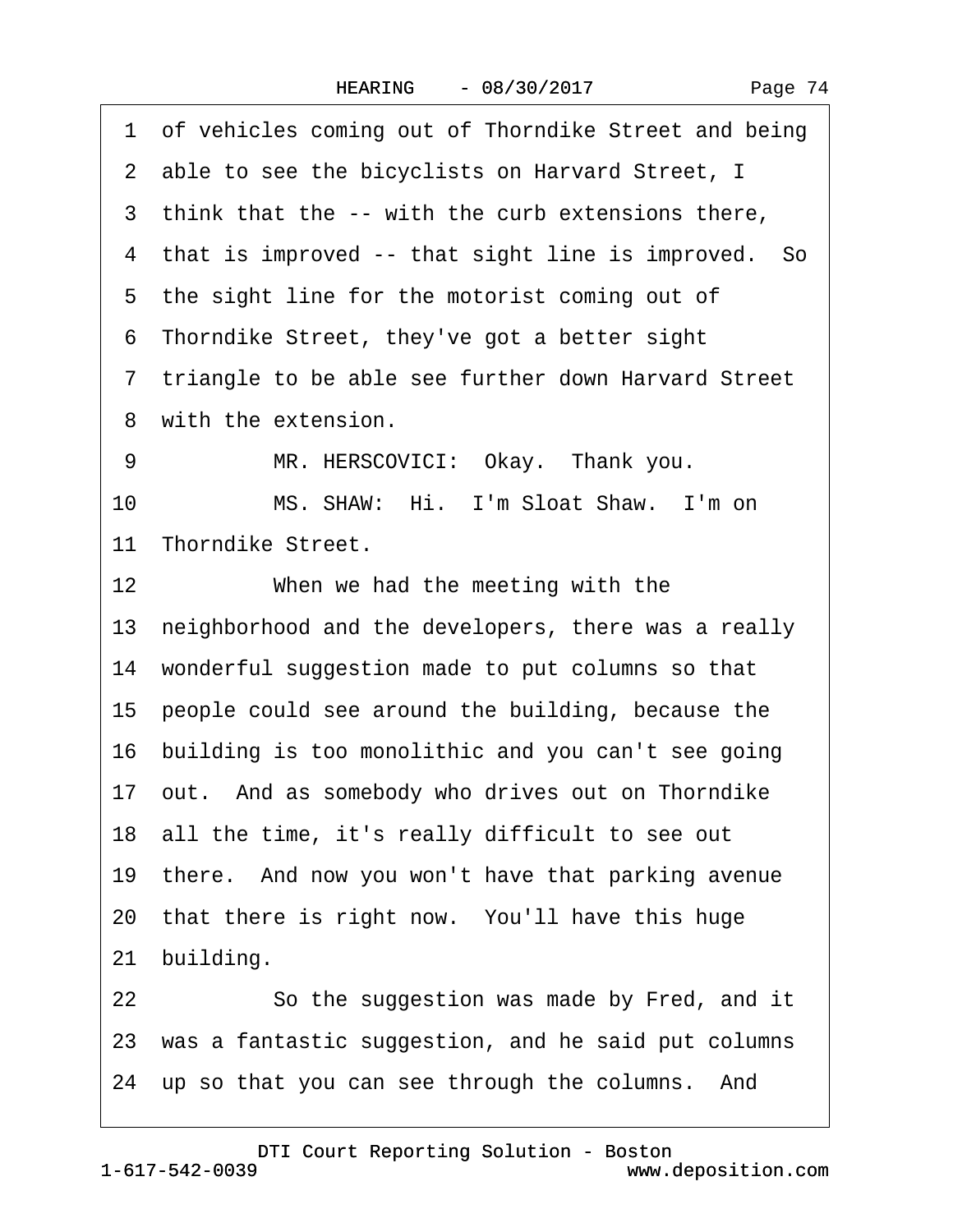<span id="page-74-0"></span>1 looking at this building, it seems absolutely 2 difficult to see around that building. And pushing 3 out the sight lines so that the cars extend out into ·4· the street makes a lot of problems for bikers -- 5 that's a really good point about bike riders -- and 6 for pedestrians. And there's a huge number of 7 children who are walking there. 8 **8** And this seems like a real problem 9 trafficwise. And I've been watching the traffic a 10 lot, thinking of how this is going to be blocked. 11 And this solution is one that seems like one of 12 those little models that you make that architects 13· put on a piece of paper and build up a 3D model and 14 it looks okay. Then you leave and we're stuck with 15 a really bad traffic problem looking out. So that 16 was my problem with the way -- this doesn't seem 17 remediated, and I thought that the column idea was 18 brilliant. Put those columns up, you can see right 19· through.· And that also lessens the scale of the 20· building being so massive, because it's massive for 21 that site. 22 And then the second thing was when I was 23· listening to the lift, there's a very high-pitch

24 noise that was really loud, and high-pitch noises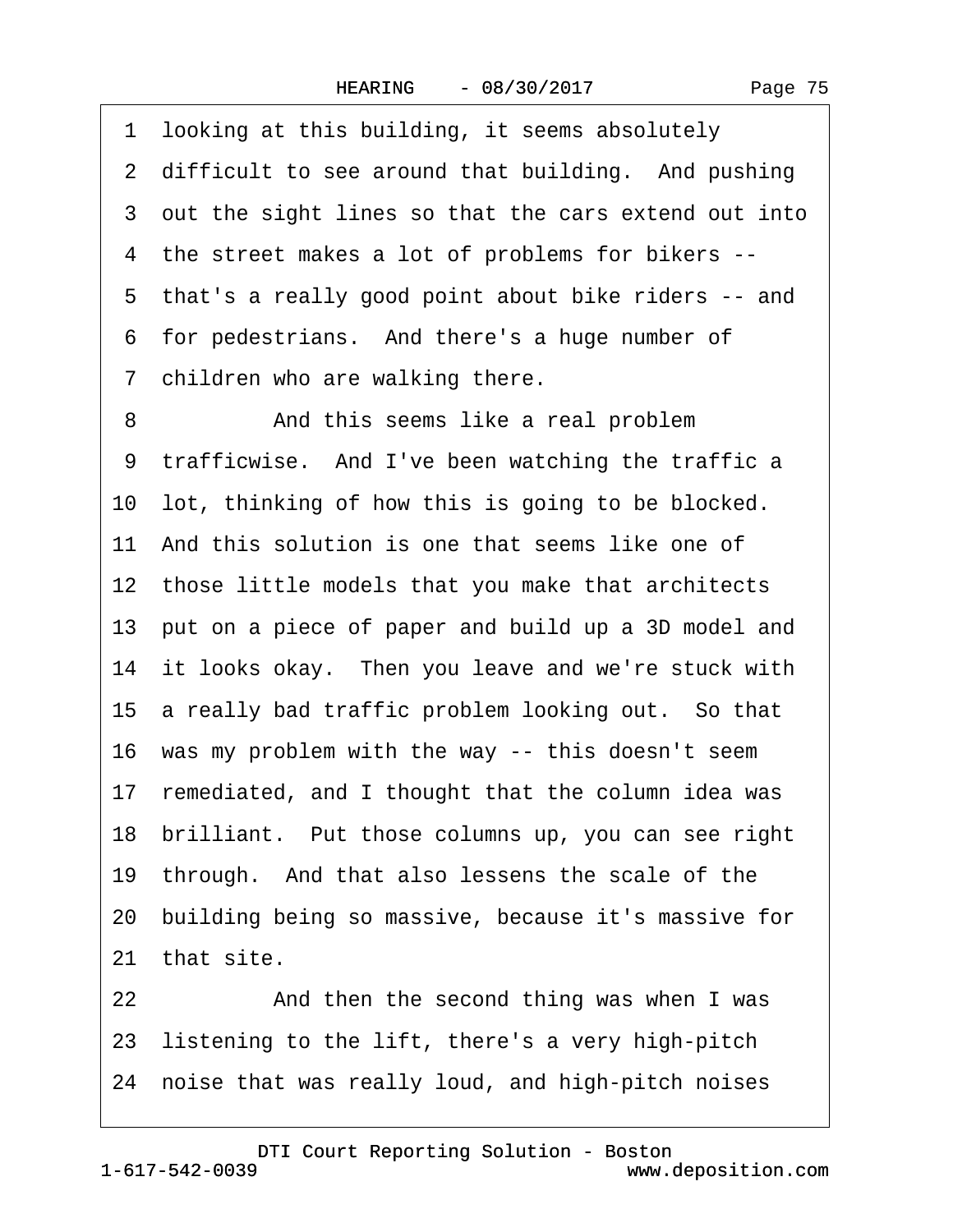|  | Page 76 |  |
|--|---------|--|
|--|---------|--|

<span id="page-75-0"></span>1 are really obnoxious. And I was wondering if there 2 could be some soundproofing within the garage, and 3 that that would make that sound -- that would be 4 probably soundproofing for the building, for the ·5· tenants, but it would be wonderful to have 6 soundproofing for the street. 7 MS. POVERMAN: I noticed that too, and I 8 wasn't sure the extent to which the high-pitched ·9· sounds was actually related to the lift. 10 Could either of the Danesh people who were 11 there tell us -- get up to the podium, please -- if 12 you hear the high-pitched sound as well in the first 13 video? 14 MR. DAVID DANESH: I really don't know what 15 you're referring to. We had the scale right there. 16 It was .3. We went to three different sites. It 17· was all .3. 18 MS. SHAW: If you play it again, you'll 19 hear it. There's a loud, high --20 MR. DAVID DANESH: And the final thing is 21· that, you know, if you -- if the board wants to 22 speak to the gentleman who works for the company, 23 I'm more than happy -- he lives in Boston now. He 24· moved here because there are so many of these lifts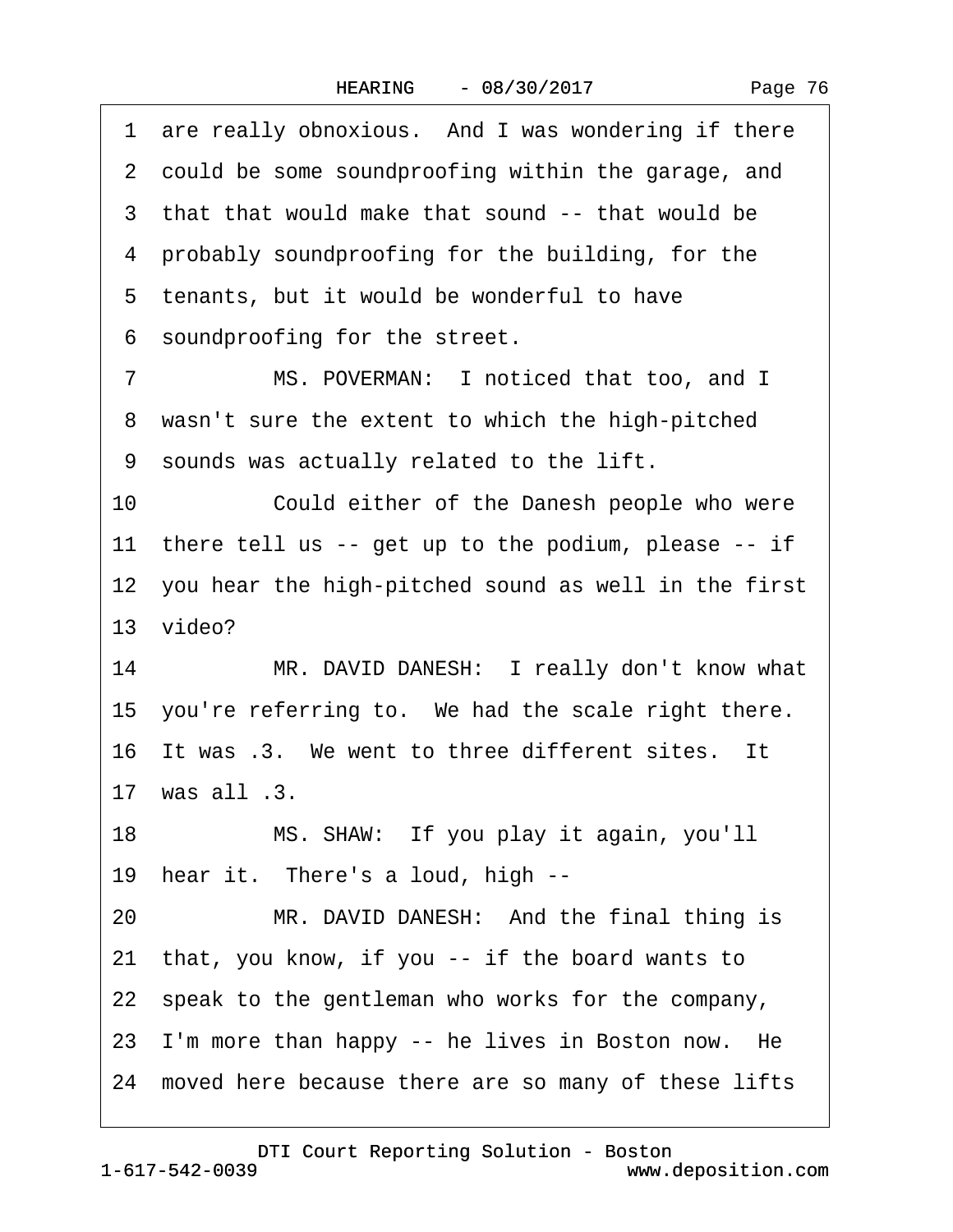|  | Page 77 |  |
|--|---------|--|
|--|---------|--|

<span id="page-76-0"></span>1 throughout Boston that he moved from San Francisco 2 to Boston just to do this. So if this is a problem 3 that the sound -- they wouldn't be so busy doing 4 them. 5 MS. POVERMAN: I think it's something that ·6· we can -- 7 (Multiple parties speaking.) 8 MS. POVERMAN: Okay. Can people talk one 9 at a time. 10 MS. SHAW: So anyway, those were the 11 concerns. 12 MS. POVERMAN: Thank you very much. 13 Mr. Rosen? 14 MR. ROSEN: Hi. I got in the express lane. 15 I was actually behind Fred, but then they all let me 16 go ahead. I don't know why. 17 • Hi, everybody. I want to say to the 18· developers thanks for making some concessions on the 19 design and the setbacks. I think that's helpful. 20· It shows that things are moving in a positive 21 direction. 22 • However -- with a capital H, however -- the 23 design still is not working for the neighborhood. 24 It's too monolithic. I really appreciate the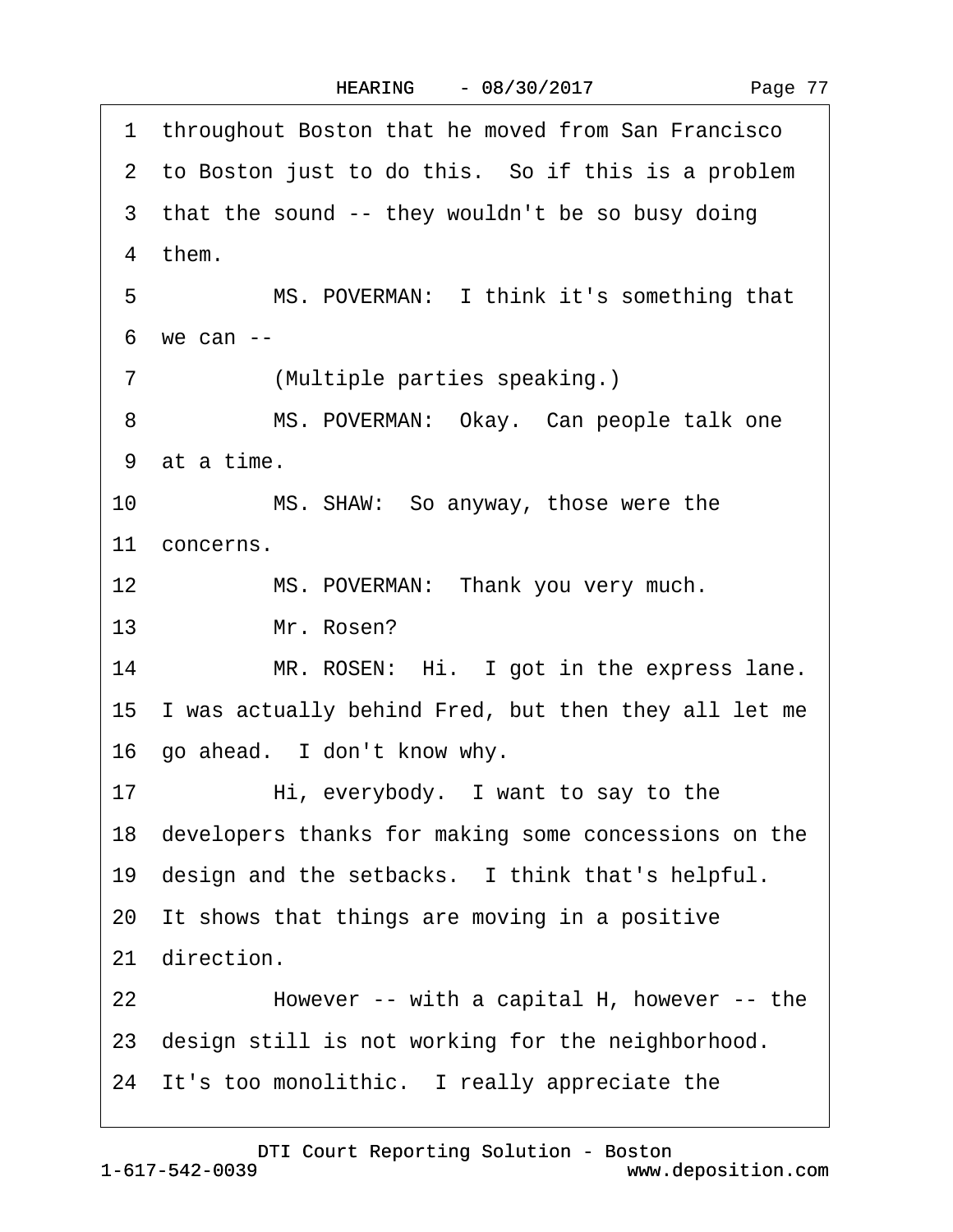<span id="page-77-0"></span>·1· comments from the board tonight because I thought 2 they were very -- right on target. 3 **I** do have a comment about the bump-outs 4 that I remember in a previous session. One of the 5 traffic people mentioned that that would cause ·6· ponding in the street because of water drainage down ·7· Harvard.· That's a downhill area, and the bump-outs 8 would cause ponding, which is not going to help 9 anybody cross the street. You know, that's 10 something to consider. 11 The other point I wanted to consider was 12 about the video about the mechanical car lift. 13 There's a very high-pitched sound. And I work as a 14 professional sound engineer, and I've done 15 professional sound measurements. You don't use a 16· smartphone.· Those apps have been reviewed on the 17 web, and they're problematic. They're inaccurate. 18· Go out and spend a couple hundred bucks and you buy 19· a professional sound pressure level meter and then 20· you really get an idea of what the sound is like. 21 But those high-pitched sounds, they are 22 generally more difficult to register on sound 23 pressure level meters, and it depends on how you're 24 actually measuring the sound.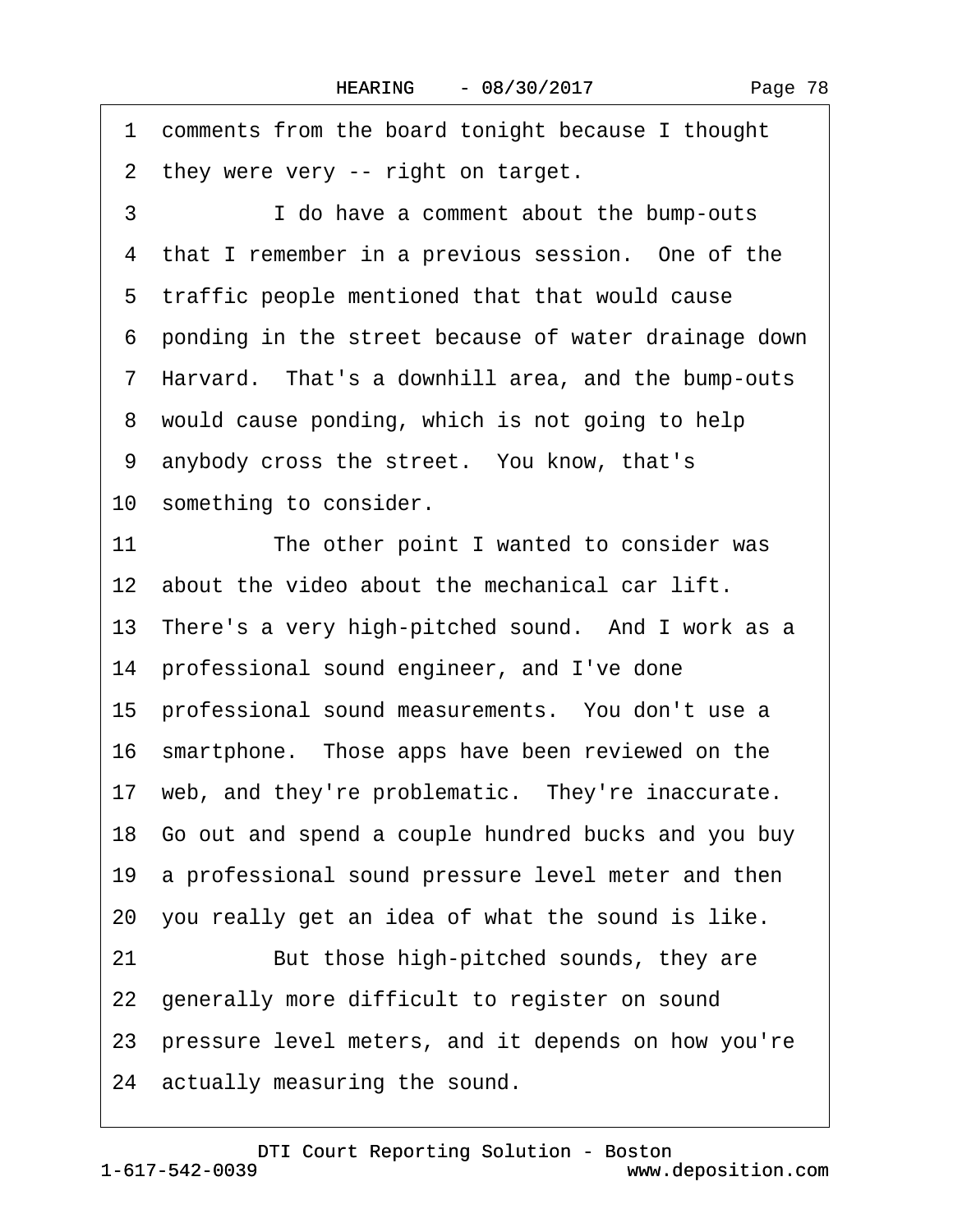<span id="page-78-0"></span>1 The problem with these smart phone apps is 2 the quality of the mics and also the user. If 3 they're not actually directing the microphones at 4 the sound source or that the mics are facing you and 5 you've got a video, you know, in the selfie mode ·6· where the camera is using the other camera, your ·7· phone, and it's taking a picture of the lift, well, 8 the mics are actually facing you, so it's going to 9 give an inaccurate reading. That's all I'm saying. 10 You know, it would be helpful to have 11 somebody come up with a -- its called an A-N-S-I 12 rating where they would just, you know, have a 13 benchmark rating. And it's a standard in the 14 industry. I don't know why it's so difficult to 15 come up with. We've discussed other lift systems in 16· other meetings, and those statistics are 17 forthcoming. Those specifications are right out 18 there. And, as I said, in a previous system the 19 sound level was a hundred decibels, and they said 20· that was the best in the world, so I'd be very 21 interested to hear what this company says. 22 The other thing was that the speaking 23· voice -- and you can check on all the sound pressure 24· level charts -- the loudest speaking voice is 65 DB.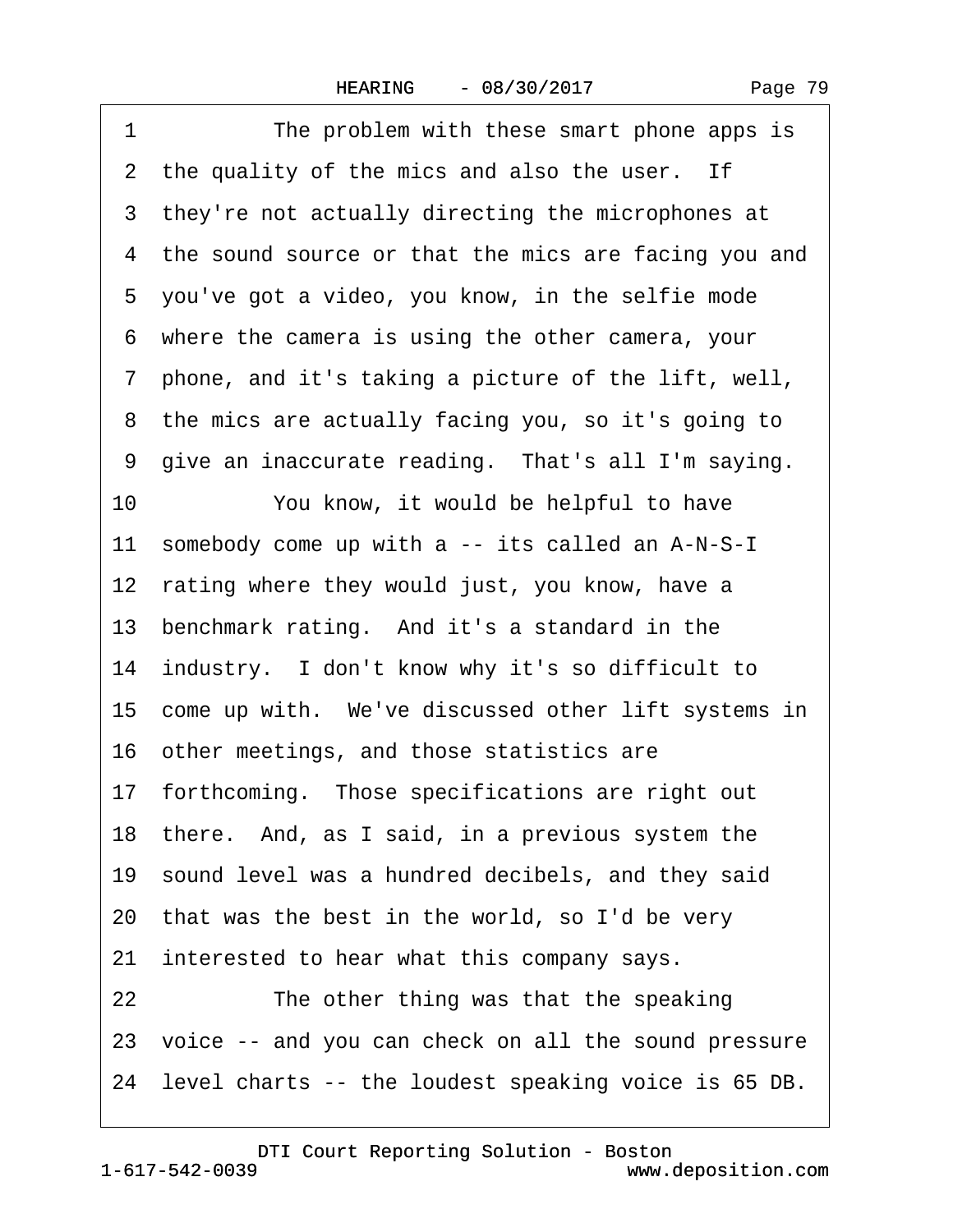|  | Page 80 |  |
|--|---------|--|
|--|---------|--|

<span id="page-79-0"></span>

|    | 1 When you go up that scale -- it's a logarithmic       |
|----|---------------------------------------------------------|
|    | 2 scale, so it means that things get exponential. And   |
|    | 3 so that if you go to 75 DB -- somebody said, I think  |
|    | 4 my voice could even be 75 DB tonight. Well, that's    |
|    | 5 not likely because 75 DB is the sound of a            |
|    | 6 restaurant full of people having happy, animated      |
|    | 7 conversations, the dishes clinking in the             |
|    | 8 background. And that's quite a lot of sound. And      |
|    | 9 sound damage does occur at 85 DB, so it would be      |
|    | 10 helpful to have that.                                |
| 11 | And I agree with your comments about the                |
|    | 12 traffic and the bicycles. And, again, I really       |
|    | 13 thank the board for its insightful critique tonight. |
|    | 14 Thank you.                                           |
| 15 | MS. POVERMAN: Actually, Mr. Bartash, could              |
|    | 16 you play that first video again just so we can see   |
|    | 17 if it's noise --                                     |
| 18 | MR. ROSEN: I also wanted to say that I've               |
|    | 19 seen these videos on the web from this company, and  |
|    | 20 the sound level on this particular video is          |
|    | 21 defeated. In other words, it seems to be reduced     |
|    | 22 slightly. I couldn't hear normal sounds like the     |
|    | 23 sound of shoes walking on the pavement or the car    |
|    | 24 door closing perceptively, so it made me think that  |
|    |                                                         |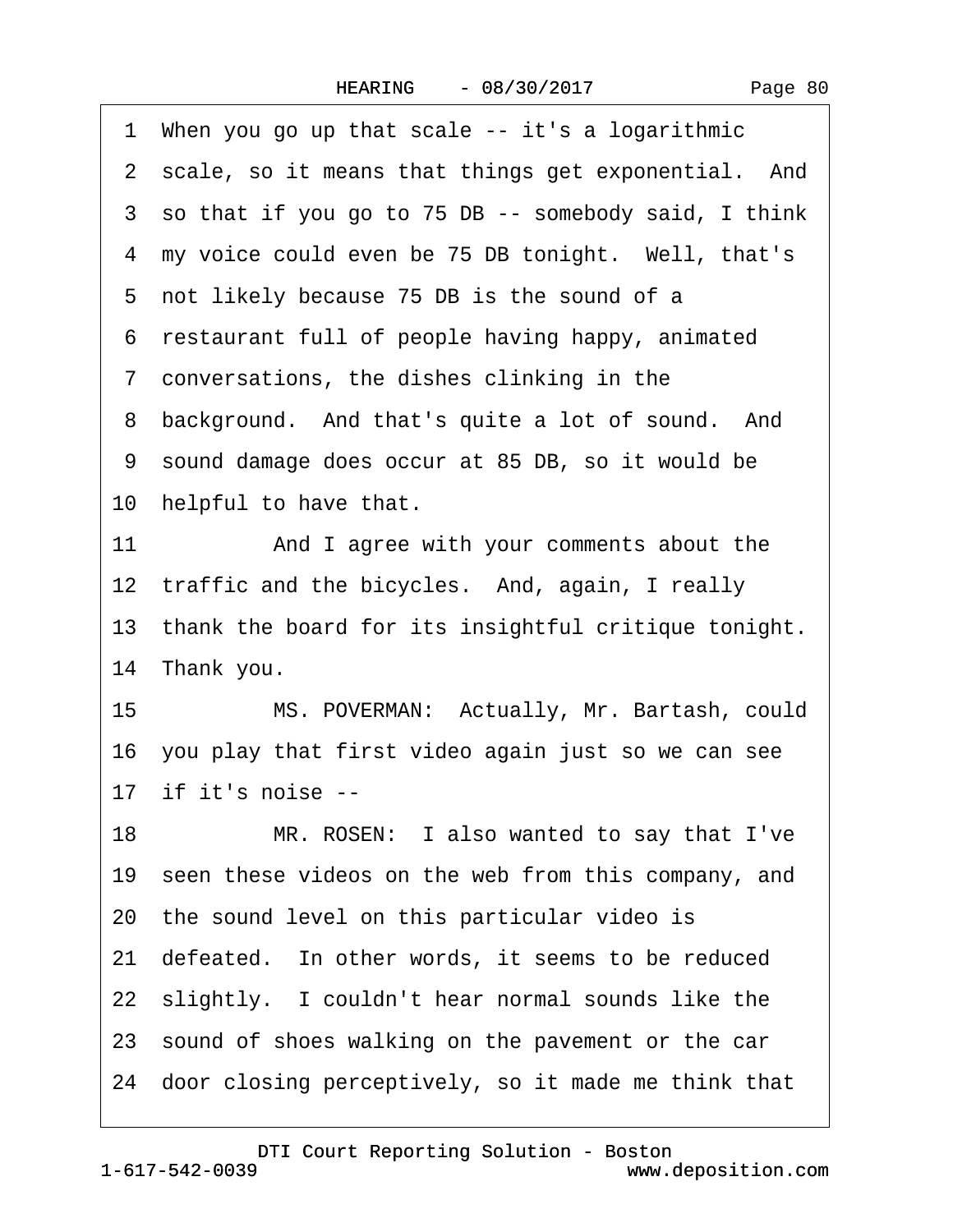<span id="page-80-0"></span>1 perhaps the sound level was defeated by a certain 2 level of decibels, maybe 20 DB, for the playback. 3 Just an observation. Thank you. 4 MR. BARTASH: So there are multiple points 5 in there that are worth addressing in response to ·6· that comment. 7 The first being that the sound level that 8 everyone in this room is hearing is coming from this ·9· laptop, and it's not meant to be a true life, 10· accurate representation of what it's like to be 11 standing there next to it. These are just 12 representative videos to say this is how we think 13 it's working and how it works. 14 • As far as the measurements and ratings that 15 were taken by the developer, they're not purported 16· to be performed with any sort of equipment that's 17 registered with ANSI or in conformance with the 18 standards that would be required for that sort of a 19 test. We did request that information from the 20· manufacturer.· The manufacturer is in the process of 21 completing those tests with ANSI as the registering 22 organization and does not currently have that test 23 result available, so we have not been able to obtain 24 it, and that's why we have not provided it.

1-617-542-0039 [DTI Court Reporting Solution - Boston](http://www.deposition.com) www.deposition.com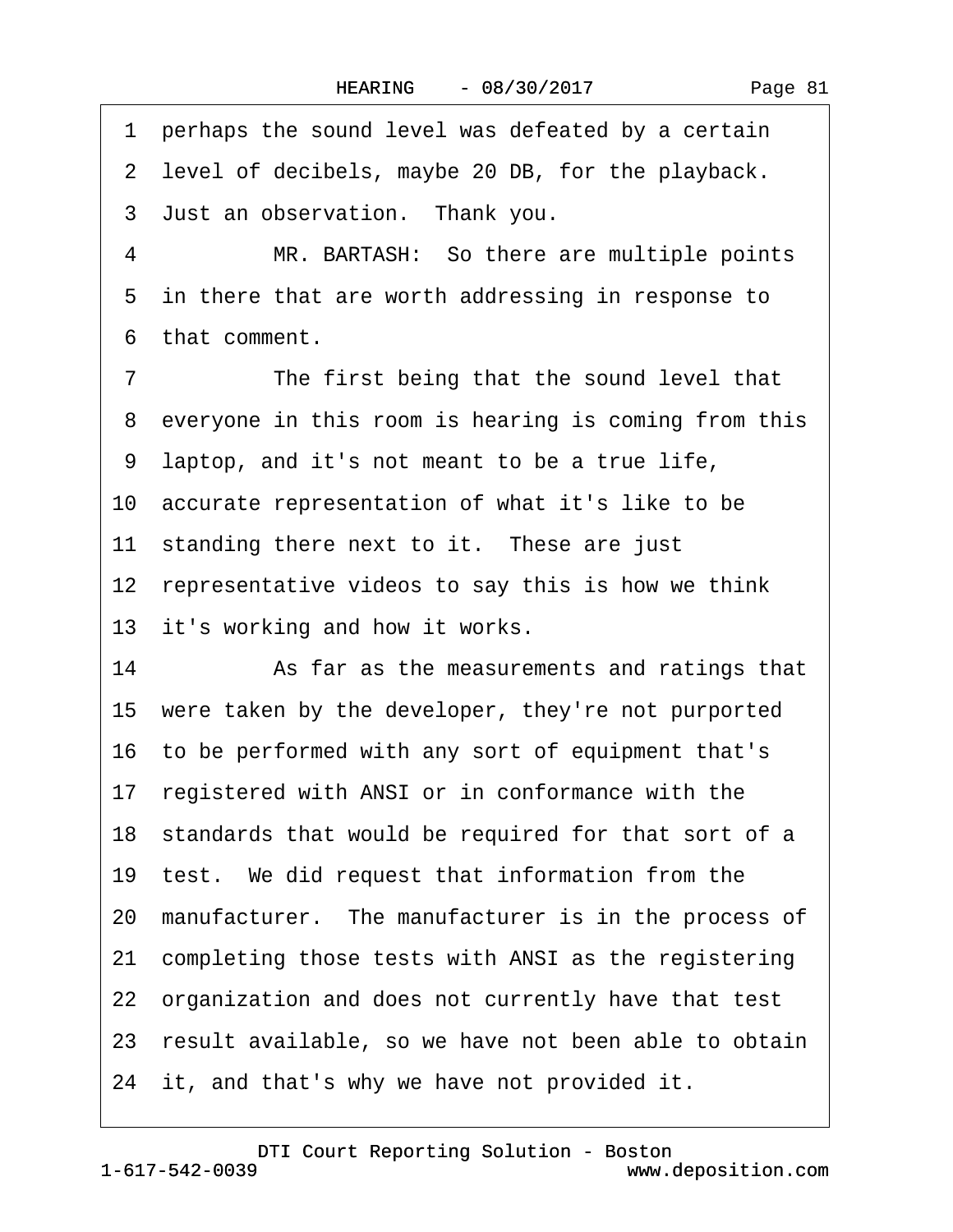<span id="page-81-0"></span>1 MS. POVERMAN: When do they expect it to be

|    | 2 done?                                                 |
|----|---------------------------------------------------------|
| 3  | MR. BARTASH: They didn't give us a date or              |
|    | 4 a target date, and we've asked them repeatedly.       |
| 5  | MS. POVERMAN: You guys can't be the first               |
|    | 6 people who asked for it, though.                      |
| 7  | MR. BARTASH: Which is why they decided                  |
|    | 8 they're going to make -- why they decided to start    |
|    | 9 doing this test as it is.                             |
| 10 | That being said, and with regard to the                 |
|    | 11 video itself, there was a question about seeing the  |
|    | 12 video again. I can play that video again. I don't    |
|    | 13 know -- if the board wants to see -- what exactly    |
|    | 14 that would be addressing with regard --              |
| 15 | MS. POVERMAN: I just want to know what                  |
|    | 16 kind of sounds there are. It's possible that         |
|    | 17 sound --                                             |
|    | 18<br>MR. ENGLER: Could I ask one quick                 |
|    | 19 question? And maybe Polly would know. Kate, you      |
|    | 20 might know. I'm curious as to why this is getting    |
|    | 21 so much attention on this application. How many      |
|    | 22 40Bs have been permitted in the town in the last two |
|    | 23 years that have a lift system?                       |
| 24 | MS. POVERMAN: Geoff, you know that's a                  |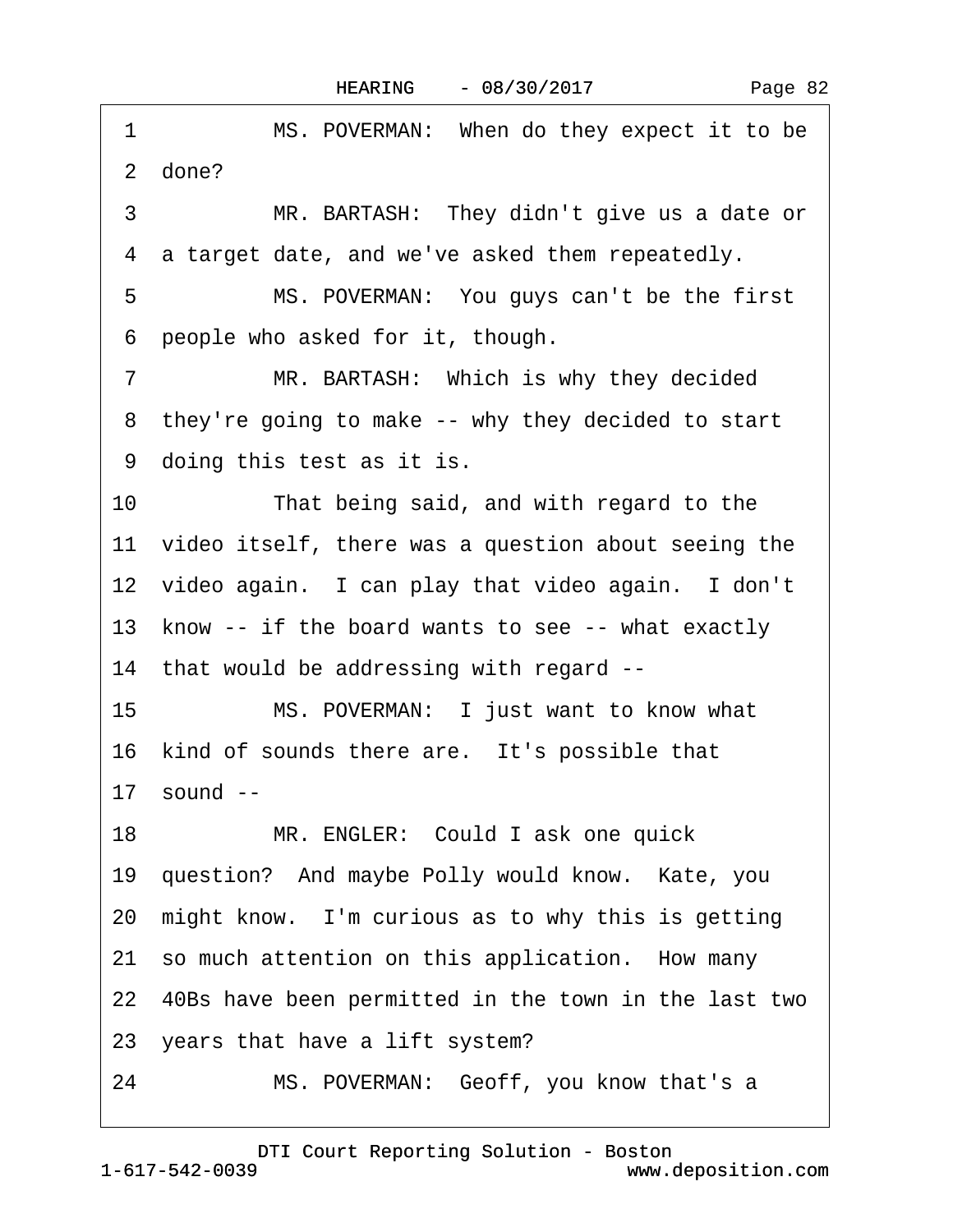<span id="page-82-0"></span>1 loser. 2 MR. ENGLER: Why? 3 MS. POVERMAN: Because something which goes 4 in another 40B hearing does not necessarily go here. 5 MR. ENGLER: I agree with that. But ·6· there's a very similar, if not more dense, closer to ·7· more residential abutters, and they were all approved 8 without even close to the level of detail my ·9· client -- 10 MS. POVERMAN: You have the panel you 11 brought, and that's us. So we're the ones you've got 12 to satisfy. I hear what you're saying. 13 MR. ENGLER: Kate, you've been on many of 14 those boards. 15 MS. POVERMAN: Yes. But what I would say 16 is it's possible we could deal with it as a condition 17 in the future. It's being explored. I think it's a 18 valid concern. 19 MR. DANNY DANESH: Danny Danesh, I'm with 20 the development team. 21 • As my brother said, there's employees who 22 work for CityLift system in Boston, and we can have 23 him show you better. We can have him come in if 24· you'd like because it seems like there's a lot of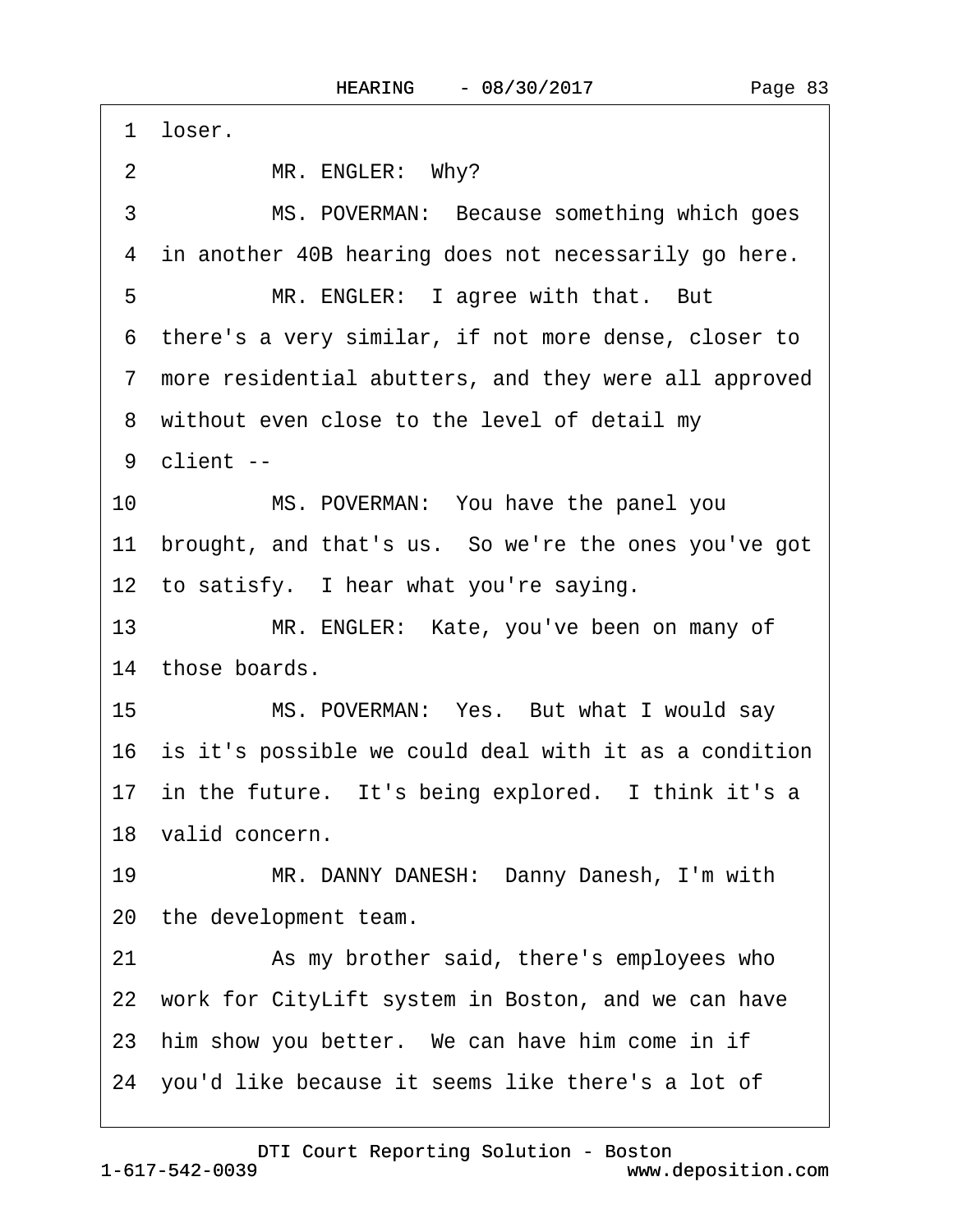<span id="page-83-0"></span>1 questions. This video that we took -- you know, I 2 used my iPhone. It's not a professional video, so if 3 there's a little squeaking sound -- there are people 4 in the background too, so don't take it, you know, 5 to -- it's just -- it's more of how does the system 6 work. 7 MS. POVERMAN: I think that would be 8 extremely helpful. And to Mr. Engler's point, I ·9· think it would answer a lot of questions going 10 forward for 40Bs. So if that is possible, could we 11 have him appear at the September 18th hearing? 12 MR. DANNY DANESH: We'll do our best to get 13 him here. 14 MS. POVERMAN: That would be fantastic. 15 • Peter, do you have anything else to add to 16 $that?$ 17 MR. BARTASH: I don't. 18 MS. POVERMAN: Ms. Kates, is that about a 19 particular issue --20 MS. KATES: It's about the parking thing. 21 MS. POVERMAN: Well, you can get back to 22 it. 23 MS. KATES: Beth Kates from 105 Centre 24 Street.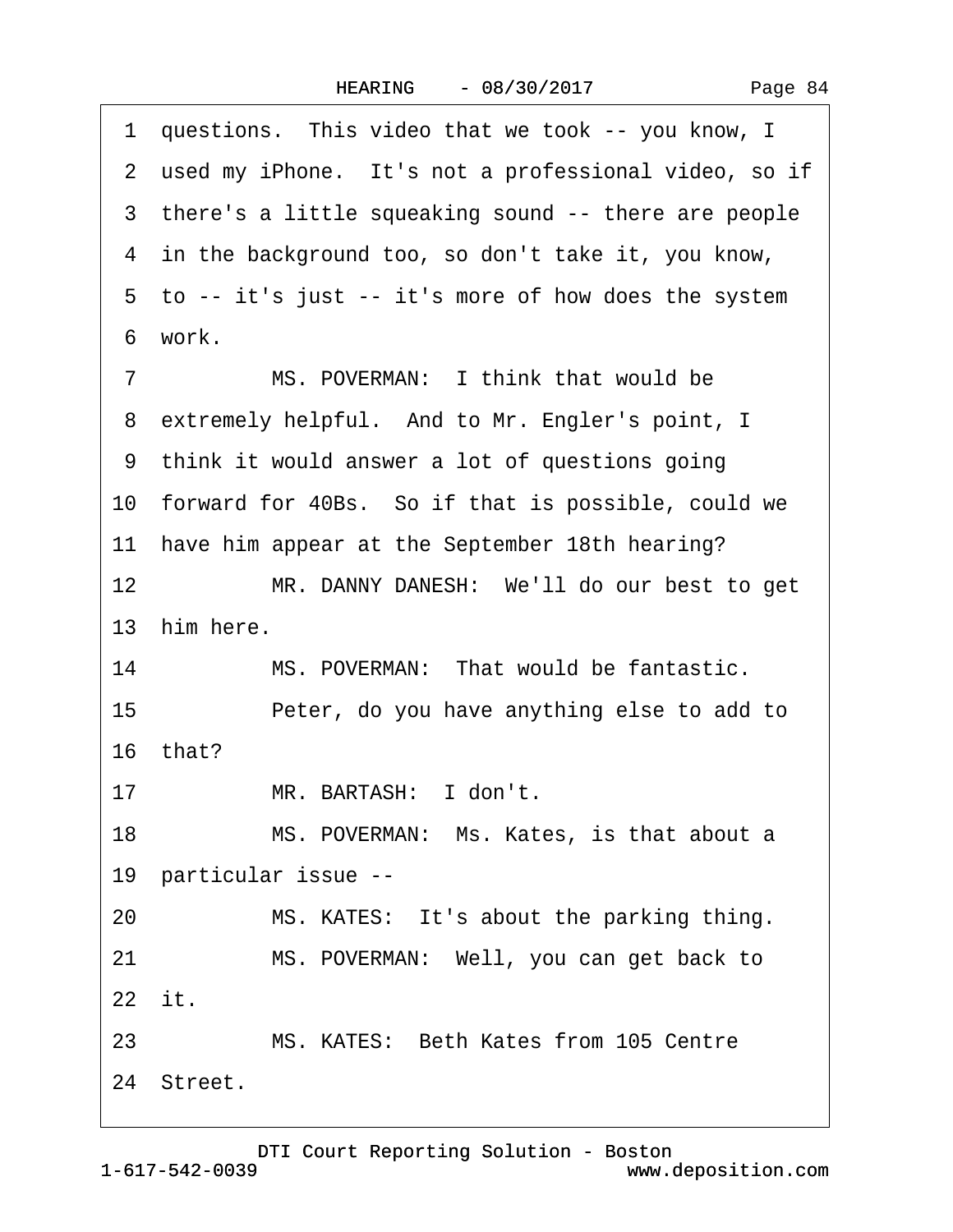| Page 85 |  |
|---------|--|
|         |  |

<span id="page-84-0"></span>

| 1  | I guess what I didn't see on this film is                |
|----|----------------------------------------------------------|
|    | 2 what happens -- this unit has to move laterally too;   |
|    | 3 right? It's like a circle?                             |
| 4  | MR. DAVID DANESH: No.                                    |
| 5  | MS. KATES: So it just moves up and down?                 |
| 6  | MR. DAVID DANESH: Left and right, not in a               |
|    | 7 circle.                                                |
| 8  | MS. KATES: Okay. So if you have -- you                   |
|    | 9 showed one car moving. So what happens when it's got   |
|    | 10 five cars in it? And does it make more noise because  |
|    | 11 you've got all that extra weight? And, like, how      |
|    | 12 does that affect the whole system?                    |
| 13 | MR. DANNY DANESH: So we're going to have                 |
|    | 14 the representative come to the next meeting and       |
|    | 15 explain to you and everyone all the questions.        |
| 16 | MS. POVERMAN: That would be fantastic.                   |
| 17 | MR. DANNY DANESH: So I think we should                   |
|    | 18 just move on from this for tonight.                   |
| 19 | MS. POVERMAN: Okay. Why don't we move on.                |
| 20 | Mr. Pinches.                                             |
| 21 | MR. PINCHES: Hi. Fred Pinches, F-R-E-D,                  |
|    | 22 P-I-N-C-H-E-S.                                        |
| 23 | Since we've kind of gotten away from the                 |
|    | 24 parking catastrophe, I'd like to basically go back to |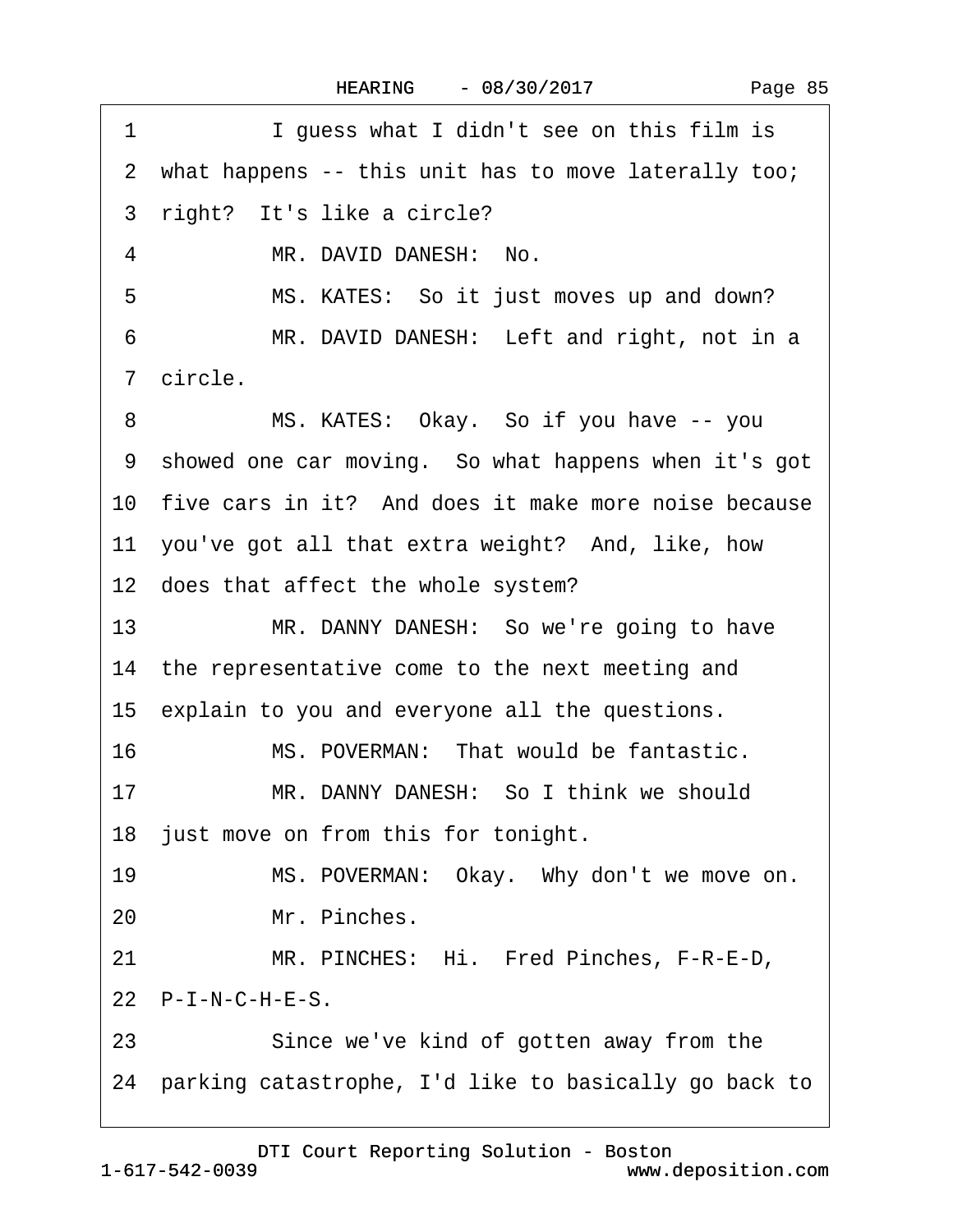<span id="page-85-0"></span>1 the corner column design here, which might mitigate 2 the catastrophe that we have on the corner. The 3 architect referred to it, and I don't know how 4 seriously they looked at it. But, again, I think for 5 reasons that have already been mentioned here, sight ·6· lines and everything else down there, it might be a ·7· good idea for safety as well as for the aesthetics of 8 the building. 9 I'm not an architect, but this building at 10 the corner here, even though it has a slight small 11 curve there, it's basically -- I refer to it as "MCI 12 Thorndike." This looks like a penitentiary on both 13 sides. 14 **· · Looking at the corner there where you have** 15· the entrance to the retail space and the windows 16· above it, it almost looks like the bow of a cruise 17· ship.· So another analogy that we can, you know, 18 maybe think about. 19 **If they did have the corner and the column** 20 design, that would -- particularly if it was rounded 21· off a little bit, you would have basically two 22 different curves on the building. You would have the 23 short curve on the upper floors, which we've got now, 24· which, again, as I said, almost looks like the bow of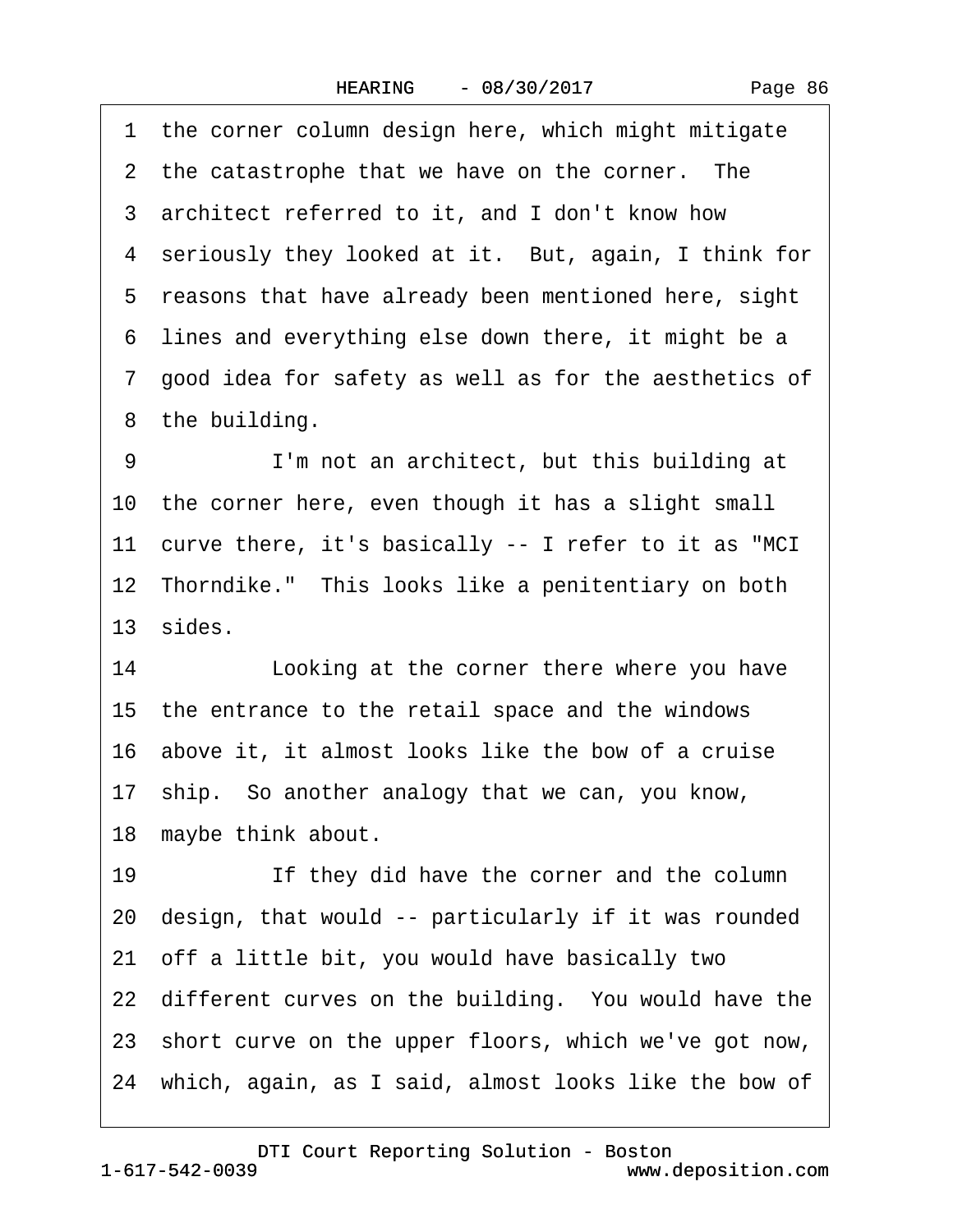Page 87

<span id="page-86-0"></span>1 a cruise ship with the windows at the front, and 2 maybe a longer curve on the corner columns that will 3 give you the sight lines as well as give you a 4 different curb, which would kind of break up the ·5· front facade of the building instead of having the -- 6 it is smooth a little bit, but, I mean, you've still 7 got a pretty big angle there. And this would give 8 you two different curves, which would break it up ·9· horizontally since you already have two different 10 perimeters. The first three floors have got the 11 property line perimeter, and the top floor over there 12 you have a smaller perimeter too, so you're already 13 working with multiple dimensions or views or whatever 14 you want to call it. 15· · · · · ·So, again, I think architecturally, you 16 know, a longer curve around the corner in contrast to 17 the shorter curb on the upper floors, you know, might 18· make it look better, break it up a little more so it 19· doesn't look like, you know, again, MCI Thorndike. 20 Also, the traffic consultant -- I think 21· that their data was collected based on rush hour 22 traffic on Harvard Street, which, if anybody knows --23· and I'm sure the neighbors can probably, you know, 24 elaborate along with me -- it often slows down. So I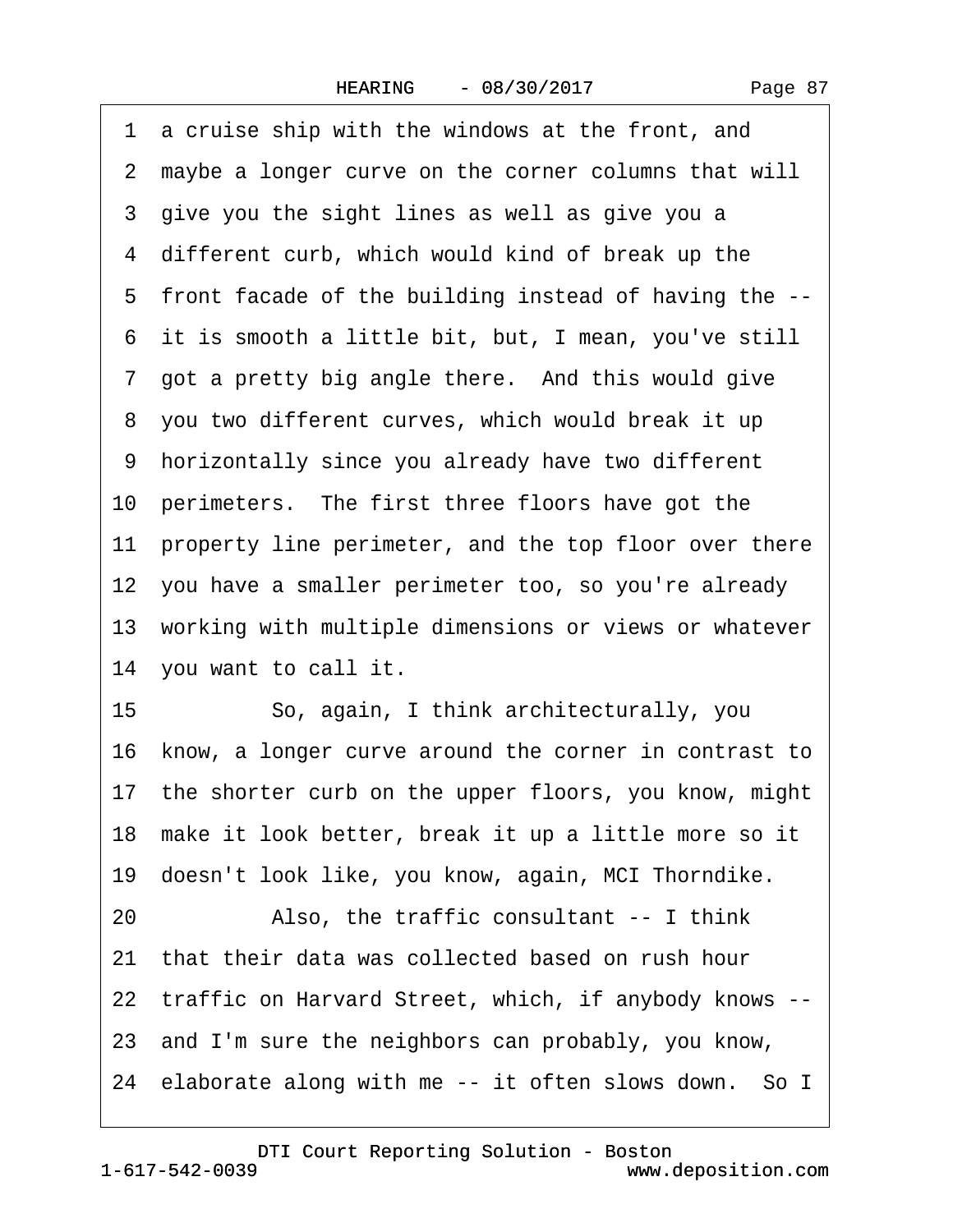Page 88

<span id="page-87-0"></span>·1· think that their data based on the 85 percentile may 2 be less than what it usually is most of the day. 3 And, of course, higher average speeds for 4 the 85 percentile would require longer sight lines, 5 which gets back to the possibility of improving the 6 design of the building with the column corner design 7 and a smooth corner. 8 • • Also, rounding the -- basically, taking the ·9· corner off the building, at least on the first floor, 10· which would be basically where you would have your 11 sidewalk and pedestrians and the whole streetscape 12 idea -- if you look at Harvard Street, which they 13 have referred to many times as the existing 14 buildings -- down at Green Street the Otto Pizza --15· you know, basically the corner of that building is, 16 like, sliced off. I mean, it wasn't sliced off. It 17 was just designed that way. And Otto Pizza has a 18 very nice entrance there. And right across the 19 street, Peet's Coffee Shop, they also have a 20· slice-off design, so to speak, where it is not 21 basically the angle of the design. 22 So, again, I think, you know, consistency, 23· precedent, whatever you want to call it -- you know, 24 I think this might be appropriate, as I said, as well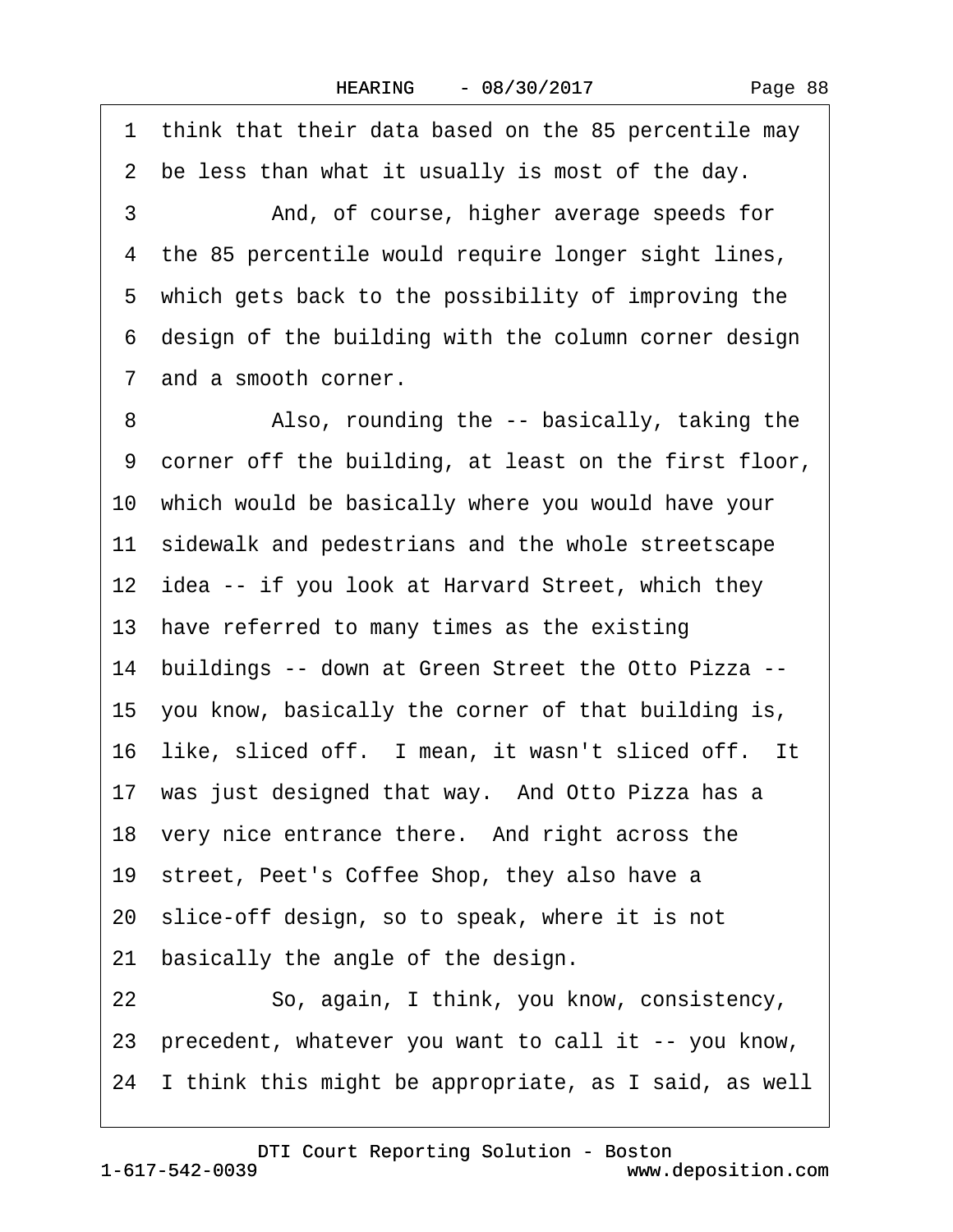<span id="page-88-0"></span>·1· as, you know, a better architectural design and 2 increasing the safety.

3 Also, on the question of traffic speeds, I ·4· don't know if any of the consultants or the peer 5 review or their consultants have done any traffic 6 data on Thorndike Street itself. Thorndike Street --7 the parking on the side of the building with the ·8· proposed building here is no parking, so basically ·9· traffic moves much faster going towards Harvard 10 Street than away from Harvard Street. Because it is 11 a smaller residential street, cars going up Harvard 12 Street, away from Harvard, often have to kind of 13 zigzag in among parked cars, slow down, get out of 14 the way for the traffic that is coming through, which 15 does move very quickly. 16· · · · · ·Thorndike Street is practically a test 17· route for Herb Chambers, Honda, Porsche, Mini, 18 whatever else they've got down there that moves. And 19· anyone that goes down to Herb Chambers, one of the 20· things that they probably want to look at is how fast 21 can the car go, particularly when you've got a BMW or 22 a Porsche and you're paying all that money. So we've 23· got cars blowing up Thorndike Street up the hill 24 between Gibbs and Clarence Street, you know, where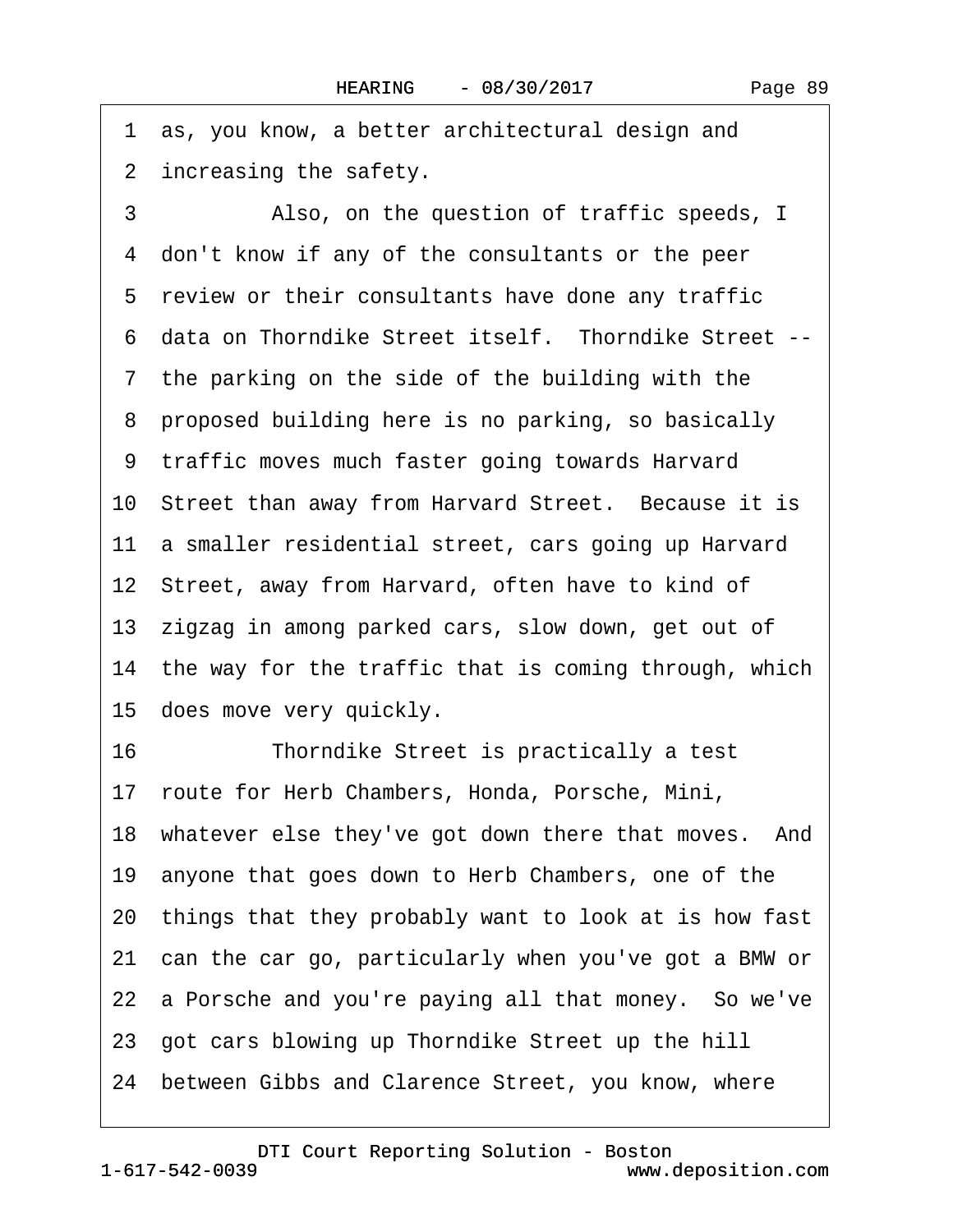<span id="page-89-0"></span>1 our family home is.

2 And you wouldn't believe the volume of 3 traffic, particularly in rush hour coming through 4 where the garage activity for this building may also 5 be increased. So now you've got a conflict there on ·6· speed, volume, everything else.

7 So, again, it might be -- if they don't ·8· already have the data, to do some speed data as well ·9· as volume data on that, because they have referred to

10 the number of trip generation and all that.

11 But that's only for the building. Let's

12 talk about the volume and the trip generation on the

13 street itself with all the assorted activity,

14 including the test route for Herb Chambers -- not to

15· give them free advertising, because they get enough

16· free advertising with their car laying around all the

17 time in the neighborhood.

18 So, again, the question of the data -- I

19 think we need more data on that because of the safety

20 questions.

21 Also, an incidental question on sight line.

22 They mentioned the transformer. These transformers

23 are usually about 6 feet high. And when somebody is

24 sitting in their car pulling out of the garage, they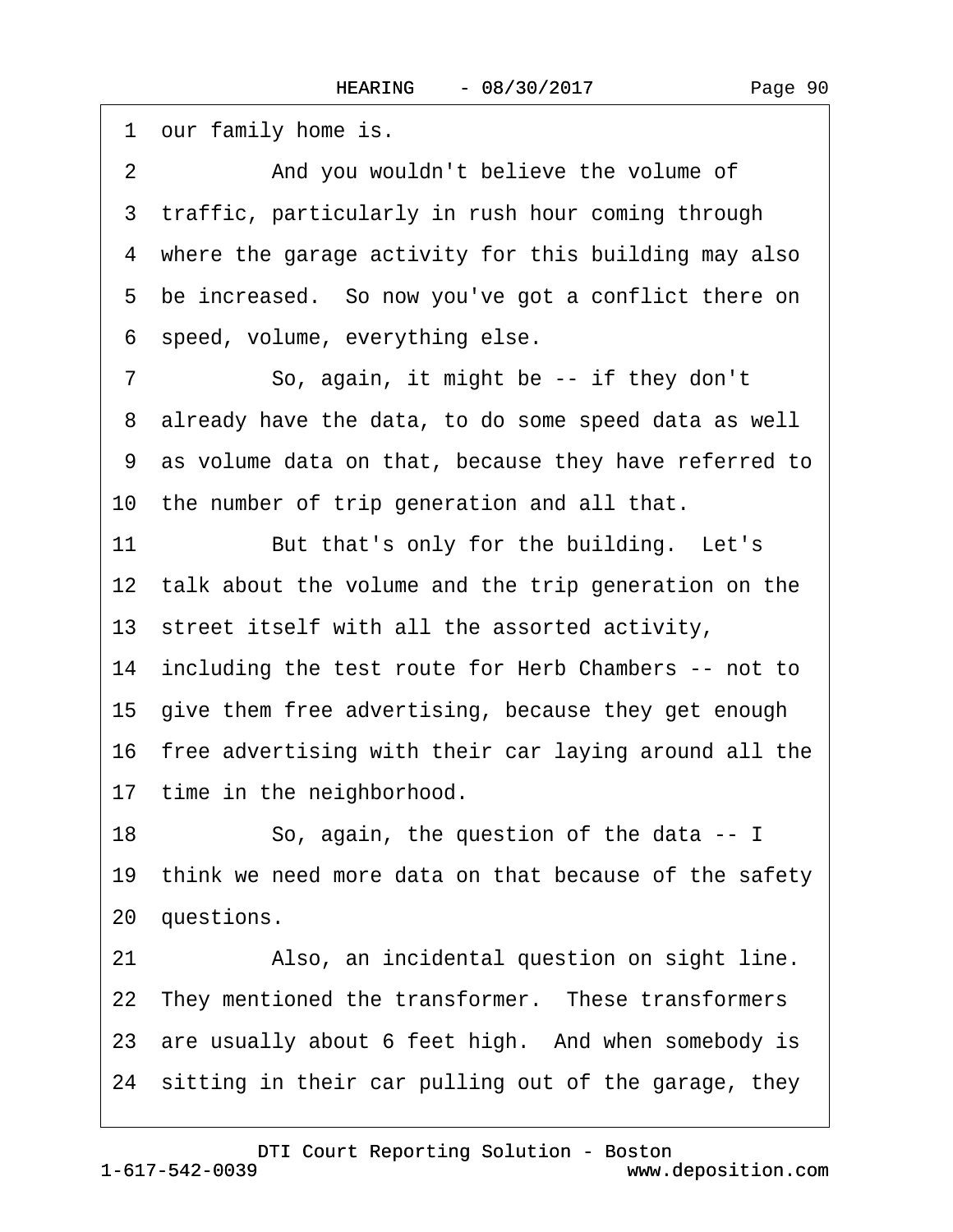|  | Page 91 |  |
|--|---------|--|
|--|---------|--|

<span id="page-90-0"></span>

|    | 1 are below -- probably less than 6 feet. Most cars,     |
|----|----------------------------------------------------------|
|    | 2 the roof is like 6 feet. And when you're sitting in    |
|    | 3 the car, you're going to be less than 6 feet. So,      |
|    | 4 again, this transformer down there might obstruct the  |
|    | 5 view. And in this situation here, again, with the      |
|    | 6 volume and speed and traffic on Thorndike Street, any  |
|    | 7 obstruction of the view at all down there could        |
|    | 8 seriously increase the danger on the street.           |
| 9  | So that would be my two main comments.                   |
|    | 10 Again, if they could seriously look at the corner     |
|    | 11 design, which architecturally I think would be better |
|    | 12 aesthetically; safety; sight lines; the real data on  |
|    | 13 Harvard Street, not just rush hour, which, again, I   |
|    | 14 don't think is representative for most of the day; as |
|    | 15 well as data on Thorndike Street, which, again,       |
|    | 16 looking at it quickly, nice, quiet, residential       |
|    | 17 street. It's a lot more than that with a lot more     |
|    | 18 activity -- complicated activity that might be        |
|    | 19 obvious there. So that would be my comments for the   |
|    | 20 evening, and thank you.                               |
| 21 | MS. POVERMAN: Thank you very much.                       |
| 22 | MR. LEPSON: Good evening. My name is                     |
|    | 23 Robert Lepson, Thorndike Street resident, town        |
|    | 24 meeting member, Precinct 9, also a member of the      |
|    |                                                          |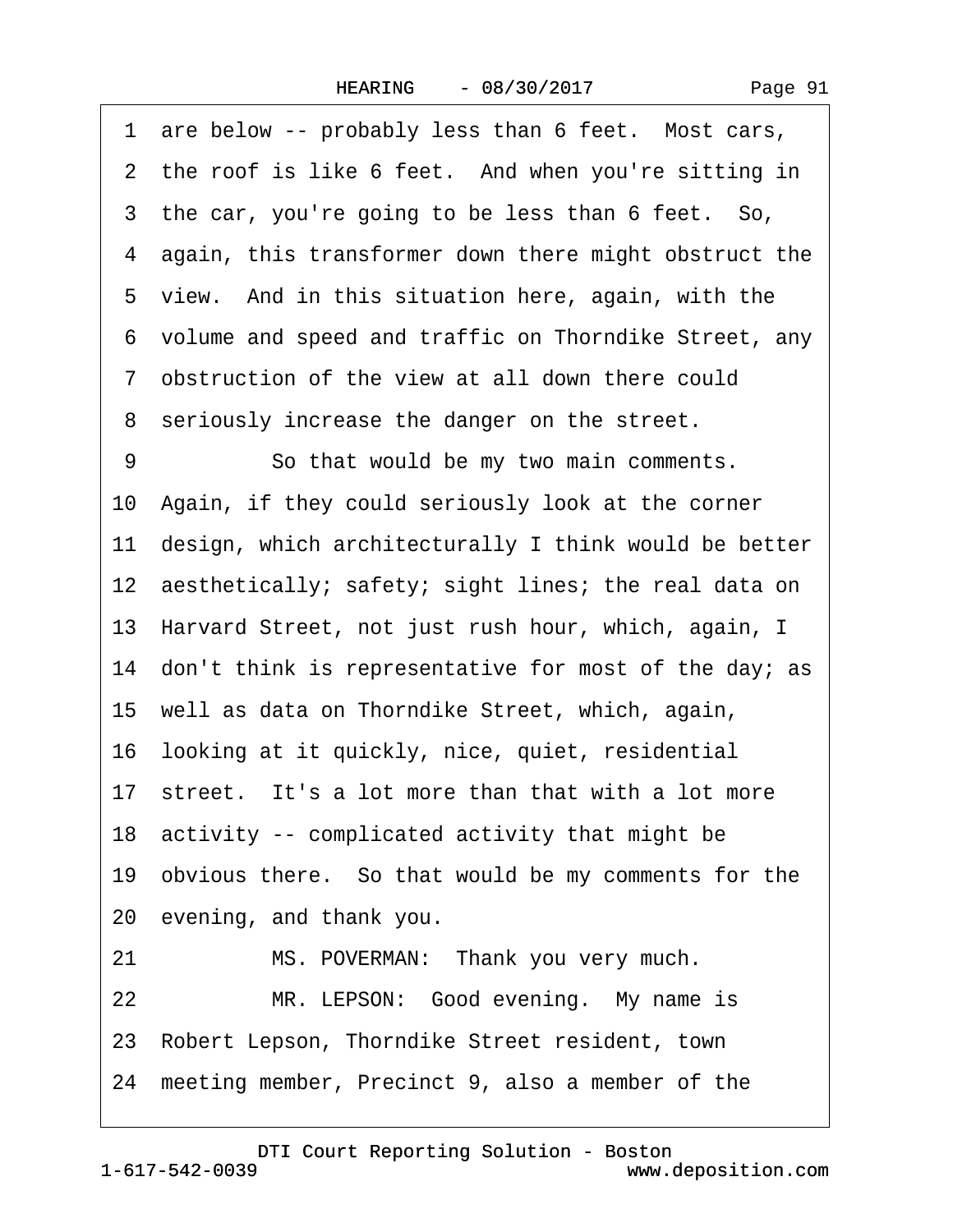Page 92

<span id="page-91-0"></span>·1· Diversity Inclusion Community Relations Commission as 2 well as the Fair Housing Committee. 3 I've been asked by some residents and ·4· former residents of 45 Marion Street to read a letter ·5· and some -- several bullet points speaking about sort ·6· of the management that they've experienced at ·7· 45 Marion Street. 8 MS. POVERMAN: Unless this is directly ·9· related to design or traffic, those comments are not 10· appropriate at this time.· Any comments, I have to 11 say, against or about the management really is not 12 relevant to this particular hearing. If you want to 13 submit that letter in writing, that would be fine, 14· but I caution you as you continue to limit your 15 remarks to exactly what is relevant here. 16 MR. LEPSON: I understand what you're 17 saying, and I would be happy to submit what we have 18 in writing here. But I respectfully disagree, that 19 this is completely germane to the conversation. Not 20· specifically to the traffic or the design of the 21 building, but the overall scope of the project and 22 the potential on the neighborhood. 23 MS. POVERMAN: Okay. What I am not going 24· to allow is anything negative being said about the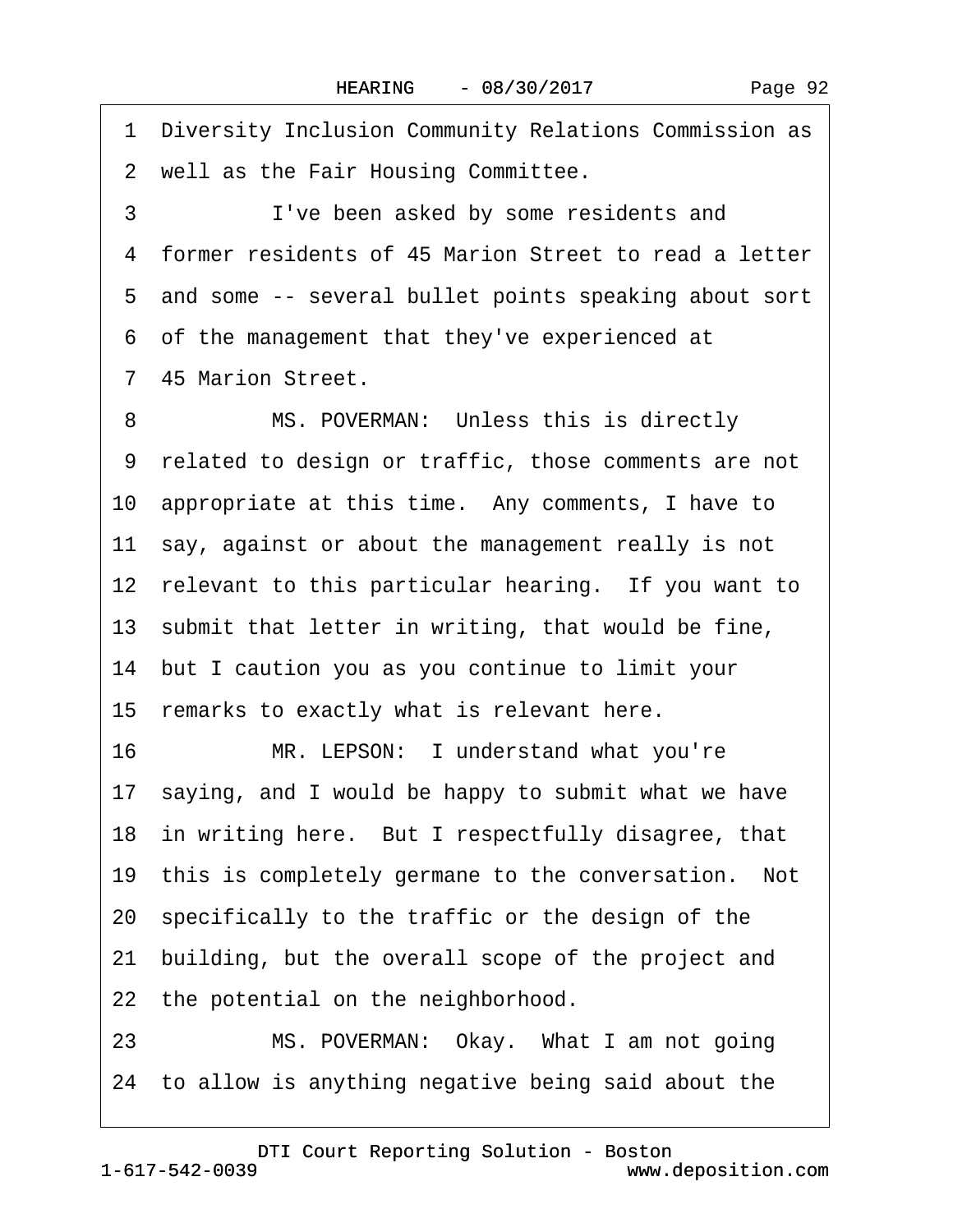| Page 93 |
|---------|
|---------|

<span id="page-92-0"></span>

|    | 1 developer's management style. Regardless -- or, you   |
|----|---------------------------------------------------------|
|    | 2 know, I just don't think it's relevant here. I may    |
|    | 3 be anticipating what you're saying incorrectly, but   |
|    | 4 the actual management style is not relevant here.     |
| 5  | MR. LEPSON: It's management style as well               |
|    | 6 as specific circumstances, but I understand what      |
|    | 7 you're saying and I'm happy to submit this in writing |
|    | 8 to the board as well as to the board of selectmen and |
|    | 9 others who would be involved in all of this. Thank    |
|    | 10 you.                                                 |
| 11 | MS. POVERMAN: Thank you, Mr. Lepson.                    |
| 12 | Anybody else?                                           |
| 13 | (No audible response.)                                  |
| 14 | MS. POVERMAN: All right. Ms. Palermo, is                |
|    | 15 there something you would like to ask at this point? |
|    | 16 We can have a general discussion among ourselves and |
|    | 17 then decide what comes next.                         |
| 18 | MS. PALERMO: I don't have any questions.                |
| 19 | MS. POVERMAN: Mr. Hussey?                               |
| 20 | MR. HUSSEY: No questions.                               |
| 21 | I guess we should discuss what we're going              |
|    | 22 to suggest about the north elevation.                |
| 23 | MS. POVERMAN: The north elevation or                    |
|    | 24 the --                                               |
|    |                                                         |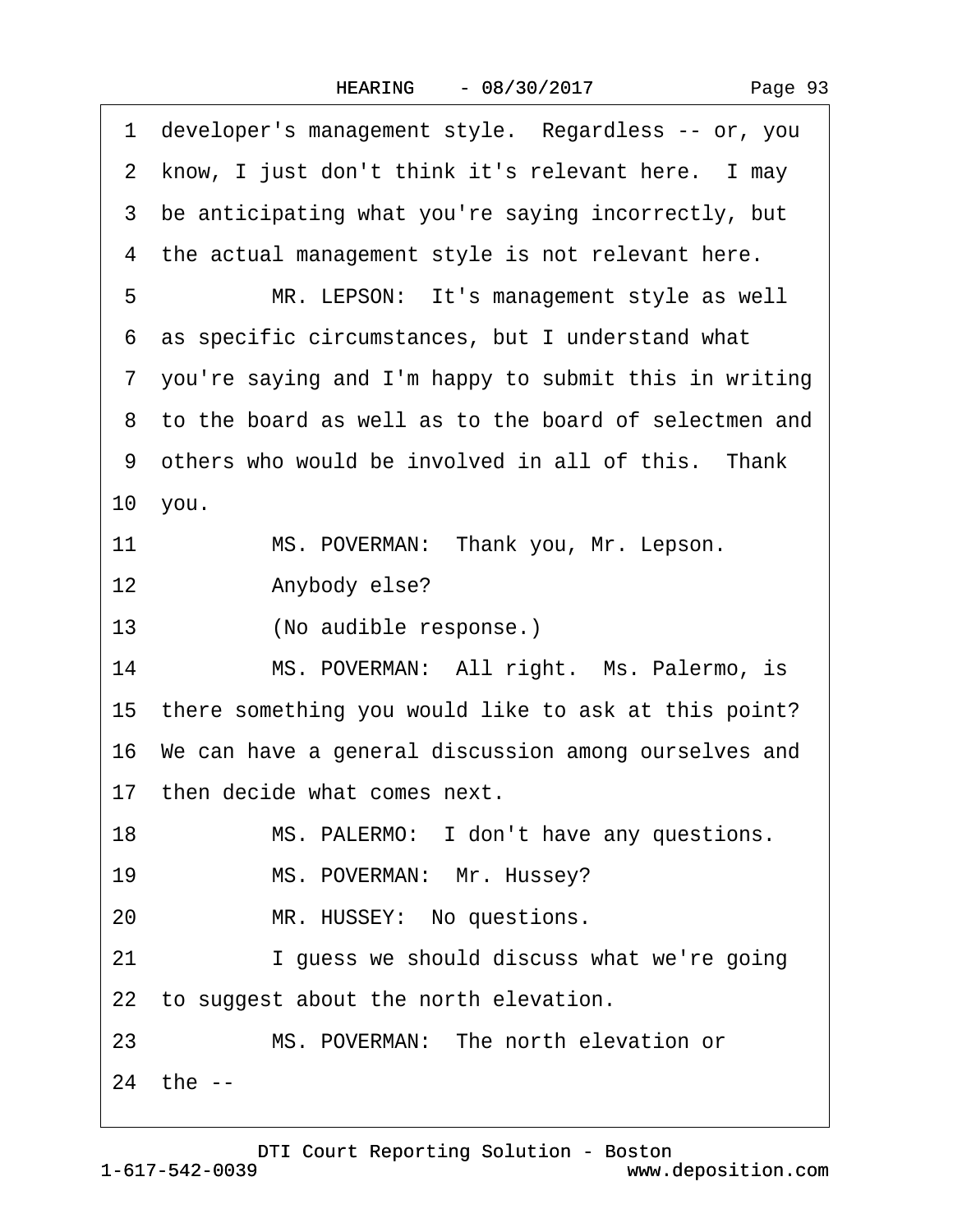<span id="page-93-0"></span>

| MR. HUSSEY: Well, the elevation next to<br>1                 |
|--------------------------------------------------------------|
| 2 the house.                                                 |
| 3<br>MS. POVERMAN: Yeah, I think that's --                   |
| 4 that's hard to tell. Well, regardless, the one             |
| 5 facing the house.                                          |
| I mean, I wish we could go with the<br>6                     |
| 7 columns. I thought it was a great idea too. But            |
| 8 apparently we are not given sufficient agreement by        |
| 9 the developer, who, if they have something to say,         |
| 10 can go up to the podium.                                  |
| 11<br>MR. ENGLER: Sorry.                                     |
| MS. POVERMAN: My biggest issues right now<br>12 <sup>°</sup> |
| 13 are the design of the side facing the neighbor on         |
| 14 Thorndike Street and the door -- the door to the          |
| 15 garage. So I think the more immediate matter is the       |
| 16 side facing Thorndike.                                    |
| MS. PALERMO: I think I can also add<br>17                    |
| 18 something about the garage door. And the developer        |
| 19 is making a valid point that if we require anything       |
| 20 other than a door that allows the air to move in and      |
| 21 out of the garage, it's going to require substantial      |
| 22 redesign of the garage and -- for mechanical              |
| 23 equipment.                                                |
| MS. POVERMAN: That being said --<br>24                       |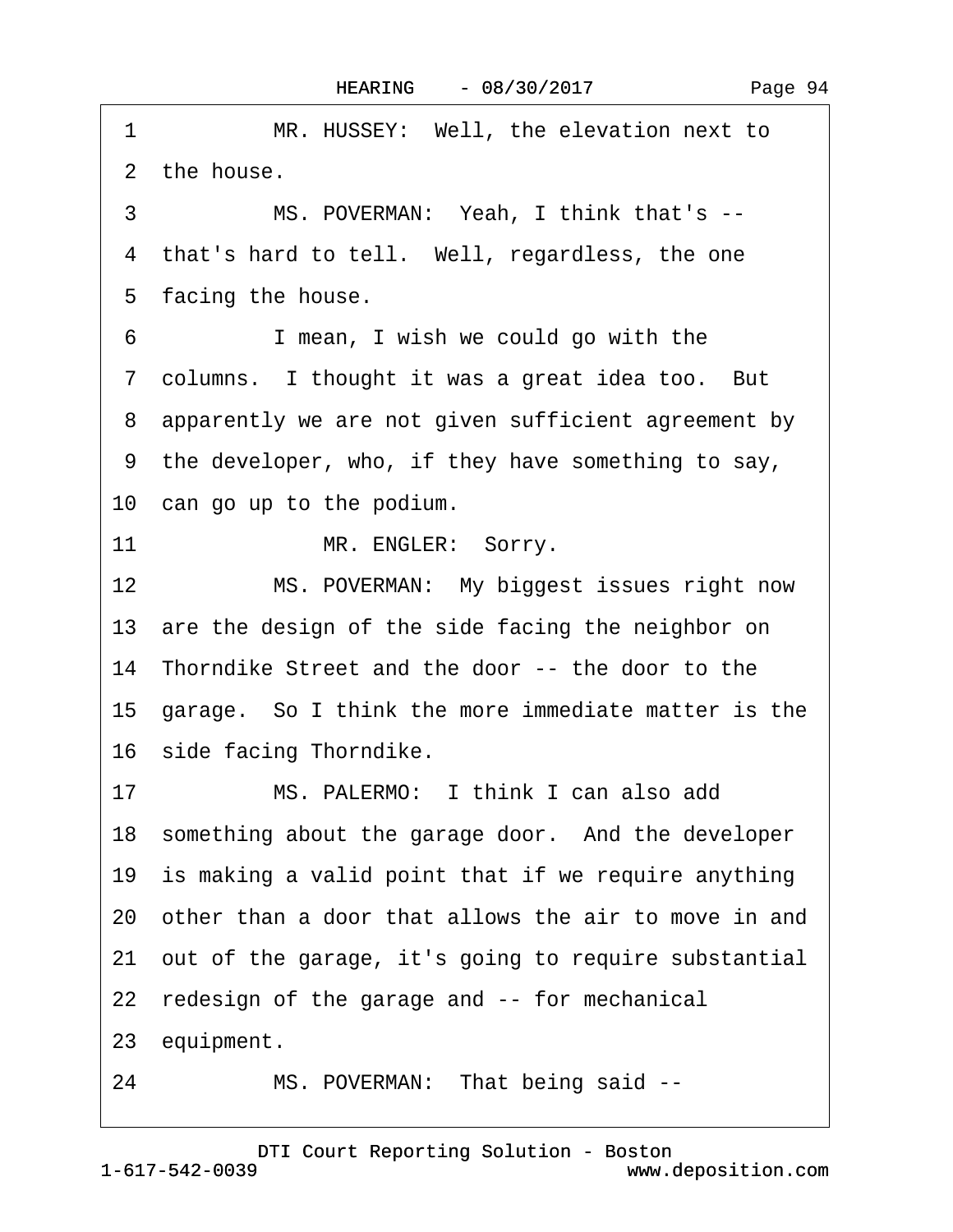| Page 95 |  |
|---------|--|
|         |  |

<span id="page-94-0"></span>

| 1  | MS. PALERMO: And so for aesthetic reasons,               |
|----|----------------------------------------------------------|
|    | 2 there could be adjustments to what they have designed  |
|    | 3 that would look more attractive, but I personally      |
|    | 4 think it's a little extreme at this point to ask them  |
|    | 5 to put in solid doors and windows and mechanical       |
|    | 6 systems that would service the garage now. That's my   |
|    | 7 opinion.                                               |
| 8  | MR. HUSSEY: Absolutely, I agree. The                     |
|    | 9 mechanical system would be really, really noisy.       |
| 10 | MS. POVERMAN: Yeah. I don't know enough                  |
|    | 11 to know if that's necessary.                          |
| 12 | MR. HUSSEY: They're really --                            |
| 13 | MS. POVERMAN: Yeah. No, no, whether or                   |
|    | 14 not they'd be necessary. I know there's another       |
|    | 15 project going where they also have -- well, we won't  |
|    | 16 get there because --                                  |
| 17 | MR. HUSSEY: The code says if you don't                   |
|    | 18 have a certain amount of openings in the walls of the |
|    | 19 garage, you're required to mechanically ventilate.    |
|    | 20 That's --                                             |
| 21 | MS. PALERMO: Otherwise it's unhealthy for                |
|    | 22 people to park their cars there.                      |
| 23 | MS. POVERMAN: Well, I can understand that.               |
|    | 24 But is there somebody who can directly address what   |
|    |                                                          |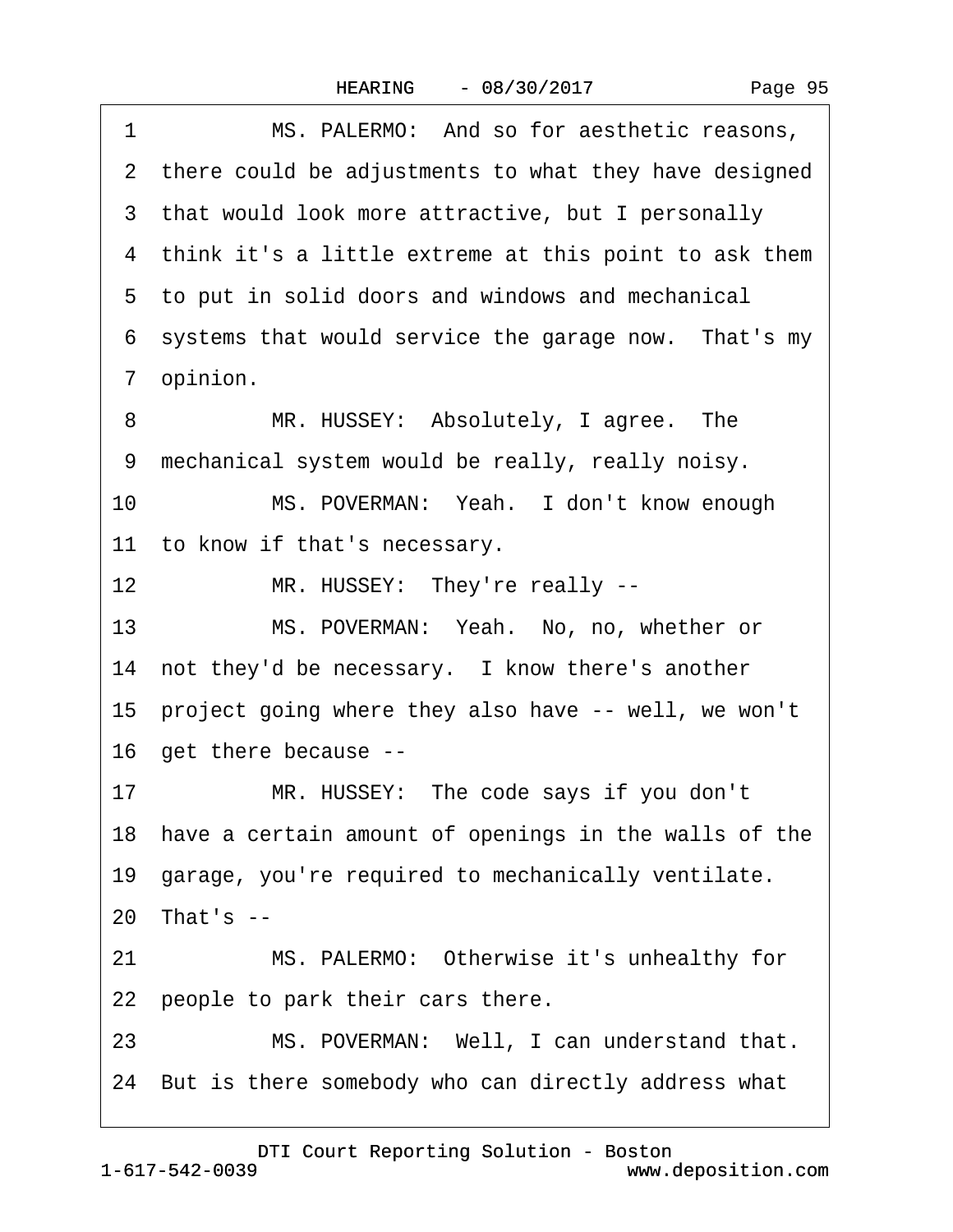<span id="page-95-0"></span>

| 1 the health aspects are?                                   |
|-------------------------------------------------------------|
| MS. PALERMO: No. I think in this case you<br>$\overline{2}$ |
| 3 need to accept the professional opinion of the            |
| 4 architect real estate lawyers that you are going into     |
| 5 a territory where you're asking for a substantial         |
| 6 revision of the design of the garage to address the       |
| 7 ventilation because you don't like the door.              |
| MS. POVERMAN: Okay. Thank you, Lark.<br>8                   |
| 9<br>Mr. Engler?                                            |
| 10<br>MR. ENGLER: For the next hearing, we'll               |
| 11 bring five, six different designs that won't             |
| 12 necessitate the significant mechanical changes but       |
| 13 maybe will give us more guidance through you as to,      |
| 14 yes, we like this style a lot more than that.            |
| 15<br>MS. POVERMAN: That would be fantastic. I              |
| 16 would really appreciate that.                            |
| So on to the side, what are your comments,<br>17            |
| 18 Chris, about --                                          |
| MS. PALERMO: Chris, if it's helpful, this<br>19             |
| 20 is what they had submitted originally, which is          |
| 21 somewhat better than what --                             |
| MR. HUSSEY: My tendency would be to go<br>22                |
| 23 with brick on the returns and use this material where    |
| 24 the stair is.                                            |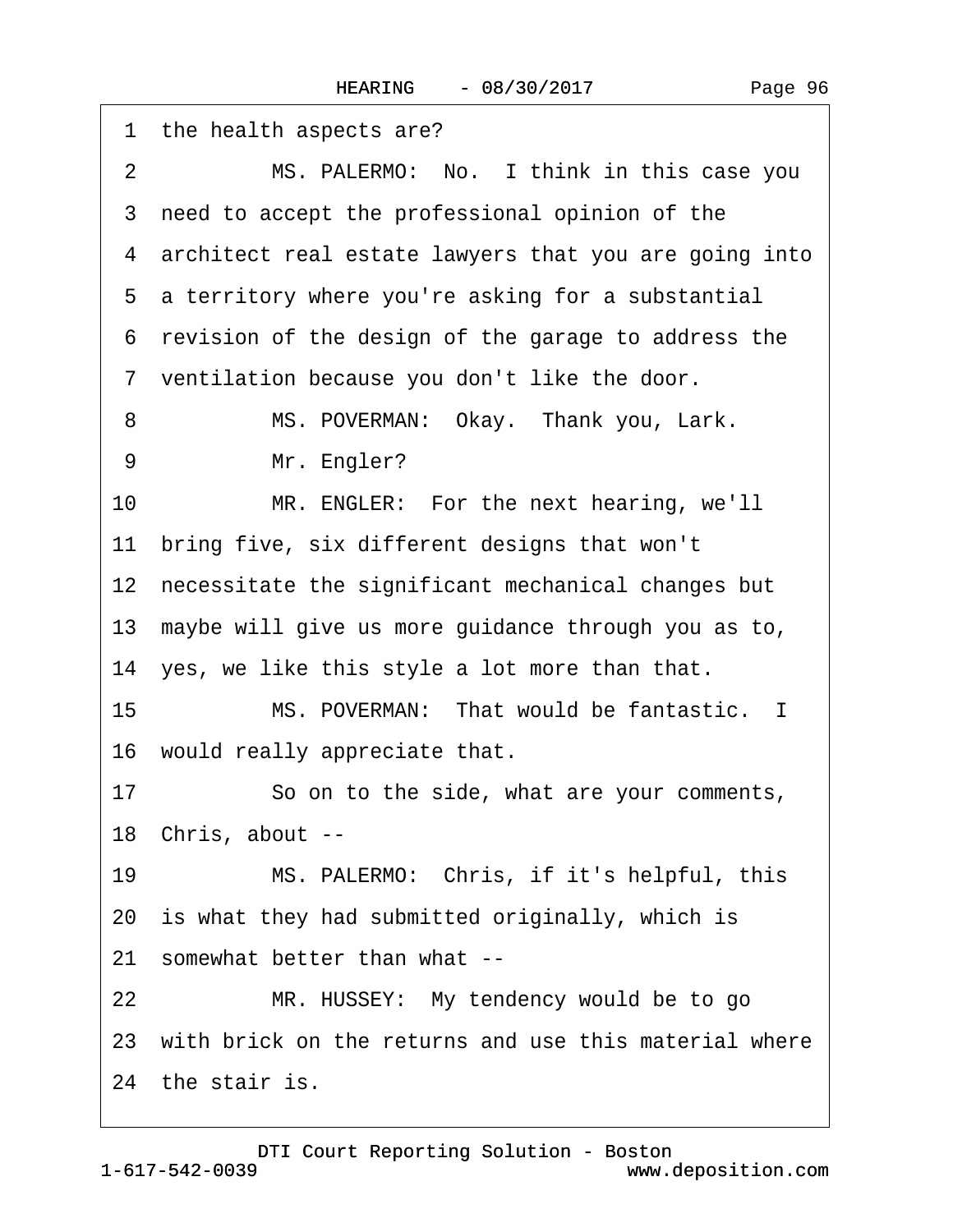<span id="page-96-0"></span>

| 1  | MS. POVERMAN: So Peter Bartash, you said                 |
|----|----------------------------------------------------------|
|    | 2 something earlier about the brick not being possible   |
|    | 3 all the way up on the back. What was it? You made a    |
|    | 4 comment about that.                                    |
| 5  | MR. BARTASH: I made a comment about -- my                |
|    | 6 comment related to the brick and its presence on the   |
|    | 7 facade facing 78 Thorndike Street as -- it is not a    |
|    | 8 question of technical feasibility. It was more a       |
|    | 9 design and aesthetic consideration we had made         |
|    | 10 feeling that having brick on that location would be   |
|    | 11 more monolithic. It's something we had a little bit   |
|    | 12 more control of, whether it's by color or by texture. |
|    | 13 And thereby using lap siding or the shingle style     |
|    | 14 siding would create more texture on that facade.      |
| 15 | MS. PALERMO: What about Chris's suggestion               |
|    | 16 that you reverse what you did with this design?       |
| 17 | That's what I think your suggestion is,                  |
|    | 18 Chris, that they put brick where they had the lap     |
|    | 19 siding and the lap siding where you had the brick on  |
|    | 20 your previous design. Would that be something -- in   |
|    | 21 my view, the benefit would be, as I said previously,  |
|    | 22 you would get the advantage of making the height less |
|    | 23 significant visually if you had more brick there.     |
|    | 24 Would that --                                         |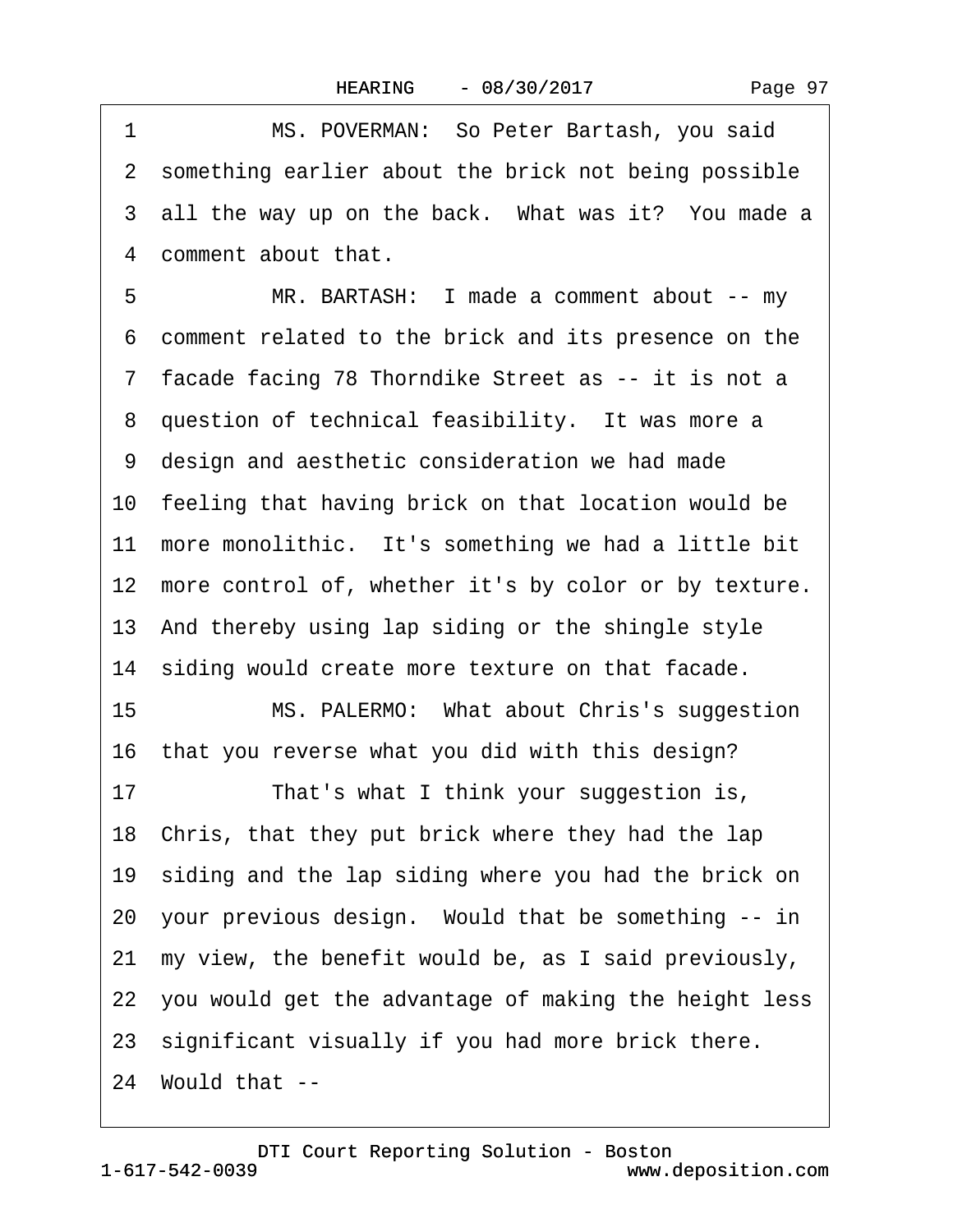| Page 98 |
|---------|
|---------|

<span id="page-97-0"></span>

| 1            | MR. BARTASH: I think the functional                      |
|--------------|----------------------------------------------------------|
| $\mathbf{2}$ | response to the suggestion that having the material      |
|              | 3 on the first three floors being different than the     |
| 4            | upper floor, changing the perception of height of        |
|              | 5 that facade specifically -- one thing to keep in mind  |
|              | 6 is that an elevation -- you're looking at the third    |
|              | 7 and the fourth floor kind of almost in a flat          |
|              | 8 perspective, whereas in reality that floor is stepped  |
| 9            | back, so you won't see them in the same plane. So I      |
|              | 10 don't know that the material or color similarity      |
|              | 11 drives the perception of height on that facade.       |
| 12           | But with regard to the application of brick              |
|              | 13 on that facade, because of the potential impacts on   |
|              | 14 some other aspects of the project, by putting brick   |
|              | 15 in that location -- it's something that I'd be happy  |
|              | 16 to review with the development team and we'll take    |
|              | 17 into consideration as we look at the project over the |
|              | 18 next couple weeks.                                    |
| 19           | MS. PALERMO: That would be helpful. I                    |
|              | 20 realize it's a more expensive material than           |
|              | 21 cementitious siding. And I don't know that it would   |
|              | 22 have any impact on the structural -- I'm looking at   |
|              | 23 Chris with this question mark. Yeah, I don't think    |
|              | 24 it would have any impact on that, so it seems to me   |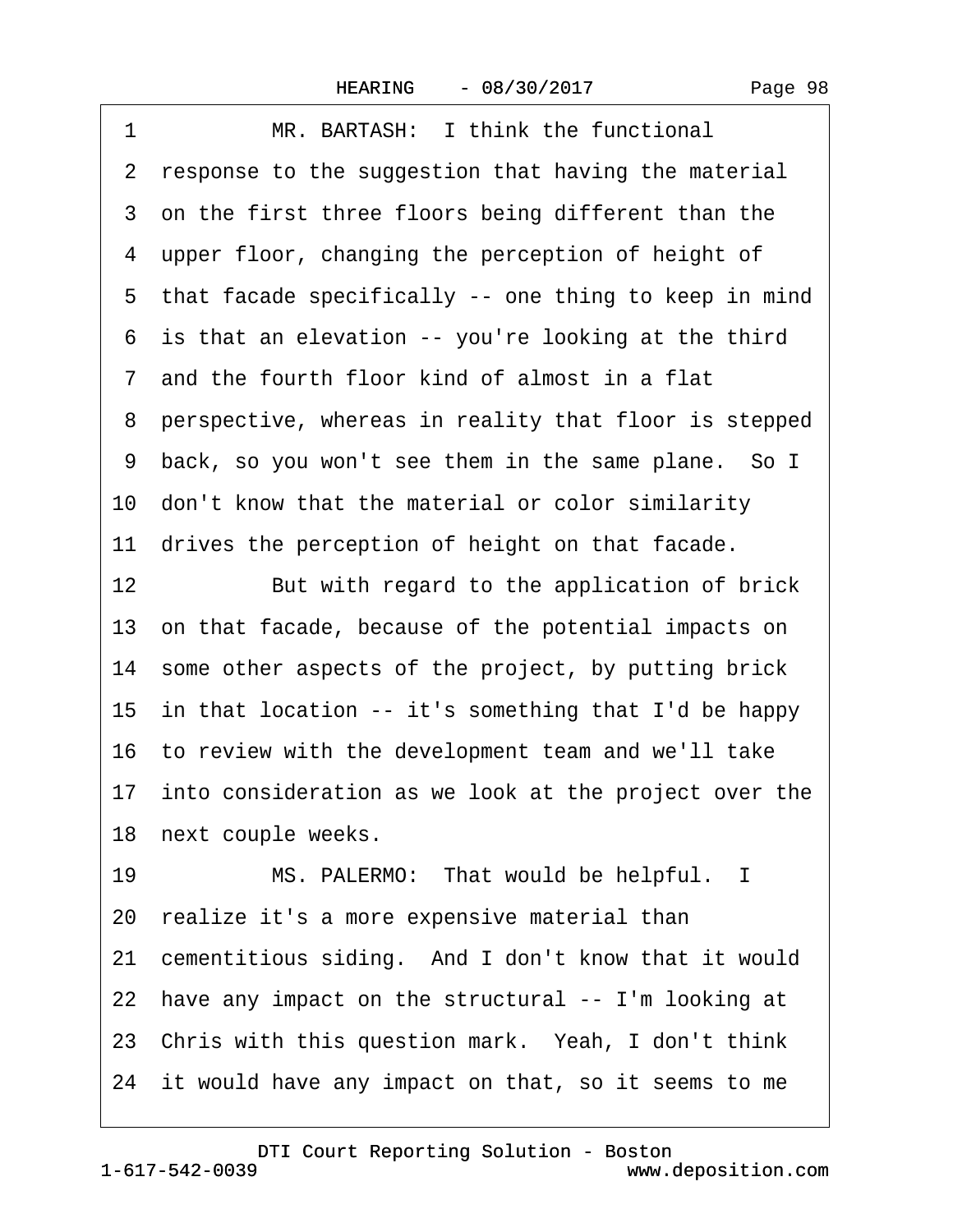<span id="page-98-0"></span>1 it's really a -- more a cost issue. 2 MR. HUSSEY: No. It's strictly an ·3· aesthetic issue. 4 MS. PALERMO: Well, it is a little more 5 expensive. I'm not saying that that's not why we ·6· shouldn't ask you to do it, but I think that might 7 improve it. 8 MR. ENGLER: We'll come back with a couple  $9$  of  $-$ 10 MS. POVERMAN: That would be great. 11 As people know, we are nearing the end of 12 the evening as well as the end of this hearing 13· process.· So what I would like to happen for the 14 next -- September 18th hearing is to do just exactly 15 as Mr. Engler has suggested for the last two issues. 16· One is to see what sort of mix up or change you can 17 make to the side of the building facing the Thorndike 18 neighbor, and see what can be done about the doors. 19 Right now I see those as the outstanding issues. 20 MS. SELKOE: Well, also we were going to, 21 if possible, hear from the lift representative. 22 MS. POVERMAN: Oh, yes, thank you. 23 MS. SELKOE: I was just going to say, so 24 those three issues could be discussed next time and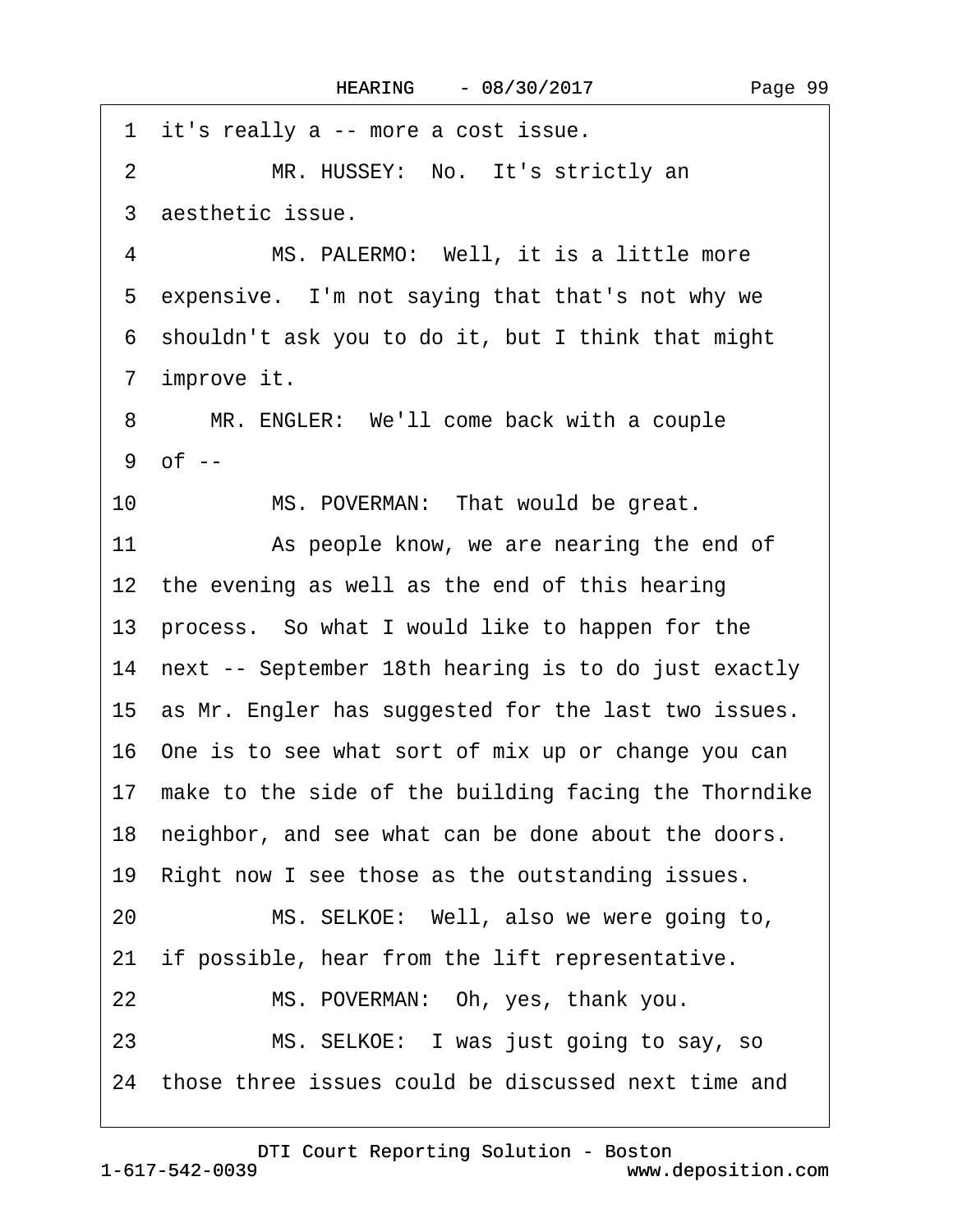<span id="page-99-0"></span>1 hopefully resolved. And then also, I would like to 2 have a draft of possible conditions for the board to 3 consider. 4 **Just as a reminder, if you close the** 5 hearing, you still have 40 days in which to make a ·6· decision and submit a decision after the close of the 7 hearing. So if we meet on September 18th, if we can ·8· discuss conditions -- I don't know if we can do it in 9 one evening. Hopefully we could. And if these other 10 issues are resolved, the hearing could be closed. 11 And then there would be other meetings that you would 12 have in public to discuss what conditions you want 13 and what the decision should say. 14 MS. POVERMAN: My understanding of the 15 difference is that -- and I accept totally what 16· you're saying -- no one from the public would be able 17· to make comments after the hearing is closed; is that 18 correct? 19 MS. SELKOE: That's correct. 20 MR. HUSSEY: I'd like to have -- aside from 21· the developer having a list of the conditions -- 22 (inaudible.) 23 **Clarification requested by the court** 

24 reporter.)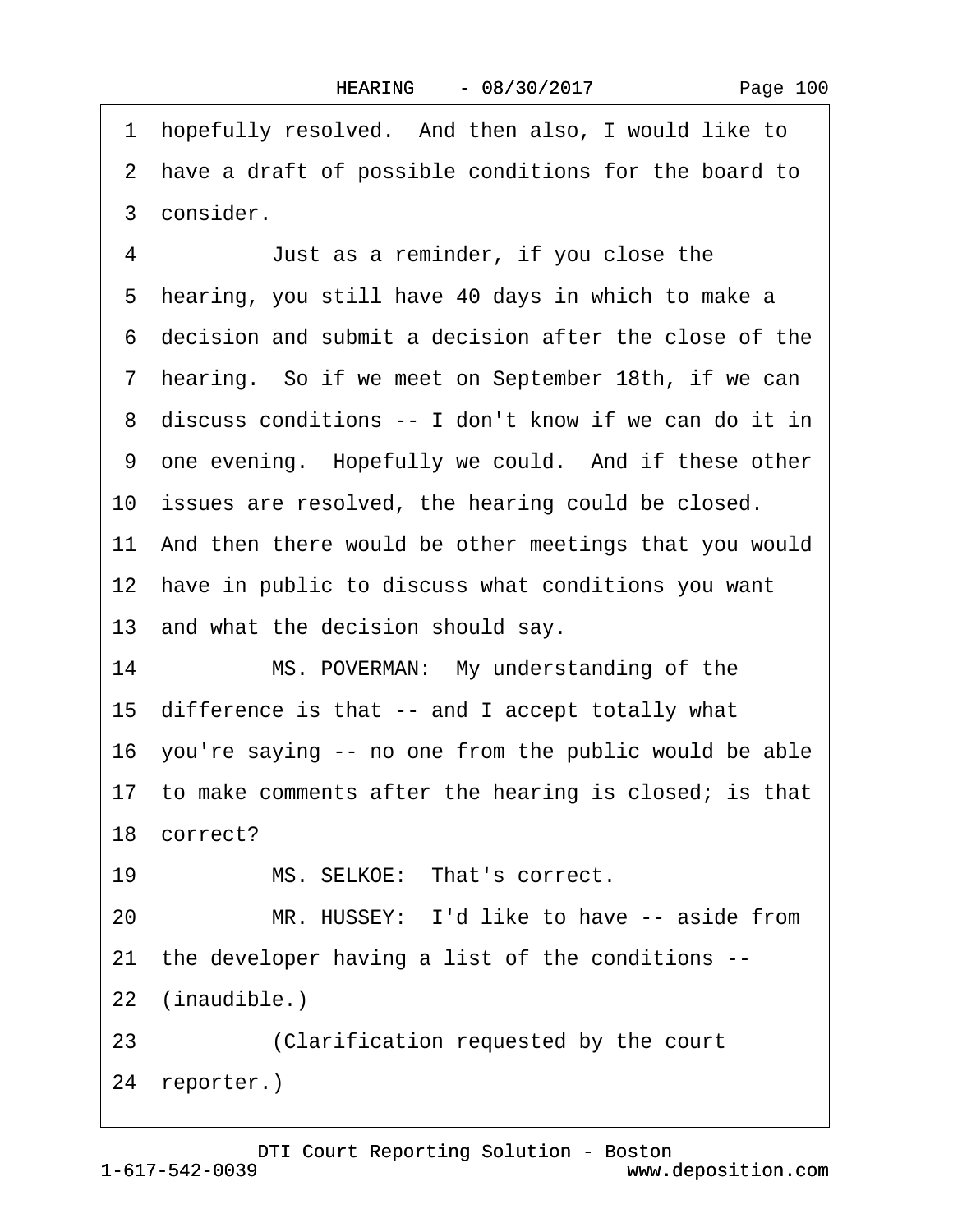<span id="page-100-0"></span>1 MR. HUSSEY: I'm talking about having both 2 the developer and the planning department draw up a 3 list of conditions.

4 MR. ENGLER: As is customary, what we'll do 5 prior to the next hearing is we'll update the waiver ·6· list as we understand it to be based on the design, ·7· we'll submit a plan set of record to the town, which ·8· will be engineering, architect, the plan before you, ·9· all the latest and greatest so the town has one plan 10 set, appropriately dated, and we'll submit that all 11 to the benefit of the planning department so they 12 have -- and then they'll obviously vet the waivers 13 and incorporate the decision. 14 • And then to Polly's point, technically, 15 from the day of the close of the decision, you have 16· another 40 days to vote and to have that decision 17 done. We would hope it doesn't take that long, but 18 legally that's within your right. And I think that's 19 the only points I wanted to make. 20 MS. POVERMAN: As Jesse Geller has asked in

21· the past, please do not throw into your waivers 22 anything else that might be relevant to 40B.

23 MR. ENGLER: And the other thing this -- I

24 know what I was coming up to say now -- not only can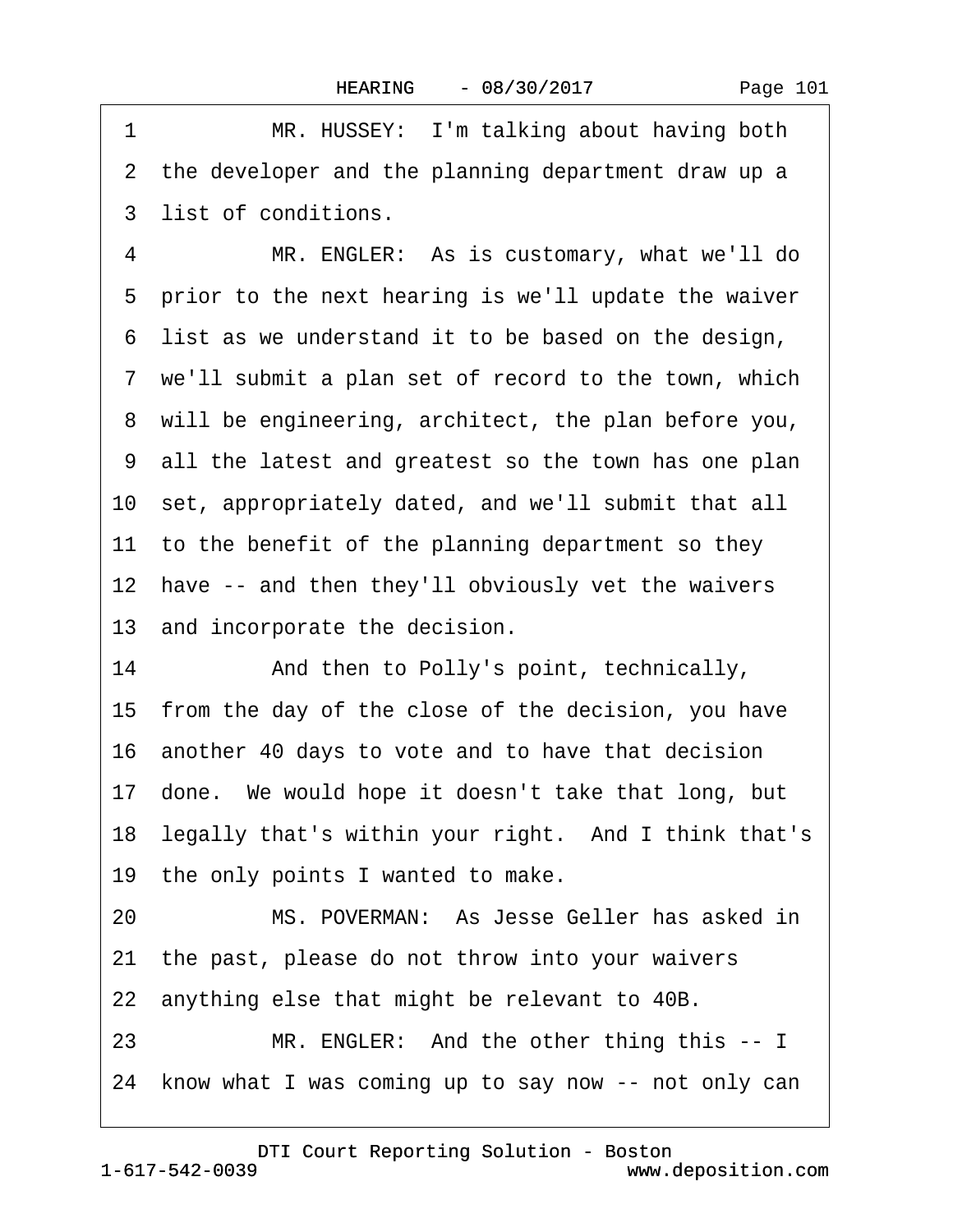<span id="page-101-0"></span>1 the public not speak, but we're not allowed to submit 2 any new information once the public hearing is 3 completed. So if you said, well, you know, do this, 4 that, or the other, we can't do that either. So it's 5 not only the public that's not allowed to ·6· participate.· We're not allowed to participate with 7 new information. 8 MS. POVERMAN: Thank you. 9 MS. PALERMO: I just want to add, 10 Mr. Engler, for your list of things that I would 11 expect at the next hearing, is something that Chris 12 raised earlier, and that is with your revised 13· drawings -- it's on sheet C1C, the zoning analysis -- 14 as we've discuss previously, the zoning analysis 15· doesn't fit what you're doing now, and I'd like to 16 see what the current FAR will be with the new 17 building, etc., etc. 18 MS. SELKOE: And that would be a part of 19 the waiver list too, but it's nice that we have a 20 separate zoning analysis sheet. 21 MS. PALERMO: And I would ask to please 22 submit it a week before the hearing so that I have a 23 chance to review it with my handy dandy zoning code. 24 MR. ENGLER: Will do.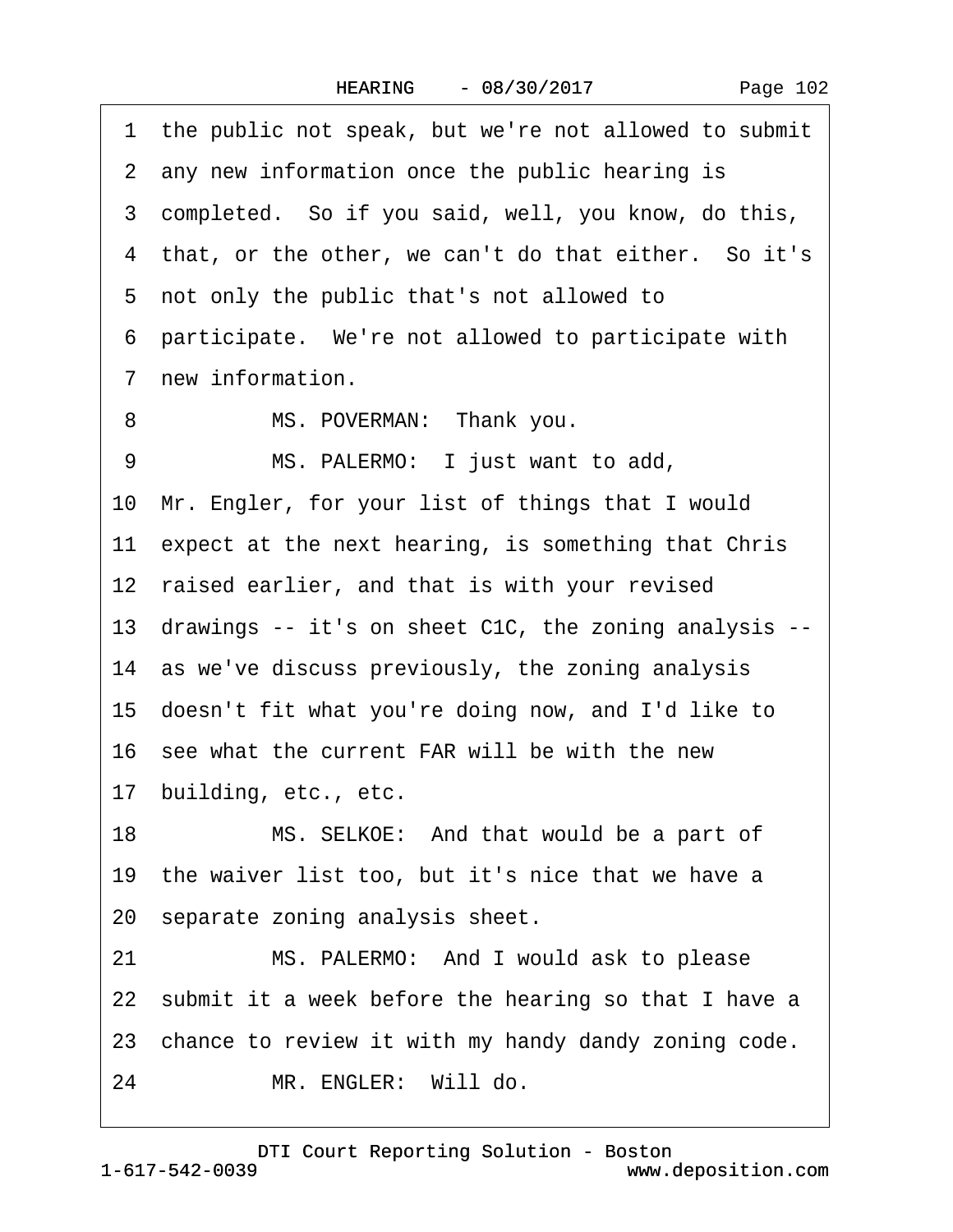|  | Page 103 |  |
|--|----------|--|
|--|----------|--|

<span id="page-102-0"></span>

| 1  | MS. PALERMO: So I get the basics.                        |
|----|----------------------------------------------------------|
| 2  | MS. SELKOE: And that's not that far away.                |
| 3  | The last thing is, I don't know whether you              |
|    | 4 anticipated this in the plan set that you submit, we   |
|    | 5 do need real elevations to show the height of the      |
|    | 6 building. What you've shown tonight were renderings,   |
|    | 7 not elevations.                                        |
| 8  | MS. POVERMAN: That would be a good thing                 |
|    | 9 to have on the 18th as well.                           |
| 10 | MR. HUSSEY: When is the next meeting?                    |
| 11 | MS. POVERMAN: September 18th.                            |
| 12 | MS. PALERMO: Yeah. I would have ask that                 |
|    | 13 we have it a week before, if possible. I would like   |
|    | 14 to see as much as possible a week before, which would |
|    | 15 be September 11th.                                    |
| 16 | MS. POVERMAN: At least a few days. Not                   |
|    | 17 the day of.                                           |
| 18 | MR. ENGLER: Yeah.                                        |
| 19 | MS. PALERMO: You can take more time on                   |
|    | 20 your various designs, but facade --                   |
| 21 | MR. ENGLER: Those won't be --                            |
| 22 | MS. PALERMO: It's the plans that I want,                 |
|    | 23 yeah. That's what I'm saying. I'd like to see --      |
|    | 24 because we've had a lot of discussion about some      |
|    |                                                          |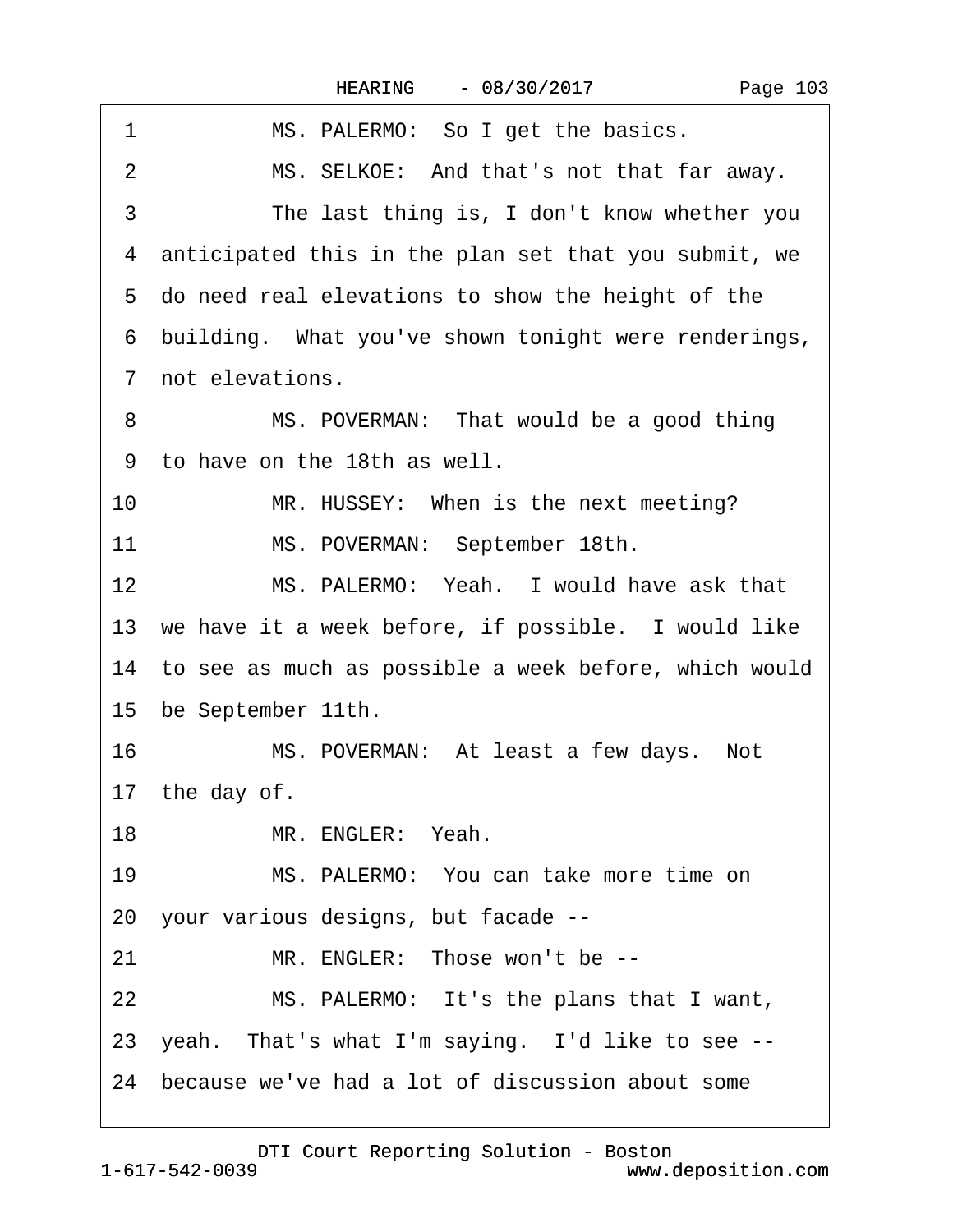|  | Page 104 |  |
|--|----------|--|
|--|----------|--|

<span id="page-103-0"></span>

|                | 1 minor changes and more significant changes.           |  |  |  |  |
|----------------|---------------------------------------------------------|--|--|--|--|
| $\overline{2}$ | MR. ENGLER: We'll do it.                                |  |  |  |  |
| 3              | MS. POVERMAN: Anything else outstanding,                |  |  |  |  |
|                | 4 Polly?                                                |  |  |  |  |
| 5              | MS. SELKOE: I think that's it. And you                  |  |  |  |  |
|                | 6 need to announce that the hearing will be continued   |  |  |  |  |
|                | $7$ to $-$                                              |  |  |  |  |
| 8              | MS. POVERMAN: Yes. So we are now                        |  |  |  |  |
|                | 9 adjourning this hearing until September 18th at 7:00. |  |  |  |  |
|                | 10 Thank you very much.                                 |  |  |  |  |
| 11             | (Proceedings adjourned at 9:13 p.m.)                    |  |  |  |  |
| 12             |                                                         |  |  |  |  |
| 13             |                                                         |  |  |  |  |
| 14             |                                                         |  |  |  |  |
| 15             |                                                         |  |  |  |  |
| 16             |                                                         |  |  |  |  |
| 17             |                                                         |  |  |  |  |
| 18             |                                                         |  |  |  |  |
| 19             |                                                         |  |  |  |  |
| 20             |                                                         |  |  |  |  |
| 21             |                                                         |  |  |  |  |
| 22             |                                                         |  |  |  |  |
| 23             |                                                         |  |  |  |  |
| 24             |                                                         |  |  |  |  |
|                |                                                         |  |  |  |  |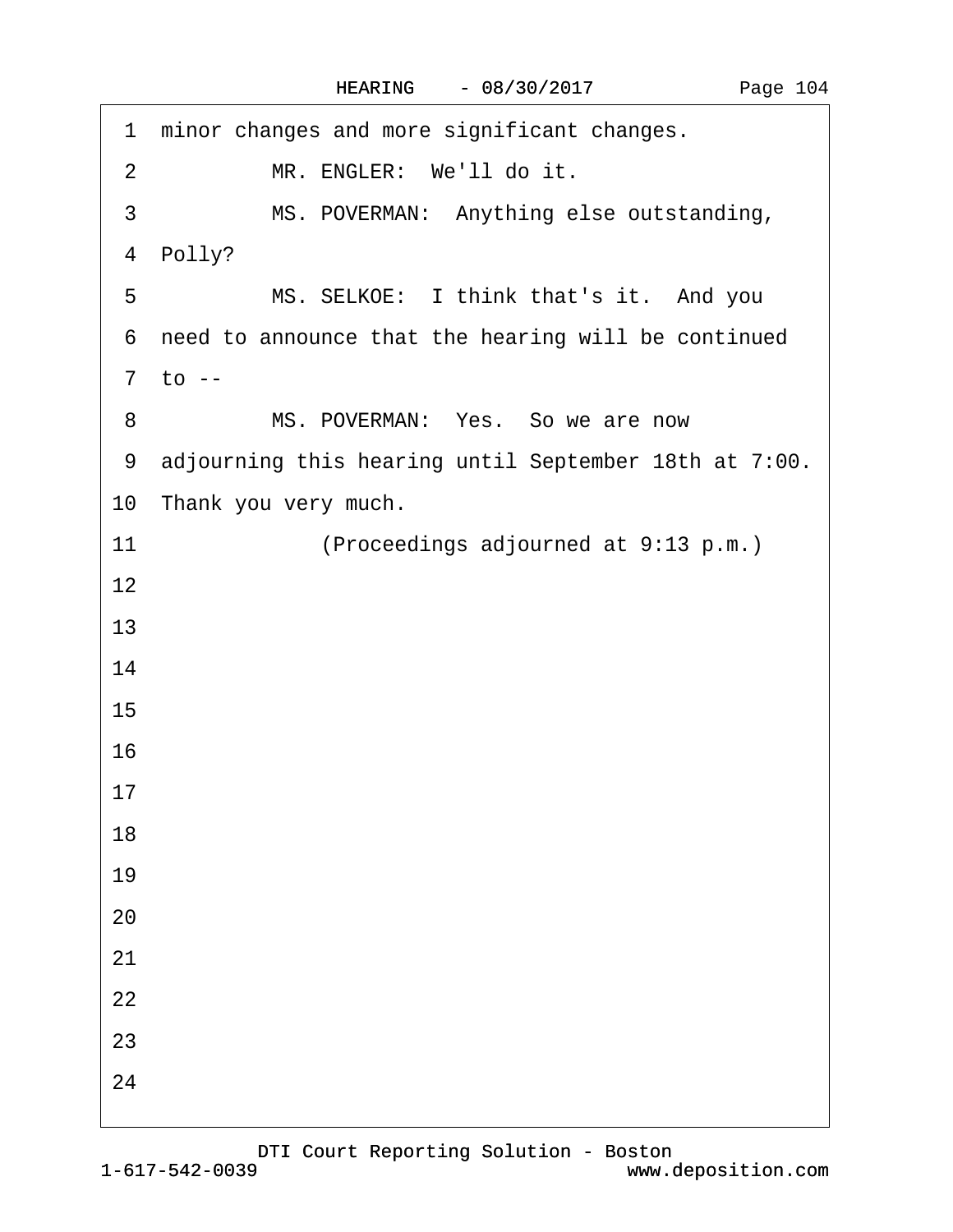| 1  | I, Kristen C. Krakofsky, court reporter and            |
|----|--------------------------------------------------------|
|    | 2 notary public in and for the Commonwealth of         |
|    | 3 Massachusetts, certify:                              |
| 4  | That the foregoing proceedings were taken              |
|    | 5 before me at the time and place herein set forth and |
|    | 6 that the foregoing is a true and correct transcript  |
|    | 7 of my shorthand notes so taken.                      |
| 8  | I further certify that I am not a relative             |
|    | 9 or employee of any of the parties, nor am I          |
|    | 10 financially interested in the action.               |
| 11 | I declare under penalty of perjury that the            |
|    | 12 foregoing is true and correct.                      |
| 13 | Dated this 12th day of September, 2017.                |
| 14 |                                                        |
| 15 |                                                        |
| 16 |                                                        |
| 17 |                                                        |
| 18 |                                                        |
| 19 |                                                        |
|    | 20 Kristen Krakofsky, Notary Public                    |
|    | 21 My commission expires November 3, 2017.             |
| 22 |                                                        |
| 23 |                                                        |
| 24 |                                                        |
|    |                                                        |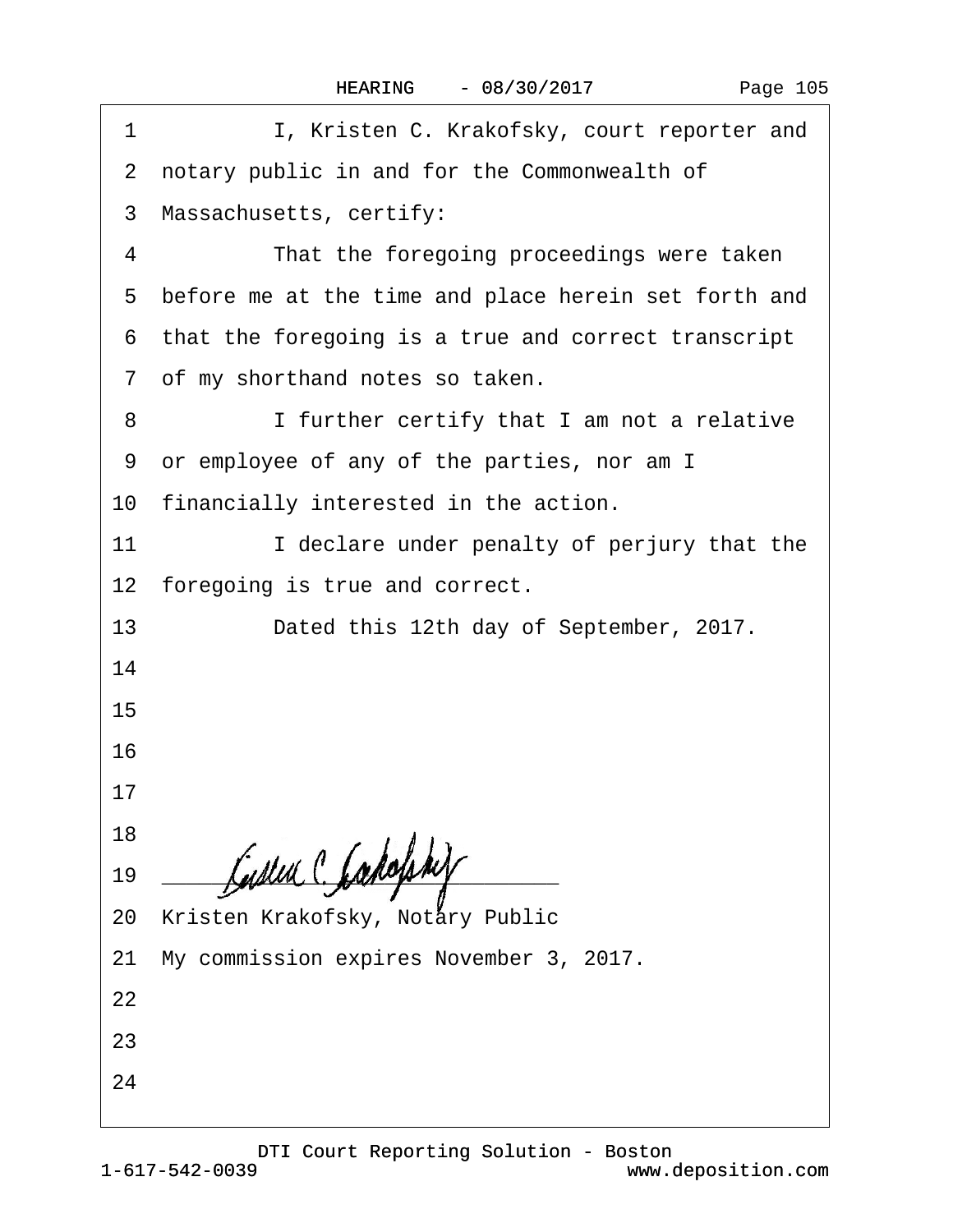# HEARING

## $-08/30/2017$

|                                | 2.6                     |                         |                                                  |
|--------------------------------|-------------------------|-------------------------|--------------------------------------------------|
| \$                             | 24:4,5                  | 6                       | A                                                |
| \$3,000                        | 20                      | 6                       | A-n-s-i                                          |
| 46:7                           | 45:3 81:2               | 18:22 19:20 20:5,11     | 79:11                                            |
|                                | 20th                    | 23:6,8 90:23 91:1,2,3   |                                                  |
| 1                              | 51:16                   | 65                      | a.m.<br>51:13                                    |
|                                |                         | 79:24                   |                                                  |
| 1                              | 3                       |                         | able                                             |
| 18:19,22 19:20 20:11,          |                         | $\overline{7}$          | 6:2 7:8,20 14:10 21:21<br>26:20 44:1 45:13 50:14 |
| 12,21 21:12 23:7 24:6          | 3                       |                         | 53:11 55:20 56:3 70:8                            |
| 10                             | 5:5 9:20 10:4 20:17     | 70                      | 74:2,7 81:23 100:16                              |
| 7:22 17:4 24:15 49:5           | 23:7 50:7 69:6 76:16,17 | 49:12                   | absolutely                                       |
| 105                            | 30                      | 75                      | 75:1 95:8                                        |
| 84:23                          | 67:17                   | 49:9 80:3,4,5           | abutter                                          |
|                                | 35                      | 78                      | 6:8,10,11,24 7:9 8:17                            |
| 10:00<br>51:13                 | 7:12                    | 6:8,24 8:17 10:2 12:13  | 10:2 14:13 67:11                                 |
|                                | 3D                      | 14:13 17:3,22 20:8,20   | abutters                                         |
| 11<br>17:16 23:4               | 75:13                   | 29:20 43:3,24 44:4,9,13 | 83:7                                             |
|                                |                         | 68:3 97:7               |                                                  |
| 11th                           | 4                       | 7:00                    | abutting<br>27:7 30:5 68:3                       |
| 103:15                         |                         | 51:13 104:9             |                                                  |
| 13                             | 4                       | 7:06                    | accept                                           |
| 17:4 26:17                     | 20:5 25:21              | 4:2                     | 65:24 96:3 100:15                                |
| 14                             | 40                      |                         | acceptable                                       |
| 19:12 68:9                     | 7:13 100:5 101:16       | 8                       | 65:18                                            |
| 16                             | 40B                     |                         | access                                           |
| 19:12                          | 4:5 41:11 83:4 101:22   | 8                       | 8:22 14:2 20:2 21:1,20                           |
| 17                             | 40bs                    | 20:21 21:12 23:4 49:5   | 42:19 47:7                                       |
| 56:15                          | 82:22 84:10             | 80                      | accessible                                       |
| 18                             | 420                     | 49:9                    | 63:16                                            |
| 7:12 19:21 44:18               | 56:17                   | 85                      | accessible/van                                   |
| 18-foot                        | 45                      | 80:9 88:1,4             | 8:2                                              |
| 43:2                           | 92:4,7                  | 87                      | accommodate                                      |
|                                |                         | 68:24                   | 7:21 9:3 56:3                                    |
| 18-inch<br>43:3                | 455<br>4:5 15:11 16:7   |                         | accommodations                                   |
|                                |                         | 8:23<br>66:14,16        | 61:7 67:8                                        |
| 18th<br>66:8 84:11 99:14 100:7 | 46                      |                         | account                                          |
| 103:9,11 104:9                 | 17:15,16                | 8:28<br>66:14           | 71:4                                             |
|                                |                         |                         | accurate                                         |
| $\mathbf{2}$                   | 5                       | 9                       | 81:10                                            |
|                                | 5                       |                         |                                                  |
| $\mathbf{2}$                   | 18:19 20:12 43:8        | 9                       | act<br>63:17 73:6                                |
| 9:20 10:3 23:7                 |                         | 67:6 91:24              |                                                  |
| $2 -$                          | 50<br>29:1              |                         | acted<br>60:3                                    |
| 46:7                           |                         | 9:13<br>104:11          |                                                  |
|                                | 50-unit                 |                         | actively                                         |
|                                | 56:15                   |                         | 15:20                                            |

DTI Court Reporting Solution - Boston

www.deposition.com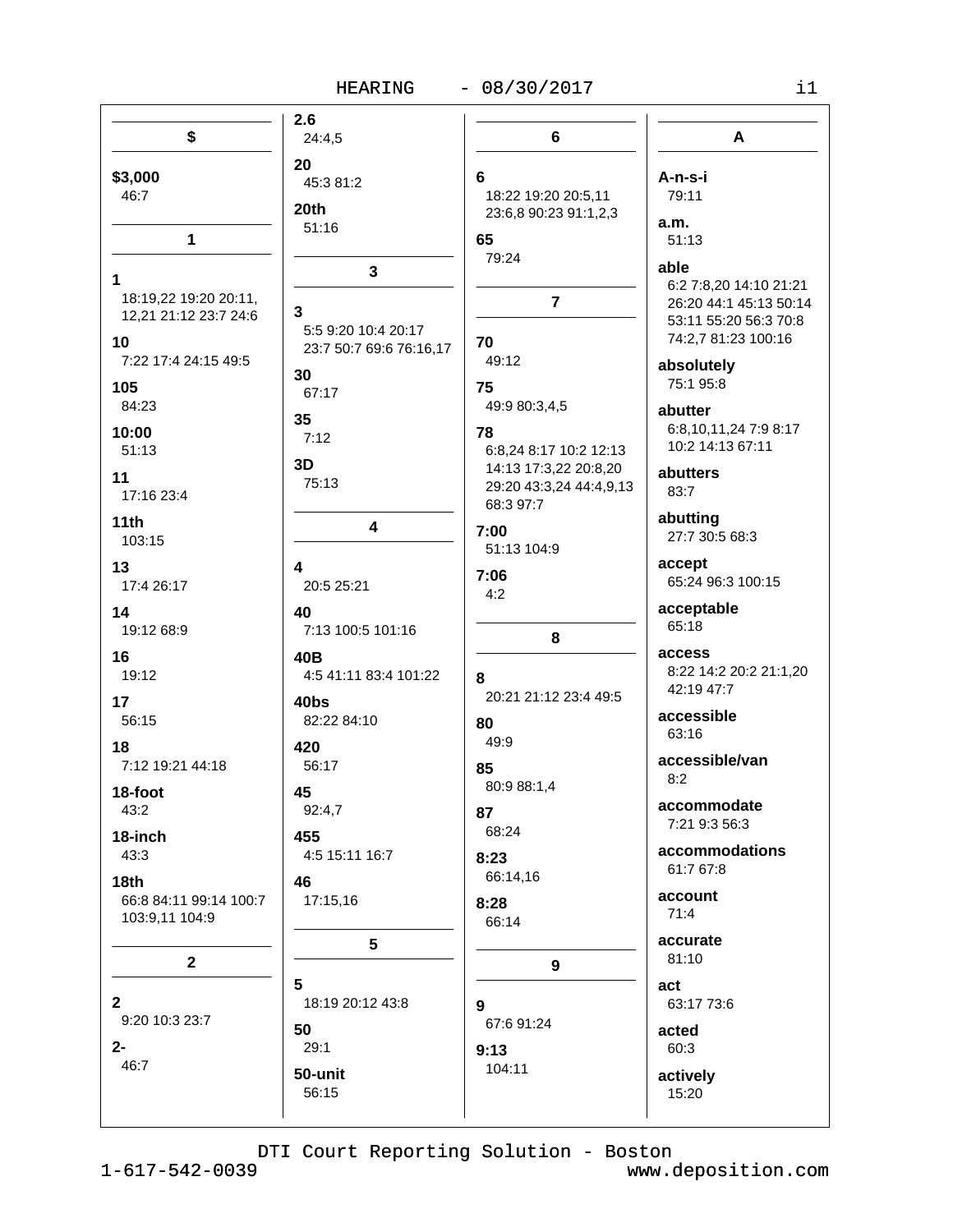#### **HEARING**

## $-08/30/2017$

aligned

activity 33:19 90:4,13 91:18

actual 10:1 18:19 20:5 32:18

33:16 49:19.22 93:4 **ADA** 

63:6 64:1,3

**ADA-COMPLIANT** 63:11

add 18:4 35:8 58:19 84:15 94:17 102:9

added  $7:11$ 

adding 36:16 37:24 51:20

addition  $52:11$ 

additional 5:19 9:3,5 20:17 23:19 28:22 29:2 31:3 41:18

address 29:12 37:19 67:1 71:18 73:23.95:24.96:6

addressed  $60:8$ 

addressing 81:5 82:14

adequate 21:1 26:21.22

adhere 28:19

adjacent 14:5 51:4

adjourned 66:13 104:11

adjourning 104:9

adjusted 6:5,15 33:23

adjustment  $13:13$ 

adjustments 6:3,9,10,12 11:21 95:2

56:22 adoption

adopt

 $60:6$ advantage

97:22

advertising 90:15,16

aerial 12:22

aesthetic 33:7 40:15 41:21 95:1 97:9 99:3

aesthetically 91:12

aesthetics  $86.7$ 

affect 21:5 28:10,11 43:13,14 85:12

agencies 26:23

Ages 28:18

ago 4:14 34:6 57:16 61:24

agree 36:2 40:9 64:14,21 80:11 83:5 95:8

agreed 52:6 59:2,4

agreement 41:9 57:11 94:8

agrees 59:20

ahead  $9:277:16$ 

air 16:14 67:21 68:20 94:20

airborne  $11:5$ 

alarm  $27:12$  alignment 54:10

12:12 20:10

alians 54:7 allow

48:7 53:8 92:24

allowed 21:20 24:6 102:1,5,6

allowing 16:10

allows 54:17 94:20

amenity 56:8

amount 16:14 33:5 95:18

analogy 86:17

analysis 102:13,14,20

anecdotal 46:3

angle 34:7 37:3 87:7 88:21

angles  $71:1$ 

animated  $80.6$ 

announce  $104 - 6$ 

anodized 15:18

**ANSI** 81:17,21

answer 29:4 43:19 58:22 84:9

anticipated 103:4

anticipating 93:3

anybody

31:1 78:9 87:22 93:12

anyway 77:10 apart  $7:17$ apex 53:7 61:16 63:10,13

app 52:15

apparently 94:8

appear 13:10 62:5 84:11

appearance  $30:8$ 

applicant 56:5 58:5,10,15 59:10

applicant's  $4:12$ 

application 4:4 82:21 98:12

appreciate 30:17 42:24 67:8 69:17 70:11 77:24 96:16

approaching 61:20 62:20

appropriate 35:7 42:21 45:11 52:16 55:17 56:14 58:4 59:24 88:24 92:10

appropriately 101:10

approved 21:3 83:7

apps 78:16 79:1

architect 5:6.9 6:19 11:23 30:21 65:4 86:3.9 96:4 101:8

architects 75:12

architectural 89:1

architecturally 87:15 91:11

DTI Court Reporting Solution - Boston

www.deposition.com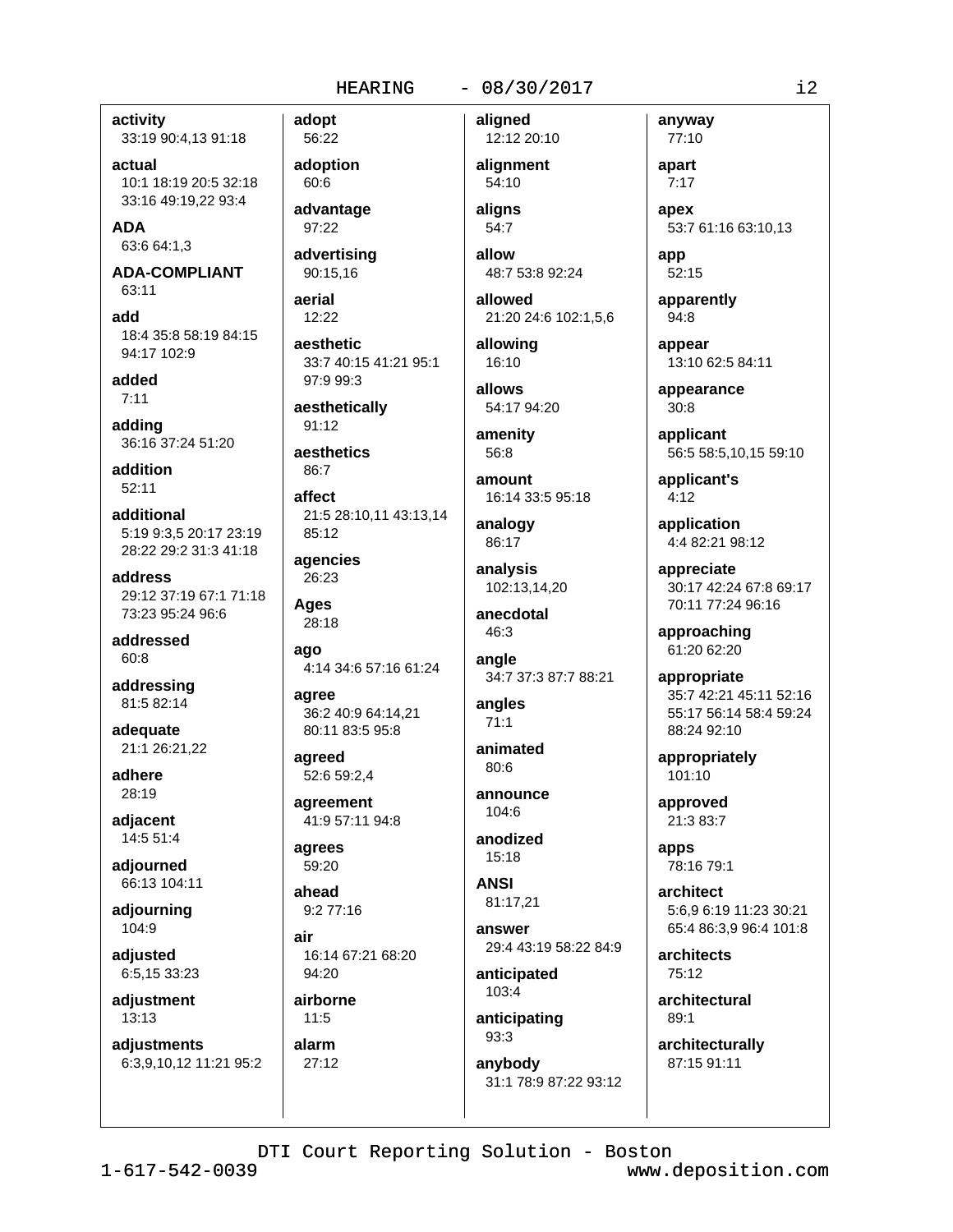#### **HEARING**

### $-08/30/2017$

architecture 16:16,23 33:4

area 7:1.5 8:7 9:12 14:16.17 20:16,19,21 35:22 51:9, 12,20 52:1 55:1,3 78:7

areas 7:19 10:7

aren't 12:13 53:17 61:4

arrange 69:22

arrangement 6:1 44:20

arson  $27:20$ 

article 26:3,9,12

articulation  $33:15$ 

aside 100:20

asked 5:16 6:22 31:4 42:2 46:23 57:5 82:4,6 92:3 101:20

asking 29:1 60:15 96:5

aspect 15:23

aspects 96:1 98:14

assault 40:11

assemblies  $27:1$ 

assistant  $4:8$ 

**Associates** 50:21 71:20

assorted  $90:13$ 

assume 56:2 64:14 attention 82:21 attractive  $95:3$ audible 93:13 audience 48:10,13 66:16 audio 67:24 automobile 68:18 available 48:5 81:23 avenue 74:19 average 88:3 aware 28:9.14 29:5 B back 5:22 7:7.13 9:11.24 12:2 13:14 14:16 17:2 18:2 25:23 28:17 30:17 32:6.8 33:13 34:7 37:10 38:1 39:6 41:7 44:8 48:14 50:9 72:1 84:21 85:24 88:5 97:3 98:9 99:8 background 80:8 84:4 backing  $47:3$ backup 25:17,19 bad 75:15 balance 62:14 63:5 balancing

63:17 73:6 balcony 12:17 15:4,7 bank 48:23

bar 53:11,14,17,19 61:14 62:11 63:1

**barrier** 21:15,19

**Bartash** 4:24 5:4,5 16:8 17:6,9, 13, 16, 23 18: 2, 7 19: 5, 11, 18, 22 20: 6 21: 7, 13, 18 22:9,12,22 23:12 24:1,7,10,13,17 25:9,15 26:1,6 27:13 29:19 32:7 34:19 35:4,22 36:5 37:6.15 39:13 40:4 43:6,11,16 44:21 45:23 46:3,20 48:2,12,19,22 49:2.8 65:4 69:6 80:15 81:4 82:3,7 84:17 97:1, 5 98:1

base 33:9,20 34:23

based 87:21 88:1 101:6

basic 68:2

## basically 57:1,20 69:19 85:24

86:11,21 88:8,10,15,21 89:8

basics 103:1

bavs 31:11 32:21

beautiful 67:14

bed 67:19

helieve 11:3 27:22 36:4 62:12 68:10 90:2

bells  $28:1$ 

benefit

benchmark 79:13

36:21 54:7 97:21 101:11

benefits 61:23 hest 59:19 63:18 79:20 84:12

**Beth** 84:23

better 29:16 38:5 52:9 54:8 60:18 74:6 83:23 87:18 89:1 91:11 96:21

beyond  $9:3$ 

bicycles  $80:12$ 

bicyclist 70:17 71:1 72:3 73:2

bicyclists 72:19 73:13,21 74:2

big 19:5 40:3 87:7

biggest 94:12

hike 6:4 9:9 46:6 55:9 71:3, 18,23 72:23 73:10,20 75:5

**bikers**  $75:4$ 

**bikes** 9:14,18 46:2,6,13,15

bikina 72:19

bin  $9:3$ 

bit 8:1 10:14 13:11.12 16:3,20 32:16 36:18 37:11.24 42:12 48:16 57:11 72:1.2 73:13

**black** 15:16 19:5 40:3

86:21 87:6 97:11

DTI Court Reporting Solution - Boston

 $1 - 617 - 542 - 0039$ 

www.deposition.com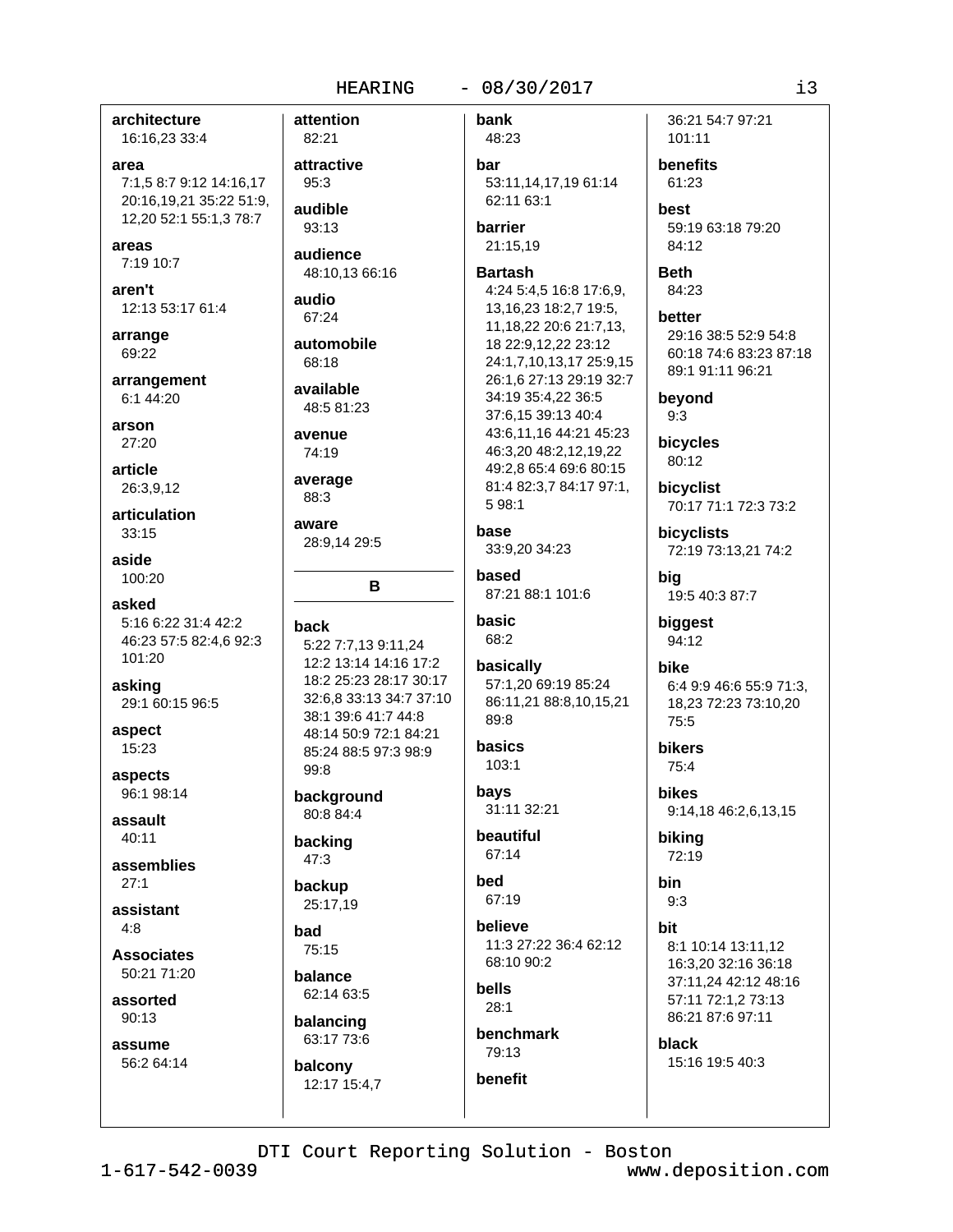#### $-08/30/2017$

block

25:14 blocked 75:10

blowing 89:23

**BMW** 89:21

board

6:17,20 17:19 51:15,17 52:5,7 53:24 54:13 57:5,6,14,24 58:9 69:10 72:5 76:21 78:1 80:13 82:13 93:8 100:2

board's 42:10 58:7 60:7

**boards** 36:16 83:14

**Boehmer** 31:1,13 65:3

**book**  $33:2$ 

**Boston** 47:16 76:23 77:1.2 83:22

how 32:3 86:16,24

hreak 35:12 36:15 66:12 87:4, 8.18

breaking  $37:24$ 

breaks 36:17

**brick** 13:8 14:15,16 25:12,13, 15,20,22 29:22 31:17, 22,24 32:2,6,8,11 33:10,22 34:1 35:11,18, 20 36:4,12,13 96:23 97:2,6,10,18,19,23 98:12,14

**brief** 

5:7,9,24

briefly 46:21

bring 96:11 **Brookline** 4:9 15:8 21:4 28:21 31:15 33:12 39:17,20 brother 83:21

brought 61:1 83:11

brilliant

75:18

bucks 78:18

buffered  $8:12$ 

build  $4:575:13$ 

builder 67:13

# buildina

7:13,15,18 9:21,22 10:2,9,13,20 12:6 13:16 17:12.22 18:5.13.15.21 20:2,10 22:18 23:6,10, 23 24:12 26:17,19 27:4, 10,23 28:4,15,24 29:5, 15 30:6 31:9 32:2,8,24 33:6,19,21 34:2 35:9 37:1,20,22 38:1 39:2 40:11 41:10 42:15 43:22 44:7,16 65:6,8 66:21 68:15,22 74:15, 16,21 75:1,2,20 76:4 86:8,9,22 87:5 88:6,9, 15 89:7.8 90:4.11 92:21 99:17 102:17 103:6

### buildings

27:24 31:15 33:12 40:21 88:14

#### built 26:8 28:11

bullet  $92:5$ 

bump

9:24 32:13 bump-out 44:5,9

bump-outs 51:2 59:8,11 61:2 65:18

70:18 72:23 78:3,7 bunch

42:21 buses 55:19

busy  $77:3$ 

buy 78:18

 $\mathbf{C}$ 

 $C1c$ 24:20 25:1 102:13

calculated  $27:5$ 

call 87:14 88:23

called 18:10 28:5 53:6 79:11

calms 72:15

camera 79:6

can't 21:18 54:24 55:1,3,5 67:12 74:16 82:5 102:4

capacity  $9:5$ 

capital  $77:22$ 

capture 4:22 43:17

car 46:6 48:3,5,9 67:18 78:12 80:23 85:9 89:21 90:16,24 91:3

care 26:5

carefully  $6:22$ carried 9:22 10:8 cars 38:17 39:1 47:6 48:8 71:12 73:18,21 75:3 85:10 89:11,13,23 91:1 95:22 case 5:20 15:8 16:12 20:9 31:7 48:22 96:2 catastrophe 85:24 86:2

cause 78:5,8

caution 92:14

> cavity 25:14,15

cement 29:24

cementitious 98:21

center  $13:23$ 

**Centre**  $84.23$ 

certain 7:17 81:1 95:18

certainly 24:10 38:22 40:2 61:18 62:6 63:23

chair  $4:65:4$ 

**Chambers** 89:17,19 90:14

chance 55:15 102:23

change 28:15 32:15 34:9 40:15 51:23 99:16

changed 17:12 22:17 24:12  $33:13$ 

changes 5:10,13,23,24 6:16 13:3 24:22 28:9,14 29:5,6,17 31:3 32:12,14 34:12 37:18 40:13 44:24

DTI Court Reporting Solution - Boston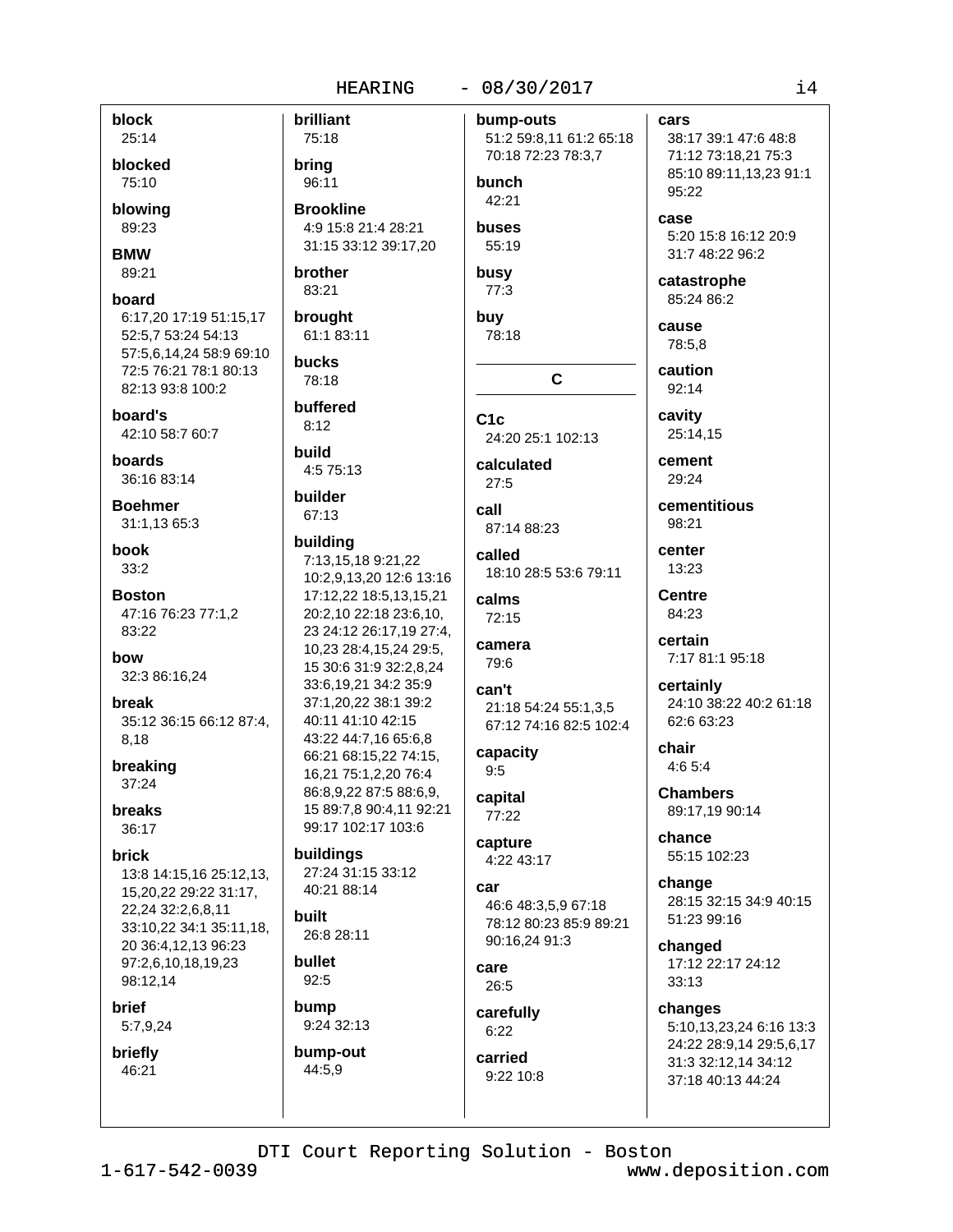45:18 51:15.19 52:1.3 57:24 65:7 96:12 104:1

changing 36:16 37:19,22 41:20 67:9 98:4

charts 79:24

check 38:10 79:23

children 75:7

choice  $33:8$ 

chose  $7:16$ 

chosen 10:18 33:10

**Chris** 24:14.24 29:9 31:10 50:16 64:9 96:18.19 97:18 98:23 102:11

Chris's 97:15

**Christopher**  $4:7$ 

circle 85:3,7

circling 7:2 13:4,20

circumstances 93:6

**Citylift** 83:22

**Clarence** 89:24

clarification 58:8 100:23

clarify  $5:16$ 

clarity 14:6

clean  $33:7$ 

clean-cut  $64:2$ 

clear 10:15 42:7 clearest  $18:9$ clearly  $4:21$ client 70:3 83:9 **Cliff** 65:2,7 clinkina 80:7 clips 34:23 close 48:11.12 71:23 83:8 100:4,6 101:15 closed 100:10,17 closelv 44:2 closer 9:6 61:14,21 62:13 83:6 closest

22:14

closing 80:24

coast 16:19

code 7:18 20:2 26:19.20 28:4,10,15 29:5 95:17 102:23

codes 26:7,23 28:20

Coffee 88:19

collected 87:21

color 15:21 36:6,8,11,13,17 97:12 98:10

20:23 21:15,16 75:17

column 11:16 12:4,22 14:15

# $-08/30/2017$

86:1.19 88:6 columns 37:11 38:1 74:14,23,24

combination 29:23

75:18 87:2 94:7

combine  $45:11$ 

combined  $27:8$ 

come 4:19 5:18 13:14 26:11 34:21 41:5,7,9 42:8,22 45:15 47:17 62:2 63:4, 19 66:19,23 70:4 79:11, 15 83:23 85:14 99:8

comes 62:14 63:17 71:22 93:17

comfortable 9:17 27:9 57:18

coming 7:13 11:18 30:5 37:12 52:20 55:24 56:11 61:20 71:2 72:13 73:18 74:1,5 81:8 89:14 90:3 101:24

comment 4:16 17:1 26:5,6 39:23 58:24 63:9.12 64:24 65:13 66:19 78:3 81:6 97:4.5.6

comments 5:2.17 11:22 34:14 45:3 58:1 60:14 67:1 78:1 80:11 91:9,19 92:9,10 96:17 100:17

commercial 13:12 30:9,14 32:17 37:10

**Commission**  $92:1$ 

**Committee**  $92:2$ 

common  $51:6$ **Community**   $92:1$ 

compact 8:2 9:12 company

47:12 49:16 76:22 79:21 80:19

compared  $29:1$ 

completed 102:3

completely 92:19

completing 81:21

complexity  $33:5$ 

compliant 26:17

complicated  $91:18$ 

comply 64:1

comprehensive 4:4 41:15

compressor 67:22 68:6

compromise 62:3,24

concept 28:23 62:6

concepts 61:12

concern 83:18

concerned  $70.17$ 

concerns 68:2 77:11

concessions 77:18

concrete 25:14,17

condition 12:23 18:10 41:7 59:14

DTI Court Reporting Solution - Boston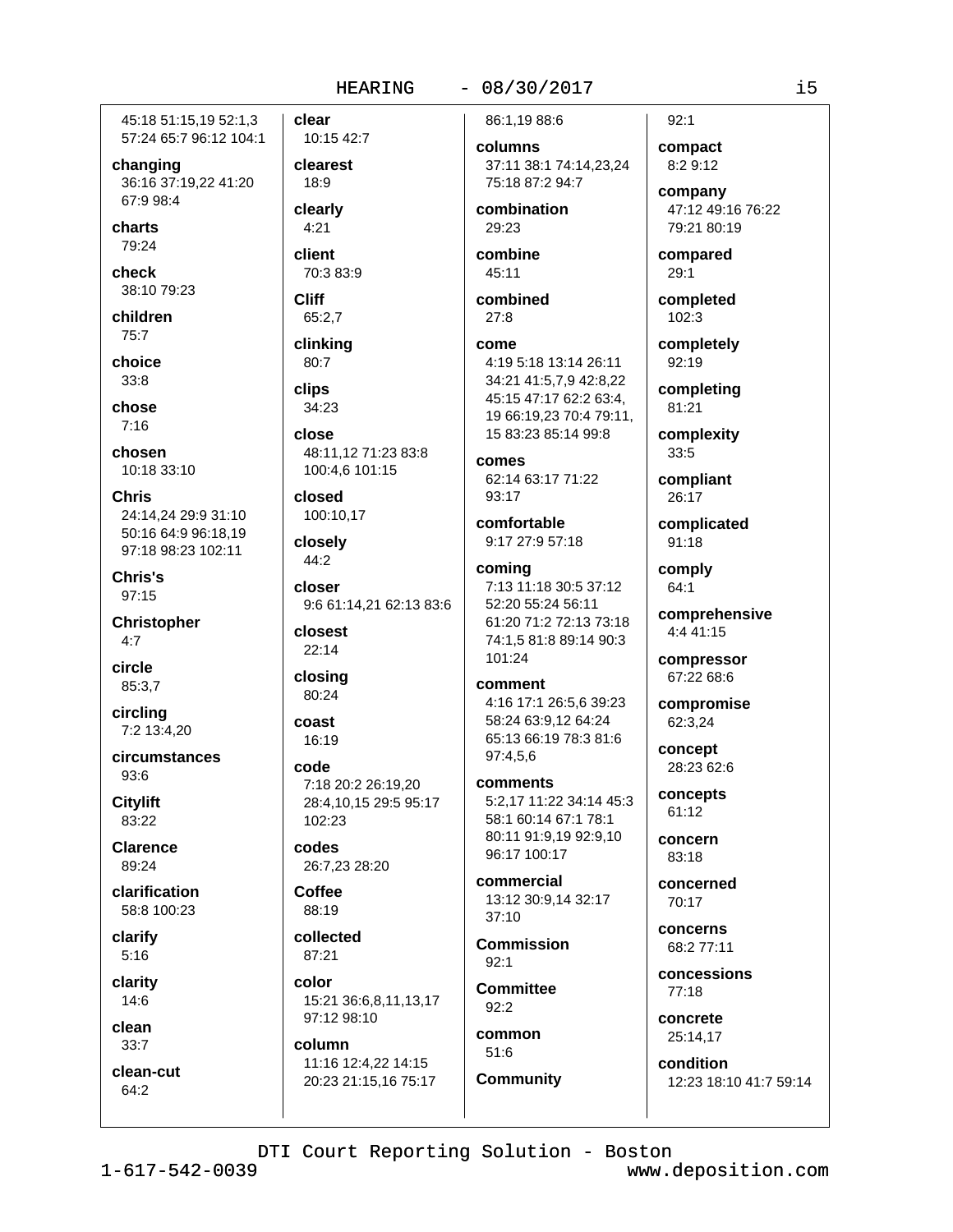# $-08/30/2017$

66:10 83:16

conditioned 10:19

conditioning 67:21 68:20

conditions 11:24 63:15 100:2,8,12, 21 101:3

conference 49:10

confirm

 $24:11$ conflict

 $90:5$ 

conformance 81:17

conjunction  $51:12$ 

connect  $10:18$ 

conscious 29:22

consensus 57:20

consider 6:22 35:5 78:10,11 100:3

consideration 97:9 98:17

considered 32:8 63:16

consisted  $51:1$ 

consistency 88:22

consistent 10:3 12:18 17:13 21:2 23:2 33:11 52:19 53:4  $62:7$ 

consistently  $31:8$ 

consolidated  $6.1$ 

constant 52:23

constricting 54:23 constructed 15:15 27:19 65:19 constructing  $51:7$ construction

9:14 25:16,24 26:3,24 27:2,16 28:17 56:6 58:11 59:11

consultant 30:20 57:8,14 70:21 87:20

consultant's  $53:5$ 

consultants 50:22 89:4.5

contained 10:19

contemplated  $60:6$ 

context  $60:21$ 

contextual 33:11

continue 31:24 59:18 92:14

continued 104:6

continuity

16:10 continuous

62:16

continuously 29:13

contrast  $87:16$ 

control 32:10 97:12

conversation 32:21 59:6 92:19

conversations 30:15 80:7

converted 51:22

coordinated  $12:11$ 

corbeling 33:18.22

corner

10:1 11:16 12:5,24 13:19 14:15 18:12 20:8, 22 22:14 23:4.5 29:23 36:16 43:22 44:3,6,15 48:4 51:4,5 54:2 55:4,5 61:16 63:23 86:1,2,10, 14,19 87:2,16 88:6,7,9, 15 91:10

corners 54:15 58:11 63:24

cornice 33:24

correct 17:6 19:22 20:6 21:13 24:13,17 25:9 26:1 48:19 57:22 58:2,23 100:18,19

corresponding 51:5 54:15 56:13

corridor 10:11,13,16 13:4 54:12

cost 29:2 56:22 99:1

couldn't 49:21 80:22

couple 5:11 16:24 29:11 34:20 42:8,13 78:18 98:18  $QQ \cdot R$ 

course 33:21 88:3

court 66:24 100:23

cover  $14:7$ 

covered 5:1 59:14

create 33:14 34:7 36:15 97:14

created  $10:15$ 

creates 33:20

critique 80:13 **cross** 

78:9

crossing 52:22 54:18 61:8

crosswalk 53:8,10 54:5,8 60:17 61:6,13,23 62:2,19 63:2 71:3 73:20

crosswalks 54:4 59:9 63:19 70:24

cruise 86:16 87:1

**CUBE** 5:5 69:6

 $_{\rm{curb}}$ 45:21 51:2,7,21 53:3,6 54:14,19,21 55:6 58:16 61:1 65:21 72:11 73:7 74:3 87:4,17

**CULIOUS** 71:16 82:20

current 18:6 23:20 102:16

currently 54:24 81:22

cursor 7:3 13:4,20 44:6

curve 86:11,23 87:2,16

curves 86:22 87:8

customarily 41:15

customary  $101 - 4$ 

**cut** 45:21 51:21

D

damage 80:9

DTI Court Reporting Solution - Boston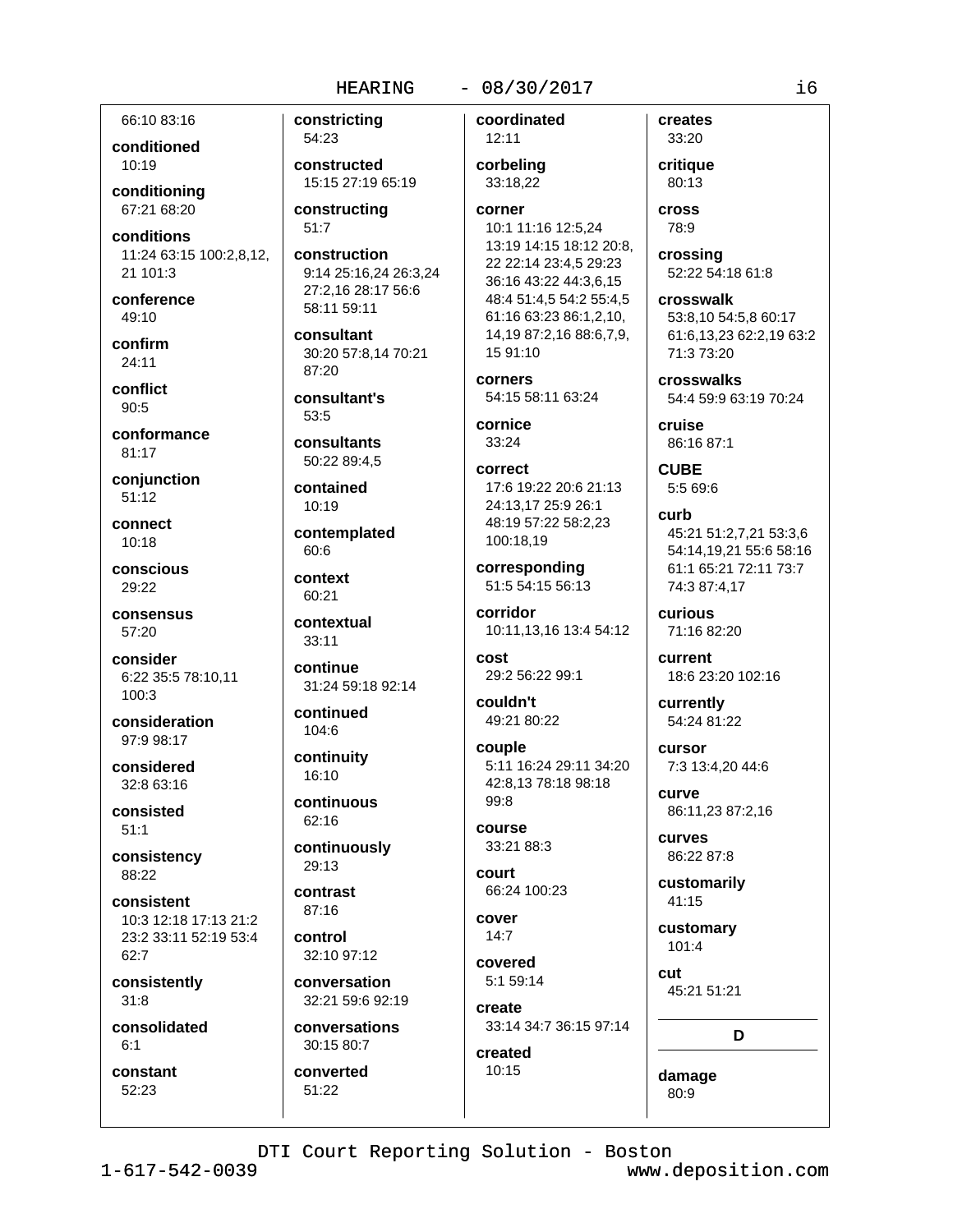# dampen  $22:3$

dandy 102:23

**Danesh** 27:20 47:8,23 49:14,15 50:1 70:6,13 76:10,14, 20 83:19 84:12 85:4,6, 13.17

danger  $91:8$ 

dangerous  $71:14$ 

Danny 47:22 83:19 84:12 85:13,17

data 87:21 88:1 89:6 90:8,9, 18,19 91:12,15

date 82:3,4

dated 101:10

David 27:20 47:8 49:14 50:1 70:6,13 76:14,20 85:4,6

day 88:2 91:14 101:15 103:17

day-to-day  $8:22$ 

davs 52:10 100:5 101:16 103:16

**DB** 79:24 80:3,4,5,9 81:2

dead 54:24

deal 60:12 83:16

decibel 49:20 69:4,8

# decibels 49:9,12 50:7 67:17 79:19 81:2

decide 66:22 93:17

decided 42:16 82:7,8

decimals 47:21

decision 29:22 34:5 100:6,13 101:13,15,16

decisions  $30:3$ 

deck  $10:6$ 

decorative-looking  $40:1$ 

defeated 80:21 81:1

definitely 22:22 51:19

dearee 15:23

delivered  $6:19$ 

dense 83:6

department 5:15 41:8 55:14 56:20 65:20 101:2.11

dependent 62:24 64:6

depending 19:12 32:1

depends 78:23

depressed  $64:16$ 

describe  $44:2$ 

design

4:13 6:13 24:2,12 31:3, 5 33:1 34:15 35:10,24 36:3 42:22 53:4 55:15, 16,17 57:23 59:7 62:8 63:4,20 64:7 65:3,7,18, 20 71:23 77:19,23 86:1, 20 88:6,20,21 89:1

# 91:11 92:9.20 94:13

 $-08/30/2017$ 

96:6 97:9,16,20 101:6 designed 59:21.22 61:17 62:7

63:7 88:17 95:2

designing 56:7 64:6 66:5

designs 42:20 56:2 96:11 103:20

detail 6:14 8:1 16:4 33:16 41:12 83:8

detailed  $11:22$ 

detailing 11:22 32:18 36:15

details 33:17 42:15 63:24

determinations 26:11

determined 26:22 65:17

developed 44:17

developer 16:17 64:15 81:15 94:9, 18 100:21 101:2

developer's  $93:1$ 

developers 74:13 77:18

development 49:15 56:15 65:4 83:20  $98.16$ 

didn't 17:8.24 38:3 44:24 48:10,14 82:3 85:1

difference 24:9 36:14 40:3 57:12 100:15

different 32:22 41:7 42:8,17,20 43:17 49:20 57:9 59:1 70:2 76:16 86:22 87:4, 8,9 96:11 98:3

difficult 14:14 32:10 40:14

74:18 75:2 78:22 79:14

dimensions 23:1 71:21 87:13

diminish 41:14

direct 12:14 14:20

directing 79:3

direction 6:16 55:23 77:21

directly 10:11,18 12:12 43:19 51:4 92:8 95:24

director  $4:9$ 

disagree 31:14 92:18

disagreement  $53:2$ 

disappear 15:21

disappears 40:7

discuss 44:24 93:21 100:8,12 102:14

discussed 26:12 29:13 31:10 44:14 45:23 47:4 61:11 79:15 99:24

discussion 53:16 66:20 69:12 71:6. 16 72:7 93:16 103:24

discussions  $37:17$ 

dishes  $80.7$ 

distance 7:17 16:12 53:13 54:18 56:10 72:12

distances 27:5 61:8 72:9

DTI Court Reporting Solution - Boston

 $1 - 617 - 542 - 0039$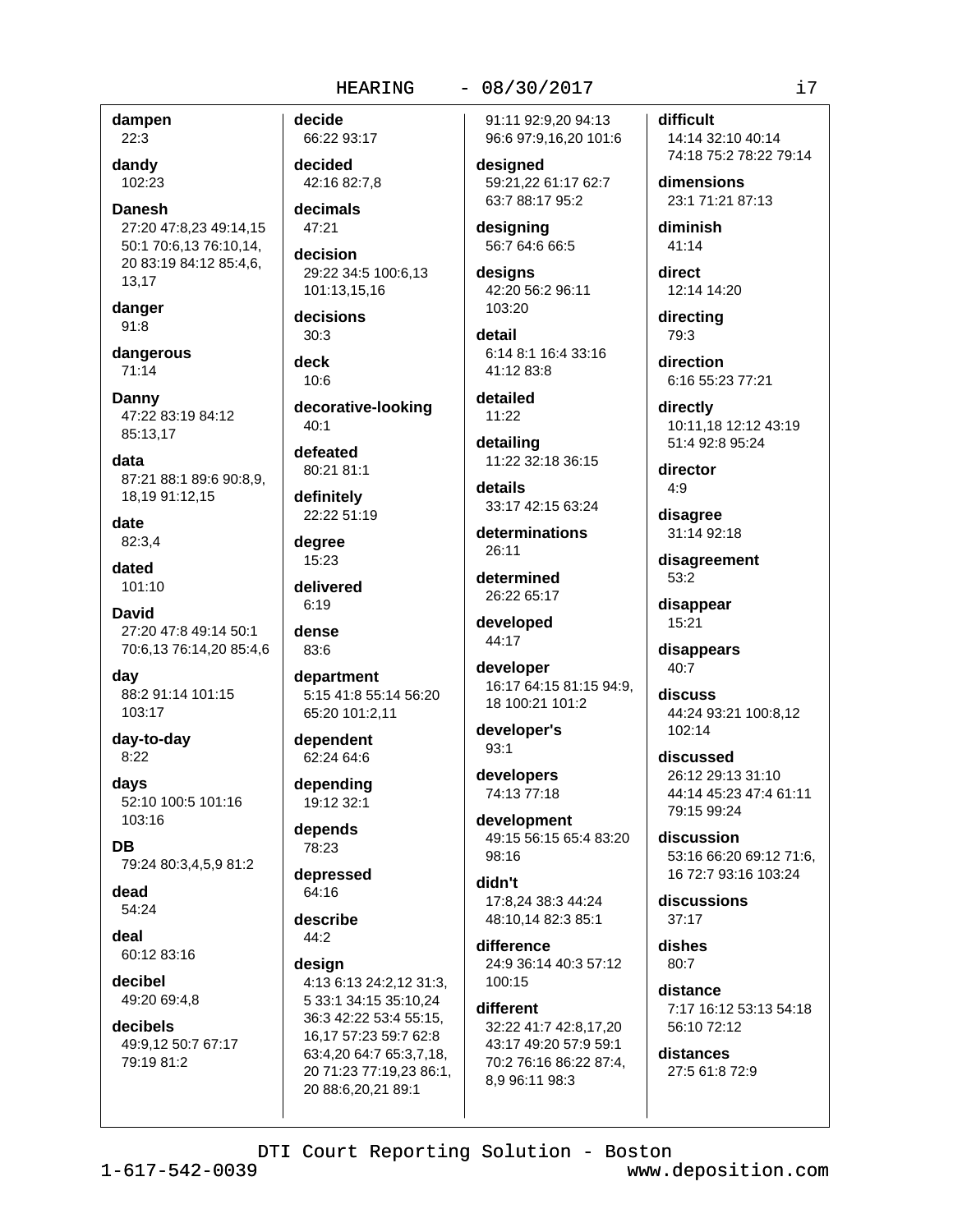#### $-08/30/2017$

distant  $29:7$ 

distinction 36:23 37:4

**Ditto** 

59:6,18

Ditto's 65:15

**Diversity**  $92:1$ 

dock

60:10

documents  $27:2$ 

doesn't 22:6.7.9 34:15 40:8 71:24 75:16 87:19 101:17 102:15

doing

16:9 41:22 58:11 64:3 77:3 82:9 102:15

# don't

11:2 17:1 22:4 23:12.17 26:13,14 27:23 29:6,17 30:22,24 32:6 34:24 35:13 37:3 40:10 41:2. 3,4,5 42:2,6,7,9,19 43:18 46:6 52:8,21 58:12,21 60:20 64:10 67:13 68:14 69:8,14 71:15 72:6 76:14 77:16 78:15 79:14 82:12 84:4. 17 85:19 86:3 89:4 90:7 91:14 93:2,18 95:10,17 96:7 98:10,21,23 100:8  $103:3$ 

#### door

6:15 8:8,20,21 12:15 14:19,23 15:12 16:7,10 38:15 39:5,10 41:2,10, 21 42:7,10 45:2,5,19 48:11,12 69:2,7,19,24 70:1 80:24 94:14.18.20 96:7

doors

8:17,20,22 14:2,4,17,22 16:4 39:17,20 41:13 42:1 50:11 95:5 99:18

# doubled

48:23 downhill 78:7 draft  $100.2$ drainage 78:6 dramatic 28:16

draw  $101:2$ 

drawing 24:20 25:5

drawings 102:13

driven 45:17

driver's

70:23 drivers 11:19 16:11 22:1

drives 74:17 98:11

driveway 21:9 45:22 52:18,22,23 64:16

dubious  $31:19$ 

dumpster  $71:11$ 

earlier 14:23 25:4,5 61:11,12 97:2 102:12

E

early  $32:7$ 

easier 72:18

easiest  $18:9$ 

eastern 62:17

10:23 echoes 68:15.22

easy

edae 7:9 9:11 23:8

effect 31:9 45:6,20

effective 47:5

effectively

39:1 40:5 44:22 earess

10:17 14:23 19:23

egress-only  $8:21$ 

either 8:6 55:8 76:10 102:4

elaborate 87:24

elements 36:10

elevation 12:9 13:15 14:12,14 29:19 32:4 34:6 52:23 93:22,23 94:1 98:6

elevations 103:5.7

elevator 13:23

emergency  $8:21$ 

emphasize  $17:8$ 

emphasized  $17:2$ 

employees 83:21 enacted

28:10

enclosed 68:21

enclosure  $13:3$ 

encroaching 55:23 ended 45:16

ends 16:9 43:16 44:22

engineer 37:16 57:15 78:14

engineered 62:9

engineering 63:20 101:8

**Engler** 

28:8,12 30:18,19 41:1 42:6 57:3,4 58:2 69:22 82:18 83:2,5,13 94:11 96:9,10 99:8,15 101:4, 23 102:10,24 103:18,21 104:2

Engler's 84:8

entire 9:22 10:7 14:16 24:19 29:19 59:7

entrance 37:10 86:15 88:18

entrances 64:16

entry 7:2 11:17 12:5 20:18

envelope  $10:20$ 

Environmental 60:24

equipment 8:24 11:1,3,6 13:7,21 39:13 81:16 94:23

especially 29:15 31:16 32:11 69:20

estate 96:4

**Europe** 39:24

evaluation  $34:13$ 

DTI Court Reporting Solution - Boston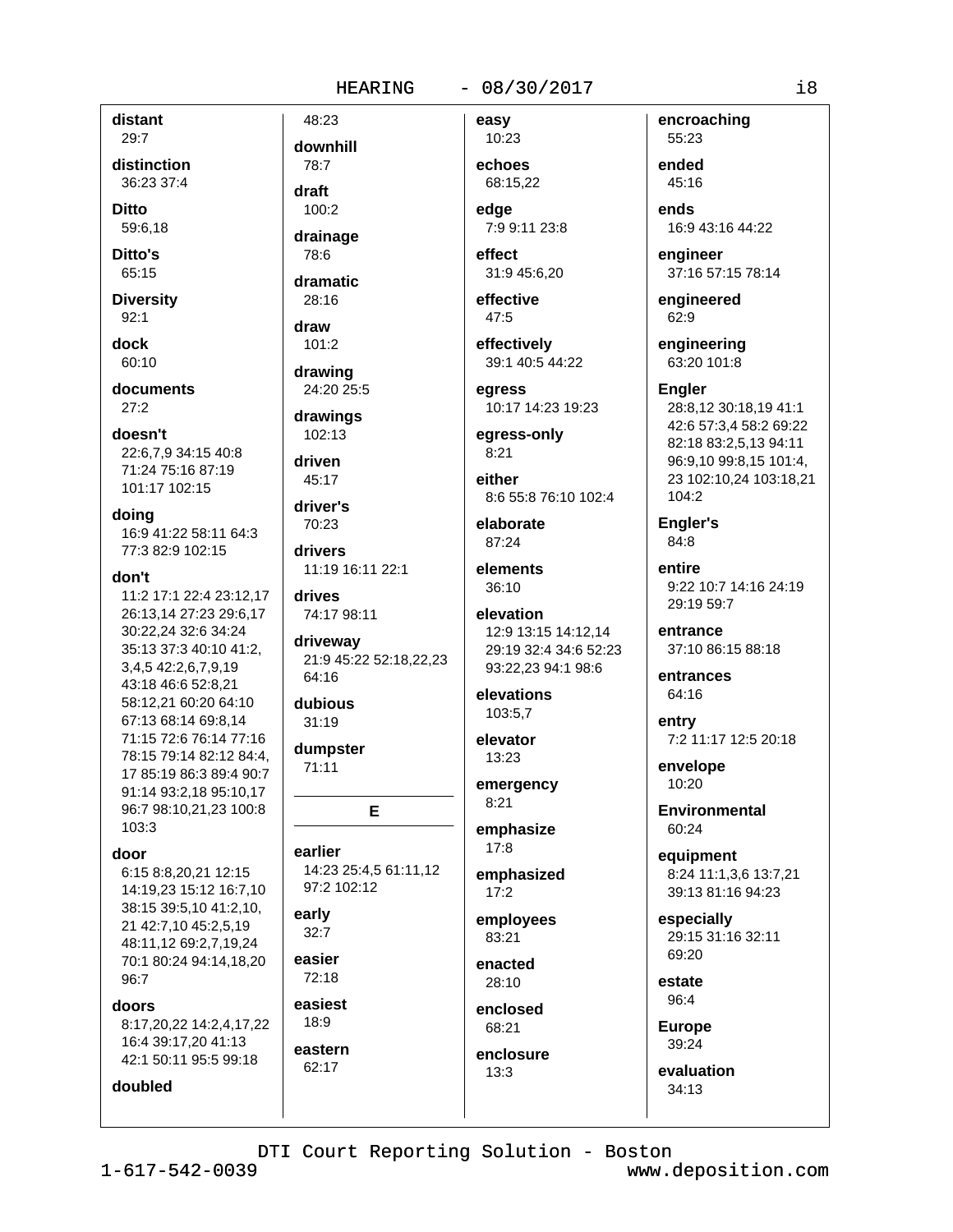#### $-08/30/2017$

evening 50:20 91:20,22 99:12 100:9

event  $8:24$ 

events  $28:2$ 

eventually 23:8

everybody 4:21 57:17 59:19 71:15  $77:17$ 

evident 10:23

exact 23:12 57:23 58:13 63:5

exactly 15:10 24:23 34:24 35:24 59:15 64:20 82:13 92:15 99:14

example 49:13

examples 5:14 12:20 15:1

excessive 64:23

**Excuse** 69:13

execute  $53:18$ 

exhaust 40:19.22.23 49:24 50:1.  $2,3$ 

exhibit  $55:12$ 

existing 12:12 14:7 62:11,14 88:13

exit 53:23

exiting 11:19 16:11 22:1

expand  $9:2,16$ 

expanded

expect 29:6 82:1 102:11 expecting 46:15

 $6:5$ 

expensive 28:24 29:3 98:20 99:5

experience 22:9 30:22 70:19

experienced  $92:6$ 

explain 85:15

explore  $40:2$ 

explored 83:17

exponential

express 77:14

80:2

extend 75:3

extending 55:8

extends 10:11,12 11:11 13:5  $44:8$ 

extension 71:22 72:1,13 73:12 74:8

extensions 51:2,7 53:3,6 54:15,19, 21 55:6,19 56:7,9 58:16 61:1 65:21 72:11 73:8  $74:3$ 

extent 44:13 57:10 71:4 76:8

exterior 25:12

extra 72:2 85:11

extreme 95:4

extremely 84:8 F F-r-e-d 85:21

facade 6:11,23 12:8,10 13:10 14:2 18:12.14.18 30:6 32:19 33:15 34:18 36:10 44:11 67:10 87:5 97:7,14 98:5,11,13 103:20

face 8:19 9:22 10:9 18:20 19:7 20:13 22:17

faces 8:18 18:15 29:20 30:7  $32:4$ 

facility 16:19

#### facing

6:7,9,11,23 7:9 8:17 10:2 11:17 12:2 13:17 14:4,12 17:22 20:8 22:18 25:13 27:7 30:16 32:11 35:17.19 43:2 44:11 50:12 67:11 79:4. 8 94:5,13,16 97:7 99:17

fact 27:16 31:18 65:1

fair 58:4 92:2

falls  $63:1$ 

familiar 26:9,10 30:8

family  $90:1$ 

fan 49:18,22,24 50:1,2

fans  $50:3$ fantastic

> 74:23 84:14 85:16 96:15

8:11,13 23:24 24:5 33:16 43:4 50:8,12 56:4 62:11,18 63:5 65:9 81:14 102:16 103:2 fast

89:20

far

faster 89:9 favor

51:18,19,23,24 52:2 56:6

feasibility  $97:8$ 

feasible 63:23

feasibly 6:23

features 15:17

feedback 6:17,18 57:9

feel 15:2 30:13 31:12 32:22

feeling 13:12 97:10

feels 33:10,11 40:4,6

feet 7:13 17:15,16 18:19,22 20:17,21 21:12 23:4,6,7 43:8 45:3 49:5 68:9 90:23 91:1,2,3

felt 13:9,10 32:16 65:8

fencing 10:15

fiber 29:24

field 69:22

 $85:1$ 

figure 42:20 45:14 63:17

film

DTI Court Reporting Solution - Boston

 $1 - 617 - 542 - 0039$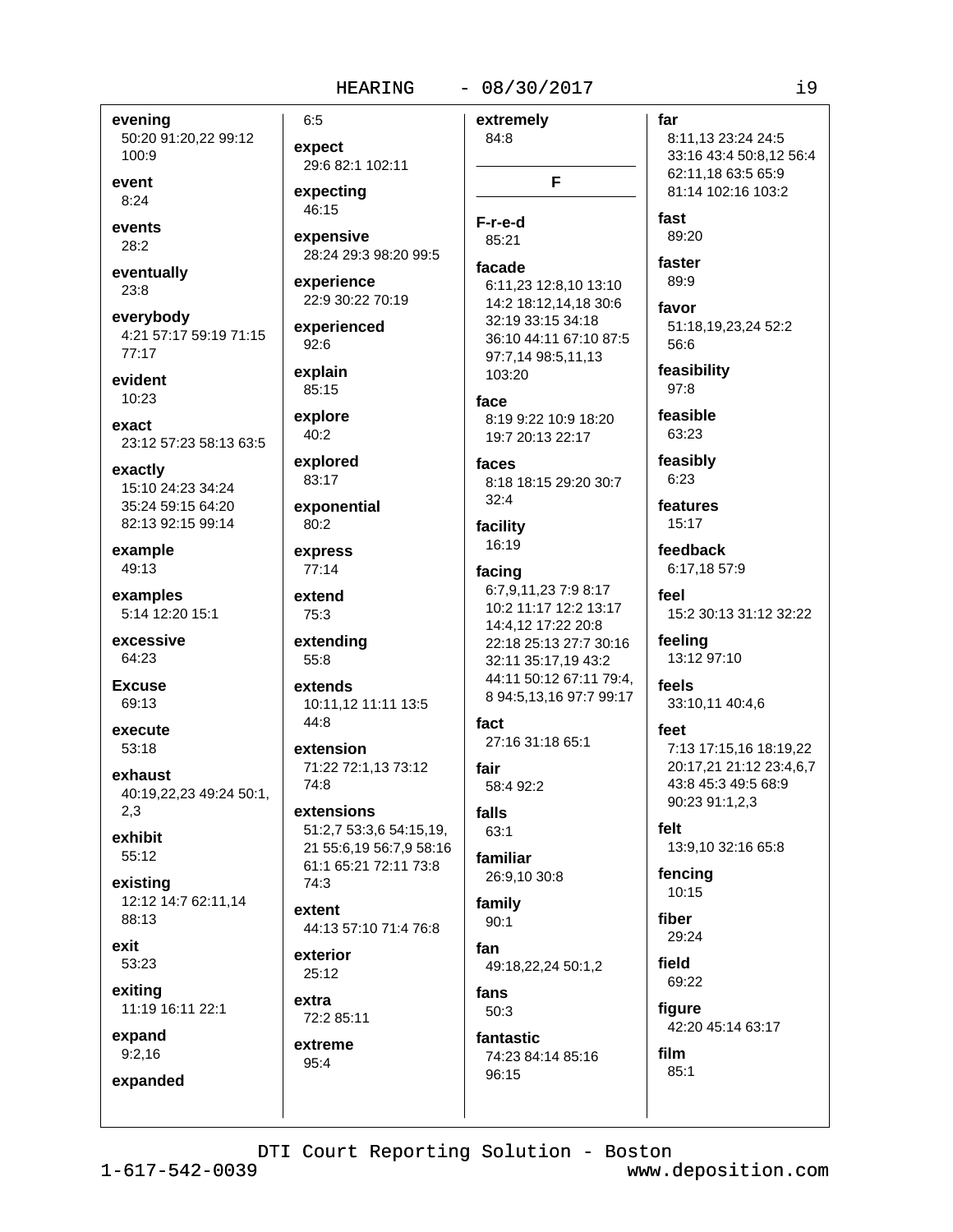$-08/30/2017$ 

filmed  $4:20$ final

76:20

finally 59:2

financial 60:9

find

36:1 43:6 findinas

26:13 fine

23:16 61:18 69:16 92:13

finished  $40:4.6$ 

fire 8:23 26:20 28:4,9,19

fires 26:5

first 6:24 7:12 37:8 39:2.4 44:16 47:1 61:3 76:12 80:16 81:7 82:5 87:10 88:9 98:3

firsthand 26:13

fit 9:17 29:16 46:2.14 47:10 63:23 102:15

**Fitzgerald** 58:20,22 60:23 63:13 73:5

five 9:14 46:2,12 48:20 66:13 85:10 96:11

five-minute 66:12

fix 40:10

flat 98:7

floor

6:13 9:19,23 10:5,8 12:17,23 14:21 18:3,16,

21,22 20:9,10 33:13,14, 18 36:24 37:5,7,8 39:2 44:5,9 68:14 87:11 88:9 98:4,7,8

floors 10:3 25:24 33:23 36:23 37:4 86:23 87:10,17 98:3

flow 53:22 54:23

follow 73:17

food  $37:5$ 

foot 9:24 18:17 19:20 20:5, 11,12 23:8

footage 23:13,22 45:13

footprint 23:11 37:20 45:6

foreground  $12:1,3$ 

forget 68:14

formal

40:7 former

 $92:4$ 

forthcoming 79:17

forward 84:10

four 31:24 41:7 48:23 58:11 59:8,11

fourth 6:13 12:17 98:7

fover 38:20

frame 25:18 29:1

**Francisco** 47:11 49:16 77:1 **Fred** 

74:22 77:15 85:21 free

90:15,16 free-standing

 $37:11$ 

front 9:21 43:22.24 44:4.15 58:13 67:18 68:1 71:8 72:8 87:1,5

full 25:13,19,21 26:13,18 27:11,24 80:6

full-sized 47:8

fully 26:17

function 70:2

functional 98:1

further 15:22 20:14 53:9,10,11 61:5 70:24 71:13 73:9  $74.7$ 

furthest 8:7 23:4

future 29:7 83:17

G

gap 53:23

garage

7:2,7,20,23 8:6,7,11,14 11:15,17,18 12:5,7,19 14:17 15:4,12,23 16:1, 7,11,15 18:17 20:18 22:2 38:15,18 39:9 40:17,24 41:13,21 42:10 45:2,5,8 46:8,14 47:2 49:18 50:10,13 69:2,19,24 70:1,9 72:8 76:2 90:4,24 94:15,18, 21,22 95:6,19 96:6 gas 56:23 71:9

**Geller** 101:20

qeneral 5:22 51:17 93:16

qenerally 51:2 78:22

**generated**  $8:10$ 

qenerates  $22:5$ 

**generation** 90:10.12

qentleman 69:23 76:22

Geoff 28:12 57:4 82:24

qermane 92:19

getting 41:10 44:19 82:20

**Gibbs** 89:24

gist 65:10

give 18:5 42:13 47:14 59:17 66:19.24 72:14 73:13 79:9 82:3 87:3,7 90:15 96:13

given 56:15 70:24 94:8

Globe 26:4 27:15

# go

9:2 18:2 22:20 23:17 24:18 29:20 37:7 39:6 42:4 43:4 44:1 49:20 65:10 69:11 71:14 77:16 78:18 80:1.3 83:4 85:24 89:21 94:6,10 96:22

goes

56:5 67:20,22 69:3 83:3 89:19

going 4:11 5:12 16:6 18:2,7

DTI Court Reporting Solution - Boston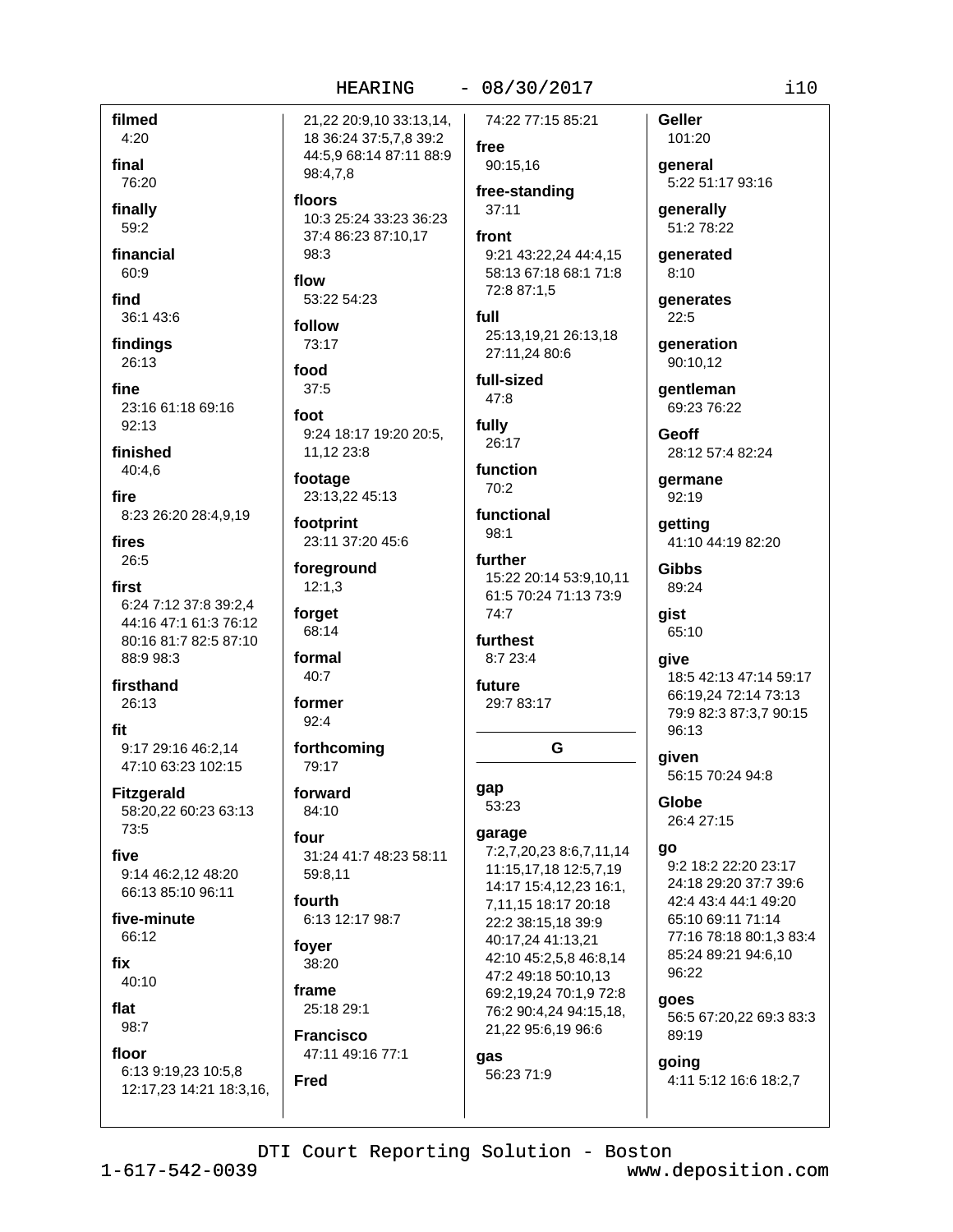# $-08/30/2017$

21:15 23:21 29:20 32:10 35:1,8 37:16 38:13,14,24 40:24 41:3, 5 43:16 44:1 46:8 47:1 50:8 53:17,19 54:9 60:12 65:12,15 72:10, 20 74:16 75:10 78:8 79:8 82:8 84:9 85:13 89:9,11 91:3 92:23 93:21 94:21 95:15 96:4 99:20,23

good 50:20 59:2,23 63:1 67:3 75:5 86:7 91:22 103:8

Gotcha  $49:1$ 

qotten 6:17 85:23

govern 26:8

governmental 26:22

graphic  $54:6$ 

great 5:3 22:11 94:7 99:10

greater  $36:18$ 

greatest 101:9

green 14:8 52:12 88:14

**grills** 39:21 40:1

qround 10:8 12:23 14:1,7,11,21 18:3,16,21 20:9 33:18 44:5,9 68:7,8 69:5

ground-floor 39:21

group 57:20 62:1

quess 71:7 85:1 93:21

guidance 96:13

guys 82:5 н half 22:24 44:12,16 handicap 63:10 handy 102:23 happen 4:11 29:7 99:13 happened 57:10 happening 14:11 44:22 happens 85:2,9 happy 31:2 47:17 70:3.13 76:23 80:6 92:17 93:7 98:15 hard  $94:4$ harder 71:12 **Harvard** 4:5 11:10 12:3 13:16 15:11 18:8,11 22:15 37:13 51:1,3 52:1 53:6 54:4,9,12,16 55:10,22, 24 56:1,7,13,17 57:2 61:20 62:17 71:8 72:6 73:19,21 74:2,7 78:7 87:22 88:12 89:9,10,11, 12 91:13 hatched  $9:12$ haven't

22:16 35:4 55:15

he's 47:16 65:24

headquarters 47:12 health

 $96:1$ 

hear 4:24 48:11,12,14 50:14 62:1 65:13 67:23 76:12, 19 79:21 80:22 83:12 99:21

heard 46:9 67:22 69:14 72:4

hearing 4:4 6:18 30:11 32:20 66:16 81:8 83:4 84:11 92:12 96:10 99:12.14 100:5,7,10,17 101:5 102:2,11,22 104:6,9

heavy 33:24

height 17:11.13 19:17 24:12

34:2 36:22 97:22 98:4. 11 103:5

help 15:24 16:5 60:18 78:8

helpful 23:23 24:8 77:19 79:10 80:10 84:8 96:19 98:19

**Herb** 89:17,19 90:14

**Herscovici** 68:23 69:17 70:11,15 73:17 74:9

# hey  $57:7$

Hi 49:14 68:23 74:10 77:14.17 85:21

hideous 39:15

high 76:19 90:23

high-pitch 75:23,24

high-pitched 76:8,12 78:13,21 higher

88:3 hill 89:23 home 8:18,19 12:15 14:19 30:2,5 35:19 44:13 90:1 Honda 89:17 honestly 41:11 hope 101:17 hopefully 100:1,9 hoping 15:20 39:3 horizontally 87:9 hour

hit

hits

 $7:14$ 

44:11

87:21 90:3 91:13 hours

51:13 60:12 house

43:5,8 67:11 68:9 94:2, 5

houses 29:17

housing 28:21 92:2

hovers 49:12

huge 74:20 75:6

hundred 78:18 79:19

huna 34:23

**Hussey** 4:7 19:16 22:6,8 24:15, 18 25:1,3,11,21 26:2 27:11,14 29:10 31:14, 23 34:17 35:2,6 37:7,23 38:2,6,9 39:9 40:23 42:13 48:17,21 49:1 50:17 64:10 68:5,10

DTI Court Reporting Solution - Boston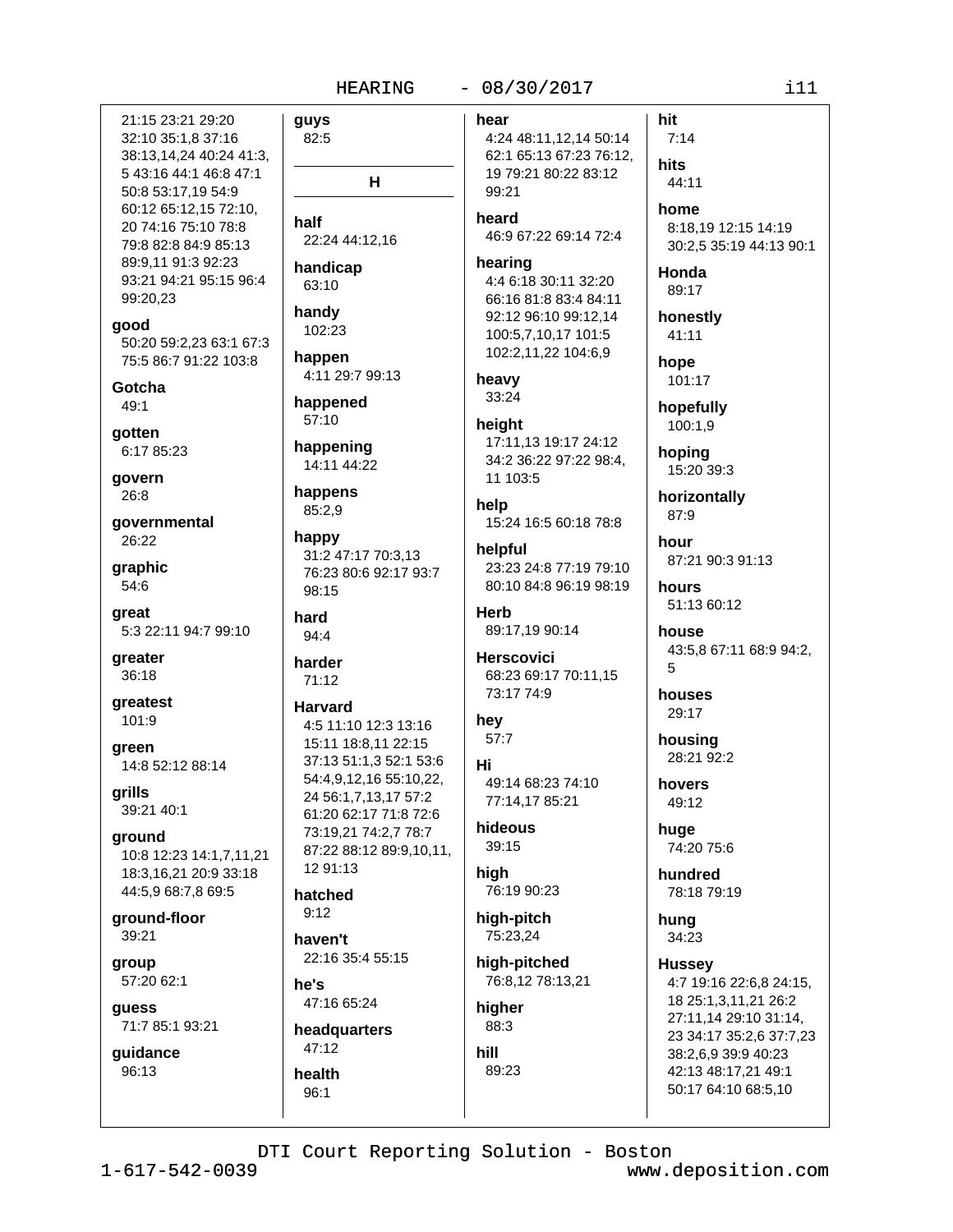# $-08/30/2017$

93:19.20 94:1 95:8.12. 17 96:22 99:2 100:20 101:1 103:10

 $\mathbf{I}$ 

# **Pd**

23:13 29:12 50:6 64:21 79:20 85:24 98:15 100:20 102:15 103:23

**PII** 

5:2 23:2 27:14

#### l'm

7:2 18:2.7 26:4 29:20 31:18 36:20 39:3,15 40:12 41:13 42:9.11.18 43:16 44:1 49:15 56:20 60:12 63:20 67:13,23 68:19,23 70:3 74:10 76:23 79:9 82:20 83:19 86:9 87:23 93:7 98:22 99:5 101:1 103:23

## l've

39:24 67:22 75:9 78:14 80:18 92:3

idea 54:17 75:17 78:20 86:7 88:12 94:7

ideas

42:20

illegal 38:11

image 11:12 12:2,4 13:1,19 15:6

immediate 94:15

immediately  $7:1$ 

impact 22:10 36:22 37:2 98:22, 24

impacts 98:13

impede 21:24

impinge 72:23

impinaina 54:21 73:21 implemented

59:22 **implications** 

42:17

important 37:2 41:14,17 42:15 57:5,21 69:20

impose 59:14

*impractical*  $31:12$ 

impression 72:14

improve 11:17 16:14 43:15 61:3. 7 72:11,21 99:7

improved 65:8 74:4

**improvements** 

**improves** 53:12 56:10

50:24 54:20

improving

inaccurate 78.17 79.9

88:5

inaudible 69:12 100:22

inch 20:11,12 22:24

inches 7:12 17:16 18:19.22 19:12,21 20:21 21:12 23:4 25:21 44:18

incidental  $90:21$ 

include 56:23 58:16

including 90:14

Inclusion  $92:1$ 

inconsistencies 24:21

inconveniencing 63:3

incorporate 101:13

incorporated 10:24 11:16 66:9

incorrectly 93:3

increase 7:8 18:17 34:8 37:12  $91:8$ 

increased 6:7 9:21 43:3 44:14  $Q \cap R$ 

**increases** 56:9

increasing 45:18 89:2

indicated 20:23 56:5 individual

 $48:2$ industrial

 $40:8$ 

industry  $79.14$ 

information 5:19 52:10,12 81:19 102:2,7

infrequently 14:24

**Initially** 53:3

initiative  $57:13$ 

input 51:15

inside  $30:5$ 

insightful  $80:13$ 

install 21:23 65:22 installation 54:14

installing 66:1

instance  $55:1$ 

instances  $63:15$ 

institutional  $31:13$ 

intended  $34:14$ 

intent 8:9 34:13,15 61:3,13,19

intentional 29:21 30:4

intents  $61:3$ 

interest  $33:15$ 

interested 17:11 79:21

interesting 17:19

interject  $41:1$ 

**International** 26:19.20

interrupt  $5:17$ 

intersection 11:10 13:17,18 22:15 37:17.18 50:24 53:9.10. 12,20 55:4,5 58:6,15 61:2,5,15 62:13 65:21

introduce  $33:6$ 

introduced 33:18,21

introducing 36:9

investigate 36:5

investigating 34:21

DTI Court Reporting Solution - Boston

 $1 - 617 - 542 - 0039$ 

www.deposition.com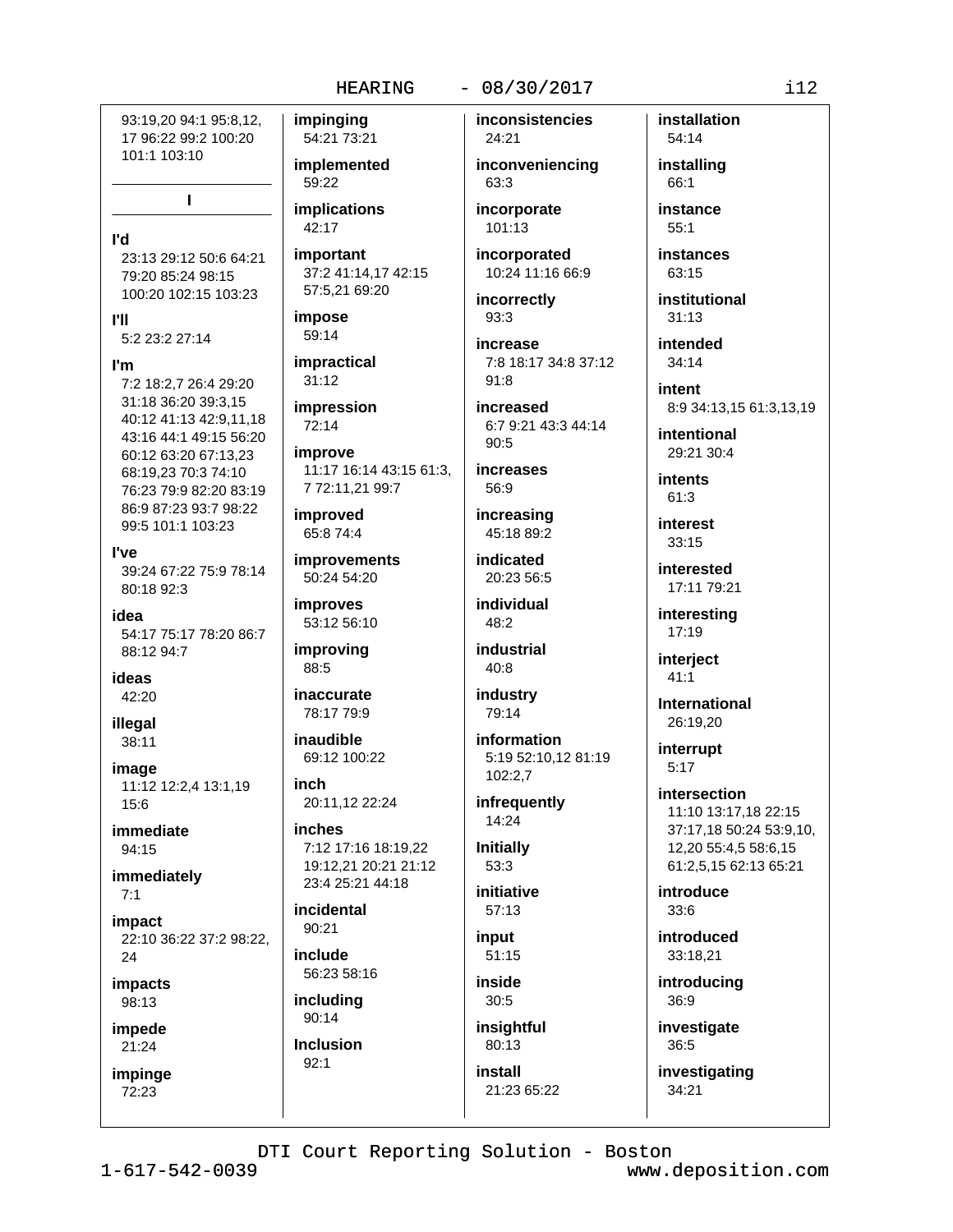jarring

38:17

**Jesse** 

Jim

jog

101:20

60:23

 $20:17$ 

Joyce

Jozwicki

13,19,21

July

**Karen** 

 $4:10$ 

Kate

**Kates** 

keep

85:5,8

keeping

62:19

42:11

kick

kind

know

55:17,20 56:5,14,18

#### $-08/30/2017$

invite

66:18 involved

93:9

iphone 84:2

irrelevant  $27:21$ 

isn't 13:22 64:2

issue 26:23 27:17 37:19 60:10 71:18 73:22

84:19 99:1,3

#### issues

29:12 66:19 94:12 99:15.19.24 100:10

#### it's

8:21 9:21 10:18.19 13:6 14:13 15:8,19 19:13,24 20:4 21:1.8 24:8 25:3.5. 15,16 29:3 31:12 33:1, 2,9 35:4,14 37:20 38:13,16,22 39:1,5,14, 15 40:24 41:14,15,17 42:7,16 44:14 45:3 47:8 48:9 51:10 52:14 55:16, 17 56:8,14,15,19 57:1 58:6 59:6 67:17 68:1,8, 21 69:4,20 72:10,15,18 73:1,4,5 74:18 75:20 77:5,24 79:7,8,13,14 80:1,17 81:9,10,13 82:16 83:16,17 84:2,5, 20 85:3,9 86:11 91:17 93:2,5 94:21 95:4,21 96:19 97:11,12 98:15, 20 99:1,2 102:4,13,19 103:22

#### item

53:2 54:12,13

**iterations**  $32:5$ 

its 27:4 58:1 79:11 80:13  $97:6$ 

57:8,19 58:5,21 60:20 J 70:9,12,18,22 71:1,3, 10.15 72:6.10.17 73:5 76:14,21 77:16 78:9 79:5,10,12,14 82:13,15, 19,20,24 84:1,4 86:3,17 87:16,17,19,23 88:15, 22,23 89:1,4,24 93:2 95:10.11.14 98:10.21 99:11 100:8 101:24 102:3 103:3 knows 28:8 87:22 67:5 68:5,17 **Kristen**  $4:22$ 47:18 48:1 67:5 68:8,  $\mathbf{L}$ 50:23 51:16 land  $7:20$ K landed 36:7 landscaped 20:19 landscaping 4:6 31:14 82:19 83:13 21:21 lane 47:23,24 84:18,20,23 55:9 71:3,18,23 72:23 73:8,10,11,20 77:14 lap 46:16 73:9 98:5 13:10,13 29:23 36:9 97:13,18,19 laptop 81:9 large 55:20 12:24 15:8 32:13 33:1, larger 2,6,20 36:7 37:1,3 39:13 45:14,19 56:9 72:14 73:4,6 82:16 85:23 87:4 Lark 89:12 98:7 4:7 23:19 50:18 64:11 96:8 9:15 13:1 17:7,11,20 late 22:4 26:13 27:23,24 52:14 28:2 31:7,10 34:24 laterally 35:13 36:1 38:13 41:9  $85:2$ 42:3 43:14,18 46:23 49:7 50:4 54:16,20 latest

101:9 62:6,8 67:13,16,17 69:3 lawyers 96:4 laver  $33:17$ laying  $90:16$ layout 7:15 45:8 71:22 leave **left** 38:24 85:6 left-hand 15:5 18:12 legally 101:18 length 43:12 leniency 28:22 Lepson lessens 75:19 let's 49:4 90:11 letter 58:13 92:4,13 level 83:8 Lexus  $47:8$ **life** 10:17 81:9 lift 82:23 99:21 lifts

8:16 15:18 75:14

91:22,23 92:16 93:5,11

# 14:11 25:18 26:21 27:9 33:17 39:22 52:19 55:16 69:4,5,8 78:19,23 79:19,24 80:20 81:1,2,7

7:24 16:18 45:9 46:22 47:3,6 48:18,24 75:23 76:9 78:12 79:7,15

DTI Court Reporting Solution - Boston

 $1 - 617 - 542 - 0039$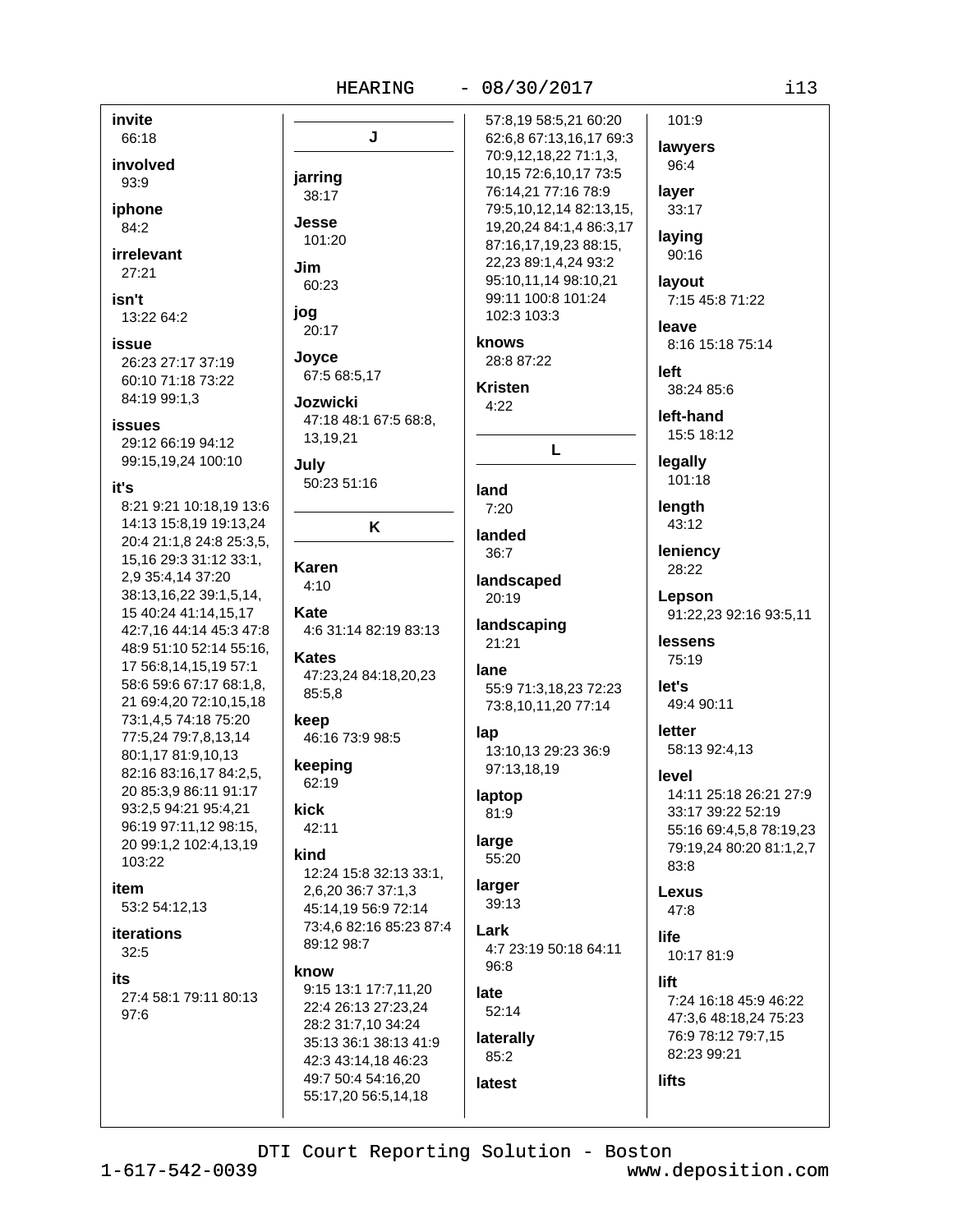#### 8:5.11 16:21 76:24  $51:9$ limit location 33:5 92:14 8:7 14:9 20:24 21:24 22:23 36:17 45:12 46:5, limited  $7.19$ 62:2,11,12 63:10 97:10 linchpin 98:15 42:10 **locations** line 18:10,20 19:6 20:13,14 21:2 46:11 21:11 33:24 43:9,24 **lock** 52:12 55:10 67:4 70:21, 46:8 23 74:4,5 87:11 90:21 **locus** line-of-sight  $5:22$ 68:12 logarithmic lines  $80:1$ 11:18 12:14 14:20 17:21 22:1 27:7 37:12 **lona** 38:4 75:3 86:6 87:3 88:4 91:12 longer list 16:12 87:2,16 88:4 25:7 100:21 101:3.6 **look** 102:10.19 listening 9:19 10:20,23 11:7 75:23 literally  $4:14$ little 8:1 13:11,12 14:13 95:3 98:17 16:3,20 31:18 32:16 **Innked** 36:18 42:12.13 44:2 13:9 35:2 51:8 86:4 48:16 54:8.18 57:11 looker 61:14,21 64:22 72:1,2 73:2,13 75:12 84:3 67:13 86:21 87:6.18 95:4 looking 97:11 99:4 live 67:6 68:24 72:5 75:1,15 86:14 91:16 98:6,22 **lives** 69:18 76:23 **looks** living 75:14 86:12,16,24 70:6 lose loading 36:21,22 37:3 51:12,21,22,23 60:10 loser locate  $83:1$ 45:13 losing located 45:16 5:21 7:4 9:11 21:10

#### $-08/30/2017$ HEARING

13 53:7 60:17,18,21

15:19 35:12 101:17

5:12,13,14 7:1,3,24

12:21 15:2.18 16:21

23:13 32:22 38:4,14,17,

58:15 70:4 71:21 87:18.

18,24 40:8 45:7,8 47:1

19 88:12 89:20 91:10

11:9,18 19:13 28:21

31:20 34:3 40:16 49:2

16:4,7 38:16 40:7 41:4

# $I$ 14:5 18:10,15 19:2 39:1,24 40:13 46:15 50:12 52:9 71:2,9 75:4, 10 80:8 83:24 84:9 91:17 96:14 103:24

#### lots 42:19

6:6,9,15 13:2 14:19 **buol** 70:7,9 75:24 76:19

> louder 49:18,22 50:4

loudest 79:24

lovely 38:19

low 21:21

**lower** 12:24 13:19 18:12 34:1 36:23 37:4 48:4

luxury  $27:22$ 

**Iving** 67:19

**Madam**  $5.4$ 

main 8:23 53:2 55:10 91:9

M

maintain 36:6 52:23 62:15

major  $37:2$ 

majority 54:11

making 8:9 54:23 56:6 61:8 77:18 94:19 97:22

managed  $8:16$ 

management 92:6,11 93:1,4,5

46:10 maneuvering 45:7 manipulated

managers

34:12 manufacturer

 $81:20$ 

manufacturer's  $16.18$ 

**Marion** 38:16 39:7 69:23 92:4.7

mark 98:23

market 34:21

market-rate 28:20

markings 65:22 66:1

Martin  $4:10$ 

masonry  $35:3$ 

mass  $34:9$ 

**Massachusetts** 28:3.17

massive 75:20

match 15:16

material 6:10 12:18 13:9 15:1 30:3,12 33:9,13 34:17, 18 35:1,3 39:10 96:23 98:2,10,20

materials 5:8,15 12:16 30:8 32:15

matter 31:18 94:15

**MCI** 86:11 87:19

mean 31:4 37:2 39:15 41:11

# DTI Court Reporting Solution - Boston

www.deposition.com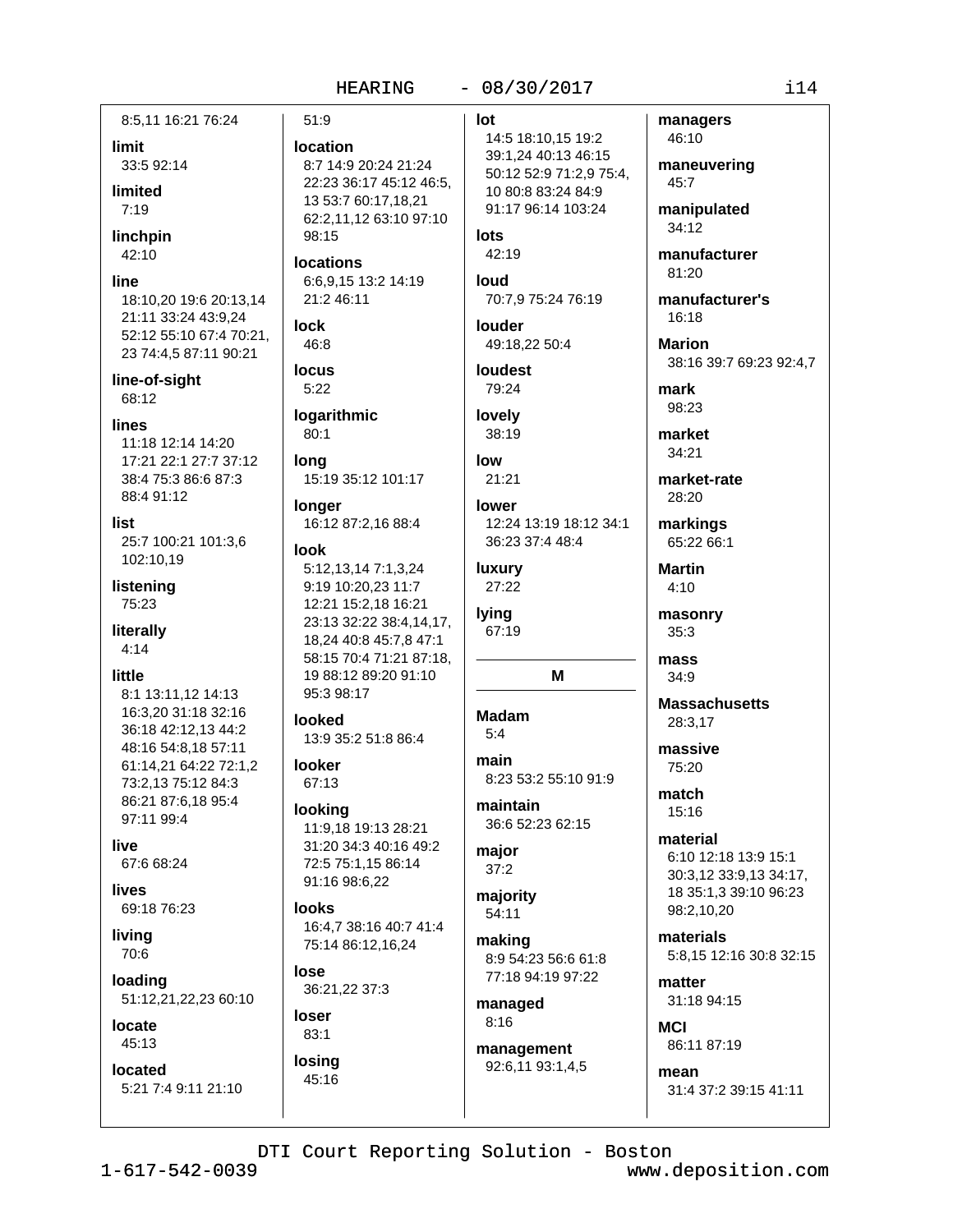43:10 44:21 67:12.14. 20 87:6 88:16 94:6

means 26:18 38:23 44:2 60:20 70:22 80:2

meant 15:24 81:9

measure  $10.13$ 

measurement 47:21 49:3

measurements 78:15 81:14

measures 4:14 19:10,11 48:16 59:24

measuring 78:24

mechanical 11:1 13:7 41:20 78:12 94:22 95:5,9 96:12

mechanically 70:2 95:19

mechanics  $43:1$ 

meet 7:18 47:17 57:5 64:3 66:8 100:7

meet all  $27:2$ 

meeting 4:6 5:9.11 25:10 30:24 31:2 38:20 41:24 59:1 61:24 65:2 67:5 74:12 85:14 91:24 103:10

meetings 4:16 29:14 34:6 79:16 100:11

meets  $20:1$ 

member 48:10,13 67:6 91:24

members 66:18

memo 65:15 memory  $19:1$ 

mention 17:24 50:6

mentioned 9:9 12:22 13:2 14:23 45:1 50:3 66:6 73:5 78:5 86:5 90:22

mentioning  $12:4$ 

mesh 11:14 12:18 15:3,6,13 38:14 39:3.17.20

met 27:5 30:19 31:4

metal 11:14 15:3,9,12 38:21

metallic  $15:18$ 

meter 78:19

metered 51:11 60:11

meters 78:23

methods 66:22

microphone 69:14

microphones 79:3

mics 79:2,4,8

middle

61:6,22 67:19

midpoint  $44:10$ 

mimic  $36:11$ 

mind 37:23 62:19 98:5

**Mini**  $89.17$ minor

11:20 104:1

 $-08/30/2017$ 

minute 4:14 12:20 65:14

minutes 66:13

mirror 36:11

miscommunication 68:17

misquoting 23:14

missed 29:18

mitigate 71:5 86:1

mitigation 4:13 56:16 59:21,24

mix

mode 79:5

99:16

model 75:13

models 75:12

modern 38:20

modified  $25:8$ 

moment 7:3 11:14

momentarily  $6:4$ 

money 89:22

monitor 52:5.7 64:22

monolithic 35:14 36:1 74:16 77:24  $97:11$ 

motorist 72:18 74:5

mouth  $12:6$ 

move

8:24 59:5 62:15

DTI Court Reporting Solution - Boston

www.deposition.com

48:8 53:10.11 85:2.18. 19 89:15 94:20

moved 67:14 76:24 77:1

moves 85:5 89:9,18

moving 8:15 34:10 38:1 44:18 54:11 72:17 77:20 85:9

multifamily 31:15 33:12

multiple 46:24 77:7 81:4 87:13

multistory  $31:17$ 

# N

name 4:6,21 49:14 66:24 91:22

narrow 72:14,15

natural 15:24 16:5

nature 41:13

near 27:6 29:7

nearing 99:11

necessarily 11:2 38:6 53:17 64:2 83:4

necessary 6:2 52:8 95:11,14

necessitate 96:12

need 5:22 7:17 24:18 27:2 63:24 90:19 96:3 103:5 104:6

needed  $45:12$ 

needs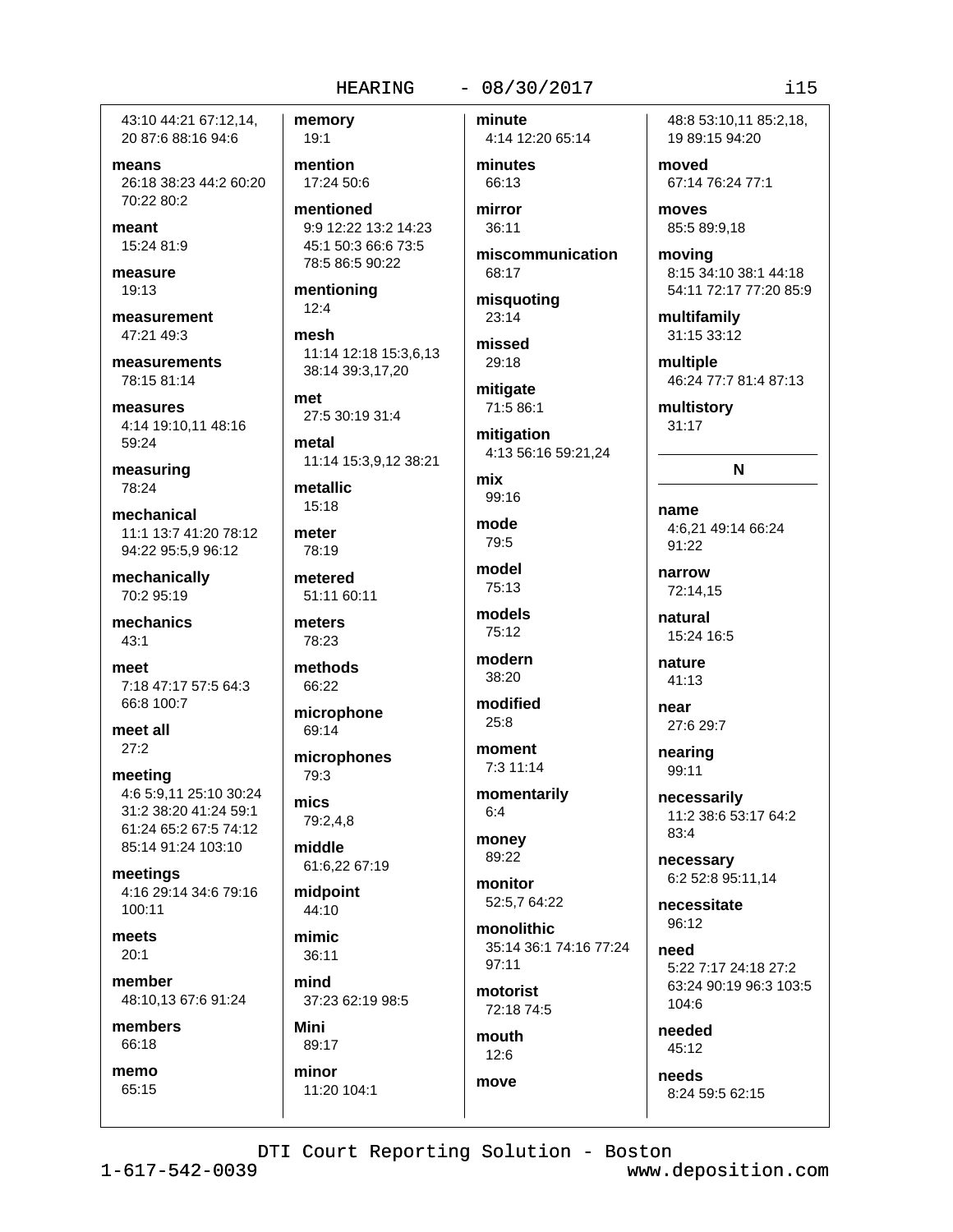# $-08/30/2017$

92:24 negotiated 66:7

negative

negotiations 59:13

neighbor 32:12 43:2 67:21 94:13 99:18

neighbor's 68:6

neighborhood 22:14 30:7,9 32:4 34:4, 11 67:15 74:13 77:23 90:17 92:22

neighbors 40:16 42:2 70:10 87:23

new 14:2 34:20 35:24 36:10 62:12 102:2,7,16

**NFPA** 26:17

nice 37:1 73:1 88:18 91:16 102:19

night 67:19,23

noise 8:10 22:4 48:15 75:24 80:17 85:10

noises 75:24

noisy 40:24 95:9

nonloading 60:11

nonresidential 38:22

**Nope** 29:10

normal 60:11 80:22

normally 49:11

north

note 27:14 48:4 57:21 noted  $35:10$ notes

93:22.23

notice 7:10 8:4,15 9:20 10:10 11:12 14:1 20:22 22:13 43:21

noticed 76:7

38:10

noticing 36:21

notification  $52.13$ 

number 23:14 75:6 90:10

numbers  $23:2.3$ 

 $\mathbf O$ 

obnoxious 76:1 obscured  $44:4$ 

observation 70:19 81:3

obstruct  $91:4$ 

obstructing 53:22

obstruction

53:21 91:7 obtain

81:23 obvious

91:19 obviously

101:12 occupied

48:7,18

occurred  $37:17$ offer

occur

80:9

65:20 offset

 $29:2$ oh

38:7,24 99:22 okav

4:3 17:18 23:17 24:5 25:21 29:11 38:8 43:1 46:1,18 48:21 63:8 66:11 73:15 74:9 75:14 77:8 85:8,19 92:23 96:8

older  $31:16$ 

omitted

 $14:6$ on-street  $51:9$ 

once 55:2 102:2

oncoming 61:22 62:21

one's 68:13

ones 31:16 83:11

open 10:14 14:18 21:17 34:11 47:6

opened  $11:16$ 

opener 70:10

openinas 8:8 11:13 12:19 15:4 27:6 39:11 50:13 95:18

openness 15:23 16:14

operating 49:23 operation

8:10 49:4 operations 16:21

opinion 95:7 96:3

opportunities 36:14

opposite 56:12

option 54:6

options 34:19 39:4 41:8,18 42:3,4,9

order 7:8.18.20 27:3 59:22 62:21

organization 81:22

original 60:18,21

originally 63:14 96:20

Otto 88:14,17

outcome 59:19

outdoor  $10:12$ 

outer  $20:9$ 

outside 19:7 23:5 63:2

outstanding

99:19 104:3

outward  $11:6$ 

overall  $92:21$ 

overrun 13:23

owner 16:17

DTI Court Reporting Solution - Boston

 $1 - 617 - 542 - 0039$ 

www.deposition.com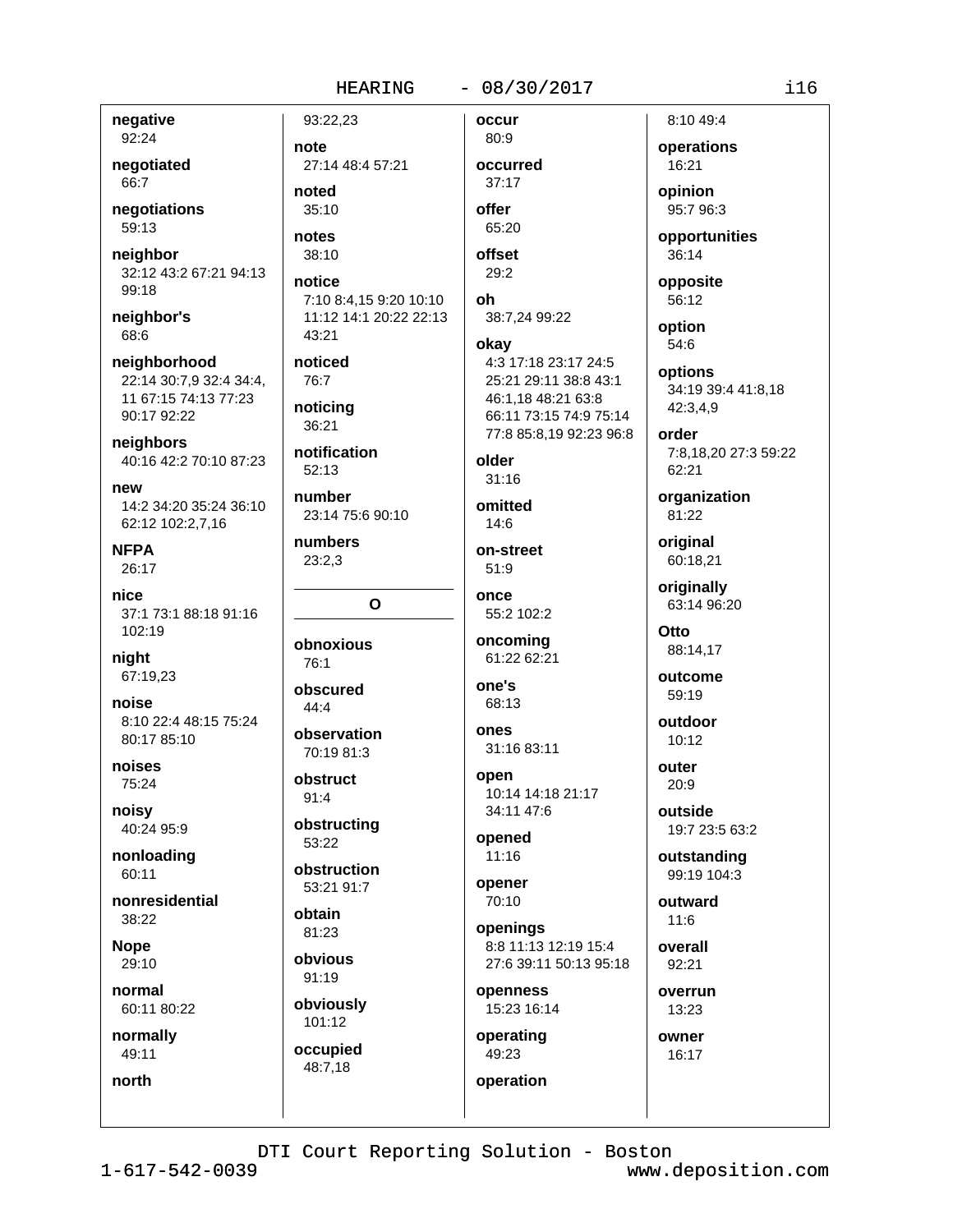# $-08/30/2017$

P P-i-n-c-h-e-s 85:22

p.m. 4:2 66:14 104:11

paint 59:9

pairs  $51.7$ 

**Palermo** 4:7 18:4.24 19:4.9 21:8. 14 23:10,16,21 24:2,5, 8,11 25:5 35:8,19,21,24 36:3,20 50:19 58:8 64:12 93:14,18 94:17 95:1,21 96:2,19 97:15 98:19 99:4 102:9,21 103:1,12,19,22

panel 83:10

paper 75:13

park 55:3,5 95:22

parked 38:18 53:13 89:13

parking 6:1,4 7:21,22 9:10 14:5 16:18 17:4,5 18:15 19:2 24:15 39:1 44:19 45:10. 17 49:19,22 50:8,10,12 51:9,24 55:2,7 60:11 71:6,9 72:5,7 73:8,11 74:19 84:20 85:24 89:7,

 $\mathsf{R}$ 

part

19:14 35:16.18 39:2 41:15 45:23 52:24 57:24 102:18

participate 102:6

particular 39:24 49:17 80:20 84:19 92:12

particularly 86:20 89:21 90:3

# parties 59:1 77:7

partly 35:20 **Partners** 

60:24

pass 70:23

path 10:15 20:5 60:19 62:16

pathway 18:18 19:24

pavement 65:22 66:1 80:23

pay 59:7,9,10,15 66:5

paying 89:22

payment 59:19 66:1

pays 59:5

pedestrian 33:19 54:18 60:19 61:7

pedestrians 54:11 61:9 62:16 63:3 72:12 75:6 88:11

peer 5:9 6:19 11:23 30:20 45:2 53:5 57:8,10,14,19 60:24 65:3 89:4

Peet's 88:19

pending 28:9 29:5

penitentiary 86:12

people 38:20,23 49:11 50:4 53:15,16 67:4 70:6 73:9 74:15 76:10 77:8 78:5 80:6 82:6 84:3 95:22 99:11

perceived  $34:2$ 

percentile 88:1,4

perception 34:9 98:4,11

perceptively 80:24

perfect  $62:23$ 

performed

```
81:16perimeter
87:11.12
```
perimeters  $87:10$ 

permanent  $21:19$ 

permit 4:4 27:4 41:10,16,19

permitted 82:22

person's 43:5

personally 47:13 95:3

> perspective 11:10 13:16 98:8

perspectives 5:14 10:21,24 11:8,9

**Peter** 5:5 16:6 42:19 59:6.18 65:4 69:6 84:15 97:1

phase 63:20

phone 52:15 79:1,7

physical 71:22

picture 79:7

piece 45:14 75:13

pieces 45:16 **Pinches**  88:14,17

place 9:7 27:18 61:21 63:1

placement 61:11 62:23 63:18

# plan

5:22 10:3,11,22 23:20 37:7 44:1 45:20 50:24 55:18 57:18 59:3 61:13 62:13 63:15 101:7,8,9 103:4

plane 43:23 44:7 98:9

planned  $9:5$ 

planner  $4:10$ 

planning 4:9 5:15 9:13 30:23 41:8 69:10 101:2,11

plans 4:13 5:13 6:21 9:8.20 18:3,6 62:4 103:22

planting 21:21,23

play 63:4 76:18 80:16 82:12

playback  $81:2$ plaved

> 67:24 playing

 $43:1$ 

pleasant 61:9

please 4:19 5:17 66:23 69:14 76:11 101:21 102:21

pleased 40:13 65:7

podium 4:19 25:18 28:5 66:23 76:11 94:10

DTI Court Reporting Solution - Boston

 $1 - 617 - 542 - 0039$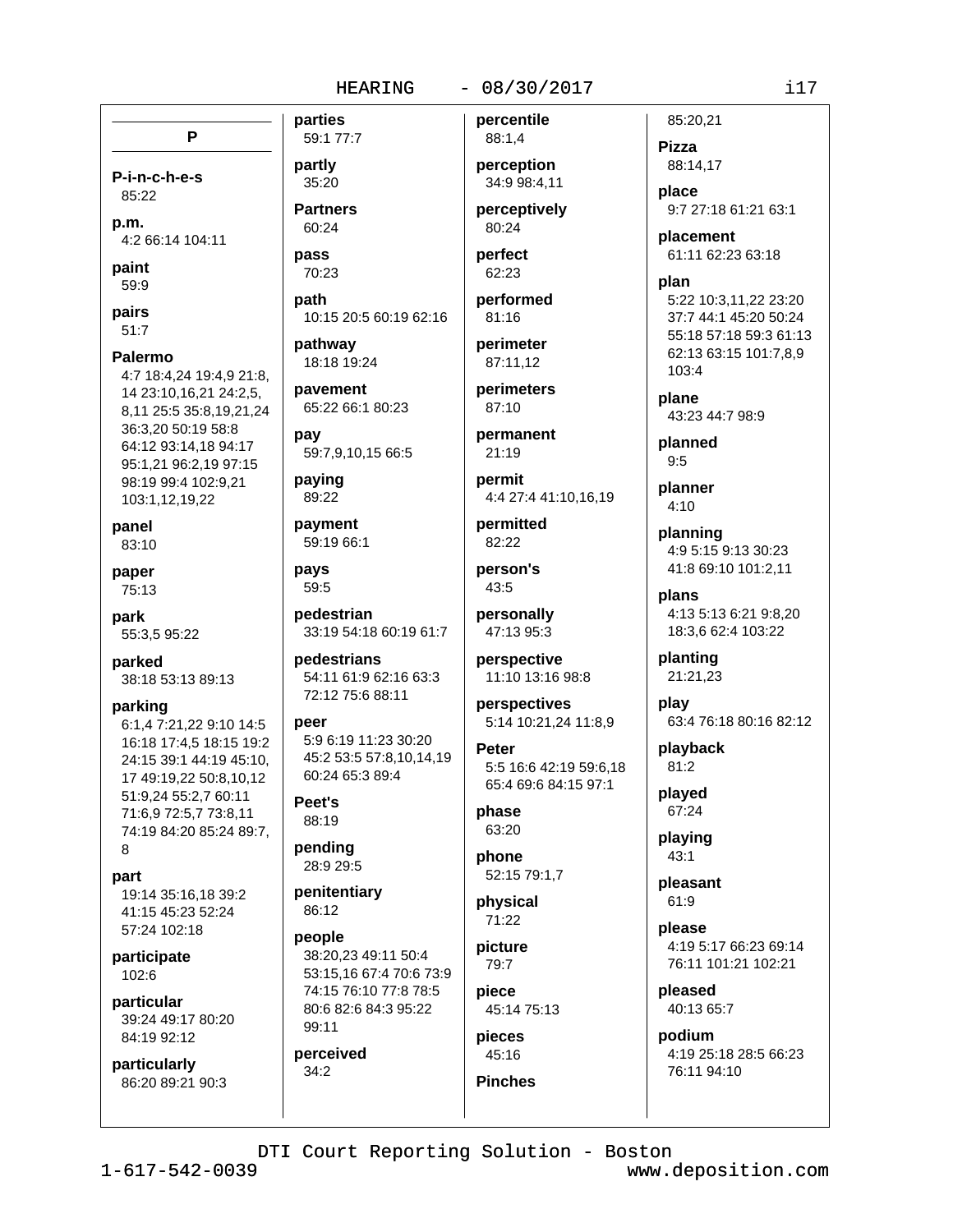#### point

5:16 9:15 24:19 31:5 34:24 37:9 53:20 57:4 58:19 75:5 78:11 84:8 93:15 94:19 95:4 101:14

points 81:4 92:5 101:19

#### **Polly** 4:8,23 17:9 50:3 58:18

60:1 82:19 104:4

Polly's 101:14

ponding 78:6.8

porch 43:14,24 44:5

**Porsche** 89:17,22

portion 6:7 16:16

position 33:24 53:18

positions 12:11

positive 67:10 77:20

possibility 88:5

possible 8:11 15:15 39:8 82:16 83:16 84:10 97:2 99:21 100:2 103:13,14

possibly 32:21 51:11

posting  $52:5$ 

potential 92:22 98:13

potentially 56:22

Poverman 4:3,6 5:3 16:6 19:20 21:5 22:3,7,11,20 23:17 24:14,23 25:2 27:21 29:8,11 30:15 31:6,21

HEARING

32:5 36:2 37:21 38:3.7. 11 39:14 40:9,20 41:23 42:24 43:10,13 44:18 45:21 46:1,18 47:22 48:15 49:6 50:16,18 56:21 57:22 58:18 60:1 63:8 64:8.11.13.20 65:14,23 66:4,11,15 69:13 71:17 72:22 73:1, 15 76:7 77:5,8,12 80:15 82:1,5,15,24 83:3,10,15 84:7,14,18,21 85:16,19 91:21 92:8,23 93:11,14, 19,23 94:3,12,24 95:10, 13,23 96:8,15 97:1 99:10,22 100:14 101:20 102:8 103:8,11,16 104:3.8

powder-coated  $15:16$ 

practically 89:16

practice  $51:6$ 

precast  $35:2.3$ 

precedent 88:23

**Precinct** 67:6 91:24

preference 52:7 58:7 59:7 61:18

preferences  $62:1$ 

prepared 55:12

presence

53:7 56:10 97:6 present

4:12 41:8 51:21

presentation 4:18 5:7 22:19

presented 23:20 30:11

**Presslock**  $15:9$ 

pressure

 $-08/30/2017$ 

78:19,23 79:23

pretty 7:19 70:5 87:7

previous 17:14 24:2 32:5 35:10 36:3 55:12,18 78:4 79:18 97:20

previously 13:8 47:4 97:21 102:14

prior 41:10 65:1 101:5

private  $10:6$ 

probably 49:9 50:15 65:9,12 67:3 76:4 87:23 89:20 91:1

problem 35:13 38:13 64:15 75:8, 15.16 77:2 79:1

problematic 28:6 39:6 78:17

problems 75:4

proceed 53:19

proceedings 4:1 104:11

process 63:4 81:20 99:13

professional 30:21 78:14,15,19 84:2  $96.3$ 

profound 28:16

program 33:10

projects

project 4:5 5:6.10.23 7:6 14:24 15:7,14,17 19:8,15 20:20 22:10 23:9 26:7, 16 27:3 44:11 46:5 49:17 50:22 51:5,18 52:9 53:1 56:14,17 58:4 59:20 63:20 92:21 95:15 98:14,17

21:3 26:8.12.14 27:15 39:16,20 46:11 49:17 56:18

property 17:20 18:20 19:2.6 20:3,13,14 21:11 27:7 43:9 46:10 50:9 87:11

proposal 52:24

proposed 17:12 19:8 20:20,24 37:18,20 42:7 51:11,19 53:4 66:10 89:8

proposing 5:10 15:11 16:8 18:9  $26.7$ 

protect 73:8

protection 26:21 28:20 73:7

protruding 61:5

provide 15:22 23:14 26:20 27:10 41:18 61:19 73:7

provided 7:23 35:10,11 55:13 56:17,19 81:24

provider 21:3.19

providing 7:22 8:2 23:1,3

public 4:16 65:13 66:12,19 100:12,16 102:1,2,5

pull 71:12 73:12

pulled 37:10 72:1

pulling 17:2 47:2 73:19 90:24

purported 81:15

purpose  $11:5$ 

DTI Court Reporting Solution - Boston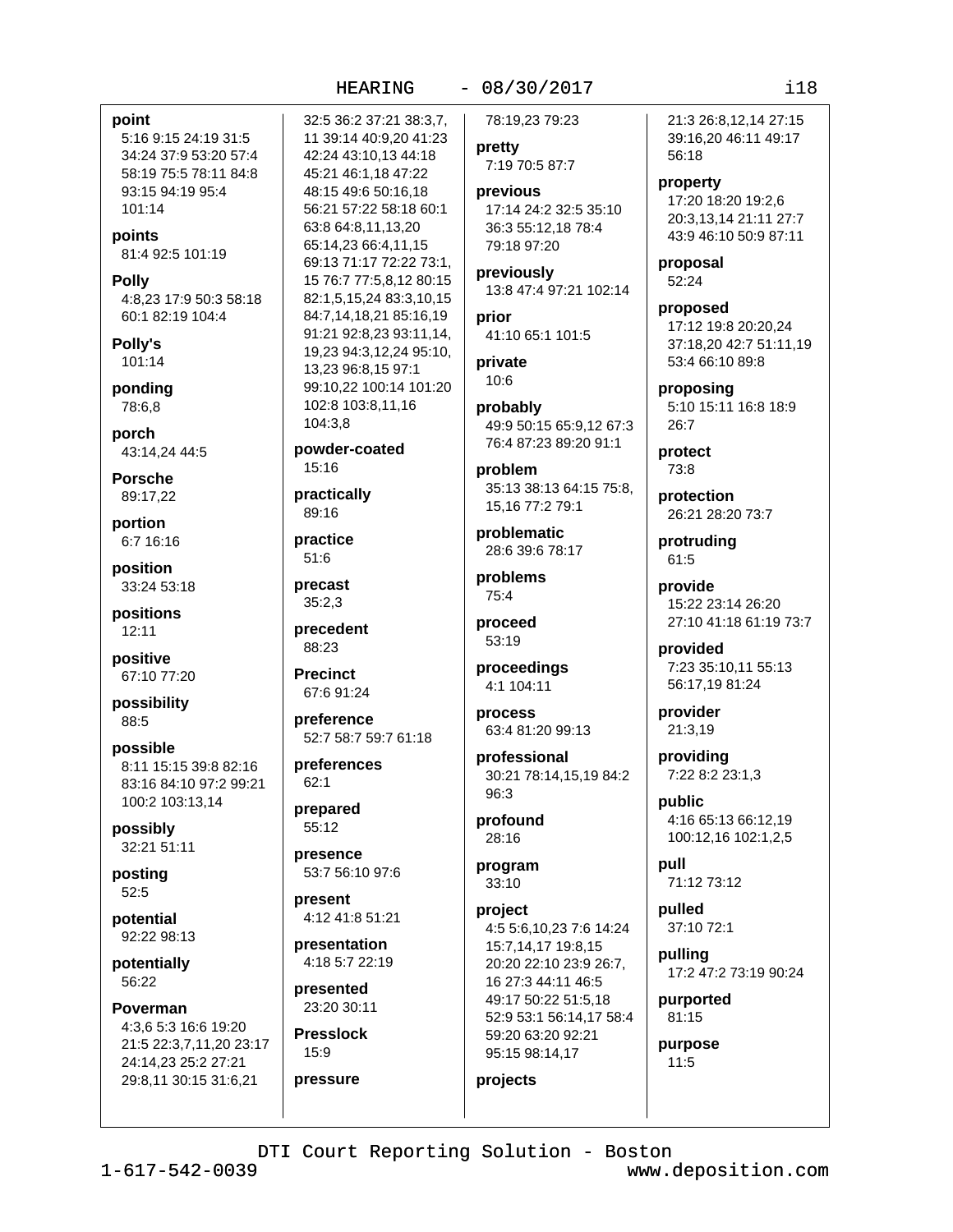$\mathsf{R}$ 

52:22 54:2.3 61:10.16

53:8 54:1,7 62:8 63:6,

10, 11, 13, 14, 18, 22

rack

 $9:10$ 

railing

raised

ramp

 $62:8$ 

ramps

rating

ratings

reach

react

read

 $92:4$ 

reading

79:9

ready

real

66:17

 $103:5$ 

real-time

64:22

reality

98:8

realize

realized

really

32:9.14

45:10 98:20

 $20:11$ 

72:18

reaction

35:9.14 57:24

14:14 26:4 65:15 66:4

67:10 75:8 91:12 96:4

6:22 8:13 10:22 11:3,20 17:24 21:23 38:12 39:5

79:12,13

26:24 81:14

102:12

12:17 15:5,7

### $-08/30/2017$

purposes 10:17 11:2 14:6 19:23 23:1 58:9

pursuing  $15:20$ 

push 8:13 61:13

pushed

7:5 53:9 70:21

pushing 75:2

put 8:6 39:10 42:1 59:8,9 74:14.23 75:13.18 95:5 97:18

Q

putting  $98:14$ 

quality

79:2

question 18:24 25:11 26:2 28:7 29:4 43:19 46:4,23 58:6 68:6 69:1 70:16,20 73:18 82:11,19 89:3 90:18,21 97:8 98:23

**auestions** 5:17,21 15:2 16:22 17:1 23:18,20 29:9 32:19 47:16 58:23 60:5 64:9 84:1.9 85:15 90:20 93:18,20

quick 82:18

quickly 32:9 89:15 91:16

**aujet** 69:24 70:5 91:16

quietest 67:21

quite 80:8

43:15.22 44:10.16 45:17 53:4 54:22 55:13, 15,16 56:8 58:6,22 67:8.12.14.15 68:2.12 72:20 73:24 74:13,18 75:5,15,24 76:1,14 77:24 78:20 80:12 92:11 95:9,12 96:16  $99:1$ 

> rear 8:19 10:14 20:3 35:9,17 44:12

reason 37:22 41:21 69:24

reasonable  $62.5$ 

reasons 37:23 86:5 95:1

recalculate 23:22

recall 24:6 26:3 38:4 41:23

received  $4:14$ 

recess 66:14

recommendation 58:10,14

recommendations 52:4.17 53:5 60:7 64:14

recommended  $9:4$ 

recommends 65:19

reconfigure  $7:16$ 

reconsideration  $28:3$ 

reconvening 66:15

record 28:12 41:4 50:21 57:4  $101:7$ 

recorded  $4:20$ 

red  $25:12$ redesign 58:15 60:15,16 66:21 94:22 redirecting

 $11:5$ 

recover

45:12

redistributed  $7.7$ 

reduce  $17:3$ 

> reduced 17:4 19:21 36:22 80:21

reduces  $72:16$ 

refer 5:22 86:11

referred 25:12 86:3 88:13 90:9

referring 24:24 26:10 35:22 76:15

reflects 57:18,20

regard 6:21 26:16 27:6 32:18 63:22 82:10,14 98:12

regarding 26:11 58:10

regardless 93:1 94:4

register 78:22

registered 81:17

registering 81:21

related 6:13 33:9 76:9 92:9 97:6

relates 26:7 33:19

DTI Court Reporting Solution - Boston

 $1 - 617 - 542 - 0039$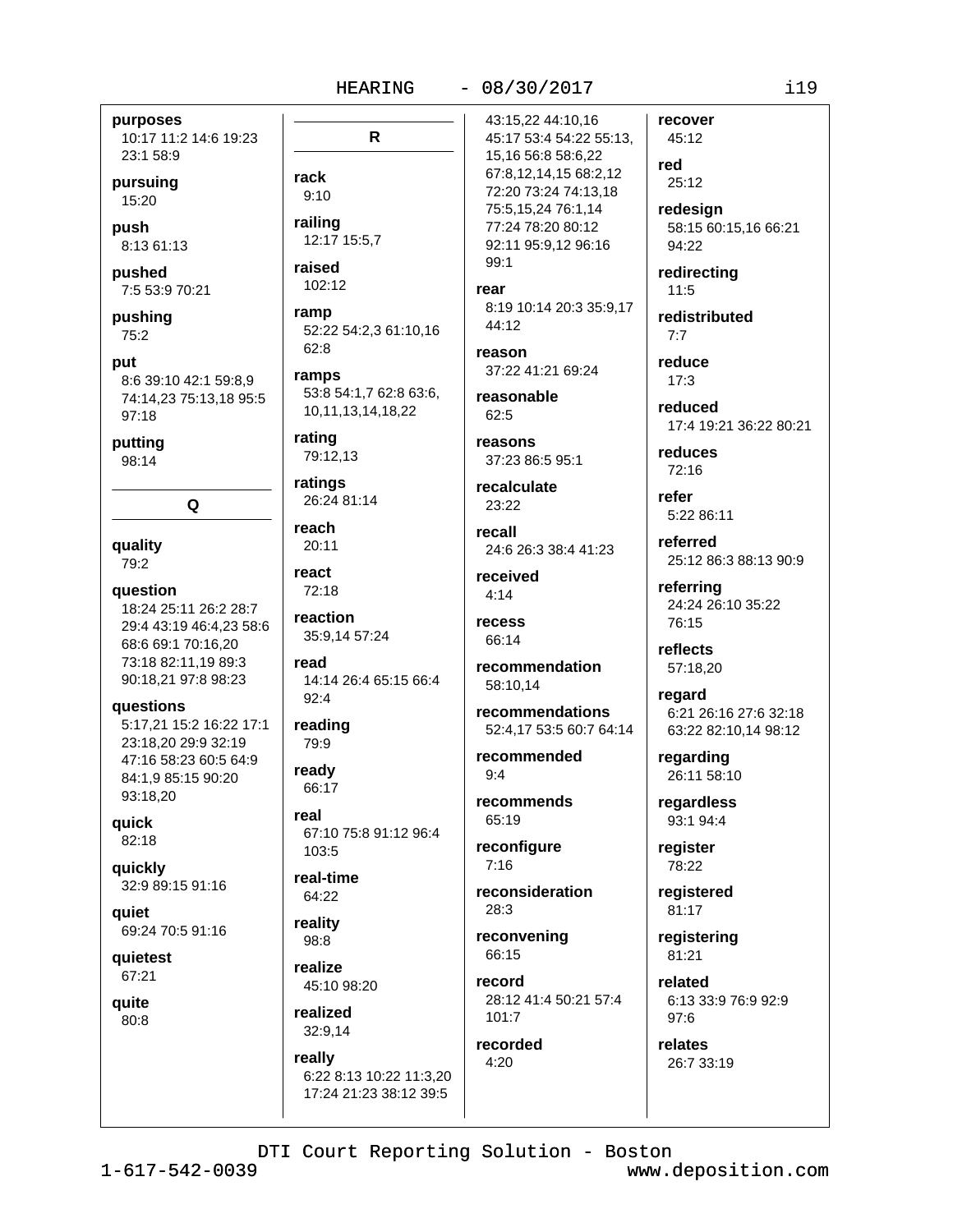relation 32:19 43:4

**Relations**  $92:1$ 

relationship 44:17

relative  $14:19$ 

relatively  $32:9$ 

relevant 92:12.15 93:2.4 101:22

relocate  $7:16$ 

relocated 6:4 9:6.9 14:3

relocating  $45:4$ 

reluctantly  $57:7$ 

remarks  $92:15$ 

remediated  $75.17$ 

remember 4:19 32:6,20 78:4

reminder  $100:4$ 

removal 60:13

removed 63:10

removing 51:8,24 55:7 71:6 72:7

renderings 103:6

reorient  $5:20$ 

repeatedly  $82:4$ 

report  $4:15$ 

reporter 66:24 100:24

representation 81:10 representative

represent

30:24

47:15 81:12 85:14 91:14 99:21

request 30:20 58:14 60:16  $81.19$ 

requested 31:8 51:14 54:1,13,14 100:23

requests 60:15

require 44:19 88:4 94:19.21

required 26:19 81:18 95:19

requirements 7:18 20:1 27:3 63:6  $64:4$ 

resembles  $30.1$ 

resident  $91:23$ 

residential 13:11 29:15 30:2.13 31:19 32:16 34:11 83:7 89:11 91:16

residents 46:4,15 92:3,4

resolved 100:1,10

respectfully 30:19 92:18

responds  $34:13$ 

response 6:16 11:22 45:2 46:3 81:5 93:13 98:2

responsibility 56:4 60:9 65:24

rest 36:24 64:17

 $80:6$ restricting

restaurant

55:10 result 81:23

resulted  $45:18$ 

resulting 23:24

retail 8:13 9:11 14:5 33:9 86:15

retaining 19:3,6,7,9,21 20:15

retrieving 48:3

returns 96:23

reverse 97:16

review 5:9 6:19 11:23 30:20 54:14 57:8,14 69:10 89:5 98:16 102:23

reviewed 5:8 14:18 19:24 31:6 57:23 61:12 78:16

reviewer 57:10.19 60:24 65:3

reviewer's  $45:3$ 

reviewing 64:6 69:9

revise 19:14

revised 4:13 6:21 12:23 54:6  $102.12$ 

revision  $96:6$ 

revisions 30:12 65:5

ribbed  $33:18$ 

44:19 riders  $75:5$ 

riaht

rid

4:11 9:11,13 11:12 13:3 15:5 19:4 20:22 22:24 24:16 25:21 27:17 29:21 30:13 34:20 35:23 36:19 38:12,18 43:13 45:19 46:12.18 49:8,12 52:10 55:21 64:3,9,18 68:13,21 69:4,18 71:8 73:4 74:20 75:18 76:15 78:2 79:17 85:3.6 88:18 93:14 94:12 99:19 101:18

right-hand 12:24 13:19 16:3 48:4

ripple 45:5,20

road 42:12

roadway 72:14.15

**Robert** 91:23

roof 10:6,22,24 13:2,24 40:21 44:10 68:7,11 91:2

roofina 13:6

rooftop 11:1 13:7,21

room 6:5.6 8:23 9:2 14:4 49:10 57:15 71:2 73:2  $81:8$ 

rooms 7:4.5 8:16 9:6 14:3 44:23 45:4.14

Rosen 77:13,14 80:18

roughly 23:6 43:23

rounded

DTI Court Reporting Solution - Boston

www.deposition.com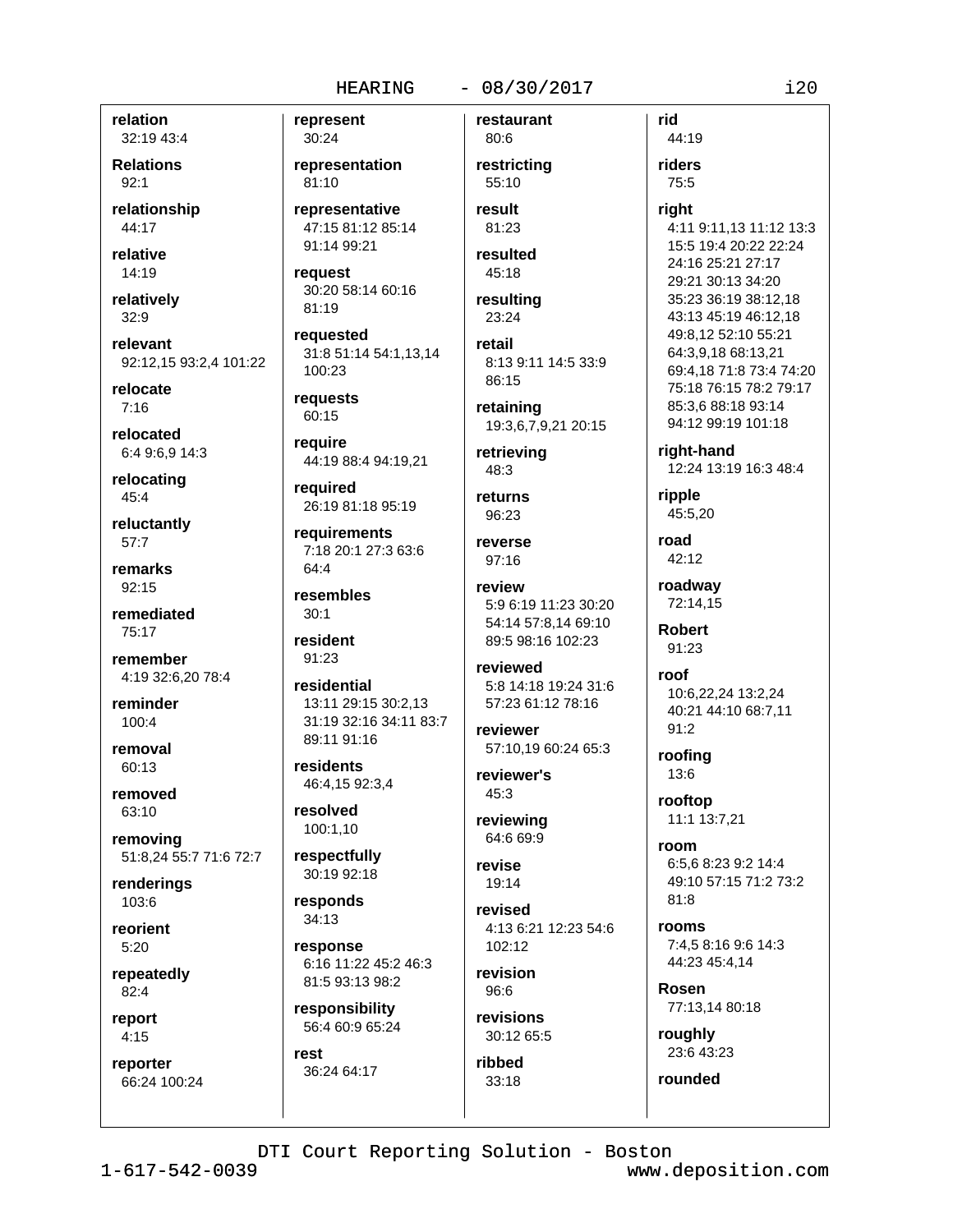$52:6$ 

 $33:4$ 

92:21

**Scott** 

#### $-08/30/2017$

86:20 rounding

88:8

route 89:17 90:14

rule

 $33:2$ 

run  $23:8$ 

running

 $21:16$ 

rush 87:21 90:3 91:13

S

sacrifice

 $34:15$ 

safe  $20:2$ 

safety 10:17 27:9 28:1 72:21 86:7 89:2 90:19 91:12

San 47:11 49:16 77:1

satisfactory 42:22 43:20

satisfied 67:23

satisfy 83:12

save  $5:267:4$ 

saw 9:8 50:7

#### saying

30:17 31:21 35:16 41:4, 24 42:9,11,12 53:15 67:17 79:9 83:12 92:17 93:3,7 99:5 100:16 103:23

says 79:21 95:17

scale

32:9,24 36:18 75:19 76:15 80:1,2

schedules schematic 55:13 62:4 schematic-level 41:12 school scope scored  $51:10$ 37:15 50:21 71:19 screen 11:1 13:2 21:21 screened  $12:19$ screening 13:6.22 14:8 15:13

seamless 15:9 **SEB** 

28:13

**sec**  $57:7$ 

second 13:15 23:3 33:23 41:2 75:22

#### sedan 47:9

SAA

4:15,17 9:15,16 10:5, 20,23 11:7,14,15 12:1, 4,20 13:1,5,20 14:21 15:6,12 16:3 20:7 29:17 30:1,6,10 38:17,22 40:10 43:6 44:15.16 47:20 48:4 49:4 55:8 61:22 62:21 71:12,13 74:2,7,15,16,18,24 75:2.18 80:16 82:13 85:1 98:9 99:16,18,19 102:16 103:14,23 seeing

13:23 82:11

seen 9:23 38:15 39:24 61:12 65:6 80:19

selectmen  $93:8$ 

selfie

79:5 **Selkoe** 

4:8,16 5:1 16:24 17:7, 10,15,18,24 19:3 20:4 24:4 25:6,10 27:17 35:16,20 39:19 40:6,18 43:8 49:24 58:21 64:24 65:16 66:3,5 67:3 99:20,23 100:19 102:18 103:2 104:5

semiautomated  $7:24$ 

sense 18:23

separate 54:6 102:20

separately 23:14

separates 20:18 33:22

separation 19:20 27:4 36:7 54:1

**September** 66:8 84:11 99:14 100:7 103:11.15 104:9

seriously 86:4 91:8,10

**SALVA** 15:24 54:3

serves  $14:5$ 

**service** 6:15 7:4.5 14:3.22 19:23 95:6

serviced  $9:1$ 

services 65:20 serving  $8:22$ 

session 78:4 set 9:8 14:16 18:16 28:16

33:12 34:7 54:19 101:7. 10 103:4

setback

6:7 7:8.11.12 9:20 17:20 18:11,19 20:7,11, 12,16 21:11 34:8 43:2, 4,12 44:8,14 45:18

setbacks

6:3 18:5,6,7 22:12,17 32:13 65:10 67:9 77:19

settina  $34:16$ 

seven 7:23 48:24

shape  $30:1$ 

share 42:21

Shaw 74:10 76:18 77:10

sheet 102:13,20

shift  $10:7$ 

shingle 29:24 31:20 97:13

ship 86:17 87:1

shoes 80:23

Shop 88:19

short 86:23

> shortening 61:7

shortens

54:17 shorter 87:17

shouldn't

DTI Court Reporting Solution - Boston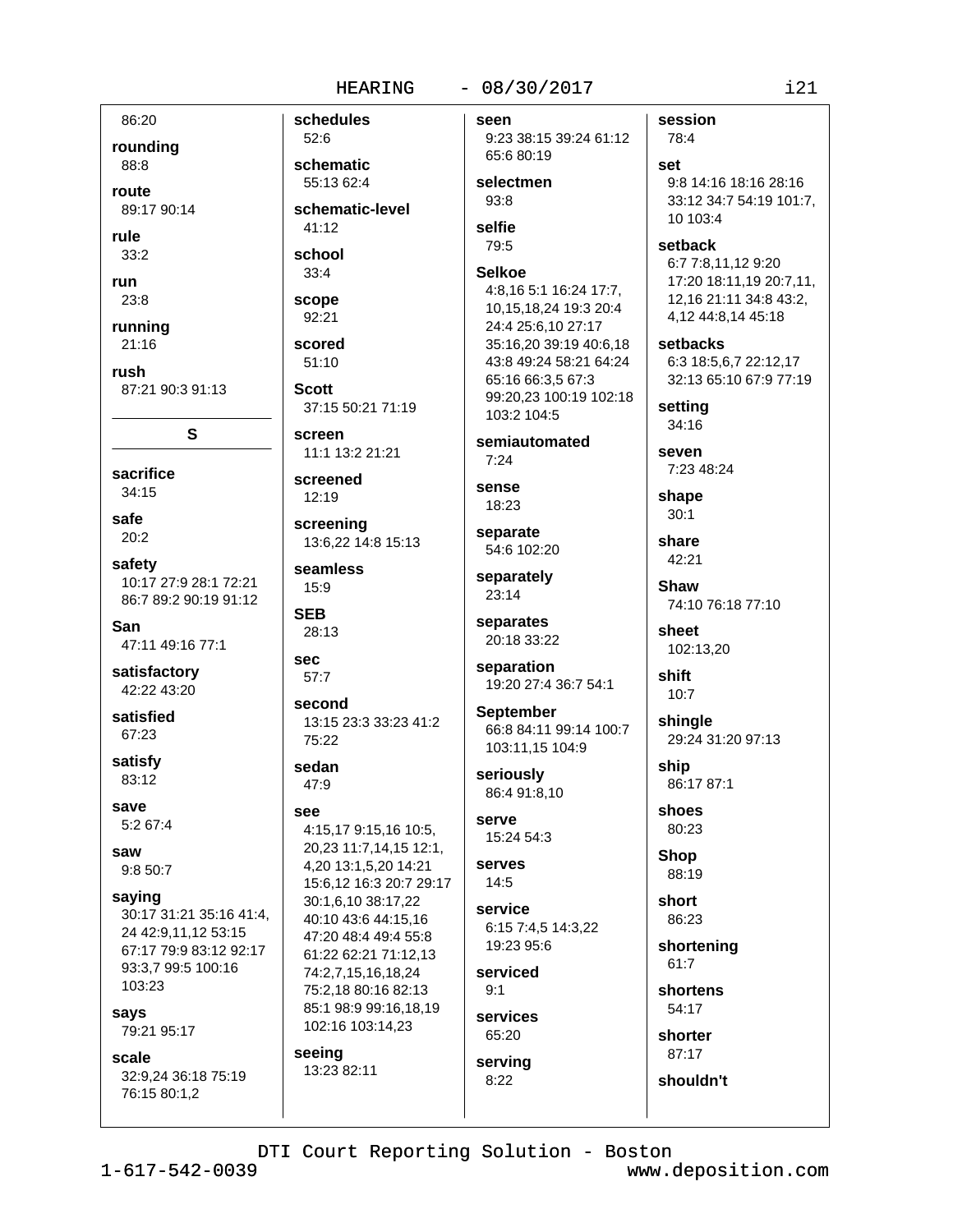# $-08/30/2017$

99:6

 $103:5$ 

show 14:10 43:17 46:21 70:13 71:24 83:23

showed 17:7 55:18,19 65:5 85:9

showing 14:9 22:24

shown 13:8 22:19 54:5 62:4,12 63:14 103:6

shows 77:20

shrunk 23:11.13

shuffle 47:6

shuffling 45:15

sic 47:23 60:1

#### side

7:6 8:6,18 9:21 14:17 15:5 16:3 17:21 20:14 21:8 29:16 31:19,24 38:19,21 39:11 40:24 50:8,13 51:3,24 53:6 54:16 55:4,19 56:7,12, 13 57:2 58:5.17 61:4 62:17 67:11 68:3 89:7 94:13.16 96:17 99:17

sides

8:12 31:18 32:1 86:13

sidewalk 16:12 33:20 52:18.20. 21 54:8 56:10 64:17 88:11

siding

13:11,13 29:24 32:3 36:9 97:13,14,19 98:21

sight

11:18 12:14 14:20 16:12 21:24 37:12 38:4 53:12 56:10 72:9,11 74:4,5,6 75:3 86:5 87:3 88:4 90:21 91:12

59:9 significant 29:6 96:12 97:23 104:1

sians 65:22 66:2

silver 15:18

signage

similar 35:9 55:24 83:6

similarity 98:10

simple 33:7

single 63:14

site 5:21 14:6,8 19:1,8 20:24 24:6 49:20 51:3

52:11 57:2 75:21

sites 76:16

sits 20:19 34:23

sitting 49:10 90:24 91:2

situation  $91:5$ 

six 9:14 46:2,12 47:4 48:20 96:11

sixth

 $4:3$ size

32:24 sleep  $70:8$ 

slice-off 88:20

sliced 88:16

slide  $39:7$ slight

9:24 86:10

slightly 62:13 80:22

# **Sloat** 74:10

slow 89:13 slower

72:18

slowly  $4:21$ 

slows 87:24

small 45:6 62:7 86:10

smaller 87:12 89:11

smart 52:15 79:1

smartphone 52:10 78:16

smooth 87:6 88:7

snow 60:13

> soften  $31:9$

soldier  $33:21$ 

solid 39:10 95:5

solution 41:6 75:11

solve 35:13

somebody 69:18 74:17 79:11 80:3 90:23 95:24

somewhat 96:21

sorry 38:9 39:15 57:3 94:11

sort 11:5 15:13 21:23 32:3 35:12,14 40:4 44:17 81:16,18 92:5 99:16

sorts 42:16

sound 11:5 16:20 47:19.21 49:3 68:11 76:3,12 77:3 78:13,14,15,19,20,22, 24 79:4,19,23 80:5,8,9, 20,23 81:1,7 82:17 84:3

soundproofing 76:2,4,6

sounds 65:23 69:9 76:9 78:21 80:22 82:16

source  $79:4$ 

southwest  $71:7$ 

space 8:3,13 9:16 10:14 37:10 46:2 47:5 51:9,24 54:24 55:3 72:2,8 73:14 86:15

spaces 7:22 8:2,12 9:13 17:5 24:15 44:20 45:9,10,11, 17 47:5 48:6,17,23,24

51:11,20 speak 4:21 47:17 57:19 67:2 69:15 76:22 88:20  $102:1$ 

speaking 30:24 49:8.11 77:7 79:22,24 92:5

specific 33:8 69:8 93:6

specifically 6:11 26:15 66:20 92:20 98:5

specifications 79:17

specified 69:7

specify 59:15

speed 90:6,8 91:6

DTI Court Reporting Solution - Boston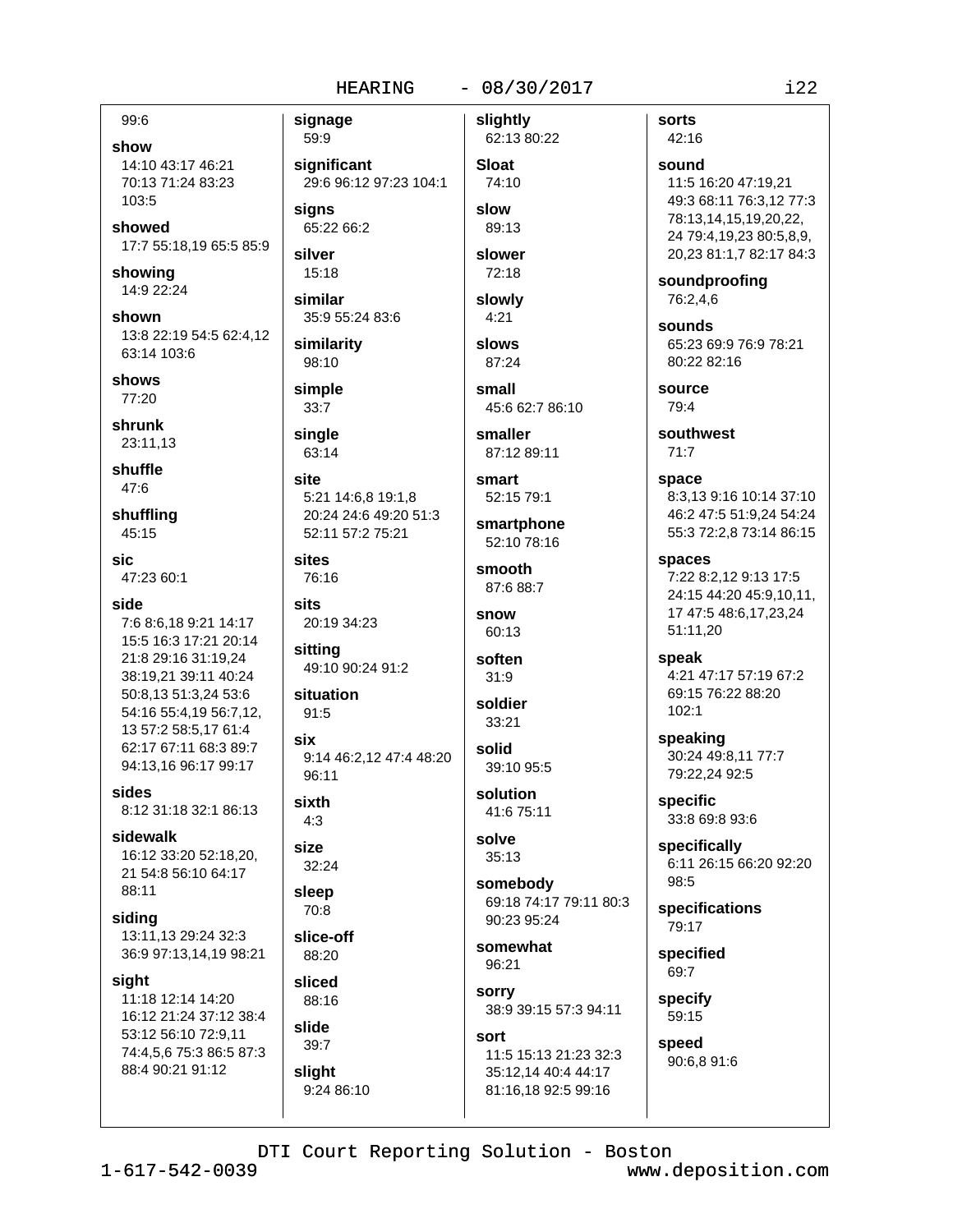#### $-08/30/2017$

speeds 72:16 88:3 89:3

spell 66:24

spelled 27:1 33:2

spend 78:18

spent

46:7 spirit

43:18

split  $8:5$ 

spot  $71:6$ 

sprinklers

 $28:1$ 

sprinkling  $27:11$ 

square 23:12,22 45:12

squeaking 84:3

squeezed 73:3

stack 47:4 48:20

stacker 69:2

staff  $4:16$ 

staff's 30:23

stair 6:12,13 7:14 9:7,24 10:12.16 13:3.5.8.14 20:2,12,13 32:13 35:11 36:4,16 44:11 96:24

**stairs** 7:16,17 8:20

standard  $45.979.13$ 

standards 28:381:18

81:11 standpoint 33:1 62:5 stands 46:12

standing

**Starbucks** 18:15 50:12

start 18:8 66:17 82:8

started  $32:12$ 

starting 43:21

**starts** 34:10 45:5

state 28:19

station 56:23 71:9

statistics 79:16

steal 30:22

steel 25:17 28:24

stenographer  $4:20$ 

step-back 10:6

stepped 98:8

**steps** 9:24 18:22

**Steve** 68:23

stick  $23:2$ 

**Stone** 28:17

stop 10:13 53:11,13,17,19 61:14,21 62:11,21 63:1 70:21,23

61:6 stopping 61:22 **stops** 

stopped

70:22 story

15:19 straight

 $9:22$ straight-on

 $12:9$ street 4:5 6:8,24 7:14 8:9,17 10:2 11:4,11,19,20 12:2,3,13 13:16,17,18 14:13 15:11 17:21 18:8, 11 20:8,20 21:1 22:1,2, 13,15,16,18 29:20 30:6 31:10,19 34:8,10 37:13 38:16 39:7 40:12 43:3, 23,24 44:5,9,13 51:1,3,

4 52:1,21 53:7 54:4,5,9, 10,12,16 55:11,21,22, 24 56:1,8,11,13,17,24 57:2 60:17 61:4.20 67:6,7 68:3,24 69:5,18, 23 71:1,7,8 72:6 73:21 74:1,2,6,7,11 75:4 76:6 78:6,9 84:24 87:22 88:12,14,19 89:6,10,11, 12,16,23,24 90:13 91:6, 8, 13, 15, 17, 23 92: 4, 7

94:14 97:7 streetscape 88:11

strictly

99:2 structural

98:22

structure 25:23 49:19

**structures** 27:7 50:8

stuck 75:14 **Studio** 

 $5:5$ 

studying 34:19 stuff 38:22 57:12 style

70:2 93:1,4,5 96:14 97:13

submit 92:13.17 93:7 100:6 101:7,10 102:1,22 103:4

submitted 96:20

subsequent  $28:2$ 

substantial 94:21 96:5

substituted 63:12

sufficient  $94:8$ 

suggest 28:23 93:22

suggested 39:17 66:22 99:15

suggestion 37:9 74:14,22,23 97:15, 17 98:2

summarizes 65:16

summary  $5:24$ 

summertime 69:21

support 51:18

sure 8:9 14:20 17:23 24:1 26:4 44:21 46:20 56:20 59:23 63:21 70:3 73:24 76:8 87:23

surrounding 7:2 34:4

**SUV** 47:10 71:11

DTI Court Reporting Solution - Boston

 $1 - 617 - 542 - 0039$ 

www.deposition.com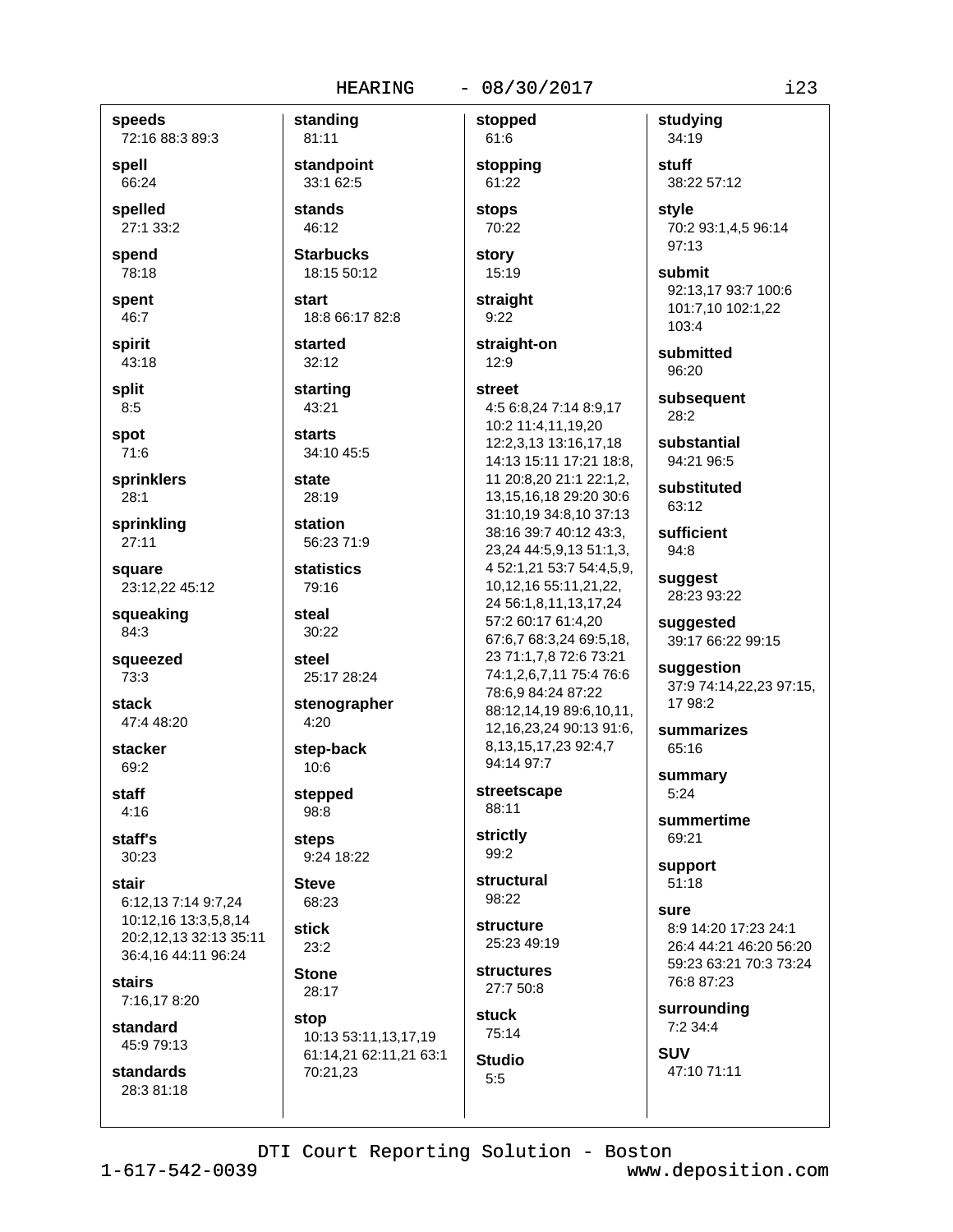# $-08/30/2017$

**SUVS** 47:9

#### system

7:24 9:10 11:14 15:3,6, 9,10 25:16,19 26:18 27:12 28:4 34:22 40:19 41:20 46:23 47:3 48:3,8 49:4.5.23 50:10 79:18 82:23 83:22 84:5 85:12  $95:9$ 

#### systems

27:8,18 34:20 50:5 79:15 95:6

T

table 24:19,21,23 49:11

#### take

5:18 19:14 34:6 46:9 47:9 66:12 67:10 70:4 84:4 98:16 101:17 103:19

takeaway  $31:1$ 

taken 7:10 8:5 12:10 18:16 46:22 49:3 66:14 71:4  $81:15$ 

talk

6:14 16:20.23 18:3 26:14 37:16 57:17 77:8  $90:12$ 

talked 12:9 31:11

talking 6:3 15:1,3 28:15 41:12 43:11 47:23 64:19 68:17,19 69:14 73:18  $101:1$ 

 $tall$ 21:23

taper

22:13

tapers 23:6

target 78:2 82:4 teach  $33:4$ team

4:12 49:15 65:4 83:20  $98.16$ 

technical  $97:8$ 

technically 101:14

# tele/data  $8:23$

tell 23:23 76:11 94:4

telling 41:18 42:18 67:24

temporarily 66:13

tenants 70:7,10 76:5

tendency 31:23 96:22

tends  $70.19$ 

terminate 29:22

terms 5:23 7:19 23:10 56:21 58:3 59:19 72:9 73:24

territory 96:5

#### test

49:21 70:23 81:19,22 82:9 89:16 90:14

#### tests 81:21

texture

97:12.14

#### thank

5:3,4 17:9 29:8 37:6 50:15 63:8 64:8 69:17 70:15 73:15 74:9 77:12 80:13,14 81:3 91:20,21 93:9,11 96:8 99:22 102:8 104:10

# thanks

46:19 48:21 77:18

**That'll** 45:23

## there's

9:23 14:8 16:2.13 18:10 19:1 33:1,4 42:16 47:5 53:21 55:2 59:23 68:16 71:2,10 72:2 75:6,23 76:19 78:13 83:6,21,24 84:3 95:14

# they'd

95:14 they'll 43:18 101:12

# they're

7:19 12:12 27:1 31:17 34:22 44:7 46:7 53:18. 21 55:8,9 56:6 60:15 63:23 78:17 79:3 81:15 82:8 95:12

# they've

46:7 65:9 74:6 89:18  $92:6$ 

#### thickness 19:16,18

# thing

6:24 10:10 13:22 17:10, 19 21:22 35:7 50:6 67:16,18,20 68:12 71:24 72:4 75:22 76:20 79:22 84:20 98:5 101:23 103:3,8

# things

37:24 38:12 39:23 41:13 52:4,5,15 53:24 60:13 62:6,7,9 63:19 72:20 77:20 80:2 89:20 102:10

# think

5:1 17:1 24:2,18,20 25:6 27:14 31:12 35:6, 11 36:13 37:1.21.22 38:16 39:5,15,18 40:2, 11,14 41:3,5 42:9 43:8 46:13 52:8 53:16 56:4, 13, 18 57: 4, 21 58: 3, 12, 13,21 59:4,12,17,19 60:10 66:6 68:12.16.17 69:20 72:10,13,20 74:3 77:5,19 80:3,24 81:12 83:17 84:7,9 85:17 86:4,18 87:15,20 88:1,

22.24 90:19 91:11.14 93:2 94:3,15,17 95:4 96:2 97:17 98:1,23 99:6 101:18 104:5

# thinking

75:10

# third

33:23 34:6 44:12 98:6

# **Thorndike**

6:8,24 7:14 8:8,17 10:2 11:11,19,20 12:2,13 13:17,18 14:13 17:3,21, 22 20:8,20 21:1 22:1,2, 13, 16, 18 29: 16, 20 30:16 31:9.19 34:8.10 35:17 37:13 40:12 43:3. 23,24 44:4,9,13 51:1,3 52:21 54:4,10 55:21,22 56:1.11.24 60:17 61:20 62:20 68:3,24 71:7 73:19 74:1,6,11,17 86:12 87:19 89:6,16,23 91:6,15,23 94:14,16 97:7 99:17

# Thornton

50:20.21 57:1 58:3.12 64:18 71:17.19 72:22. 24 73:4,24

# thought

31:3 37:5 38:4 75:17 78:1 94:7

thoughts 37:14 42:14

# three

8:12,17 14:21 32:1 41:7 44:19 45:16 48:17 76:16 87:10 98:3 99:24

throw 101:21

thrown  $38:8$ 

# thunder 30:23

tight 45:6

# time

15:14 28:11 29:7 31:5 42:13 51:10 52:13 59:17 66:8 67:4 69:7

DTI Court Reporting Solution - Boston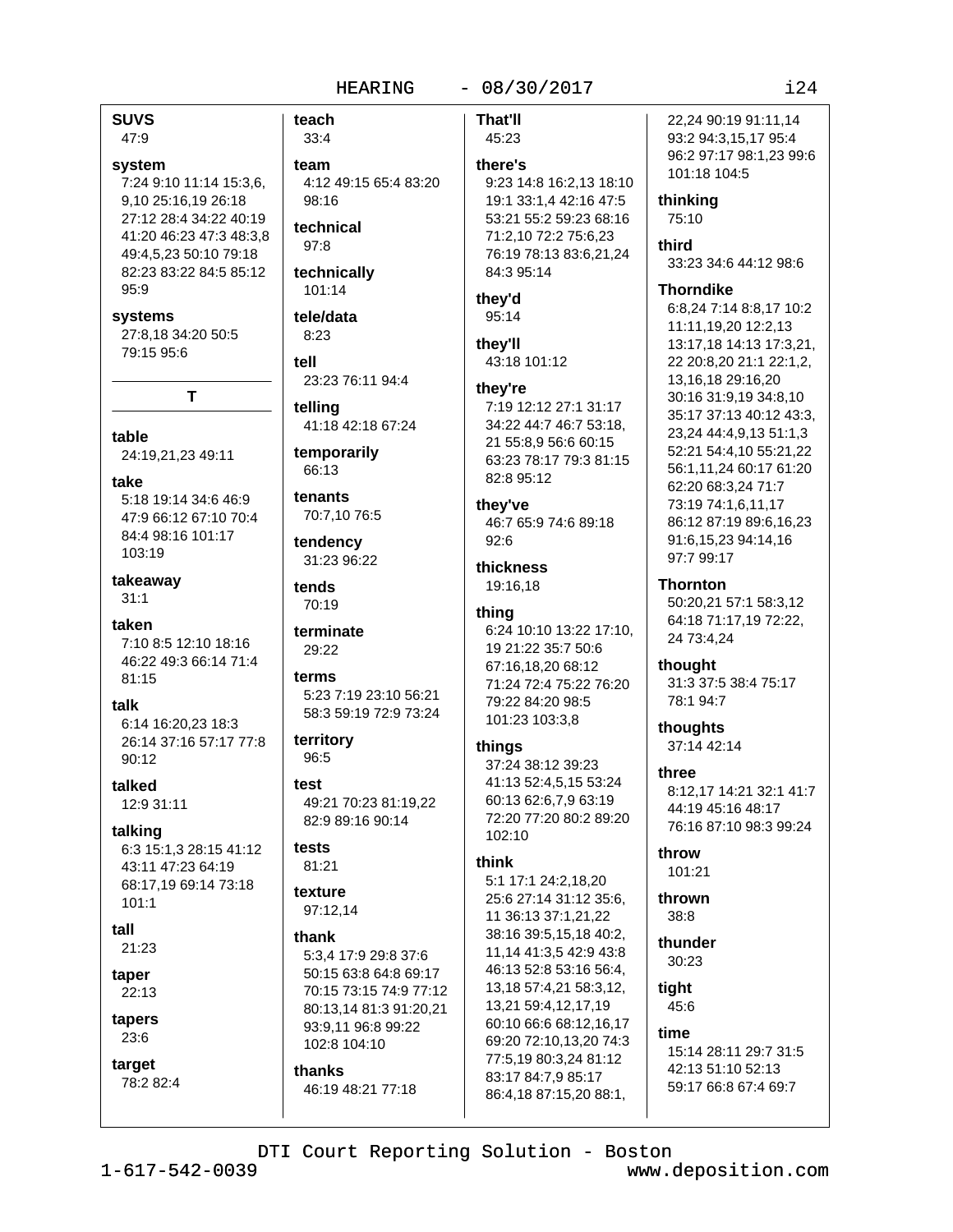# $-08/30/2017$

74:18 77:9 90:17 92:10 99:24 103:19

times 46:24 48:7 88:13

todav 9:18 66:20

today's  $4:6$ 

tone 36:8

toniaht 4:12 5:7 41:6 65:6.13 78:1 80:4.13 85:18 103:6

top 13:6 28:5 33:17 34:1  $87:11$ 

topic  $61:1$ 

total 24:16

totally 31:11 100:15

touching 50:10

tower 6:12,14 7:14 13:14  $30:13$ 

town 4:9 42:23 64:6 67:5 82:22 91:23 101:7,9

town's 30:20 61:17 62:1

tracker  $52:15$ 

traffic

37:16 45:24 46:21 50:22 54:23 56:16,19 57:15.19 59:21.23 60:24 61:22 62:22 70:17,20 72:16,17 75:9, 15 78:5 80:12 87:20.22 89:3,5,9,14 90:3 91:6 92:9,20

traffic-calming 66:21

trafficwise true 75:9 train 52:13 transcripts  $31:7$ transformer 20:24 21:10,20,22 22:4 90:22 91:4 transformers 90:22 transit  $52.564.22$ transition 29:23 transitions  $30.4$ translate 49:6 transportation 51:14,17 52:4,7 55:14 57:6,14,23 58:9 60:7 65:2 72:4 trach 6:5 9:2,4 14:3 19:24 45:14 travel 53:22 54:22 55:9,10,23 62:16 trav 48:5 treating 11:23 tree  $44:4$ UL triangle 74:7 trim  $11.21$   $15.17$ trip

16:18 69:23 90:10,12 truck 55:20,24 71:11

trucks 56:3

81:9 try 8:13 9:16 42:8 43:17 61:19 62:2 71:13 73:11

trying 36:5,11 41:14 42:11 61:13 62:15 63:17

tucked  $12:6$ 

furn 20:7 53:18 55:21

turning 46:20

tweaks  $5:11$ 

#### two

8:2,19 9:12 14:22 43:17 50:11 51:11.20 54:3 57:16 61:16,18,24 63:22 68:2 69:1 82:22 86:21 87:8,9 91:9 99:15

type 15:10 34:22 54:10

types 26:8 42:1

typically 42:16

U

ugly 67:12.15

Uh-huh  $24:7$ 

26:24

ultimately  $5:12$ uncomfortable

 $70.8$ underneath  $12:6$ understand

24:8 41:2,5,14,17 42:18 73:1 92:16 93:6 95:23

101:6 understanding 100:14

unhealthy 95:21

**UNIDENTIFIED** 48:10,13 68:16,20

unit 85:2

units 12:14 29:2 46:9.16 56:16

unpleasant 68:4

update 12:16 101:5

updates 16:17

upper 9:19 10:5 20:10 25:23 33:13,14 36:24 37:5 86:23 87:17 98:4

upstairs 70:7

> upward  $11:6$

urban 46:11

use 14:10 36:6 45:8 54:23 55:7 73:11 78:15 96:23

user

79:2

usually 88:2 90:23

utility 6:6 8:12.16 9:6 14:3 21:2.19 44:23 45:4

 $\mathbf{v}$ 

valid

83:18 94:19

van 71:11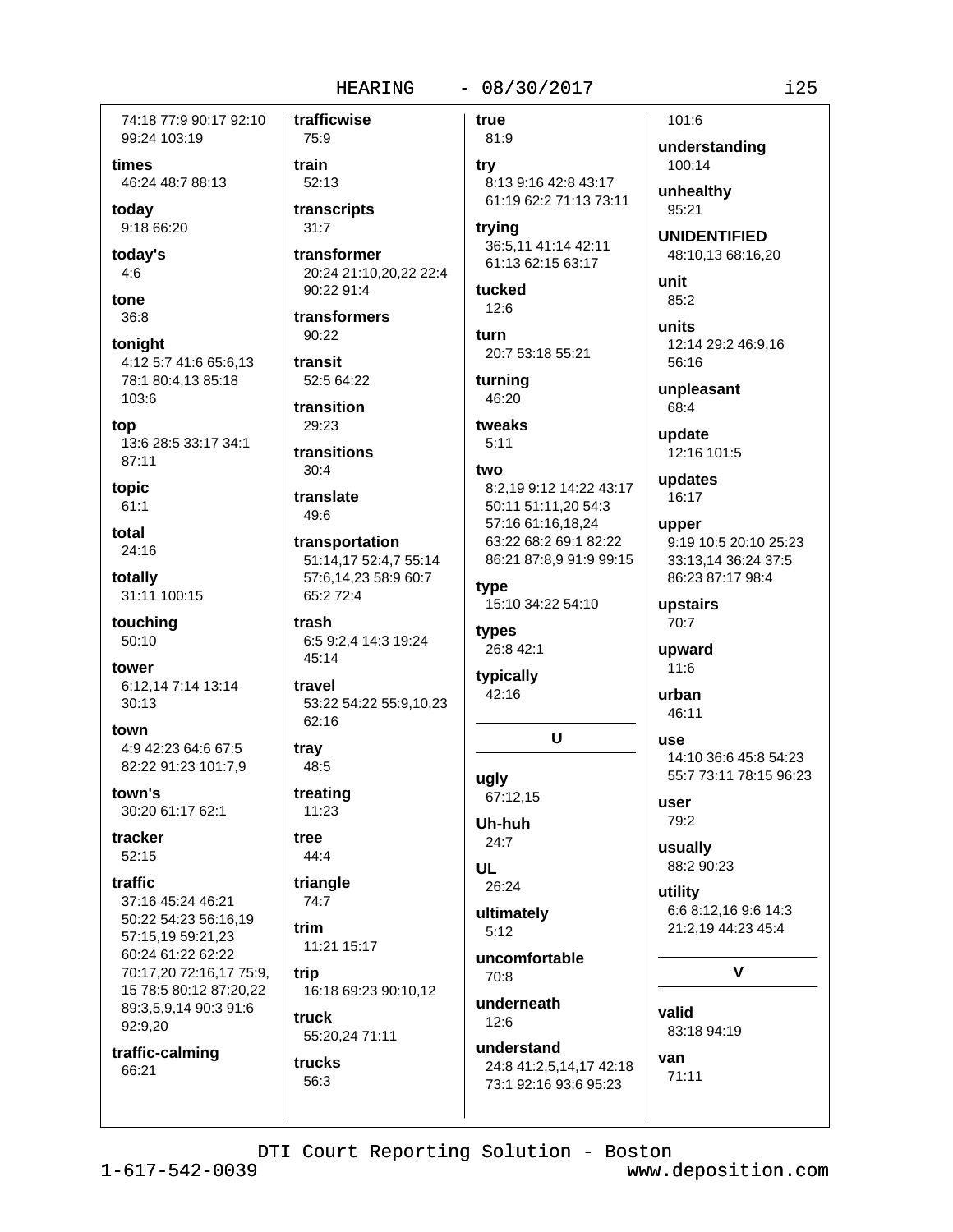#### $-08/30/2017$

 $i26$ 

**Vanasse** 50:21 71:20

variations 64:2.4

varies 19:11 49:9

various 24:21 42:1 103:20

vehicle 47:2 48:7 72:16

vehicles 48:20 53:13 61:4.19 62:20 72:12 74:1

vendor  $9:420:1$ 

veneered  $34.22$ 

ventilate  $95:19$ 

ventilation 15:24 16:14 39:11 96:7

version  $32:7$ 

versus 23:14 45:9

vertical  $33:14$ 

vet  $101:12$ 

video 47:1.20 50:7 67:24 76:13 78:12 79:5 80:16, 20 82:11,12 84:1,2

**videos** 16:19 46:22 47:13 80:19 81:12

view 12:22 16:2 43:21 91:5.7  $97.21$ 

views 43:17 87:13

visibility 21:6 59:23 61:4

#### visible 11:4 12:23 13:21,22

visual 11:2 16:10 33:15 34:2 35:12 36:6,15,22

visually 15:22 33:6 97:23

voice 49:8 79:23,24 80:4

volume 90:2,6,9,12 91:6

vote 42:10 101:16

wait 53:22 57:7

W

waiting  $52:12$ 

waiver 25:2,7 101:5 102:19

waivers 101:12,21

walk 50:14 62:18

walking 16:13 19:1 34:3 38:23 52:21 62:16 75:7 80:23

wall

10:14 11:17 17:2 19:2, 3,6,7,8,9,17,19,21 20:9, 15.18 21:16 25:14 32:10,15 35:12,17,19 40:24

wall-hung  $9:10$ 

walls 8:12 50:11 95:18

#### want

16:22 21:22 26:14 30:22 33:5 38:3 41:19 46:8,16,21 58:19 64:13 65:13 66:23 69:15 70:9 73:6,7,8,10,12,17 77:17 82:15 87:14 88:23 89:20 92:12 100:12 102:9 103:22 wanted

13:15 14:10 64:24 78:11 80:18 101:19

wants 76:21 82:13 wasn't

31:21 72:7 76:8 88:16 watching

75:9

water 8:23 78:6

water/fire  $6:6$ 

#### waves 47:21

way

10:8 13:9 18:5 20:10 28:20 29:14 32:15 34:13,15 36:6,17 42:21 43:19 44:8 46:1 54:22

62:18 64:3 67:18 68:1 75:16 88:17 89:14 97:3

ways  $32:21$ 

# we'll

4:15,17 5:18 6:3,14 7:24 9:16 11:7,14 12:20 13:14 35:5 41:18 42:8 69:9,10 84:12 96:10 98:16 99:8 101:4,5,7,10 104:2

#### we're

5:12 7:22 8:1 9:13.17 12:2,21 13:22 14:9 15:20 16:8 18:9 19:13 20:21 21:20 22:23 23:3, 5 26:6 27:8 28:21 29:4 34:16,19,21 41:3,5,12, 17,20,22 46:14 47:1 75:14 83:11 85:13 93:21 102:1,6

# we've

5:11 6:4.5.6.10.12.14 7:10.11 8:4.16 10:17.24 11:15,20 12:10,11 13:12 14:6.18 16:17 18:14,16 26:2 33:8,10, 12, 17, 21, 23 34: 12, 14 39:16 46:9 79:15 82:4 85:23 86:23 89:22 102:14 103:24

web 78:17 80:19

website 47:14

week 61:24 102:22 103:13,14

weeks 57:16 98:18

weigh 55:14

weiaht 85:11

went 47:11 49:16 76:16

weren't 36:9.11

west 16:19

what's

4:11.17 10:22 14:11 18:9 22:3 28:5 44:3 58:4 59:4,18 65:17

wheelchair 53:8 54:1.6 61:10 63:6.  $11$ 

whistles  $28:1$ 

 $who's$  $30:21$ 

wide 45:21

widen 45:1

widening 45:5,19

width 18:18.19

widths  $62:8$ 

willing 56:22 58:5 65:24

Winchester  $67.7$ 

window 6:9 13:1 14:19 27:6

DTI Court Reporting Solution - Boston